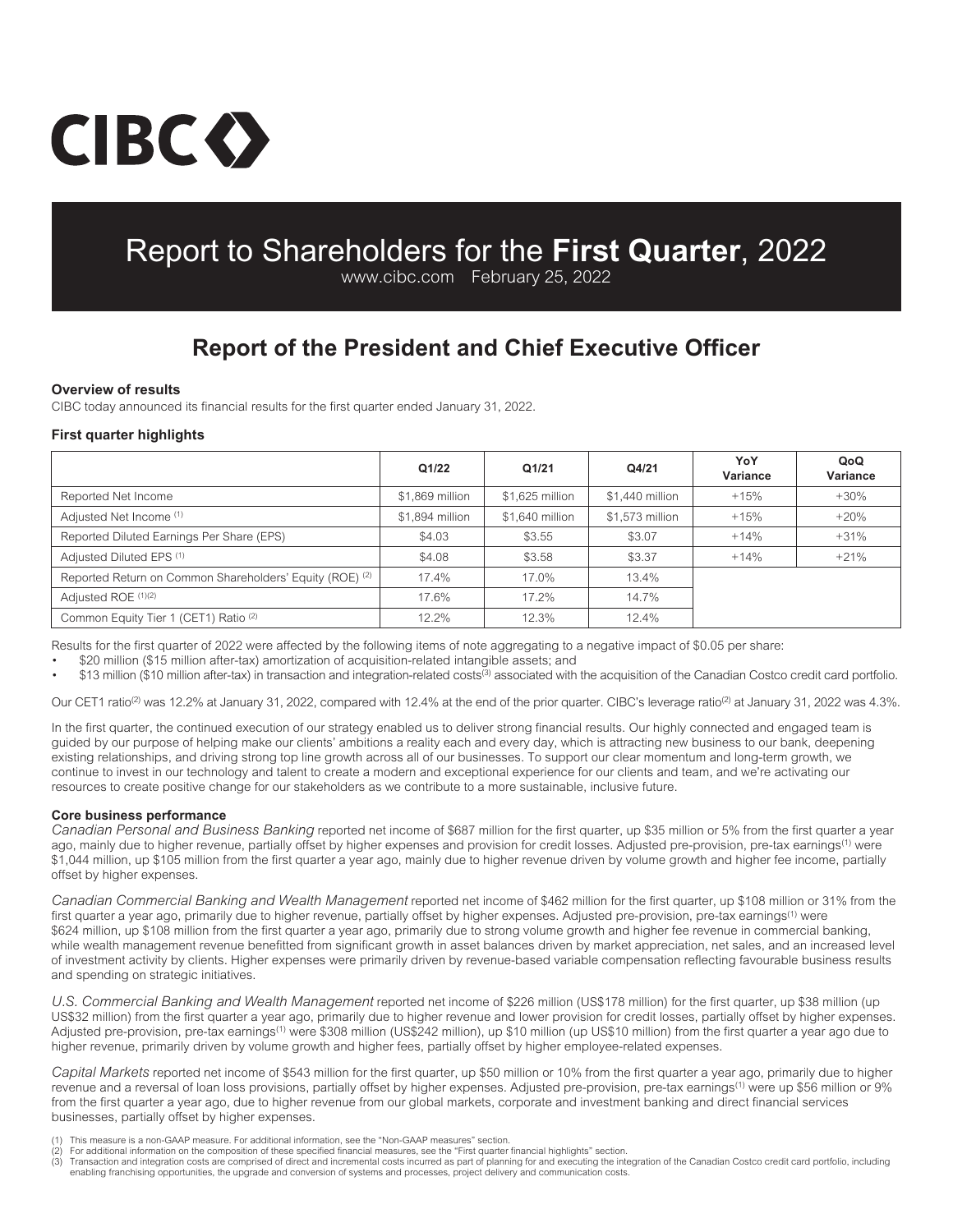### **Making a difference in our communities**

At CIBC, we believe there should be no limits to ambition. We invest our time and resources to remove barriers to ambitions and demonstrate that when we come together, positive change happens that helps our communities thrive. This quarter we:

- Established the CIBC Black Entrepreneur Program to help entrepreneurs from the Black community achieve their ambition of starting, running and growing their business. The new program includes a \$15 million commitment for business loans of up to \$250,000 as well as educational support and also includes a \$2 million donation from the CIBC Foundation to the Black Opportunity Fund to provide non-repayable loans to entrepreneurs;
- Fundraised \$6 million together with our clients, team members, charity partners, and special guests for children's charities globally during the 37th annual CIBC Miracle Day. Since 1984, CIBC's annual employee-driven fundraiser has raised more than \$266 million, helping to transform the lives of children and communities worldwide;
- Supported communities in British Columbia impacted by devastating weather conditions, providing financial relief options to our clients and donating \$50,000 split between United Way British Columbia Flood Appeal and the BC Agricultural Council; and
- Proudly established a new partnership with the First Nations Major Projects Coalition (FNMPC) to help advance sustainable business opportunities for First Nations in Canada. As a Sustaining Partner, CIBC shares FNMPC's vision for building prosperity for Indigenous peoples in Canada while mobilizing towards a lower carbon world and a more sustainable and inclusive economy.

Victor G. Dodig *President and Chief Executive Officer*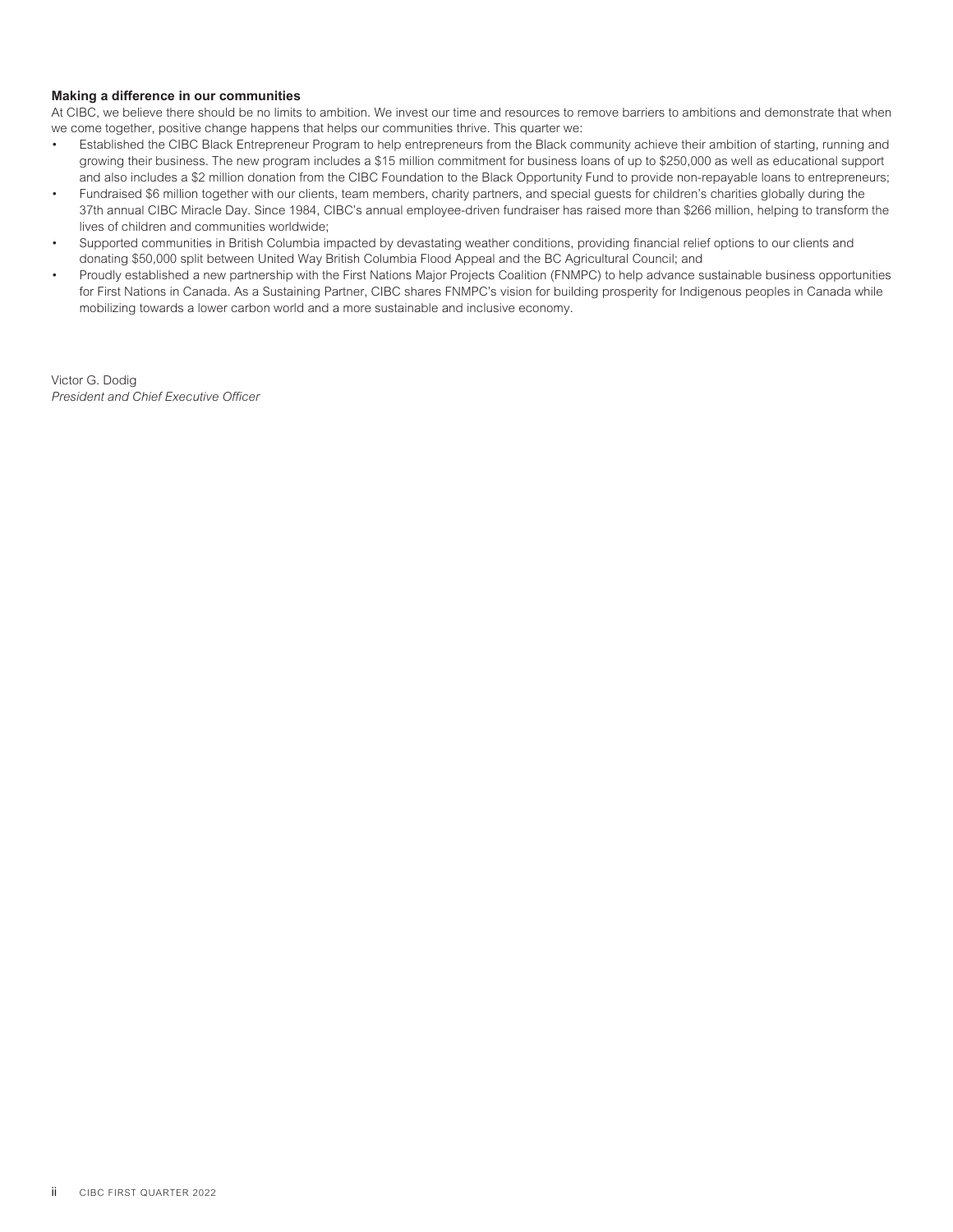# Enhanced Disclosure Task Force

The Enhanced Disclosure Task Force (EDTF), established by the Financial Stability Board, released its report "Enhancing the Risk Disclosures of Banks" in 2012, which included thirty-two disclosure recommendations. The index below provides the listing of these disclosures, along with their locations. EDTF disclosures are located in our 2021 Annual Report, quarterly Report to Shareholders, and supplementary packages, which may be found on our website (www.cibc.com). No information on CIBC's website, including the supplementary packages, should be considered incorporated herein by reference.

|                                         |                        |                                                                                              |                                            | First quarter, 2022                            |                                                             |                             |
|-----------------------------------------|------------------------|----------------------------------------------------------------------------------------------|--------------------------------------------|------------------------------------------------|-------------------------------------------------------------|-----------------------------|
|                                         |                        |                                                                                              |                                            |                                                | Pillar 3 report                                             |                             |
| <b>Topics</b>                           | <b>Recommendations</b> | <b>Disclosures</b>                                                                           | Management's<br>discussion<br>and analysis | <b>Consolidated</b><br>financial<br>statements | and<br>Supplementary<br>regulatory<br>capital<br>disclosure | 2021<br>Annual<br>Report    |
|                                         |                        |                                                                                              |                                            |                                                | Page references                                             |                             |
| General                                 | $\mathbf{1}$           | Index of risk information - current page                                                     |                                            |                                                |                                                             |                             |
|                                         | $\overline{c}$         | Risk terminology and measures                                                                | $44 - 47$                                  |                                                | 69-71                                                       |                             |
|                                         | 3                      | Top and emerging risks                                                                       | 23                                         |                                                |                                                             | 50                          |
|                                         | $\overline{4}$         | Key future regulatory ratio requirements                                                     | 19, 34, 35                                 | 65                                             | 9, 16                                                       | 36, 39, 74, 75,<br>172      |
| <b>Risk</b>                             | 5                      | Risk management structure                                                                    |                                            |                                                |                                                             | 44, 45                      |
| governance,                             | 6                      | Risk culture and appetite                                                                    |                                            |                                                |                                                             | 43, 46, 47                  |
| risk<br>management                      | $\overline{7}$         | Risks arising from business activities                                                       | 25                                         |                                                |                                                             | 48, 53                      |
| and business<br>model                   | 8                      | Bank-wide stress testing                                                                     | 28                                         |                                                |                                                             | 32, 49, 57, 63<br>70, 72    |
| Capital                                 | 9                      | Minimum capital requirements                                                                 | 18                                         | 65                                             |                                                             | 32, 172                     |
| adequacy and<br>risk-weighted<br>assets | 10                     | Components of capital and reconciliation<br>to the consolidated regulatory balance<br>sheet  |                                            |                                                | $8 - 11$                                                    | 36                          |
|                                         | 11                     | Regulatory capital flow statement                                                            |                                            |                                                | 12                                                          | 37                          |
|                                         | 12                     | Capital management and planning                                                              |                                            |                                                |                                                             | 39, 172                     |
|                                         | 13                     | Business activities and risk-weighted<br>assets                                              | 25                                         |                                                | $\overline{4}$                                              | 38, 53                      |
|                                         | 14                     | Risk-weighted assets and capital<br>requirements                                             |                                            |                                                | 4                                                           | 34, 38                      |
|                                         | 15                     | Credit risk by major portfolios                                                              |                                            |                                                | $27 - 36$                                                   | 56-60                       |
|                                         | 16                     | Risk-weighted assets flow statement                                                          |                                            |                                                | 4, 5                                                        | 38                          |
|                                         | 17                     | Back-testing of models                                                                       |                                            |                                                | 67,68                                                       | 48, 57, 68                  |
| Liquidity                               | 18                     | Liquid assets                                                                                | 33                                         |                                                |                                                             | 73                          |
| Funding                                 | 19                     | Encumbered assets                                                                            | 34                                         |                                                |                                                             | 73                          |
|                                         | 20                     | Contractual maturities of assets, liabilities<br>and off-balance sheet instruments           | 38                                         |                                                |                                                             | 78                          |
|                                         | 21                     | Funding strategy and sources                                                                 | 37                                         |                                                |                                                             | 76                          |
| Market risk                             | 22                     | Reconciliation of trading and non-trading<br>portfolios to the consolidated balance<br>sheet | 30                                         |                                                |                                                             | 67                          |
|                                         | 23                     | Significant trading and non-trading<br>market risk factors                                   | $31 - 32$                                  |                                                |                                                             | $67 - 71$                   |
|                                         | 24                     | Model assumptions, limitations and<br>validation procedures                                  |                                            |                                                |                                                             | $67 - 71$                   |
|                                         | 25                     | Stress testing and scenario analysis                                                         |                                            |                                                |                                                             | 32,70                       |
| Credit risk                             | 26                     | Analysis of credit risk exposures                                                            | $26 - 29$                                  |                                                | $6 - 7, 63 - 66$                                            | $58 - 65$ .<br>145-152, 193 |
|                                         | 27                     | Impaired loan and forbearance policies                                                       | 26, 28                                     |                                                |                                                             | 55, 63, 85, 124             |
|                                         | 28                     | Reconciliation of impaired loans and the<br>allowance for credit losses                      | 28                                         | 60                                             |                                                             | 63, 146                     |
|                                         | 29                     | Counterparty credit risk arising from<br>derivatives                                         | 28                                         |                                                | 66, 35 (1)                                                  | 55, 59,<br>162-163          |
|                                         | 30                     | Credit risk mitigation                                                                       | 26                                         |                                                | 20, 51, 66                                                  | 55,<br>162-163              |
| Other risks                             | 31                     | Other risks                                                                                  | 39                                         |                                                |                                                             | 79-82                       |
|                                         | 32                     | Discussion of publicly known risk events                                                     |                                            | 67                                             |                                                             | 79, 185                     |

(1) Included in our supplementary financial information package.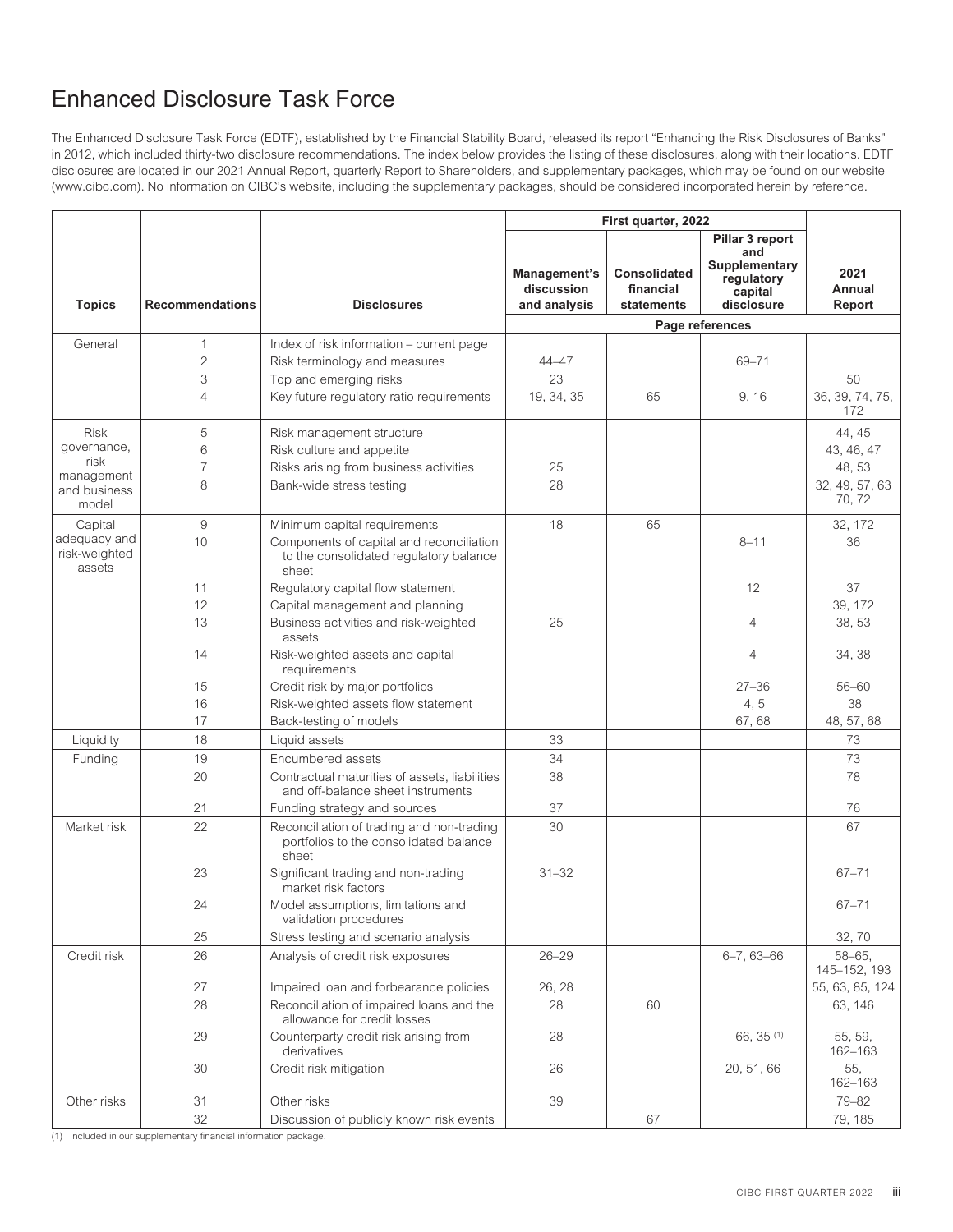# Management's discussion and analysis

Management's discussion and analysis (MD&A) is provided to enable readers to assess CIBC's financial condition and results of operations as at and for the quarter ended January 31, 2022 compared with corresponding periods. The MD&A should be read in conjunction with our 2021 Annual Report and the unaudited interim consolidated financial statements included in this report. Unless otherwise indicated, all financial information in this MD&A has been prepared in accordance with International Financial Reporting Standards (IFRS or GAAP) and all amounts are expressed in Canadian dollars (CAD). Certain disclosures in the MD&A have been shaded as they form an integral part of the interim consolidated financial statements. The MD&A is current as of February 24, 2022. Additional information relating to CIBC is available on SEDAR at www.sedar.com and on the United States (U.S.) Securities and Exchange Commission's (SEC) website at www.sec.gov. No information on CIBC's website (www.cibc.com) should be considered incorporated herein by reference. A glossary of terms used throughout this quarterly report can be found on pages 41 to 47.

# **Contents**

| $\overline{2}$ | First quarter financial highlights                | 18 | Capital management                         |
|----------------|---------------------------------------------------|----|--------------------------------------------|
|                |                                                   | 22 | Off-balance sheet arrangements             |
| 3              | <b>Financial performance overview</b>             |    |                                            |
| 3              | Economic outlook                                  | 23 | <b>Management of risk</b>                  |
| 3              | Significant events                                | 23 | Risk overview                              |
| 4              | Financial results review                          | 23 | Top and emerging risks                     |
| 5              | Review of quarterly financial information         | 26 | Credit risk                                |
|                |                                                   | 30 | Market risk                                |
| 7              | <b>Non-GAAP measures</b>                          | 33 | Liquidity risk                             |
|                |                                                   | 39 | Other risks                                |
| 11             | <b>Strategic business units overview</b>          |    |                                            |
| 11             | Canadian Personal and Business Banking            | 40 | <b>Accounting and control matters</b>      |
| 12             | Canadian Commercial Banking and Wealth Management | 40 | Critical accounting policies and estimates |
| 13             | U.S. Commercial Banking and Wealth Management     | 40 | Accounting developments                    |
| 15             | Capital Markets                                   | 40 | Other regulatory developments              |
| 16             | Corporate and Other                               | 40 | Controls and procedures                    |
|                |                                                   | 40 | Related-party transactions                 |
| 17             | <b>Financial condition</b>                        |    |                                            |
| 17             | Review of condensed consolidated balance sheet    | 41 | Glossary                                   |

A NOTE ABOUT FORWARD-LOOKING STATEMENTS: From time to time, we make written or oral forward-looking statements within the meaning of certain securities laws, including in this report, in other filings with Canadian securities regulators or the SEC and in other communications. All such statements are made pursuant to the "safe harbour" provisions of, and are intended to be forward-looking statements under applicable Canadian and U.S. securities legislation, including the U.S. Private Securities Litigation Reform Act of 1995. These statements include, but are not limited to, statements made in the "Financial performance overview – Economic outlook", "Financial performance overview – Significant events", "Financial performance overview – Financial results review", "Financial performance overview – Review of quarterly financial information", "Financial condition – Capital management", "Management of risk – Risk overview", "Management of risk – Top and emerging risks", "Management of risk – Credit risk", "Management of risk – Market risk", "Management of risk – Liquidity risk", "Accounting and control matters – Critical accounting policies and estimates", "Accounting and control matters – Accounting developments", and "Accounting and control matters – Other regulatory developments" sections of this report and other statements about our operations, business lines, financial condition, risk management, priorities, targets and commitments (including with respect to net-zero emissions), ongoing objectives, strategies, the regulatory environment in which we operate and outlook for calendar year 2022 and subsequent periods. Forward-looking statements are typically identified by the words "believe", "expect", "anticipate", "intend", "estimate", "forecast", "target", "objective" and other similar expressions or future or conditional verbs such as "will", "should", "would" and "could". By their nature, these statements require us to make assumptions, including the economic assumptions set out in the "Financial performance overview – Economic outlook" section of this report, and are subject to inherent risks and uncertainties that may be general or specific. Given the continuing impact of the coronavirus (COVID-19) pandemic on the global economy, financial markets, and our business, results of operations, reputation and financial condition, there is inherently more uncertainty associated .<br>with our assumptions as compared to prior periods. A variety of factors, many of which are beyond our control, affect our operations, performance and results, and could cause actual results to differ materially from the expectations expressed in any of our forward-looking statements. These factors include: the occurrence, continuance or intensification of public health emergencies, such as the COVID-19 pandemic, and any related government policies and actions; credit, market, liquidity, strategic, insurance, operational, reputation, conduct and legal, regulatory and environmental risk; currency value and interest rate fluctuations, including as a result of market and oil price volatility; the effectiveness and adequacy of our risk management and valuation models and processes; legislative or regulatory developments in the jurisdictions where we operate, including the Organisation for Economic Co-operation and Development Common Reporting Standard, and regulatory reforms in the United Kingdom and Europe, the Basel Committee on Banking Supervision's global standards for capital and liquidity reform, and those relating to bank recapitalization legislation and the payments system in Canada; amendments to, and interpretations of, risk-based capital guidelines and reporting instructions, and interest rate and liquidity regulatory guidance; the resolution of legal and regulatory proceedings and related matters; the effect of changes to accounting standards, rules and interpretations; changes in our estimates of reserves and allowances; changes in tax laws; changes to our credit ratings; political conditions and developments, including changes relating to economic or trade matters; the possible effect on our business of international conflicts and terrorism; natural disasters, disruptions to public infrastructure and other catastrophic events; reliance on third parties to provide components of our business infrastructure; potential disruptions to our information technology systems and services; increasing cyber security risks which may include theft or disclosure of assets, unauthorized access to sensitive information, or operational disruption; social media risk; losses incurred as a result of internal or external fraud; anti-money laundering; the accuracy and completeness of information provided to us concerning clients and counterparties; the failure of third parties to comply with their obligations to us and our affiliates or associates; intensifying competition from established competitors and new entrants in the financial services industry including through internet and mobile banking; technological change; global capital market activity; changes in monetary and economic policy; general business and economic conditions worldwide, as well as in Canada, the U.S. and other countries where we have operations, including increasing Canadian household debt levels and global credit risks; climate change and other environmental and social risks; inflationary pressures; global supply-chain disruptions; our success in developing and introducing new products and services, expanding existing distribution channels, developing new distribution channels and realizing increased revenue from these channels; changes in client spending and saving habits; our ability to attract and retain key employees and executives; our ability to successfully execute our strategies and complete and integrate acquisitions and joint ventures; the risk that expected benefits of an acquisition, merger or divestiture will not be realized within the expected time frame or at all; and our ability to anticipate and manage the risks associated with these factors. This list is not exhaustive of the factors that may affect any of our forward-looking statements. These and other factors should be considered carefully and readers should not place undue reliance on our forward-looking statements. Any forward-looking statements contained in this report represent the views of management only as of the date hereof and are presented for the purpose of assisting our shareholders and financial analysts in understanding our financial position, objectives and priorities and anticipated financial performance as at and for the periods ended on the dates presented, and may not be appropriate for other purposes. We do not undertake to update any forward-looking statement that is contained in this report or in other communications except as required by law.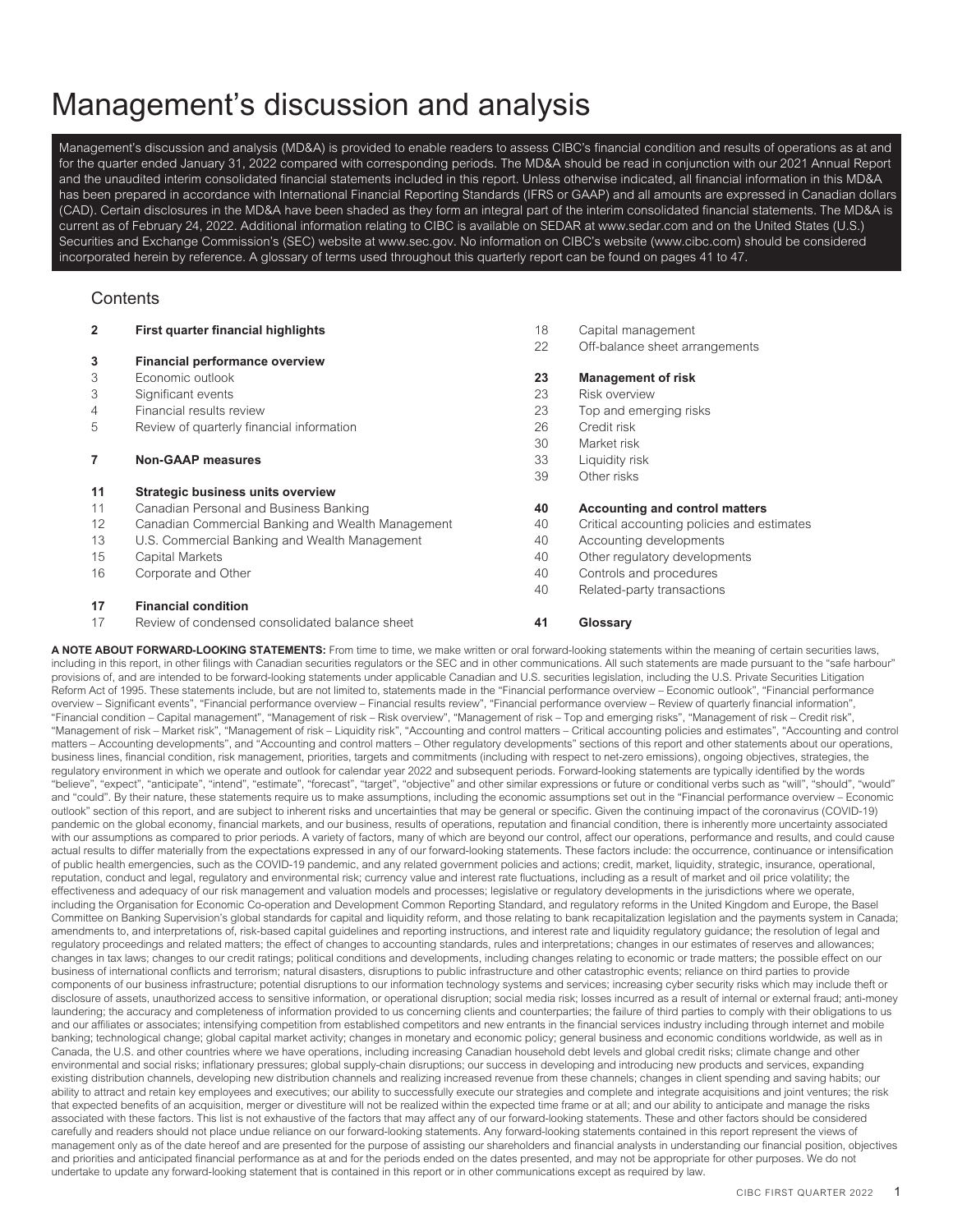# <span id="page-4-0"></span>First quarter financial highlights

| Unaudited, as at or for the three months ended                                                                                                                                                                                                                                                                                                                                                                                                                                  | 2022<br>Jan. 31                                                                                                  |    | 2021<br>Oct. 31                                                                                            |              | 2021<br>Jan. 31                                                                                            |
|---------------------------------------------------------------------------------------------------------------------------------------------------------------------------------------------------------------------------------------------------------------------------------------------------------------------------------------------------------------------------------------------------------------------------------------------------------------------------------|------------------------------------------------------------------------------------------------------------------|----|------------------------------------------------------------------------------------------------------------|--------------|------------------------------------------------------------------------------------------------------------|
| <b>Financial results (\$ millions)</b>                                                                                                                                                                                                                                                                                                                                                                                                                                          |                                                                                                                  |    |                                                                                                            |              |                                                                                                            |
| Net interest income<br>Non-interest income                                                                                                                                                                                                                                                                                                                                                                                                                                      | \$<br>3,132<br>2,366                                                                                             | \$ | 2,980<br>2,084                                                                                             | $\mathbb{S}$ | 2,839<br>2,124                                                                                             |
| Total revenue                                                                                                                                                                                                                                                                                                                                                                                                                                                                   | 5,498                                                                                                            |    | 5,064                                                                                                      |              | 4,963                                                                                                      |
| Provision for credit losses<br>Non-interest expenses                                                                                                                                                                                                                                                                                                                                                                                                                            | 75<br>3,023                                                                                                      |    | 78<br>3,135                                                                                                |              | 147<br>2,726                                                                                               |
| Income before income taxes                                                                                                                                                                                                                                                                                                                                                                                                                                                      | 2,400<br>531                                                                                                     |    | 1,851<br>411                                                                                               |              | 2,090<br>465                                                                                               |
| Income taxes<br>Net income                                                                                                                                                                                                                                                                                                                                                                                                                                                      | \$<br>1,869                                                                                                      | \$ | 1,440                                                                                                      | $\mathbb{S}$ | 1,625                                                                                                      |
| Net income attributable to non-controlling interests                                                                                                                                                                                                                                                                                                                                                                                                                            | \$<br>5                                                                                                          | \$ | $\overline{4}$                                                                                             | \$           | $\overline{4}$                                                                                             |
| Preferred shareholders and other equity instrument holders<br>Common shareholders                                                                                                                                                                                                                                                                                                                                                                                               | 41<br>1,823                                                                                                      |    | 47<br>1,389                                                                                                |              | 30<br>1,591                                                                                                |
| Net income attributable to equity shareholders                                                                                                                                                                                                                                                                                                                                                                                                                                  | \$<br>1,864                                                                                                      | \$ | 1,436                                                                                                      | \$           | 1,621                                                                                                      |
| <b>Financial measures</b><br>Reported efficiency ratio (1)<br>Reported operating leverage (1)<br>Loan loss ratio <sup>(2)</sup><br>Reported return on common shareholders' equity (1)<br>Net interest margin <sup>(1)</sup><br>Net interest margin on average interest-earning assets (3)(4)<br>Return on average assets (4)(5)<br>Return on average interest-earning assets (3)(4)(5)<br>Reported effective tax rate                                                           | 55.0 %<br>$(0.1)$ %<br>0.11%<br>17.4 %<br>1.43%<br>1.60%<br>0.85%<br>0.95%<br>22.1%                              |    | 61.9 %<br>1.7%<br>0.10%<br>13.4 %<br>1.41%<br>1.58 %<br>0.68%<br>0.77%<br>22.2 %                           |              | 54.9 %<br>13.3 %<br>0.22%<br>17.0 %<br>1.41 %<br>1.58 %<br>0.81%<br>0.91%<br>22.2 %                        |
| <b>Common share information</b><br>Per share (\$)<br>- basic earnings<br>- reported diluted earnings<br>- dividends<br>- book value (6)<br>Closing share price (\$)<br>Shares outstanding (thousands)<br>- weighted-average basic<br>- weighted-average diluted<br>- end of period                                                                                                                                                                                              | \$<br>4.04<br>4.03<br>1.61<br>94.86<br>159.62<br>450,935<br>452,516<br>450,961                                   | \$ | 3.08<br>3.07<br>1.46<br>91.66<br>150.17<br>450,469<br>452,028<br>450,828                                   | $\mathbb{S}$ | 3.56<br>3.55<br>1.46<br>85.24<br>108.98<br>447,281<br>447,929<br>447,850                                   |
| Market capitalization (\$ millions)                                                                                                                                                                                                                                                                                                                                                                                                                                             | \$<br>71,982                                                                                                     | \$ | 67,701                                                                                                     | $\mathbb{S}$ | 48,807                                                                                                     |
| Value measures<br>Total shareholder return<br>Dividend yield (based on closing share price)<br>Reported dividend payout ratio <sup>(1)</sup><br>Market value to book value ratio                                                                                                                                                                                                                                                                                                | 7.46 %<br>4.0 %<br>39.8 %<br>1.68                                                                                |    | 4.55 %<br>3.9%<br>47.3 %<br>1.64                                                                           |              | 11.11 %<br>5.3%<br>41.1 %<br>1.28                                                                          |
| Selected financial measures $-$ adjusted $(7)$                                                                                                                                                                                                                                                                                                                                                                                                                                  |                                                                                                                  |    |                                                                                                            |              |                                                                                                            |
| Adjusted efficiency ratio (8)<br>Adjusted operating leverage (8)<br>Adjusted return on common shareholders' equity<br>Adjusted effective tax rate<br>Adjusted diluted earnings per share<br>Adjusted dividend payout ratio                                                                                                                                                                                                                                                      | \$<br>53.8 %<br>0.2%<br>17.6 %<br>22.1 %<br>4.08<br>39.3 %                                                       | \$ | 57.8 %<br>$(2.8)\%$<br>14.7 %<br>22.5 %<br>3.37<br>43.2 %                                                  | $\mathbb{S}$ | 53.9 %<br>2.0%<br>17.2 %<br>22.3 %<br>3.58<br>40.7 %                                                       |
| On- and off-balance sheet information (\$ millions)<br>Cash, deposits with banks and securities<br>Loans and acceptances, net of allowance for credit losses<br>Total assets<br>Deposits<br>Common shareholders' equity (1)<br>Average assets <sup>(4)</sup><br>Average interest-earning assets (3)(4)<br>Average common shareholders' equity (1)(4)<br>Assets under administration (AUA) <sup>(1)(9)</sup> <sup>(10)</sup><br>Assets under management (AUM) <sup>(1)(10)</sup> | \$<br>222,353<br>483,387<br>861,664<br>649,708<br>42,778<br>870,553<br>777,820<br>41,610<br>3,009,559<br>317,380 | \$ | 218,398<br>462,879<br>837,683<br>621,158<br>41,323<br>835,931<br>747,009<br>40,984<br>2,963,221<br>316,834 | \$           | 213,786<br>420,975<br>782,908<br>573.927<br>38,177<br>799,948<br>711,470<br>37,067<br>2,518,517<br>280,303 |
| Balance sheet quality and liquidity measures (11)<br>Risk-weighted assets (RWA) (\$ millions)<br>Common Equity Tier 1 (CET1) ratio (12)<br>Tier 1 capital ratio $(12)$<br>Total capital ratio (12)<br>Leverage ratio<br>Liquidity coverage ratio (LCR)<br>Net stable funding ratio (NSFR)                                                                                                                                                                                       | \$<br>284,226<br>12.2%<br>13.8 %<br>15.7 %<br>4.3 %<br>123 %<br>116 %                                            | S  | 272,814<br>12.4 %<br>14.1 %<br>16.2 %<br>4.7 $%$<br>127 %<br>118 %                                         | \$           | 256,119<br>12.3 %<br>13.8 %<br>15.8 %<br>4.7 %<br>142 %<br>122 %                                           |
| <b>Other information</b><br>Full-time equivalent employees                                                                                                                                                                                                                                                                                                                                                                                                                      | 46,030                                                                                                           |    | 45,282                                                                                                     |              | 43,890                                                                                                     |

(1) For additional information on the composition, see the "Glossary" section.<br>(2) The ratio is calculated as the provision for credit losses on impaired loans

(2) The ratio is calculated as the provision for credit losses on impaired loans to average loans and acceptances, net of allowance for credit losses.<br>(3) Average interest-earning assets include interest-bearing deposits w (3) Average interest-earning assets include interest-bearing deposits with banks, interest-bearing demand deposits with Bank of Canada, securities, cash collateral on securities borrowed, securities<br>purchased under resale

(4) Average balances are calculated as a weighted average of daily closing balances.<br>(5) Net income expressed as a percentage of average assets or average interest-earning assets.<br>(6) Common shareholders' equity divid

7) Adjusted measures are non-GAAP measures. Adjusted measures are calculated in the same manner as reported measures, except that financial information included in the calculation of adjusted<br>measures is adjusted to exclud (8) Calculated on a taxable equivalent basis (TEB).

(9) Includes the full contract amount of AUA or custody under a 50/50 joint venture between CIBC and The Bank of New York Mellon of \$2,387.1 billion (October 31, 2021: \$2,341.1 billion; January 31, 2021: \$1,977.7 billion).

(10) AUM amounts are included in the amounts reported under AUA.

11) RWA and our capital ratios are calculated pursuant to the Office of the Superintendent of Financial Institution's (OSFI's) Capital Adequacy Requirements (CAR) Guideline, the leverage ratio is<br>calculated pursuant to OSF the Basel Committee on Banking Supervision (BCBS) standards. For additional information, see the "Capital management" and "Liquidity risk" sections.

(12) Ratios reflect the expected credit loss (ECL) transitional arrangement announced by OSFI on March 27, 2020 in response to the onset of the COVID-19 pandemic.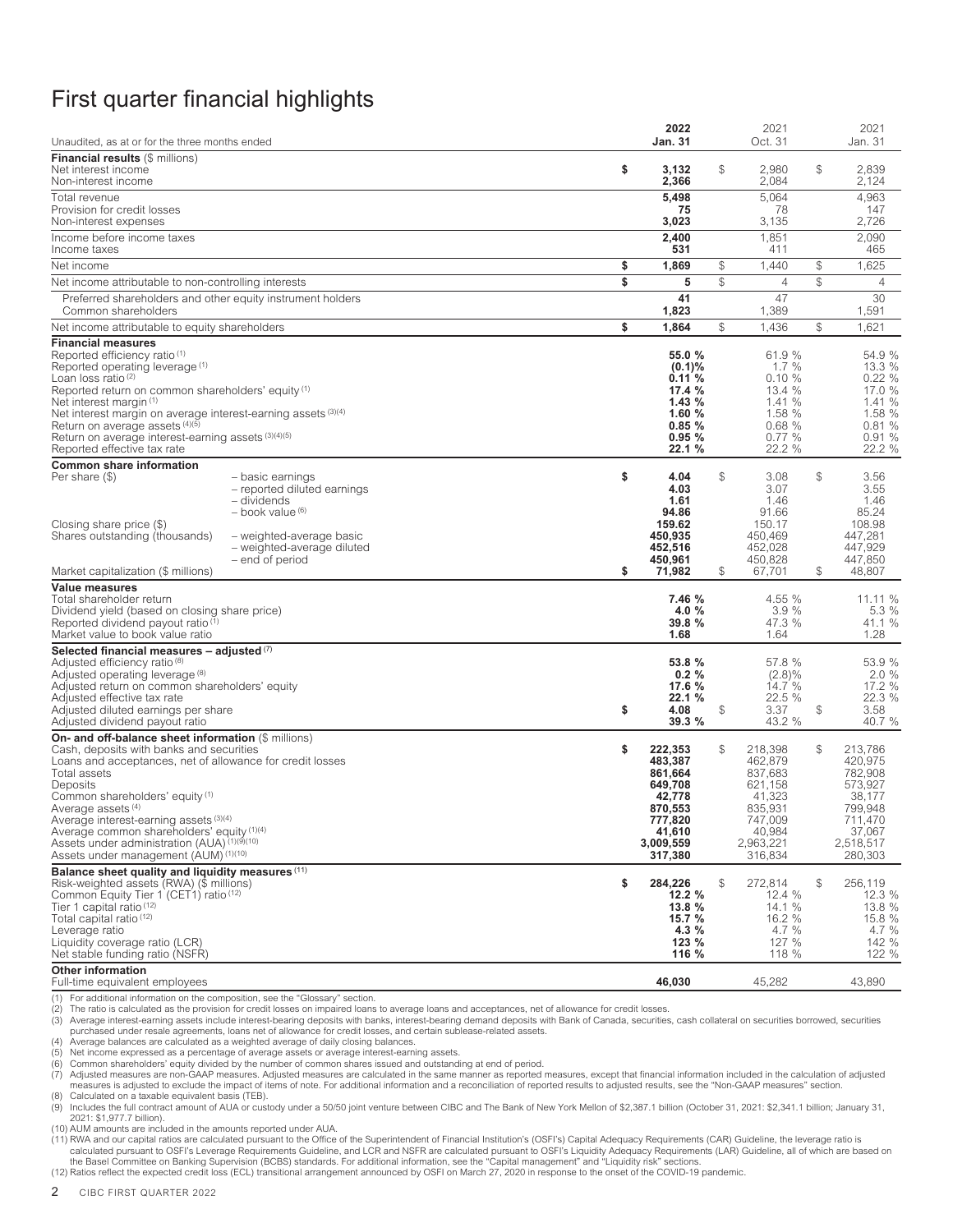# <span id="page-5-1"></span><span id="page-5-0"></span>Financial performance overview

# Economic outlook

Global economic activity had improved heading into 2022, although the COVID-19 pandemic, fueled by the more contagious Omicron variant, continued to pose a headwind to the pace of that recovery, impacting services demand and the supply of goods. Additional restrictions imposed by governments around the world to limit the impact of the infection negatively impacted the service sector recovery, and worker absenteeism delayed a further improvement in production and shipping. Vaccination rates are still climbing, and although the virus remains a threat, our outlook assumes that targeted health measures rather than broader economic closures will be used to contain future infections in most countries. We also assume that the increased global distribution of vaccines, as well as immunity acquired through prior infections, will help relieve supply chain disruptions, improving the availability of and lowering price pressures on internationally traded goods.

In Canada, after a slower start to 2022, real gross domestic product (GDP) is expected to grow by approximately 3.5% in calendar 2022, after a gain of over 4.5% in calendar 2021, led by a further recovery in consumer services demand in the second to fourth calendar quarters, as well as improvements in exports and capital spending as global supply chain pressures ease. We expect that the unemployment rate will average near 6% in calendar 2022, approaching full-employment levels in the latter half of the year. Improving economic activity will more than offset diminished government assistance for businesses and households, supporting business and household credit growth and credit quality. Government bond issuance will remain elevated this year with a high level of maturities due to be refinanced. Although inflation is expected to ease later in the year on improved goods supplies, we expect that the Bank of Canada will respond to a tightening labour market by raising the overnight interest rate by approximately 100 basis points over the course of the year. Longer-term rates will drift higher over the year as the market builds in expectations for rate hikes beyond 2022, and as North American central banks reduce bond holdings from the relatively high levels previously accumulated under quantitative easing through scheduled maturities.

In the U.S., real GDP is expected to grow by approximately 4% in calendar 2022, after growing by 5.7% in the prior calendar year. Unemployment is expected to average in the 3.5% to 4% range in calendar 2022, reaching full-employment levels by the middle of the year. Strong employment gains and improving business revenues will support lower insolvencies. In response to achieving its employment objectives, the Federal Reserve is likely to increase rates by approximately 100 basis points during calendar 2022.

The economic challenges from COVID-19 have impacted all our strategic business units (SBUs), and while they are likely to continue to be present in the coming year, lower hospitalization rates and fatalities, facilitated by higher vaccination rates and other potential treatments for COVID-19, will shape the environment ahead. From a credit perspective, lower and more targeted government support will be more than offset by improving employment and business volumes. Deposit growth will continue at moderate rates, having already adjusted to the deceleration in the flow of government support payments to households and businesses. The rising interest rate environment is expected to have a modestly positive impact on the net interest margins for all our SBUs.

For Canadian Personal and Business Banking, mortgage demand growth could decelerate slightly in this fiscal year on softer home sales volumes and higher interest rates. We expect to see a modest acceleration in growth in non-mortgage credit demand as a result of the continued easing of pandemic-related constraints on economic activity, which will support an increase in consumer spending. Further increases in consumer spending are expected to have a positive impact on retail transaction volumes. Continued demand for business lending products is anticipated as small businesses expand in response to the economic recovery.

Our Canadian and U.S. wealth management businesses are expected to benefit in the coming fiscal year from further economic recovery, with investors continuing to look for alternatives to what will still be low real interest rates.

Our Capital Markets business is expected to benefit in this fiscal year from trading volumes driven by greater volatility as interest rates rise, from merger and acquisition activity as corporate consolidations continue, as well as from healthy equity issuance, but could be negatively impacted by lower corporate bond issuance. Loan demand in our Canadian and U.S. commercial banking business in this fiscal year is expected to continue to grow at a healthy pace in the coming fiscal year in response to improving economic conditions.

The economic outlook described above reflects numerous assumptions regarding the economic impact of the COVID-19 pandemic. Although its severity appears to be diminishing where vaccination rates are high, hospitalization rates are still elevated, and uncertainties remain regarding the pace of global vaccination efforts, the need for booster doses and the degree to which they will contain existing and potential new variants, without measures that limit economic activity. Expectations reflect currently available information and are subject to change as new information on epidemiology and government health measures becomes available. Further, the economic fallout from the conflict in Ukraine, including the impact of wider sanctions, represents a risk to the forecasts to the extent that it impacts global growth and financial market confidence. As a result, actual experience may differ materially from expectations.

Our financial condition and our regulatory capital and liquidity positions continue to be strong. See "Capital management" and "Liquidity risk" for further details. The impact of the pandemic on our risk environment is discussed in "Top and emerging risks". Changes in the level of economic uncertainty arising from the pandemic continue to impact key accounting estimates and assumptions, particularly the estimation of ECLs. See "Accounting and control matters", as well as Note 2 and Note 6 to our interim consolidated financial statements for further details.

# <span id="page-5-2"></span>Significant events

### **Sale of certain banking assets in the Caribbean**

On October 12, 2021, FirstCaribbean International Bank Limited (CIBC FirstCaribbean) announced that it had entered into agreements to sell its banking assets in St. Vincent, Grenada, Dominica, St. Kitts and Aruba. The proposed sale of banking assets in Aruba received regulatory approval in the first quarter of 2022 and is expected to close in the second quarter of 2022. The remaining transactions are subject to regulatory approvals and other closing conditions, which are expected to be finalized in the second half of fiscal 2022. The impacts upon closing are not expected to be material.

### **Acquisition of Canadian Costco credit card portfolio**

On September 2, 2021, we announced that we entered into a long-term agreement to become the exclusive issuer of Costco-branded Mastercard credit cards in Canada. We will also acquire the existing Canadian Costco credit card portfolio, which has over \$3 billion in outstanding balances. This transaction is expected to be completed in the second quarter of fiscal 2022, subject to customary closing conditions.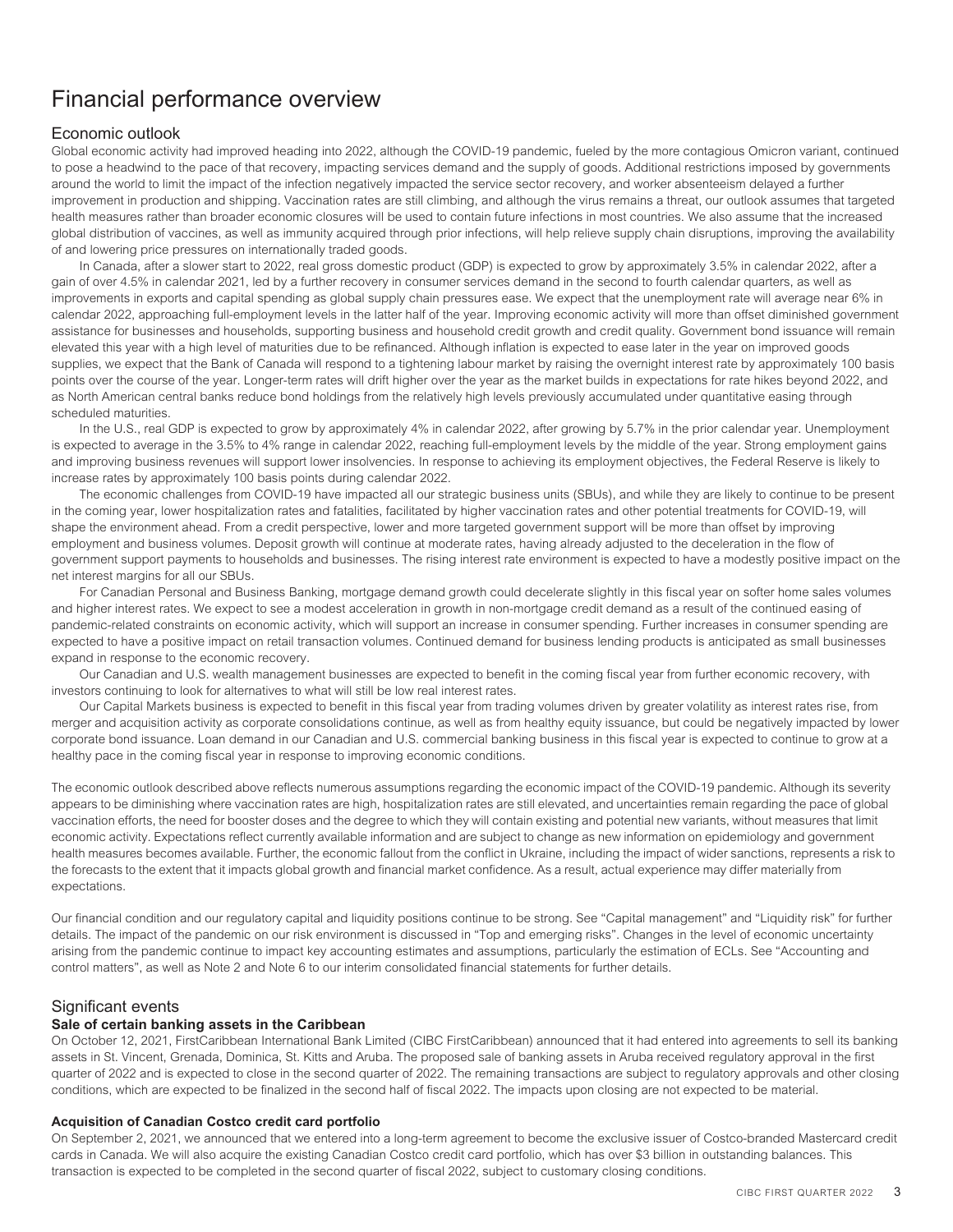# <span id="page-6-0"></span>Financial results review

Reported net income for the quarter was \$1,869 million, compared with \$1,625 million for the same quarter last year, and \$1,440 million for the prior quarter.

Adjusted net income<sup>(1)</sup> for the quarter was \$1,894 million, compared with \$1,640 million for the same quarter last year, and \$1,573 million for the prior quarter.

Reported diluted earnings per share (EPS) for the quarter was \$4.03, compared with \$3.55 for the same quarter last year, and \$3.07 for the prior quarter.

Adjusted diluted EPS<sup>(1)</sup> for the quarter was \$4.08, compared with \$3.58 for the same quarter last year, and \$3.37 for the prior quarter.

In the current quarter, the following items of note increased non-interest expenses by \$33 million, decreased income taxes by \$8 million and decreased net income by \$25 million:

- \$20 million (\$15 million after-tax) amortization of acquisition-related intangible assets (\$13 million after-tax in U.S. Commercial Banking and Wealth Management and \$2 million after-tax in Corporate and Other); and
- \$13 million (\$10 million after-tax) in transaction and integration-related costs<sup>(2)</sup> associated with the acquisition of the Canadian Costco credit card portfolio (Canadian Personal and Business Banking).

### **Net interest income**(3)

Net interest income was up \$293 million or 10% from the same quarter last year, primarily due to volume growth across our businesses.

Net interest income was up \$152 million or 5% from the prior quarter, primarily due to volume growth and higher trading income, partially offset by lower treasury revenue.

### **Non-interest income**(3)

Non-interest income was up \$242 million or 11% from the same quarter last year, primarily due to higher fee-based revenue driven by higher average AUA and AUM reflecting market appreciation and net sales, higher credit and other fees, and trading income.

- Non-interest income was up \$282 million or 14% from the prior quarter, primarily due to higher trading income and credit fees.
- (1) Adjusted measures are non-GAAP measures. For additional information, see the "Non-GAAP measures" section.

(2) Transaction and integration costs are comprised of direct and incremental costs incurred as part of planning for and executing the integration of the Canadian Costco credit card portfolio, including enabling franchising opportunities, the upgrade and conversion of systems and processes, project delivery and communication costs.

(3) Trading activities is based on the risk definition of trading for regulatory capital and trading market risk management purposes. Positions in a trading book are considered trading provided the book and positions continue to meet OSFI-defined trading book criteria set out in OSFI's CAR Guideline. Trading activities and related risk management strategies can periodically shift trading income<br>between net interest income

### **Provision for credit losses**

| \$ millions, for the three months ended                | 2022<br><b>Jan. 31</b> | 2021<br>Oct. 31 | 2021<br>Jan. 31 |
|--------------------------------------------------------|------------------------|-----------------|-----------------|
| Provision for (reversal of) credit losses - impaired   |                        |                 |                 |
| Canadian Personal and Business Banking                 | 99<br>S                | \$<br>87        | \$<br>109       |
| Canadian Commercial Banking and Wealth Management      | (1)                    |                 | 19              |
| U.S. Commercial Banking and Wealth Management          | 30                     | 8               | 48              |
| Capital Markets                                        | (13)                   |                 | 42              |
| Corporate and Other                                    | 11                     | 11              | 18              |
|                                                        | 126                    | 112             | 236             |
| Provision for (reversal of) credit losses - performing |                        |                 |                 |
| Canadian Personal and Business Banking                 | (1)                    | 77              | (55)            |
| Canadian Commercial Banking and Wealth Management      | (3)                    | (11)            | 14              |
| U.S. Commercial Banking and Wealth Management          | (2)                    | (59)            | (3)             |
| Capital Markets                                        | (25)                   | (34)            | (37             |
| Corporate and Other                                    | (20)                   | $(\sqrt{2})$    | (8)             |
|                                                        | (51)                   | (34)            | (89)            |
|                                                        | 75<br>S                | \$<br>78        | \$.<br>147      |

Provision for credit losses was \$75 million, down \$72 million or 49% from the same quarter last year. Provision reversal on performing loans was down \$38 million as the same quarter last year included a higher degree of favourable change in the overall economic outlook. Provision for credit losses on impaired loans was down \$110 million, primarily due to lower net impairments across all SBUs.

Provision for credit losses was comparable with the prior quarter, with a higher provision reversal on performing loans, offset by a higher provision for credit losses on impaired loans.

### **Non-interest expenses**

Non-interest expenses were up \$297 million or 11% from the same quarter last year, primarily due to higher employee-related compensation and higher spending on strategic initiatives.

Non-interest expenses were down \$112 million or 4% from the prior quarter, as the prior quarter included a charge related to the consolidation of our real estate portfolio and an increase in legal provisions, both shown as items of note, partially offset by higher performance-based compensation.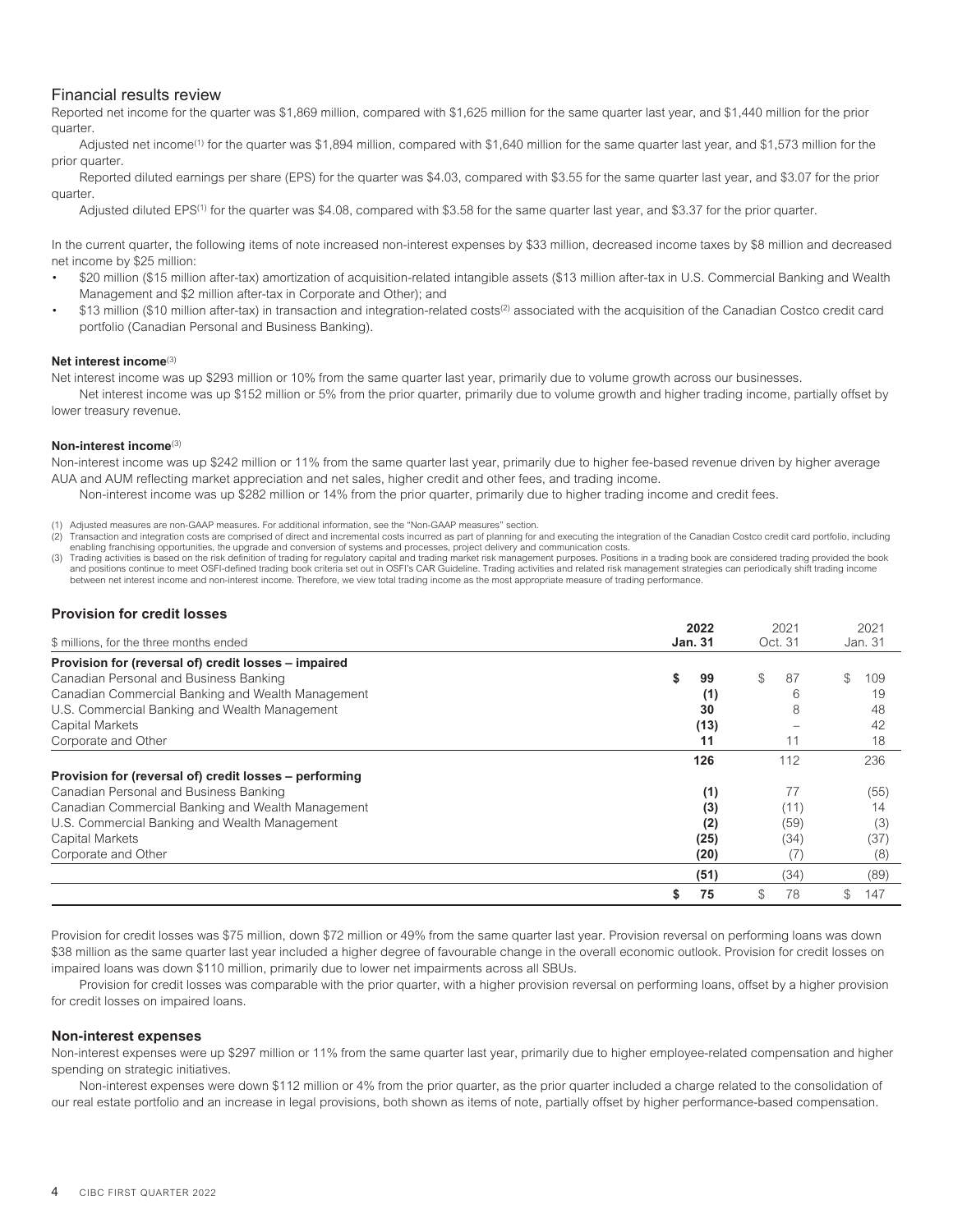### **Income taxes**

Income tax expense was up \$66 million or 14% from the same quarter last year, and up \$120 million or 29% from the prior quarter, primarily due to higher income.

In prior years, the Canada Revenue Agency (CRA) issued reassessments disallowing the deduction of Enron settlement payments and related legal expenses (the Enron expenses). In January 2019, CIBC entered into a settlement agreement (the Agreement) with the CRA that provides certainty with respect to the portion of the Enron expenses deductible in Canada. The Agreement resulted in the recognition of a net \$38 million tax recovery in the first quarter of 2019. This recovery was determined after taking into account taxable refund interest in Canada and also the portion of the Enron expenses that are expected to be deductible in the United States (the U.S. deduction). The U.S. deduction has not been agreed to by the Internal Revenue Service. It is possible that adjustments may be required to the amount of tax benefits recognized in the U.S.

The CRA has reassessed CIBC for approximately \$1,420 million of additional income tax by denying the tax deductibility of certain 2011 to 2016 Canadian corporate dividends on the basis that they were part of a "dividend rental arrangement". The dividends that were subject to the reassessments are similar to those prospectively addressed by the rules in the 2015 and 2018 Canadian federal budgets. In August 2021, CIBC filed a Notice of Appeal with the Tax Court of Canada and the matter is now in litigation. It is possible that subsequent years may be reassessed for similar activities. CIBC is confident that its tax filing positions were appropriate and intends to defend itself vigorously. Accordingly, no amounts have been accrued in the interim consolidated financial statements.

In November 2021, the Tax Court of Canada ruled against CIBC on its 2007 foreign exchange capital loss reassessment (Decision). CIBC disagrees with the Decision and filed its Appeal in November 2021. CIBC remains confident that its tax filing position was appropriate. Accordingly, no amounts have been accrued in the interim consolidated financial statements. The exposure of additional tax and interest related to this and similar matters is approximately \$300 million in addition to the potential inability to utilize approximately \$500 million in unrecognized capital tax loss carryforwards.

### **Foreign exchange**

The following table provides the estimated impact of U.S. dollar (USD) translation on key lines of our interim consolidated statement of income, as a result of changes in average exchange rates.

| \$ millions, except per share amounts, for the three months ended                                                                        | Jan. 31, 2022<br>VS.<br>Jan. 31, 2021 | Jan. 31, 2022<br>VS.<br>Oct. 31, 2021 |
|------------------------------------------------------------------------------------------------------------------------------------------|---------------------------------------|---------------------------------------|
| Estimated increase (decrease) in:<br>Total revenue<br>Provision for credit losses<br>Non-interest expenses<br>Income taxes<br>Net income | (13)<br>(6)<br>(1)<br>(6)             | 16<br>\$                              |
| Impact on EPS:<br>Basic<br><b>Diluted</b>                                                                                                | (0.01)<br>\$<br>(0.01)                | \$<br>0.02<br>0.02                    |
| Average USD appreciation (depreciation) relative to CAD                                                                                  | $(1.0) \%$                            | $1.3\%$                               |

# <span id="page-7-0"></span>Review of quarterly financial information

| \$ millions, except per share amounts, for the three months ended                                                                                                                                                               |                | 2022                                  |               |                                       |               |                                       |               |                                      |     | 2021                                  |              |                                     |               |                                       |               | 2020                               |
|---------------------------------------------------------------------------------------------------------------------------------------------------------------------------------------------------------------------------------|----------------|---------------------------------------|---------------|---------------------------------------|---------------|---------------------------------------|---------------|--------------------------------------|-----|---------------------------------------|--------------|-------------------------------------|---------------|---------------------------------------|---------------|------------------------------------|
|                                                                                                                                                                                                                                 | <b>Jan. 31</b> |                                       |               | Oct. 31                               |               | Jul. 31                               |               | Apr. 30                              |     | Jan. 31                               |              | Oct. 31                             |               | Jul. 31                               |               | Apr. 30                            |
| Revenue<br>Canadian Personal and Business Banking<br>Canadian Commercial Banking and Wealth Management<br>U.S. Commercial Banking and Wealth Management<br>Capital Markets <sup>(1)</sup><br>Corporate and Other <sup>(1)</sup> | \$             | 2,183<br>1,297<br>609<br>1,304<br>105 | \$            | 2,128<br>1,240<br>562<br>1,012<br>122 | \$            | 2,056<br>1,207<br>539<br>1,140<br>114 | \$            | .941<br>1,135<br>532<br>1,194<br>130 | \$  | 2,025<br>1,088<br>561<br>1.174<br>115 | S.           | 1,997<br>1,028<br>519<br>934<br>122 | \$            | 1,910<br>1,013<br>512<br>1,146<br>127 | \$            | ,936<br>1,025<br>511<br>967<br>139 |
| Total revenue                                                                                                                                                                                                                   | S              | 5,498                                 | \$            | 5,064                                 | \$            | 5,056                                 | \$.           | 4,932                                | \$. | 4,963                                 | \$           | 4,600                               | \$.           | 4,708                                 | \$            | 4,578                              |
| Net interest income<br>Non-interest income                                                                                                                                                                                      | \$             | 3,132<br>2,366                        |               | 2,980<br>2,084                        | \$            | 2,893<br>2,163                        |               | 2,747<br>2,185                       | \$  | 2,839<br>2,124                        | $\mathbb{S}$ | 2,792<br>1,808                      |               | 2,729<br>1,979                        |               | 2,762<br>1,816                     |
| Total revenue<br>Provision for (reversal of) credit losses<br>Non-interest expenses                                                                                                                                             |                | 5,498<br>75<br>3,023                  |               | 5,064<br>78<br>3,135                  |               | 5,056<br>(99)<br>2,918                |               | 4,932<br>32<br>2,756                 |     | 4,963<br>147<br>2,726                 |              | 4,600<br>291<br>2,891               |               | 4.708<br>525<br>2,702                 |               | 4.578<br>1,412<br>2,704            |
| Income before income taxes<br>Income taxes                                                                                                                                                                                      |                | 2,400<br>531                          |               | 1,851<br>411                          |               | 2,237<br>507                          |               | 2,144<br>493                         |     | 2,090<br>465                          |              | 1,418<br>402                        |               | 1.481<br>309                          |               | 462<br>70                          |
| Net income                                                                                                                                                                                                                      | S              | 1,869                                 | \$            | 1,440                                 | \$            | .730                                  | \$.           | .651                                 | \$  | 1.625                                 | \$.          | 1,016                               | \$            | 1,172                                 |               | 392                                |
| Net income (loss) attributable to:<br>Non-controlling interests<br>Equity shareholders                                                                                                                                          | \$             | 5<br>1,864                            | $\mathcal{F}$ | 4<br>1,436                            | $\mathbb{S}$  | 5<br>1,725                            | $\mathcal{S}$ | 4<br>1,647                           | \$  | 4<br>1,621                            | \$           | 1,015                               | $\mathcal{S}$ | $\overline{2}$<br>1,170               | $\mathcal{S}$ | (8)<br>400                         |
| <b>EPS</b><br>– basic<br>- diluted                                                                                                                                                                                              | \$             | 4.04<br>4.03                          | $\mathcal{S}$ | 3.08<br>3.07                          | $\mathcal{S}$ | 3.77<br>3.76                          | \$            | 3.56<br>3.55                         | \$  | 3.56<br>3.55                          | \$           | 2.21<br>2.20                        | \$            | 2.56<br>2.55                          | $\mathcal{S}$ | 0.83<br>0.83                       |

(1) Capital Markets revenue and income taxes are reported on a TEB with an equivalent offset in the revenue and income taxes of Corporate and Other.

Our quarterly results are modestly affected by seasonal factors. The second quarter has fewer days as compared with the other quarters, generally leading to lower earnings. The summer months (July – third quarter and August – fourth quarter) typically experience lower levels of market activity, which affects our brokerage, investment management, and Capital Market activities.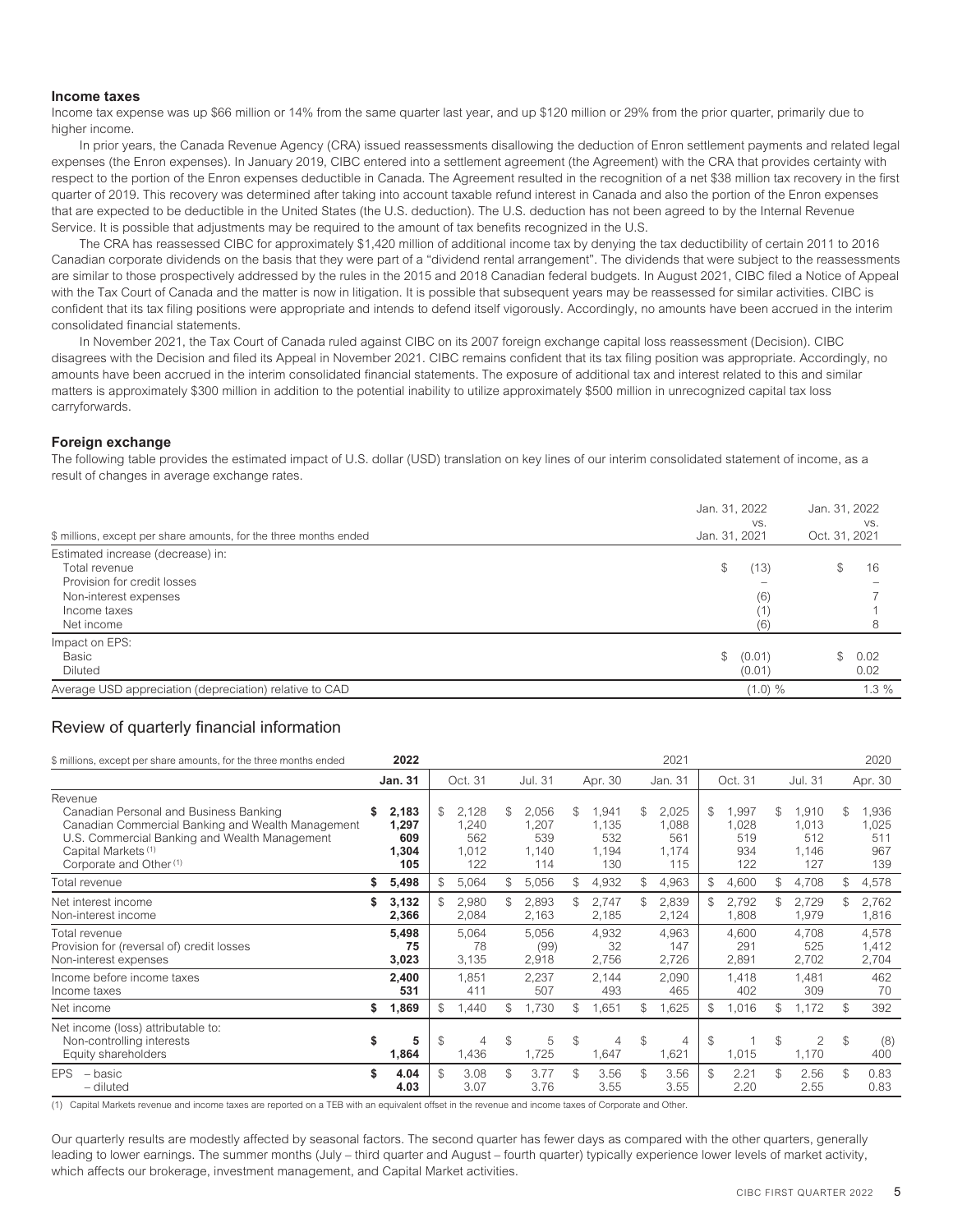### **Revenue**

Revenue in our lending and deposit-taking businesses is generally driven by the interest rate environment, volume growth and fees related to client transaction activity. Our wealth management businesses are driven by market conditions and net sales activity impacting AUA and AUM, as well as the level of client investment activity. Capital Markets revenue is also influenced, to a large extent, by market conditions affecting client trading and underwriting activity. The COVID-19 pandemic beginning in the second quarter of 2020 and the lower interest rate environment continue to impact revenue for all our SBUs.

Canadian Personal and Business Banking revenue was negatively impacted by the lower interest rate environment and lower client transaction activity as a result of the COVID-19 pandemic earlier in the period, partially offset by volume growth. In recent quarters, revenue has benefitted from an improvement in client activity and continued volume growth.

Canadian Commercial Banking and Wealth Management has benefitted from commercial banking loan and deposit growth as well as from strong markets. In Commercial Banking, loan growth has accelerated throughout fiscal 2021 and into fiscal 2022 as the economic recovery progressed. The benefit from loan and deposit growth has been partially offset by the lower interest rate environment. In Wealth Management, AUA and AUM growth has been driven by strong market performance and record investment sales, although these factors have been somewhat more muted lately due to market volatility experienced in the first quarter of fiscal 2022.

U.S. Commercial Banking and Wealth Management has benefitted from strategic client acquisitions that are driving increased loans, deposits, AUM, and fee income. Loan growth has also accelerated due to the economic recovery. Wealth management AUA and AUM growth has been driven by continued market appreciation and strong sales momentum subsequent to the recent market volatility.

Capital Markets had lower trading revenue in the second and fourth quarters of 2020, and the fourth quarter of 2021, while the second and third quarters of 2021 included increased revenue from underwriting and advisory activities. The first quarter of 2022 had higher trading revenue.

Corporate and Other included the impact of the COVID-19 pandemic that led to excess liquidity costs from the second quarter of 2020 to the second quarter of 2021 that negatively impacted revenue. The interest rate environment and narrower margins have negatively impacted revenue in international banking.

### **Provision for credit losses**

Provision for credit losses is dependent upon the credit cycle in general, on the credit performance of the loan portfolios, and changes in our economic outlook. As a result of the impact of the COVID-19 pandemic beginning in the second quarter of 2020, some portions of our loan portfolios were negatively impacted by the decline in economic activity associated with restrictive public health measures, mitigated to a large extent by large-scale government support and relief programs targeting both individuals and businesses. Although public health measures in most jurisdictions have eased in response to increasing vaccination rates, and economic recovery is well underway, uncertainty related to the economic environment persists. There continues to be considerable judgment involved in the estimation of credit losses in the current environment.

The significant increase in the provision for credit losses on performing loans in the second quarter and, to a lesser extent, the third and fourth quarters of 2020 reflected the early stages of the COVID-19 pandemic, which impacted all our SBUs, as well as the impact of continued pressure on oil prices. All four quarters of 2021 and the first quarter of 2022 reflect a moderate improvement in economic conditions as well as our economic outlook.

In Canadian Personal and Business Banking, the third and fourth quarters of 2020, the first, third and fourth quarters of 2021, and the first quarter of 2022 included lower insolvencies and write-offs in credit cards. The decrease in insolvencies was in line with the national Canadian trend. The low level of write-offs was impacted by the assistance offered to clients from our payment deferral programs, lower client spending as well as government support. The second quarter of 2021 included higher write-offs in credit cards, mainly attributable to a relatively small segment of client balances that were previously in the payment deferral programs, that continued to underperform and eventually were written off after exiting the programs.

In Canadian Commercial Banking and Wealth Management, the first quarter and the second half of 2020 included provisions on one fraud-related impairment.

In U.S. Commercial Banking and Wealth Management, the first quarter of 2021 and the second half of 2020 included higher provisions on impaired loans.

In Capital Markets, the second and third quarters of 2020 included higher provisions on impaired loans in the oil and gas sector.

In Corporate and Other, the third quarter of 2021 included higher provisions on impaired loans in CIBC FirstCaribbean.

### **Non-interest expenses**

Non-interest expenses have fluctuated over the period largely due to changes in employee compensation expenses, investments in strategic initiatives and movement in foreign exchange rates. The second and fourth quarters of 2020 included goodwill impairment charges related to our controlling interest in CIBC FirstCaribbean. The third quarter of 2020 and the third quarter and fourth quarter of 2021 included increases in legal provisions in Corporate and Other, all shown as items of note. The fourth quarter of 2020 and the fourth quarter of 2021 included charges related to the consolidation of our real estate portfolio as a result of our move to our new global headquarters. The fourth quarter of 2020 included a gain as a result of plan amendments related to pension and other post-employment plans.

### **Income taxes**

Income taxes vary with changes in income subject to tax, and the jurisdictions in which the income is earned. Taxes can also be affected by the impact of significant items and the level of tax-exempt income.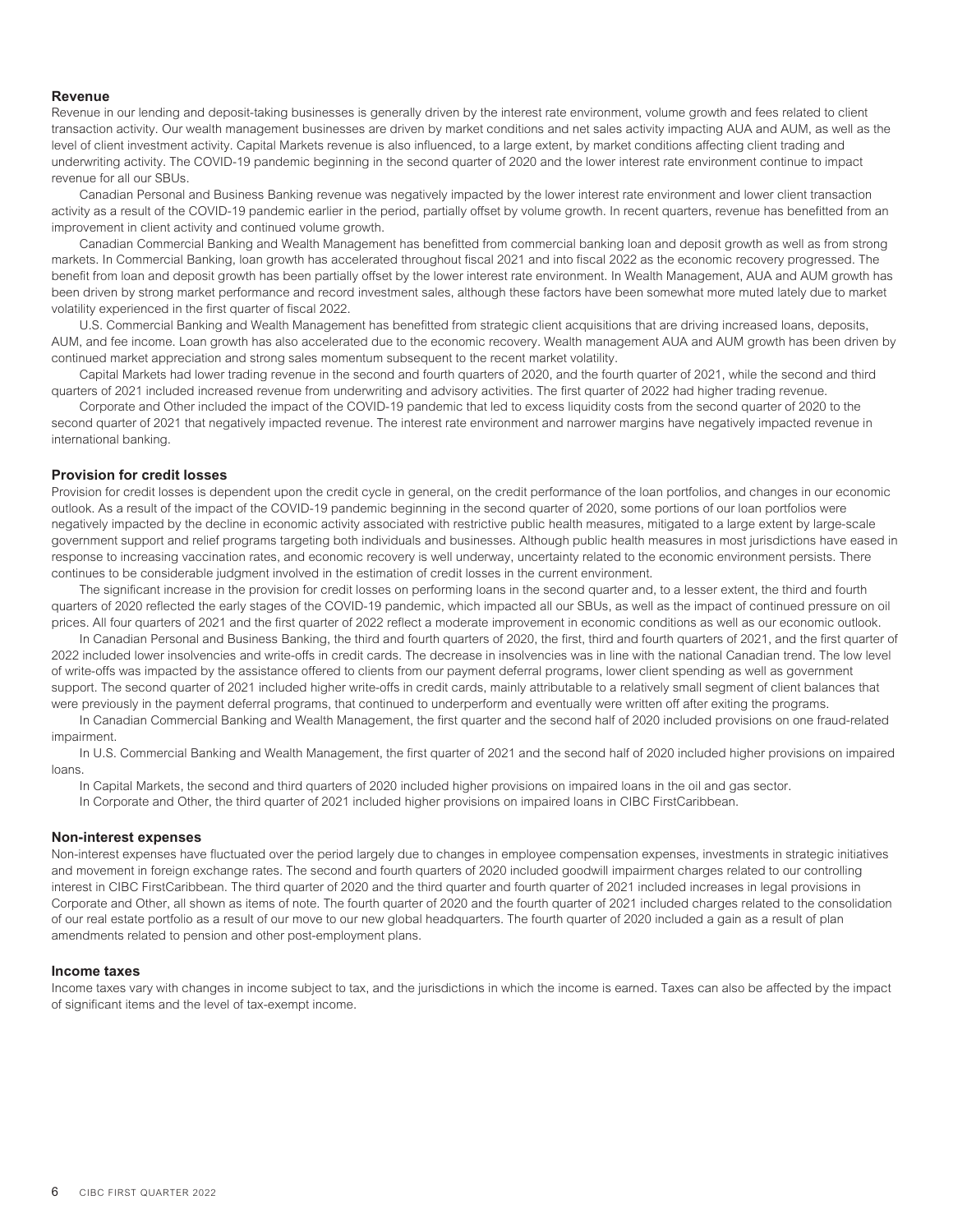# <span id="page-9-0"></span>Non-GAAP measures

We use a number of financial measures to assess the performance of our business lines as described below. Some measures are calculated in accordance with GAAP (IFRS), while other measures do not have a standardized meaning under GAAP, and accordingly, these measures may not be comparable to similar measures used by other companies. Investors may find these non-GAAP measures, which include non-GAAP financial measures and non-GAAP ratios as defined in National Instrument 52-112 "Non-GAAP and Other Financial Measures Disclosure", useful in understanding how management views underlying business performance.

### **Adjusted measures**

Management assesses results on a reported and adjusted basis and considers both as useful measures of performance. Adjusted measures, which include adjusted total revenue, adjusted provision for credit losses, adjusted non-interest expenses, adjusted income before income taxes, adjusted income taxes and adjusted net income, in addition to the adjusted measures noted below, remove items of note from reported results to calculate our adjusted results. Items of note include the amortization of intangible assets, and certain items of significance that arise from time to time which management believes are not reflective of underlying business performance. We believe that adjusted measures provide the reader with a better understanding of how management assesses underlying business performance and facilitates a more informed analysis of trends. While we believe that adjusted measures may facilitate comparisons between our results and those of some of our Canadian peer banks, which make similar adjustments in their public disclosure, it should be noted that there is no standardized meaning for adjusted measures under GAAP.

We also adjust our results to gross up tax-exempt revenue on certain securities to a TEB, being the amount of fully taxable revenue, which, were it to have incurred tax at the statutory income tax rate, would yield the same after-tax revenue. See the "Strategic business units overview" section and Note 31 to our consolidated financial statements included in our 2021 Annual Report for further details.

# **Adjusted diluted EPS**

We adjust our reported diluted EPS to remove the impact of items of note, net of income taxes, to calculate the adjusted EPS.

# **Adjusted efficiency ratio**

We adjust our reported revenue and non-interest expenses to remove the impact of items of note and gross up tax-exempt revenue to bring it to a TEB, to calculate the adjusted efficiency ratio.

# **Adjusted operating leverage**

We adjust our reported revenue and non-interest expenses to remove the impact of items of note and gross up tax-exempt revenue to bring it to a TEB, to calculate the adjusted operating leverage.

# **Adjusted dividend payout ratio**

We adjust our reported net income attributable to common shareholders to remove the impact of items of note, net of income taxes, to calculate the adjusted dividend payout ratio.

### **Adjusted return on common shareholders' equity**

We adjust our reported net income attributable to common shareholders to remove the impact of items of note, net of income taxes, to calculate the adjusted ROE.

### **Adjusted effective tax rate**

We adjust our reported income before income taxes and reported income taxes to remove the impact of items of note, to calculate the adjusted effective tax rate.

### **Pre-provision, pre-tax earnings**

Pre-provision, pre-tax earnings is calculated as revenue net of non-interest expenses, and provides the reader with an assessment of our ability to generate earnings to cover credit losses through the credit cycle, as well as an additional basis for comparing underlying business performance between periods by excluding the impact of provision for credit losses, which involves the application of judgments and estimates related to matters that are uncertain and can vary significantly between periods. We adjust our pre-provision, pre-tax earnings to remove the impact of items of note to calculate the adjusted pre-provision, pre-tax earnings. As discussed above, we believe that adjusted measures provide the reader with a better understanding of how management assesses underlying business performance and facilitates a more informed analysis of trends.

### **Allocated common equity**

Common equity is allocated to the SBUs based on the estimated amount of regulatory capital required to support their businesses (as determined for the consolidated bank pursuant to OSFI's regulatory capital requirements and internal targets). Unallocated common equity is reported in Corporate and Other. Allocating capital on this basis provides a consistent framework to evaluate the returns of each SBU commensurate with the risk assumed. In the first quarter of 2022, we increased the common equity allocated to our SBUs to 11% of common equity Tier 1 capital requirements for each SBU, reflecting an increase from 10% in 2021. For additional information, see the "Risks arising from business activities" section.

# **Segmented return on equity**

We use return on equity on a segmented basis as one of the measures for performance evaluation and resource allocation decisions. While return on equity for total CIBC provides a measure of return on common equity, return on equity on a segmented basis provides a similar metric based on allocated common equity to our SBUs. As a result, segmented return on equity is a non-GAAP ratio. Segmented return on equity is calculated as net income attributable to common shareholders for each SBU expressed as a percentage of average allocated common equity, which is the average of monthly allocated common equity during the period. In the first quarter of 2022, we increased the common equity allocated to our SBUs, as noted above.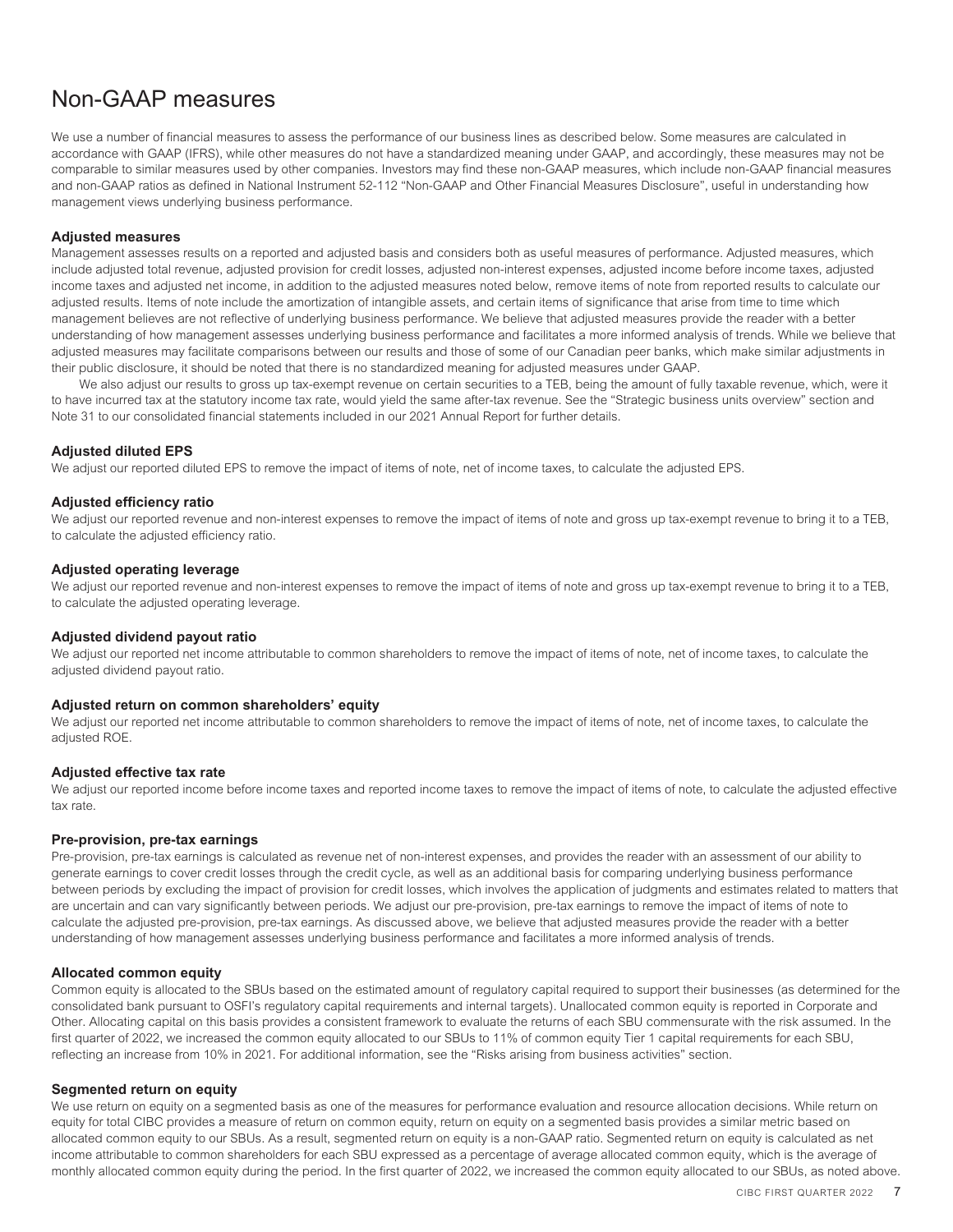The following table provides a reconciliation of GAAP (reported) results to non-GAAP (adjusted) results on a segmented basis.

| \$ millions, as at or for the three months ended January 31, 2022                                                                                                                | and Business | Canadian<br>Personal<br><b>Banking</b> | Canadian<br>Commercial<br><b>Banking and</b><br>Wealth | Commercial<br><b>Banking and</b><br>Management Management | U.S.<br>Wealth                |    | Capital<br><b>Markets</b>       | Corporate<br>and Other        | <b>CIBC</b><br><b>Total</b> | Commercial<br><b>Banking and</b><br><b>Management</b><br>(US\$ millions) | U.S.<br>Wealth                   |
|----------------------------------------------------------------------------------------------------------------------------------------------------------------------------------|--------------|----------------------------------------|--------------------------------------------------------|-----------------------------------------------------------|-------------------------------|----|---------------------------------|-------------------------------|-----------------------------|--------------------------------------------------------------------------|----------------------------------|
| Operating results - reported<br>Total revenue                                                                                                                                    | \$           | 2,183                                  | \$<br>1,297                                            | \$                                                        | 609                           | \$ | 1.304                           | \$<br>105                     | \$<br>5.498                 | \$                                                                       | 479                              |
| Provision for (reversal of) credit losses<br>Non-interest expenses                                                                                                               |              | 98<br>1,152                            | (4)<br>673                                             |                                                           | 28<br>318                     |    | (38)<br>596                     | (9)<br>284                    | 75<br>3,023                 |                                                                          | 22<br>250                        |
| Income (loss) before income taxes<br>Income taxes                                                                                                                                |              | 933<br>246                             | 628<br>166                                             |                                                           | 263<br>37                     |    | 746<br>203                      | (170)<br>(121)                | 2,400<br>531                |                                                                          | 207<br>29                        |
| Net income (loss)                                                                                                                                                                |              | 687                                    | 462                                                    |                                                           | 226                           |    | 543                             | (49)                          | 1,869                       |                                                                          | 178                              |
| Net income attributable to non-controlling interests<br>Net income (loss) attributable to equity shareholders                                                                    |              | $\overline{\phantom{0}}$<br>687        | 462                                                    |                                                           | 226                           |    | $\overline{\phantom{0}}$<br>543 | 5<br>(54)                     | 5<br>1,864                  |                                                                          | 178                              |
| Diluted EPS (\$)                                                                                                                                                                 |              |                                        |                                                        |                                                           |                               |    |                                 |                               | \$<br>4.03                  |                                                                          |                                  |
| Impact of items of note (1)<br><b>Non-interest expenses</b><br>Amortization of acquisition-related intangible assets<br>Transaction and integration-related costs <sup>(2)</sup> | \$           | (13)                                   | \$                                                     | \$                                                        | (17)                          | s  | $\overline{\phantom{0}}$        | \$<br>(3)                     | \$<br>(20)<br>(13)          | \$                                                                       | (13)<br>$\overline{\phantom{0}}$ |
| Impact of items of note on non-interest expenses                                                                                                                                 |              | (13)                                   | $\overline{\phantom{0}}$                               |                                                           | (17)                          |    | $\qquad \qquad -$               | (3)                           | (33)                        |                                                                          | (13)                             |
| Total pre-tax impact of items of note on net income                                                                                                                              |              | 13                                     | $\overline{\phantom{0}}$                               |                                                           | 17                            |    | $\overline{\phantom{0}}$        | 3                             | 33                          |                                                                          | 13                               |
| Income taxes<br>Amortization of acquisition-related intangible assets<br>Transaction and integration-related costs (2)                                                           |              | -<br>3                                 |                                                        |                                                           | 4<br>$\overline{\phantom{0}}$ |    | $\overline{\phantom{0}}$        | 1<br>$\overline{\phantom{0}}$ | 5<br>3                      |                                                                          | 3<br>-                           |
| Impact of items of note on income taxes                                                                                                                                          |              | 3                                      |                                                        |                                                           | 4                             |    | $\overline{\phantom{0}}$        | $\mathbf{1}$                  | 8                           |                                                                          | 3                                |
| Total after-tax impact of items of note on net income                                                                                                                            |              | 10                                     | -                                                      |                                                           | 13                            |    | $\overline{\phantom{0}}$        | $\overline{2}$                | 25                          |                                                                          | 10                               |
| Impact of items of note on diluted EPS (\$)                                                                                                                                      |              |                                        |                                                        |                                                           |                               |    |                                 |                               | \$<br>0.05                  |                                                                          |                                  |
| Operating results - adjusted (3)<br>Total revenue - adjusted $(4)$<br>Provision for (reversal of) credit losses - adjusted<br>Non-interest expenses - adjusted                   | \$           | 2,183<br>98<br>1,139                   | \$<br>1,297<br>(4)<br>673                              | \$                                                        | 609<br>28<br>301              | \$ | 1.304<br>(38)<br>596            | \$<br>105<br>(9)<br>281       | \$<br>5.498<br>75<br>2,990  | \$                                                                       | 479<br>22<br>237                 |
| Income (loss) before income taxes - adjusted<br>Income taxes - adjusted                                                                                                          |              | 946<br>249                             | 628<br>166                                             |                                                           | 280<br>41                     |    | 746<br>203                      | (167)<br>(120)                | 2,433<br>539                |                                                                          | 220<br>32                        |
| Net income (loss) - adjusted                                                                                                                                                     |              | 697                                    | 462                                                    |                                                           | 239                           |    | 543                             | (47)                          | 1,894                       |                                                                          | 188                              |
| Net income attributable to non-controlling interests - adjusted<br>Net income (loss) attributable to equity shareholders - adjusted                                              |              | 697                                    | 462                                                    |                                                           | 239                           |    | 543                             | 5<br>(52)                     | 5<br>1.889                  |                                                                          | 188                              |
| Adjusted diluted EPS (\$)                                                                                                                                                        |              |                                        |                                                        |                                                           |                               |    |                                 |                               | \$<br>4.08                  |                                                                          |                                  |

(1) Items of note are removed from reported results to calculate adjusted results.

(2) Transaction and integration costs are comprised of direct and incremental costs incurred as part of planning for and executing the integration of the Canadian Costco credit card portfolio, including<br>- enabling franchis

(4) CIBC total results excludes a taxable equivalent basis (TEB) adjustment of \$59 million (October 31, 2021: \$48 million; January 31, 2021: \$54 million). Our adjusted efficiency ratio and adjusted<br>operating leverage are c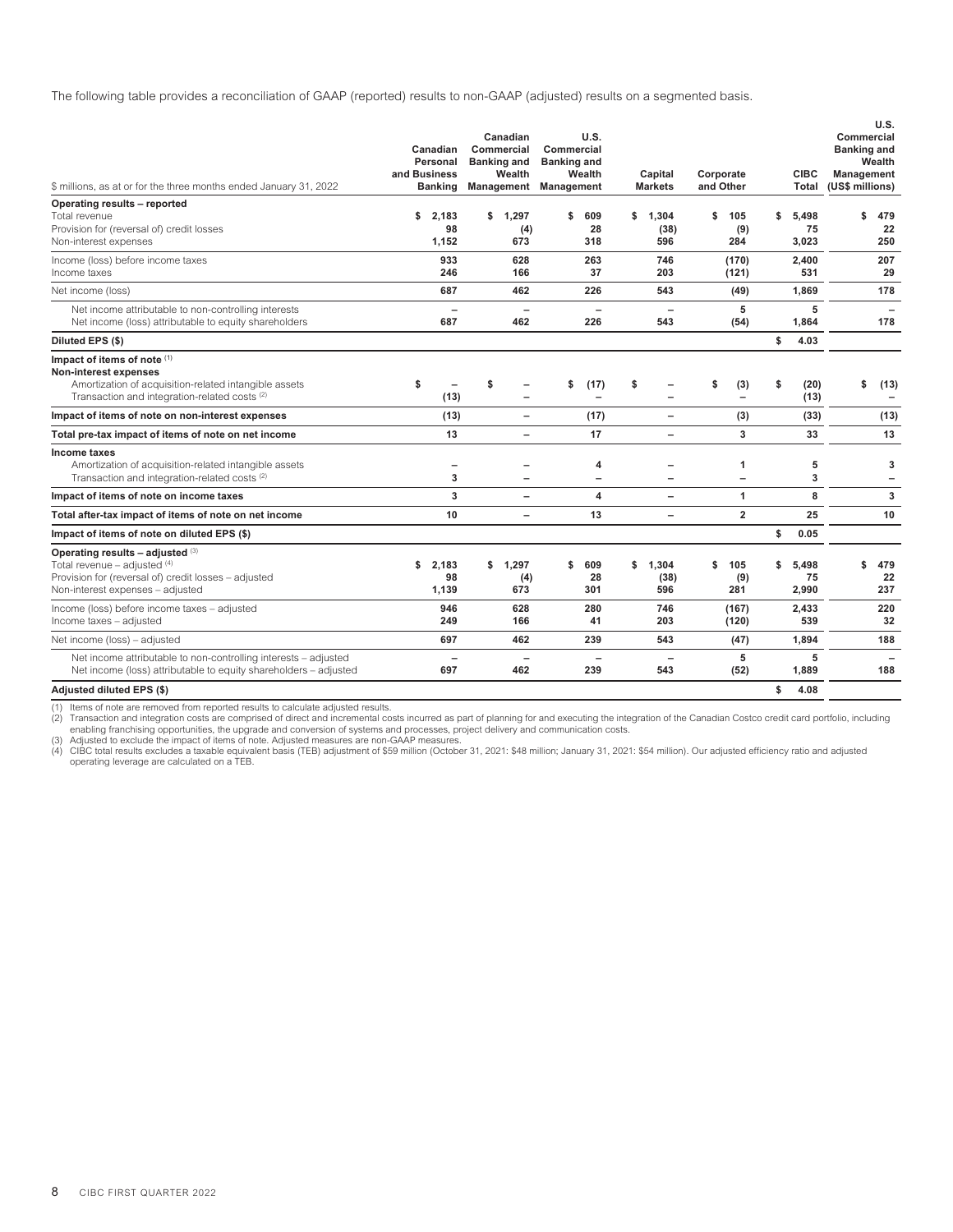The following table provides a reconciliation of GAAP (reported) results to non-GAAP (adjusted) results on a segmented basis.

| \$ millions, as at or for the three months ended October 31, 2021                                                                                                                                                                                                             | Canadian<br>Personal<br>and Business<br>Banking | Canadian<br>Commercial<br>Banking and<br>Wealth<br>Management | U.S.<br>Commercial<br>Banking and<br>Wealth<br>Management | Capital<br>Markets              | Corporate<br>and Other                        | <b>CIBC</b><br>Total                | U.S.<br>Commercial<br>Banking and<br>Wealth<br>Management<br>(US\$ millions) |
|-------------------------------------------------------------------------------------------------------------------------------------------------------------------------------------------------------------------------------------------------------------------------------|-------------------------------------------------|---------------------------------------------------------------|-----------------------------------------------------------|---------------------------------|-----------------------------------------------|-------------------------------------|------------------------------------------------------------------------------|
| Operating results - reported<br>Total revenue<br>Provision for (reversal of) credit losses<br>Non-interest expenses                                                                                                                                                           | \$<br>2.128<br>164<br>1,152                     | 1.240<br>\$<br>(5)<br>646                                     | \$<br>562<br>(51)<br>296                                  | 1.012<br>S<br>(34)<br>528       | S<br>122<br>4<br>513                          | \$<br>5.064<br>78<br>3,135          | \$<br>448<br>(40)<br>235                                                     |
| Income (loss) before income taxes<br>Income taxes                                                                                                                                                                                                                             | 812<br>215                                      | 599<br>157                                                    | 317<br>61                                                 | 518<br>140                      | (395)<br>(162)                                | 1.851<br>411                        | 253<br>49                                                                    |
| Net income (loss)                                                                                                                                                                                                                                                             | 597                                             | 442                                                           | 256                                                       | 378                             | (233)                                         | 1,440                               | 204                                                                          |
| Net income attributable to non-controlling interests<br>Net income (loss) attributable to equity shareholders                                                                                                                                                                 | $\overline{\phantom{0}}$<br>597                 | $\equiv$<br>442                                               | $\equiv$<br>256                                           | $\overline{\phantom{0}}$<br>378 | $\overline{4}$<br>(237)                       | $\overline{4}$<br>1.436             | $\overline{\phantom{a}}$<br>204                                              |
| Diluted EPS (\$)                                                                                                                                                                                                                                                              |                                                 |                                                               |                                                           |                                 |                                               | \$<br>3.07                          |                                                                              |
| Impact of items of note (1)<br>Non-interest expenses<br>Amortization of acquisition-related intangible assets<br>Transaction and integration-related costs <sup>(2)</sup><br>Charge related to the consolidation of our real estate portfolio<br>Increase in legal provisions | \$<br>(12)<br>÷                                 | $\mathbb{S}$                                                  | (16)<br>$\mathbb{S}$                                      | $\mathbb{S}$                    | $\$$<br>(3)<br>(109)<br>(40)                  | \$<br>(19)<br>(12)<br>(109)<br>(40) | \$<br>(13)                                                                   |
| Impact of items of note on non-interest expenses                                                                                                                                                                                                                              | (12)                                            | $\qquad \qquad -$                                             | (16)                                                      | $\qquad \qquad -$               | (152)                                         | (180)                               | (13)                                                                         |
| Total pre-tax impact of items of note on net income                                                                                                                                                                                                                           | 12                                              | $\equiv$                                                      | 16                                                        | L.                              | 152                                           | 180                                 | 13                                                                           |
| Income taxes<br>Amortization of acquisition-related intangible assets<br>Transaction and integration-related costs <sup>(2)</sup><br>Charge related to the consolidation of our real estate portfolio<br>Increase in legal provisions                                         | $\overline{\phantom{0}}$<br>3                   |                                                               | $\overline{4}$<br>$\overline{\phantom{a}}$                | $\overline{\phantom{0}}$        | 29<br>11                                      | $\overline{4}$<br>3<br>29<br>11     | 3<br>÷,                                                                      |
| Impact of items of note on income taxes                                                                                                                                                                                                                                       | 3                                               |                                                               | $\overline{4}$                                            | $\equiv$                        | 40                                            | 47                                  | 3                                                                            |
| Total after-tax impact of items of note on net income                                                                                                                                                                                                                         | 9                                               |                                                               | 12                                                        | L.                              | 112                                           | 133                                 | 10                                                                           |
| Impact of items of note on diluted EPS (\$)                                                                                                                                                                                                                                   |                                                 |                                                               |                                                           |                                 |                                               | \$<br>0.30                          |                                                                              |
| Operating results - adjusted (3)<br>Total revenue - adjusted (4)<br>Provision for (reversal of) credit losses - adjusted<br>Non-interest expenses - adjusted                                                                                                                  | $\mathcal{L}$<br>2.128<br>164<br>1,140          | \$.<br>1.240<br>(5)<br>646                                    | \$<br>562<br>(51)<br>280                                  | \$<br>1.012<br>(34)<br>528      | $\mathcal{S}$<br>122<br>$\overline{4}$<br>361 | \$<br>5.064<br>78<br>2,955          | $\mathcal{L}$<br>448<br>(40)<br>222                                          |
| Income (loss) before income taxes - adjusted<br>Income taxes - adjusted                                                                                                                                                                                                       | 824<br>218                                      | 599<br>157                                                    | 333<br>65                                                 | 518<br>140                      | (243)<br>(122)                                | 2,031<br>458                        | 266<br>52                                                                    |
| Net income (loss) - adjusted                                                                                                                                                                                                                                                  | 606                                             | 442                                                           | 268                                                       | 378                             | (121)                                         | 1,573                               | 214                                                                          |
| Net income attributable to non-controlling interests - adjusted<br>Net income (loss) attributable to equity shareholders - adjusted                                                                                                                                           | $\overline{\phantom{0}}$<br>606                 | L.<br>442                                                     | L.<br>268                                                 | $\equiv$<br>378                 | $\overline{4}$<br>(125)                       | $\overline{4}$<br>1,569             | 214                                                                          |
| Adjusted diluted EPS (\$)                                                                                                                                                                                                                                                     |                                                 |                                                               |                                                           |                                 |                                               | \$<br>3.37                          |                                                                              |

See previous page for footnote references.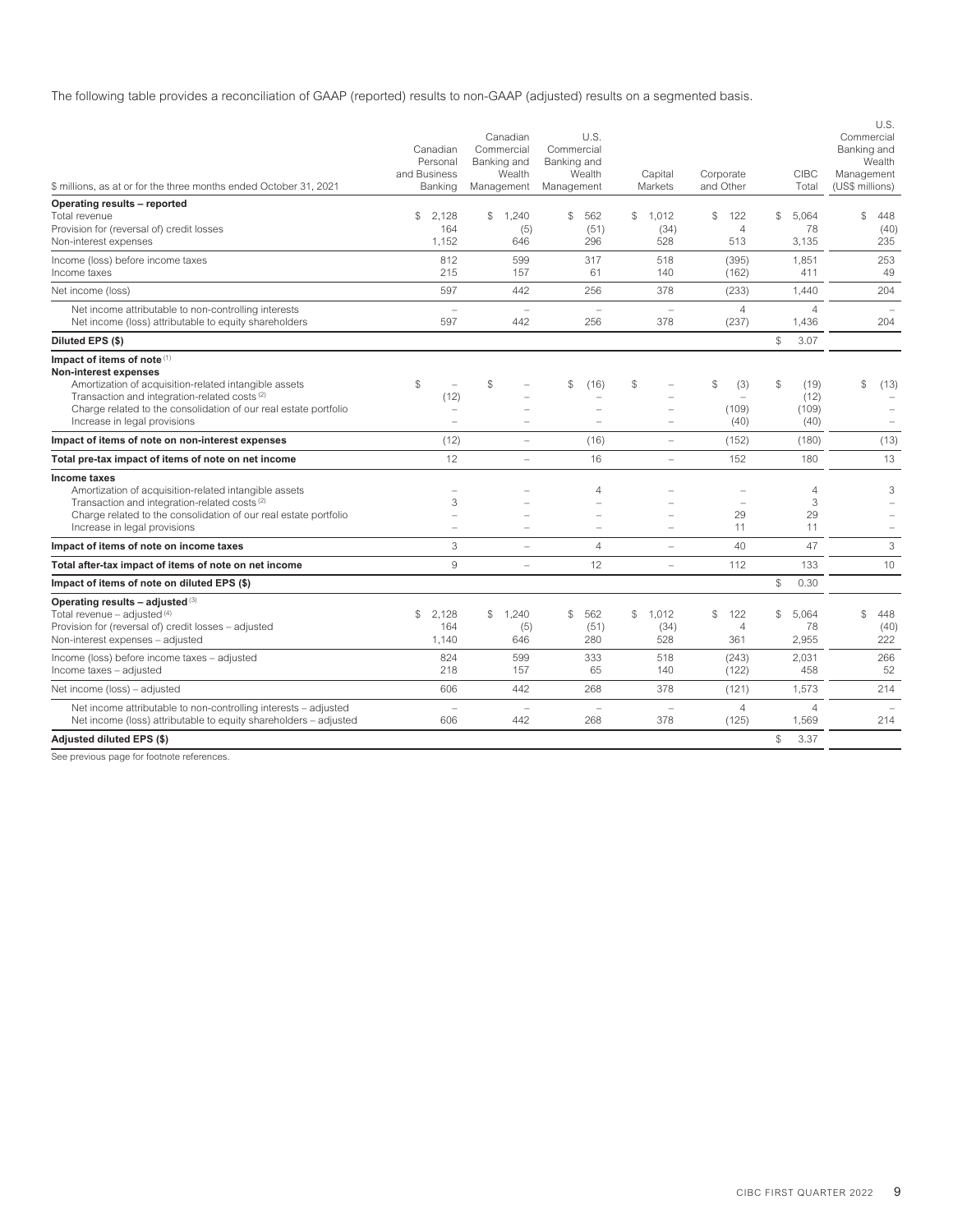The following table provides a reconciliation of GAAP (reported) results to non-GAAP (adjusted) results on a segmented basis.

|                                                                                                                                                  | Canadian<br>Personal            | Canadian<br>Commercial<br>Banking and | U.S.<br>Commercial<br>Banking and |                                          |                        |                             | U.S.<br>Commercial<br>Banking and<br>Wealth |
|--------------------------------------------------------------------------------------------------------------------------------------------------|---------------------------------|---------------------------------------|-----------------------------------|------------------------------------------|------------------------|-----------------------------|---------------------------------------------|
| \$ millions, as at or for the three months ended January 31, 2021                                                                                | and Business<br>Banking         | Wealth<br>Management                  | Wealth<br>Management              | Capital<br>Markets                       | Corporate<br>and Other | <b>CIBC</b><br>Total        | Management<br>(US\$ millions)               |
| Operating results - reported                                                                                                                     |                                 |                                       |                                   |                                          |                        |                             |                                             |
| Total revenue                                                                                                                                    | \$<br>2.025                     | 1.088<br>\$                           | \$<br>561                         | \$<br>1,174                              | \$<br>115              | \$<br>4.963                 | \$<br>437                                   |
| Provision for credit losses<br>Non-interest expenses                                                                                             | 54<br>1,086                     | 33<br>572                             | 45<br>280                         | 5<br>522                                 | 10<br>266              | 147<br>2,726                | 35<br>218                                   |
| Income (loss) before income taxes                                                                                                                | 885                             | 483                                   | 236                               | 647                                      | (161)                  | 2,090                       | 184                                         |
| Income taxes                                                                                                                                     | 233                             | 129                                   | 48                                | 154                                      | (99)                   | 465                         | 38                                          |
| Net income (loss)                                                                                                                                | 652                             | 354                                   | 188                               | 493                                      | (62)                   | 1,625                       | 146                                         |
| Net income attributable to non-controlling interests<br>Net income (loss) attributable to equity shareholders                                    | $\overline{\phantom{a}}$<br>652 | 354                                   | 188                               | 493                                      | $\overline{4}$<br>(66) | $\overline{4}$<br>1,621     | 146                                         |
| Diluted EPS (\$)                                                                                                                                 |                                 |                                       |                                   |                                          |                        | \$<br>3.55                  |                                             |
| Impact of items of note (1)<br><b>Non-interest expenses</b><br>Amortization of acquisition-related intangible assets                             | \$                              | $\$$<br>$\overline{\phantom{m}}$      | $\$$<br>(17)                      | $\mathbb{S}$<br>$\overline{\phantom{a}}$ | $$\mathbb{S}$$<br>(3)  | $\mathbb{S}$<br>(20)        | \$<br>(13)                                  |
| Impact of items of note on non-interest expenses                                                                                                 | $\overline{\phantom{0}}$        | $\overline{\phantom{a}}$              | (17)                              | $\equiv$                                 | (3)                    | (20)                        | (13)                                        |
| Total pre-tax impact of items of note on net income                                                                                              | ÷                               | $\overline{\phantom{m}}$              | 17                                | $\overline{\phantom{m}}$                 | 3                      | 20                          | 13                                          |
| Income taxes<br>Amortization of acquisition-related intangible assets                                                                            | $\overline{\phantom{0}}$        | $\equiv$                              | 5                                 | $\overline{\phantom{a}}$                 | $\equiv$               | 5                           | 4                                           |
| Impact of items of note on income taxes                                                                                                          | $\overline{\phantom{0}}$        | $\overline{\phantom{0}}$              | 5                                 | $\overline{\phantom{a}}$                 | $=$                    | 5                           | $\overline{4}$                              |
| Total after-tax impact of items of note on net income                                                                                            | $\overline{\phantom{0}}$        | $\overline{\phantom{m}}$              | 12                                | $\overline{\phantom{a}}$                 | 3                      | 15                          | $\hbox{9}$                                  |
| Impact of items of note on diluted EPS (\$)                                                                                                      |                                 |                                       |                                   |                                          |                        | \$<br>0.03                  |                                             |
| Operating results - adjusted (3)<br>Total revenue - adjusted $(4)$<br>Provision for credit losses - adjusted<br>Non-interest expenses - adjusted | \$<br>2,025<br>54<br>1.086      | S<br>1.088<br>33<br>572               | \$<br>561<br>45<br>263            | 1,174<br>\$<br>5<br>522                  | \$<br>115<br>10<br>263 | 4.963<br>\$<br>147<br>2.706 | $\mathcal{S}$<br>437<br>35<br>205           |
| Income (loss) before income taxes - adjusted<br>Income taxes - adjusted                                                                          | 885<br>233                      | 483<br>129                            | 253<br>53                         | 647<br>154                               | (158)<br>(99)          | 2,110<br>470                | 197<br>42                                   |
| Net income (loss) - adjusted                                                                                                                     | 652                             | 354                                   | 200                               | 493                                      | (59)                   | 1,640                       | 155                                         |
| Net income attributable to non-controlling interests - adjusted<br>Net income (loss) attributable to equity shareholders - adjusted              | $\overline{\phantom{0}}$<br>652 | 354                                   | 200                               | 493                                      | $\overline{4}$<br>(63) | $\overline{4}$<br>1,636     | 155                                         |
| Adjusted diluted EPS (\$)                                                                                                                        |                                 |                                       |                                   |                                          |                        | \$<br>3.58                  |                                             |

See previous page for footnote references.

The following table provides a reconciliation of GAAP (reported) net income to non-GAAP (adjusted) pre-provision, pre-tax earnings on a segmented basis.

|                        | \$ millions, for the three months ended                                                                              | Canadian<br>Personal<br>and Business<br>Banking | Commercial<br>Banking and<br>Management | Canadian<br>Wealth | Commercial<br>Banking and<br>Management | U.S.<br>Wealth    |               | Capital<br>Markets | Corporate<br>and Other     |    | <b>CIBC</b><br>Total | Commercial<br>Banking and<br>Management<br>(US\$ millions) | U.S.<br>Wealth    |
|------------------------|----------------------------------------------------------------------------------------------------------------------|-------------------------------------------------|-----------------------------------------|--------------------|-----------------------------------------|-------------------|---------------|--------------------|----------------------------|----|----------------------|------------------------------------------------------------|-------------------|
| 2022<br><b>Jan. 31</b> | Net income (loss)<br>Add: provision for (reversal of) credit losses<br>Add: income taxes                             | 687<br>\$<br>98<br>246                          | \$                                      | 462<br>(4)<br>166  |                                         | 226<br>28<br>37   | \$.           | 543<br>(38)<br>203 | \$<br>(49)<br>(9)<br>(121) | \$ | 1.869<br>75<br>531   | \$                                                         | 178<br>22<br>29   |
|                        | Pre-provision (reversal), pre-tax earnings (losses) <sup>(1)</sup><br>Pre-tax impact of items of note <sup>(2)</sup> | 1.031<br>13                                     |                                         | 624                |                                         | 291<br>17         |               | 708                | (179)<br>3                 |    | 2.475<br>33          |                                                            | 229<br>13         |
|                        | Adjusted pre-provision (reversal), pre-tax earnings (losses) (3)                                                     | \$1,044                                         | \$                                      | 624                | \$                                      | 308               | \$            | 708                | \$<br>(176)                | s. | 2,508                | \$                                                         | 242               |
| 2021<br>Oct. 31        | Net income (loss)<br>Add: provision for (reversal of) credit losses<br>Add: income taxes                             | \$<br>597<br>164<br>215                         | \$                                      | 442<br>(5)<br>157  |                                         | 256<br>(51)<br>61 | \$            | 378<br>(34)<br>140 | \$<br>(233)<br>4<br>(162)  | S. | 1.440<br>78<br>411   | $\mathcal{S}$                                              | 204<br>(40)<br>49 |
|                        | Pre-provision (reversal), pre-tax earnings (losses) <sup>(1)</sup><br>Pre-tax impact of items of note (2)            | 976<br>12                                       |                                         | 594                |                                         | 266<br>16         |               | 484                | (391)<br>152               |    | 1.929<br>180         |                                                            | 213<br>13         |
|                        | Adjusted pre-provision (reversal), pre-tax earnings (losses) <sup>(3)</sup>                                          | 988<br>\$                                       | \$                                      | 594                | $\mathbb{S}$                            | 282               | $\mathcal{L}$ | 484                | \$<br>(239)                | \$ | 2.109                | \$                                                         | 226               |
| 2021<br>Jan. 31        | Net income (loss)<br>Add: provision for (reversal of) credit losses<br>Add: income taxes                             | \$<br>652<br>54<br>233                          | \$                                      | 354<br>33<br>129   |                                         | 188<br>45<br>48   | \$            | 493<br>5<br>154    | \$<br>(62)<br>10<br>(99)   | \$ | 1.625<br>147<br>465  | $\mathcal{S}$                                              | 146<br>35<br>38   |
|                        | Pre-provision (reversal), pre-tax earnings (losses) <sup>(1)</sup><br>Pre-tax impact of items of note (2)            | 939                                             |                                         | 516                |                                         | 281<br>17         |               | 652                | (151)<br>3                 |    | 2,237<br>20          |                                                            | 219<br>13         |
|                        | Adjusted pre-provision (reversal), pre-tax earnings (losses) <sup>(3)</sup>                                          | \$<br>939                                       | \$                                      | 516                |                                         | 298               | \$.           | 652                | \$<br>(148)                | \$ | 2,257                | $\mathcal{S}$                                              | 232               |

(1) Non-GAAP measure. (2) Items of note are removed from reported results to calculate adjusted results.

(3) Adjusted to exclude the impact of items of note. Adjusted measures are non-GAAP measures.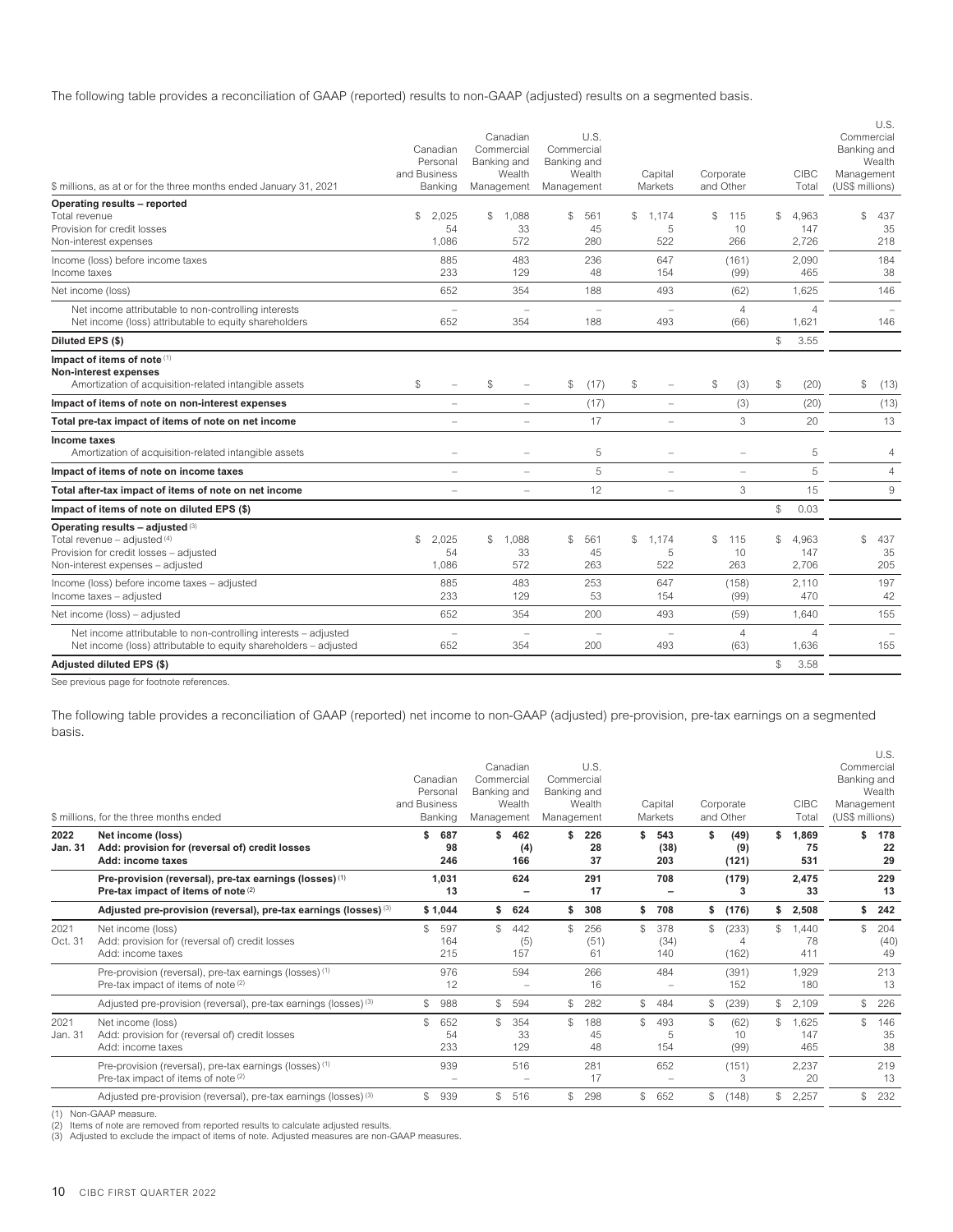# <span id="page-13-0"></span>Strategic business units overview

CIBC has four SBUs – Canadian Personal and Business Banking, Canadian Commercial Banking and Wealth Management, U.S. Commercial Banking and Wealth Management, and Capital Markets. These SBUs are supported by the following functional groups – Technology, Infrastructure and Innovation, Risk Management, People, Culture and Brand, Finance and Enterprise Strategy, as well as other support groups, which all are included within Corporate and Other. The expenses of these functional and support groups are generally allocated to the business lines within the SBUs. The majority of the functional and support costs of CIBC Bank USA are recognized directly in the U.S. Commercial Banking and Wealth Management SBU. Corporate and Other also includes the results of CIBC FirstCaribbean and other strategic investments, as well as other income statement and balance sheet items not directly attributable to the business lines. The key methodologies and assumptions used in reporting the financial results of our SBUs are provided on page 18 of our 2021 Annual Report.

# <span id="page-13-1"></span>Canadian Personal and Business Banking

**Canadian Personal and Business Banking** provides personal and business clients across Canada with financial advice, services and solutions through banking centres, digital and mobile channels.

### **Results**(1)

| \$ millions, for the three months ended        |    | 2022<br><b>Jan. 31</b> |            | 2021<br>Oct. 31 |                | 2021<br>Jan. 31 |
|------------------------------------------------|----|------------------------|------------|-----------------|----------------|-----------------|
| Revenue                                        | \$ | 2,183                  | \$         | 2,128           | \$             | 2,025           |
| Provision for (reversal of) credit losses      |    |                        |            |                 |                |                 |
| Impaired                                       |    | 99                     |            | 87              |                | 109             |
| Performing                                     |    | (1)                    |            | 77              |                | (55)            |
| Total provision for credit losses              |    | 98                     |            | 164             |                | 54              |
| Non-interest expenses                          |    | 1,152                  |            | 1,152           |                | 1,086           |
| Income before income taxes                     |    | 933                    |            | 812             |                | 885             |
| Income taxes                                   |    | 246                    |            | 215             |                | 233             |
| Net income                                     | \$ | 687                    | \$         | 597             | $$\mathbb{S}$$ | 652             |
| Net income attributable to:                    |    |                        |            |                 |                |                 |
| Equity shareholders                            | \$ | 687                    | \$         | 597             | $\mathbb{S}$   | 652             |
| Efficiency ratio                               |    | 52.8 %                 |            | 54.1 %          |                | 53.6 %          |
| Operating leverage                             |    | $1.7 \%$               |            | $(0.4)\%$       |                | $(2.6)\%$       |
| Return on equity <sup>(2)</sup>                |    | 36.9%                  |            | 35.9%           |                | 39.9 %          |
| Average allocated common equity <sup>(2)</sup> | S  | 7,394                  | $^{\circ}$ | 6,608           | \$             | 6,480           |
| Full-time equivalent employees                 |    | 12,749                 |            | 12,629          |                | 12,594          |

(1) For additional segmented information, see the notes to the interim consolidated financial statements.

(2) For additional information, see the "Non-GAAP measures" section.

### **Financial overview**

Net income for the quarter was \$687 million, up \$35 million from the same quarter last year, primarily due to higher revenue, partially offset by higher non-interest expenses and a higher provision for credit losses.

Net income was up \$90 million from the prior quarter, primarily due to a lower provision for credit losses and higher revenue.

### **Revenue**

Revenue was up \$158 million or 8% from the same quarter last year, primarily due to volume growth and higher fee income. Revenue was up \$55 million or 3% from the prior quarter, primarily due to volume growth and higher fee income.

### **Provision for credit losses**

Provision for credit losses was up \$44 million from the same quarter last year. Provision reversal on performing loans was down as the same quarter last year included a higher degree of favourable change in our economic outlook, while the current quarter included unfavourable credit migration. Provision for credit losses on impaired loans was down, largely due to lower write-offs and delinquencies in the personal lending portfolio, partially offset by higher write-offs in credit cards. The same quarter last year had lower write-offs in credit cards due to our client deferral programs.

Provision for credit losses was down \$66 million from the prior quarter, primarily due to the higher provision on performing loans in the prior quarter mainly as a result of model parameter updates. Provision for credit losses on impaired loans was up due to higher write-offs and delinquencies in the personal lending portfolio.

### **Non-interest expenses**

Non-interest expenses were up \$66 million or 6% from the same quarter last year, primarily due to higher spending on strategic initiatives and employeerelated compensation.

Non-interest expenses were comparable to the prior quarter.

### **Income taxes**

Income taxes were up \$13 million from the same quarter last year, primarily due to higher income. Income taxes were up \$31 million from the prior quarter, primarily due to higher income.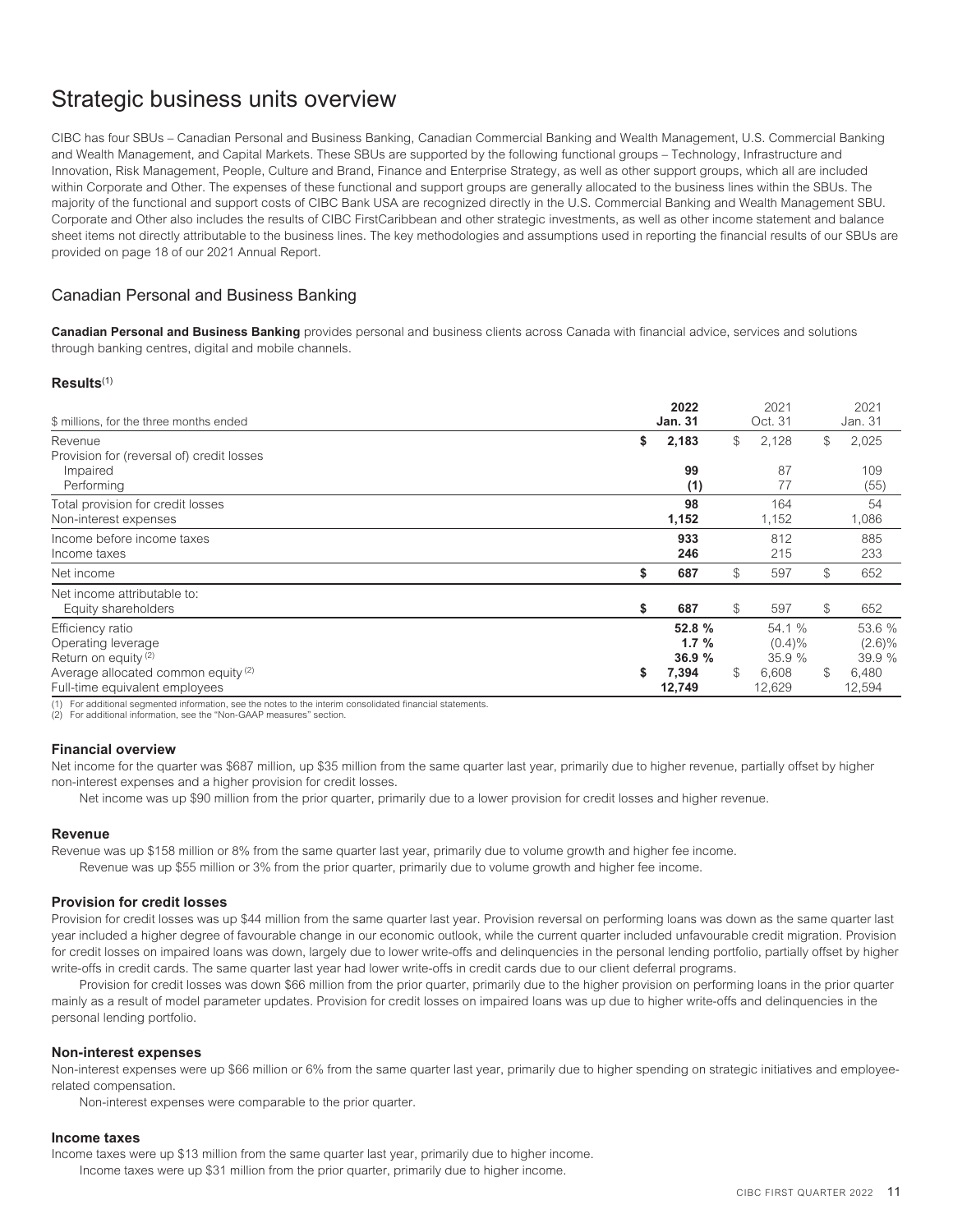# <span id="page-14-0"></span>Canadian Commercial Banking and Wealth Management

**Canadian Commercial Banking and Wealth Management** provides high-touch, relationship-oriented banking and wealth management services to middle-market companies, entrepreneurs, high-net-worth individuals and families across Canada, as well as asset management services to institutional investors.

### **Results**(1)

| \$ millions, for the three months ended                                                                                                                       | 2022<br><b>Jan. 31</b>                          |              | 2021<br>Oct. 31                                |              | 2021<br>Jan. 31                                |
|---------------------------------------------------------------------------------------------------------------------------------------------------------------|-------------------------------------------------|--------------|------------------------------------------------|--------------|------------------------------------------------|
| Revenue<br>Commercial banking<br>Wealth management                                                                                                            | \$<br>532<br>765                                | $\mathbb S$  | 489<br>751                                     | $\mathbb S$  | 428<br>660                                     |
| Total revenue<br>Provision for (reversal of) credit losses<br>Impaired<br>Performing                                                                          | 1,297<br>(1)<br>(3)                             |              | 1,240<br>6<br>(11)                             |              | 1,088<br>19<br>14                              |
| Total provision for (reversal of) credit losses<br>Non-interest expenses                                                                                      | (4)<br>673                                      |              | (5)<br>646                                     |              | 33<br>572                                      |
| Income before income taxes<br>Income taxes                                                                                                                    | 628<br>166                                      |              | 599<br>157                                     |              | 483<br>129                                     |
| Net income                                                                                                                                                    | 462<br>\$                                       | $\mathbb S$  | 442                                            | $\mathbb{S}$ | 354                                            |
| Net income attributable to:<br>Equity shareholders                                                                                                            | \$<br>462                                       | \$           | 442                                            | $\mathbb S$  | 354                                            |
| Efficiency ratio<br>Operating leverage<br>Return on equity <sup>(2)</sup><br>Average allocated common equity <sup>(2)</sup><br>Full-time equivalent employees | 51.9 %<br>1.5%<br>23.2%<br>\$<br>7,892<br>5,338 | $\mathbb{S}$ | 52.0 %<br>$1.1 \%$<br>24.9 %<br>7,039<br>5,241 | \$           | 52.6 %<br>$1.2 \%$<br>21.4 %<br>6,568<br>5,036 |

(1) For additional segmented information, see the notes to the interim consolidated financial statements.

(2) For additional information, see the "Non-GAAP measures" section.

### **Financial overview**

Net income for the quarter was \$462 million, up \$108 million from the same quarter last year, primarily due to higher revenue, partially offset by higher non-interest expenses.

Net income for the quarter was up \$20 million from the prior quarter, primarily due to higher revenue, partially offset by higher non-interest expenses.

### **Revenue**

Revenue was up \$209 million or 19% from the same quarter last year.

Commercial banking revenue was up \$104 million, primarily due to volume growth and higher fees.

Wealth management revenue was up \$105 million, primarily due to higher fee-based revenue driven by higher average AUA and AUM reflecting market appreciation and net sales, and higher commission revenue from increased client activity.

Revenue was up \$57 million or 5% from the prior quarter.

Commercial banking revenue was up \$43 million, primarily due to volume growth and higher fees.

Wealth management revenue was up \$14 million, primarily due to higher commission revenue from increased client activity and higher fee-based revenue driven by higher average AUA and AUM reflecting market appreciation and net sales.

### **Provision for (reversal of) credit losses**

Provision for credit losses was a reversal of \$4 million compared with a provision for credit losses of \$33 million in the same quarter last year. The current quarter included a provision reversal on performing loans largely due to a favourable change in our economic outlook, while the same quarter last year included a provision for credit losses driven by unfavourable credit migration. The higher provision for credit losses on impaired loans in the same quarter last year was mainly attributable to the health and social services sector.

Provision reversal for credit losses was comparable with the prior quarter, with a lower provision reversal on performing loans offset by a lower provision for credit losses on impaired loans.

### **Non-interest expenses**

Non-interest expenses were up \$101 million or 18% from the same quarter last year, primarily due to higher performance-based compensation and higher spending on strategic initiatives.

Non-interest expenses were up \$27 million or 4% from the prior quarter, primarily due to higher performance-based compensation and higher spending on strategic initiatives.

### **Income taxes**

Income taxes were up \$37 million from the same quarter last year, primarily due to higher income. Income taxes were up \$9 million from the prior quarter, primarily due to higher income.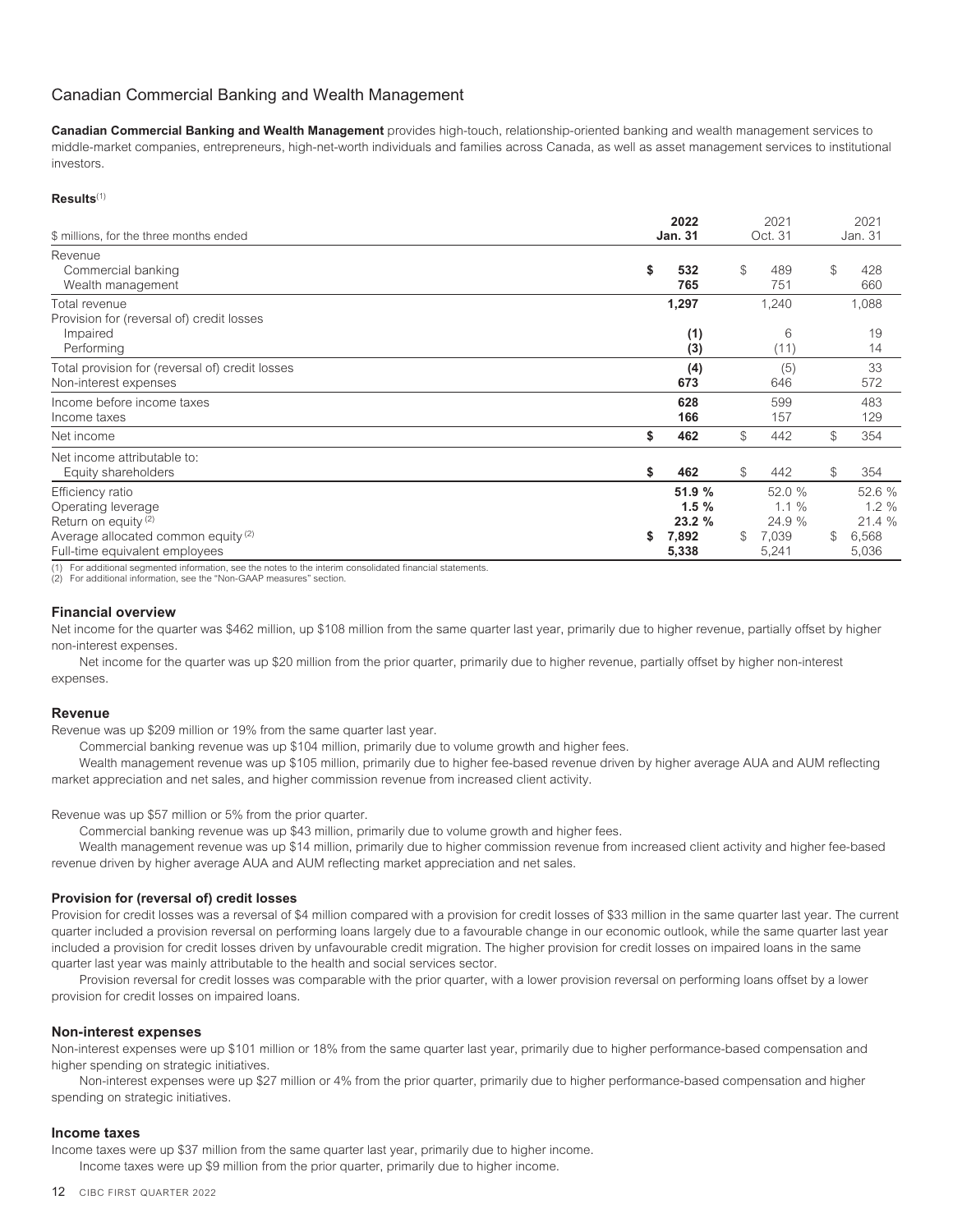# <span id="page-15-0"></span>U.S. Commercial Banking and Wealth Management

**U.S. Commercial Banking and Wealth Management** provides commercial banking and private wealth services across the U.S., as well as personal and small business banking services in four U.S. Midwestern markets and focuses on middle-market and mid-corporate companies and high-net-worth individuals and families.

### **Results in Canadian dollars**(1)

| \$ millions, for the three months ended                                                  | 2022<br><b>Jan. 31</b> |             | 2021<br>Oct. 31  | 2021<br>Jan. 31      |
|------------------------------------------------------------------------------------------|------------------------|-------------|------------------|----------------------|
| Revenue<br>Commercial banking<br>Wealth management <sup>(2)</sup>                        | \$<br>404<br>205       | $\mathbb S$ | 366<br>196       | \$<br>381<br>180     |
| Total revenue (3)<br>Provision for (reversal of) credit losses<br>Impaired<br>Performing | 609<br>30<br>(2)       |             | 562<br>8<br>(59) | 561<br>48<br>(3)     |
| Total provision for (reversal of) credit losses<br>Non-interest expenses                 | 28<br>318              |             | (51)<br>296      | 45<br>280            |
| Income before income taxes<br>Income taxes                                               | 263<br>37              |             | 317<br>61        | 236<br>48            |
| Net income                                                                               | \$<br>226              | $\mathbb S$ | 256              | \$<br>188            |
| Net income attributable to:<br>Equity shareholders                                       | \$<br>226              | $\mathbb S$ | 256              | \$<br>188            |
| Average allocated common equity (4)<br>Full-time equivalent employees                    | \$<br>9,902<br>2,157   | \$          | 9,085<br>2,170   | \$<br>9,105<br>2,090 |

(1) For additional segmented information, see the notes to the interim consolidated financial statements.

(2) Includes revenue related to the U.S. Paycheck Protection Program (PPP). (3) Included \$3 million of income relating to the accretion of the acquisition date fair value discount on the acquired loans of The PrivateBank for the quarter ended January 31, 2022 (October 31, 2021:<br>\$3 million; January

(4) For additional information, see the "Non-GAAP measures" section.

# **Results in U.S. dollars**(1)

| US\$ millions, for the three months ended                                                                        | 2022<br><b>Jan. 31</b>                  |             | 2021<br>Oct. 31                     |               | 2021<br>Jan. 31                   |
|------------------------------------------------------------------------------------------------------------------|-----------------------------------------|-------------|-------------------------------------|---------------|-----------------------------------|
| Revenue<br>Commercial banking<br>Wealth management <sup>(2)</sup>                                                | \$<br>318<br>161                        | $\mathbb S$ | 293<br>155                          | $\mathcal{L}$ | 296<br>141                        |
| Total revenue <sup>(3)</sup><br>Provision for (reversal of) credit losses<br>Impaired                            | 479<br>23                               |             | 448                                 |               | 437<br>37                         |
| Performing<br>Total provision for (reversal of) credit losses<br>Non-interest expenses                           | (1)<br>22<br>250                        |             | (47)<br>(40)<br>235                 |               | (2)<br>35<br>218                  |
| Income before income taxes<br>Income taxes                                                                       | 207<br>29                               |             | 253<br>49                           |               | 184<br>38                         |
| Net income                                                                                                       | \$<br>178                               | $^{\circ}$  | 204                                 | $\mathbb S$   | 146                               |
| Net income attributable to:<br>Equity shareholders                                                               | \$<br>178                               | $^{\circ}$  | 204                                 | $\mathbb S$   | 146                               |
| Efficiency ratio<br>Operating leverage<br>Return on equity <sup>(4)</sup><br>Average allocated common equity (4) | \$<br>52.2 %<br>(5.2)%<br>9.0%<br>7,792 | \$          | 52.5 %<br>(1.9)%<br>11.2 %<br>7,238 | $\mathbb{S}$  | 49.9 %<br>18.5 %<br>8.2%<br>7,095 |

CIBC FIRST QUARTER 2022 13

(1) For additional segmented information, see the notes to the interim consolidated financial statements.

Includes revenue related to the U.S. PPP.

(3) Included US\$2 million of income relating to the accretion of the acquisition date fair value discount on the acquired loans of The PrivateBank for the quarter ended January 31, 2022<br>- (October 31, 2021: US\$3 million; J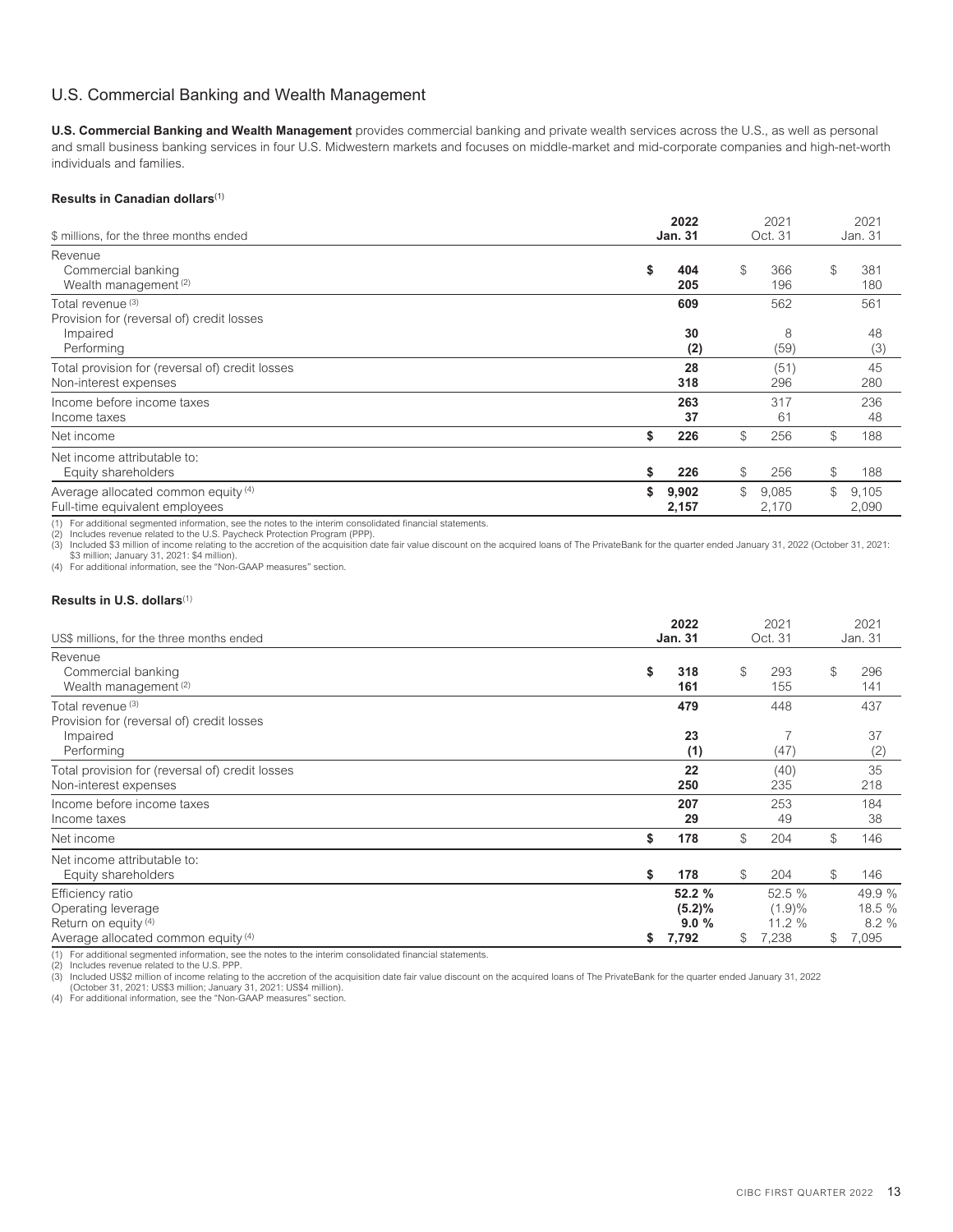### **Financial overview**

Net income for the quarter was \$226 million (US\$178 million), up \$38 million (US\$32 million) from the same quarter last year, primarily due to higher revenue and lower provision for credit losses, partially offset by higher non-interest expenses.

Net income was down \$30 million (US\$26 million) from the prior quarter, primarily due to a provision for credit losses in the current quarter compared with a provision reversal in the prior quarter, partially offset by higher revenue.

### **Revenue**

Revenue was up US\$42 million or 10% from the same quarter last year.

Commercial banking revenue was up US\$22 million, primarily due to volume growth and higher fees, partially offset by lower product spreads. Wealth management revenue was up US\$20 million, primarily due to higher fee-based revenue driven by higher average AUA and AUM reflecting market appreciation and net sales.

Revenue was up US\$31 million or 7% from the prior quarter.

Commercial banking revenue was up US\$25 million, primarily due to volume growth and higher fees.

Wealth management revenue was up US\$6 million, primarily due to higher fee-based revenue.

### **Provision for (reversal of) credit losses**

Provision for credit losses was down US\$13 million from the same quarter last year. Provision reversal on performing loans was comparable with the same quarter last year. Provision for credit losses on impaired loans was down due to a decrease in the real estate sector, partially offset by an increase in the capital goods manufacturing sector.

The current quarter included a provision for credit losses of US\$22 million, while the prior quarter included a provision reversal of US\$40 million. Provision reversal on performing loans was down as the prior quarter included a more favourable change in our economic outlook, as well as more favourable credit migration. Provision for credit losses on impaired loans was up due to an increase in the capital goods manufacturing sector, partially offset by a decrease in the real estate sector.

### **Non-interest expenses**

Non-interest expenses were up US\$32 million or 15% from the same quarter last year, primarily due to higher employee-related compensation and professional services expense.

Non-interest expenses were up US\$15 million or 6% from the prior quarter, primarily due to employee-related compensation.

### **Income taxes**

Income taxes were down US\$9 million from the same quarter last year due to changes in the proportion of income subject to varying rates of tax. Income taxes were down US\$20 million from the prior quarter, primarily due to lower income.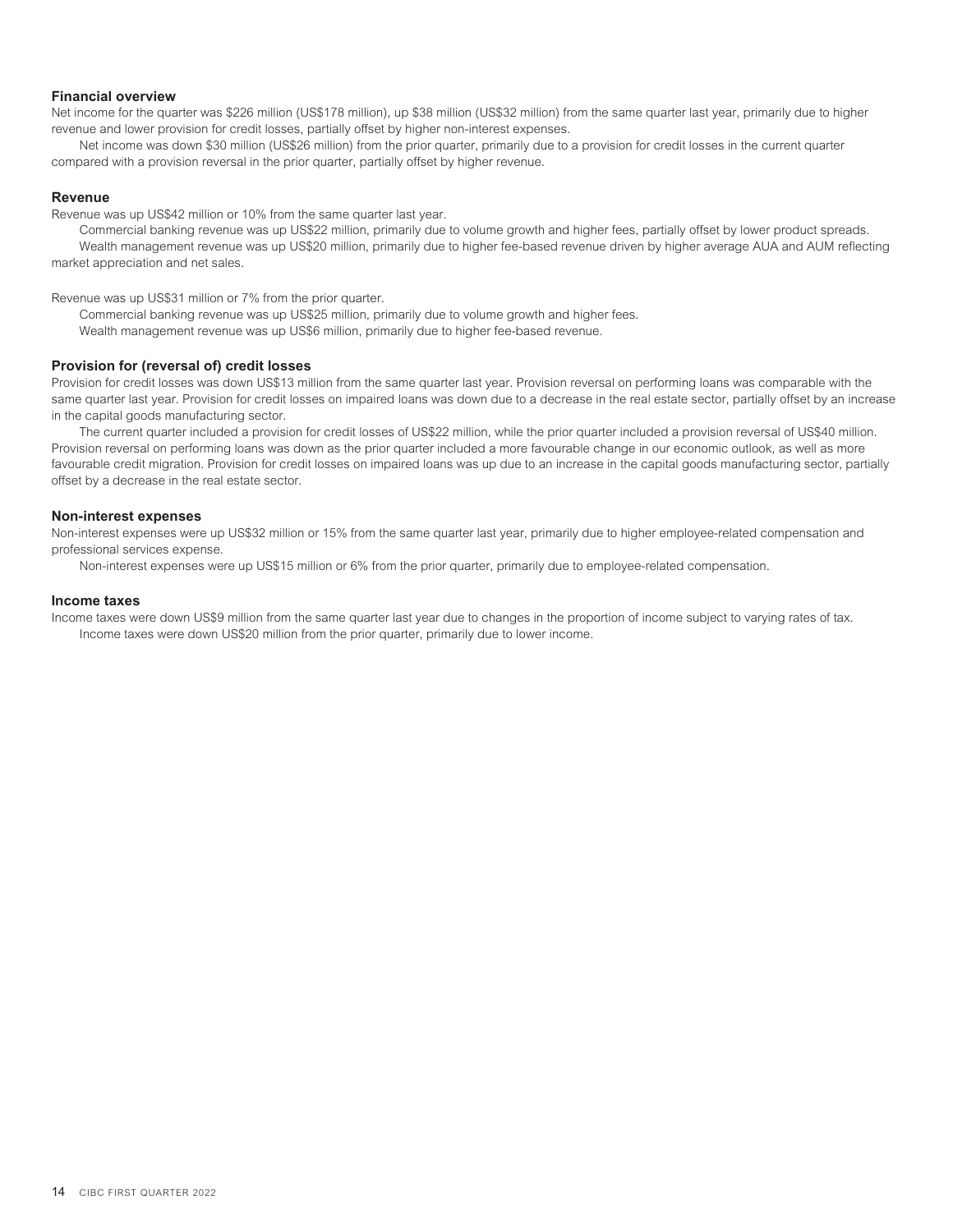# <span id="page-17-0"></span>Capital Markets

**Capital Markets** provides integrated global markets products and services, investment banking advisory and execution, corporate banking solutions and top-ranked research to our clients around the world. It includes Direct Financial Services which provides a cohesive set of direct banking, direct investing and innovative multi-currency payment solutions for CIBC's clients.

### **Results**(1)

| \$ millions, for the three months ended                                                                                                            | 2022<br><b>Jan. 31</b>                                | 2021<br>Oct. 31                                       |              | 2021<br>Jan. 31                              |
|----------------------------------------------------------------------------------------------------------------------------------------------------|-------------------------------------------------------|-------------------------------------------------------|--------------|----------------------------------------------|
| Revenue<br>Global markets<br>Corporate and investment banking<br>Direct financial services                                                         | \$<br>672<br>410<br>222                               | \$<br>420<br>382<br>210                               | $\mathbb S$  | 614<br>358<br>202                            |
| Total revenue <sup>(2)</sup><br>Provision for (reversal of) credit losses<br>Impaired<br>Performing                                                | 1,304<br>(13)<br>(25)                                 | 1,012<br>(34)                                         |              | 1,174<br>42<br>(37)                          |
| Total provision for (reversal of) credit losses<br>Non-interest expenses                                                                           | (38)<br>596                                           | (34)<br>528                                           |              | 5<br>522                                     |
| Income before income taxes<br>Income taxes $(2)$                                                                                                   | 746<br>203                                            | 518<br>140                                            |              | 647<br>154                                   |
| Net income                                                                                                                                         | \$<br>543                                             | \$<br>378                                             | \$           | 493                                          |
| Net income attributable to:<br>Equity shareholders                                                                                                 | \$<br>543                                             | \$<br>378                                             | \$           | 493                                          |
| Efficiency ratio<br>Operating leverage<br>Return on equity <sup>(3)</sup><br>Average allocated common equity (3)<br>Full-time equivalent employees | \$<br>45.7 %<br>$(3.1)\%$<br>25.4 %<br>8,480<br>2,275 | \$<br>52.2 %<br>$(7.2)\%$<br>19.7 %<br>7,632<br>2,225 | $\mathbb{S}$ | 44.5 %<br>10.4 %<br>28.0 %<br>6,991<br>1,943 |

For additional segmented information, see the notes to the interim consolidated financial statements.

(2) Revenue and income taxes are reported on a TEB. Accordingly, revenue and income taxes include a TEB adjustment of \$59 million for the quarter ended January 31, 2022 (October 31, 2021:<br>\$48 million; January 31, 2021: \$54

(3) For additional information, see the "Non-GAAP measures" section.

### **Financial overview**

Net income for the quarter was \$543 million, up \$50 million from the same quarter last year, primarily due to higher revenue and a provision reversal in the current quarter compared to a provision for credit losses in the prior year quarter, partially offset by higher non-interest expenses.

# Net income was up \$165 million from the prior quarter, primarily due to higher revenue, partially offset by higher non-interest expenses.

### **Revenue**

Revenue was up \$130 million or 11% from the same quarter last year.

Global markets revenue was up \$58 million, primarily due to higher equity derivatives and foreign exchange trading revenue, partially offset by lower fixed income trading revenue.

Corporate and investment banking revenue was up \$52 million primarily due to higher corporate banking revenue and debt underwriting activity. Direct financial services revenue was up \$20 million, primarily due to higher volumes and growth in our foreign exchange and payments business.

Revenue was up \$292 million or 29% from the prior quarter.

Global markets revenue was up \$252 million, primarily due to higher equity derivatives, fixed income and foreign exchange trading revenue.

Corporate and investment banking revenue was up \$28 million, primarily due to higher corporate banking and advisory revenue, partially offset by lower underwriting activity.

Direct financial services revenue was up \$12 million, primarily due to higher volumes and growth in our foreign exchange and payments business, and higher trading volumes in direct investing.

### **Provision for (reversal of) credit losses**

The current quarter included a reversal of credit losses of \$38 million compared with a provision for credit losses of \$5 million in the same quarter last year. The provision reversal on performing loans was higher in the same quarter last year as it included more favourable credit migration within the performing portfolio, and higher transfers of performing loans to impaired status. The current quarter included a provision reversal on impaired loans primarily attributable to the oil and gas sector, while the same quarter last year included a provision for credit losses, mainly in the utilities sector.

Provision reversal for credit losses was up \$4 million from the prior quarter. Provision reversal on performing loans was down as the current quarter included less favourable credit migration. Provision reversal on impaired loans was up mainly attributable to the oil and gas sector.

### **Non-interest expenses**

Non-interest expenses were up \$74 million or 14% from the same quarter last year, primarily due to higher spending on strategic initiatives and higher employee-related compensation.

Non-interest expenses were up \$68 million or 13% from the prior quarter, primarily due to higher performance-based compensation and higher spending on strategic initiatives.

### **Income taxes**

Income taxes were up \$49 million from the same quarter last year, primarily due to higher income. Income taxes were up \$63 million from the prior quarter, primarily due to higher income.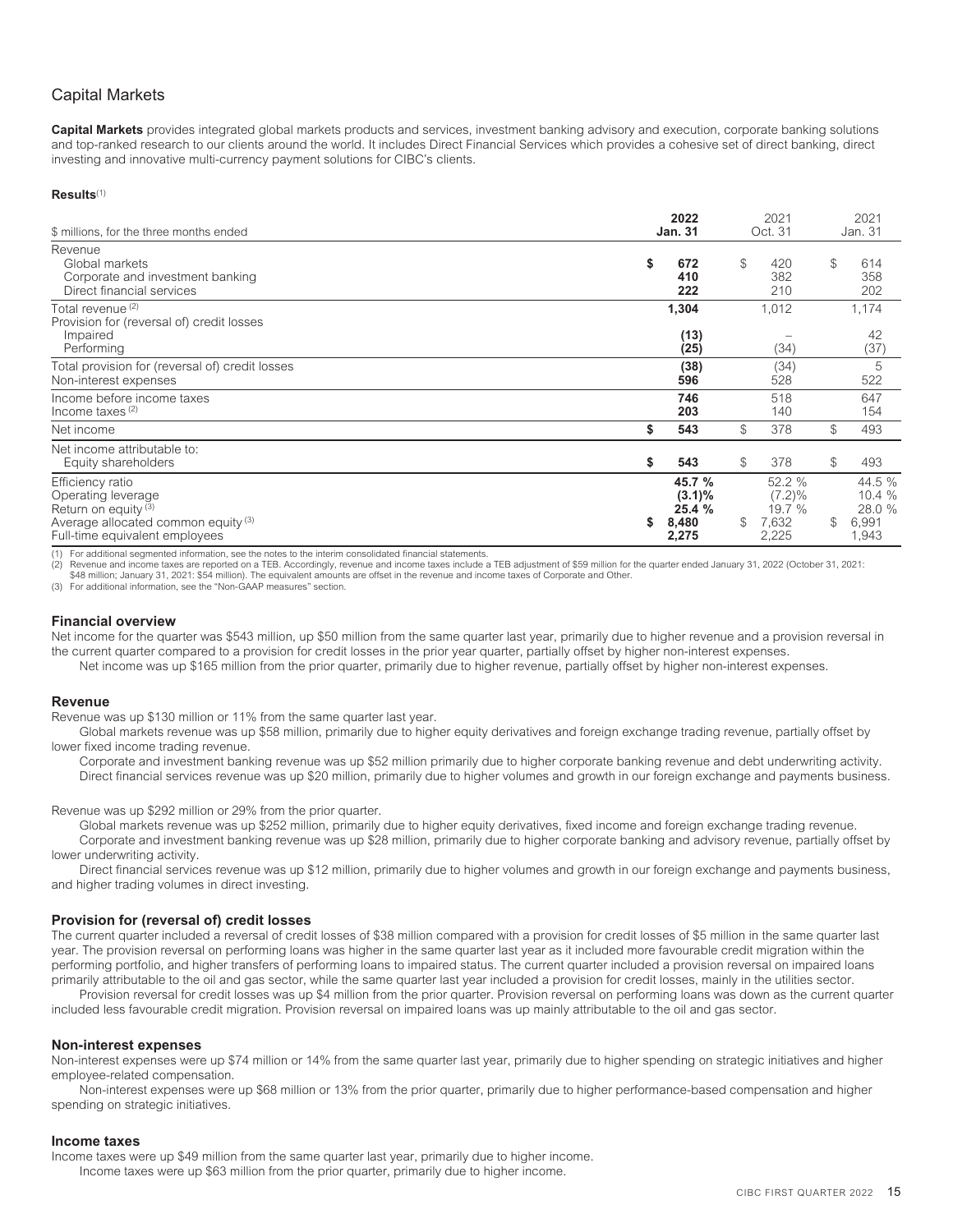# <span id="page-18-0"></span>Corporate and Other

**Corporate and Other** includes the following functional groups – Technology, Infrastructure and Innovation, Risk Management, People, Culture and Brand, Finance and Enterprise Strategy, as well as other support groups. The expenses of these functional and support groups are generally allocated to the business lines within the SBUs. The majority of the functional and support costs of CIBC Bank USA are recognized directly in the U.S. Commercial Banking and Wealth Management SBU. Corporate and Other also includes the results of CIBC FirstCaribbean and other strategic investments, as well as other income statement and balance sheet items not directly attributable to the business lines.

### **Results**(1)

| \$ millions, for the three months ended                                                             | 2022<br><b>Jan. 31</b> |                | 2021<br>Oct. 31 | 2021<br>Jan. 31   |
|-----------------------------------------------------------------------------------------------------|------------------------|----------------|-----------------|-------------------|
| Revenue<br>International banking<br>Other                                                           | \$<br>190<br>(85)      | $\mathbb S$    | 180<br>(58)     | \$<br>174<br>(59) |
| Total revenue <sup>(2)</sup><br>Provision for (reversal of) credit losses<br>Impaired<br>Performing | 105<br>11<br>(20)      |                | 122<br>11<br>17 | 115<br>18<br>(8)  |
| Total provision for (reversal of) credit losses<br>Non-interest expenses                            | (9)<br>284             |                | 4<br>513        | 10<br>266         |
| Loss before income taxes<br>Income taxes $(2)$                                                      | (170)<br>(121)         |                | (395)<br>(162)  | (161)<br>(99)     |
| Net income (loss)                                                                                   | \$<br>(49)             | $$\mathbb{S}$$ | (233)           | \$<br>(62)        |
| Net income (loss) attributable to:<br>Non-controlling interests<br>Equity shareholders              | \$<br>5<br>(54)        | $\mathcal{S}$  | 4<br>(237)      | \$<br>4<br>(66)   |
| Full-time equivalent employees                                                                      | 23,511                 |                | 23,017          | 22,227            |

For additional segmented information, see the notes to the interim consolidated financial statements.

Revenue and income taxes of Capital Markets are reported on a TEB. The equivalent amounts are offset in the revenue and income taxes of Corporate and Other. Accordingly, revenue and income taxes include a TEB adjustment of \$59 million for the quarter ended January 31, 2022 (October 31, 2021: \$48 million; January 31, 2021: \$54 million).

### **Financial overview**

Net loss for the quarter was \$49 million, compared with a net loss of \$62 million in the same quarter last year, primarily due to lower provision for credit losses.

Net loss for the quarter was \$49 million, compared with a net loss of \$233 million in the prior quarter, primarily due to lower non-interest expenses.

### **Revenue**

Revenue was down \$10 million or 9% from the same quarter last year.

International banking revenue was up \$16 million, primarily due to higher fee-based revenue in CIBC FirstCaribbean, partially offset by the impact of foreign exchange translation.

Other revenue was down \$26 million, primarily due to lower treasury revenue and a higher TEB adjustment.

Revenue was down \$17 million or 14% from the prior quarter.

International banking revenue was up \$10 million, primarily due to the impact of foreign exchange translation, and higher fee-based revenue in CIBC FirstCaribbean.

Other revenue was down \$27 million, primarily due to lower treasury revenue and a higher TEB adjustment.

### **Provision for (reversal of) credit losses**

Provision for credit losses in the current quarter was a reversal of \$9 million compared with a provision for credit losses of \$10 million in the same quarter last year. Provision reversal on performing loans was up due to a favourable change in our economic outlook. Provision for credit losses on impaired loans was down due to lower provisions in CIBC FirstCaribbean.

Provision for credit losses in the current quarter was a reversal of \$9 million compared with a provision for credit losses of \$4 million in the prior quarter. Provision reversal on performing loans was up due to a favourable change in our economic outlook. Provision for credit losses on impaired loans was comparable with the prior quarter.

### **Non-interest expenses**

Non-interest expenses were up \$18 million or 7% from the same quarter last year, primarily due to higher unallocated corporate support costs and higher expenses in CIBC FirstCaribbean.

Non-interest expenses were down \$229 million or 45% from the prior quarter, primarily due to the charge related to the consolidation of our real estate portfolio and higher legal provisions in the prior quarter, both shown as items of note. The current quarter included lower unallocated corporate support costs.

### **Income taxes**

Income tax benefit was up \$22 million from the same quarter last year, due to changes in the proportion of income subject to varying rates of tax and a higher loss.

Income tax benefit was down \$41 million from the prior quarter, primarily due to a lower loss.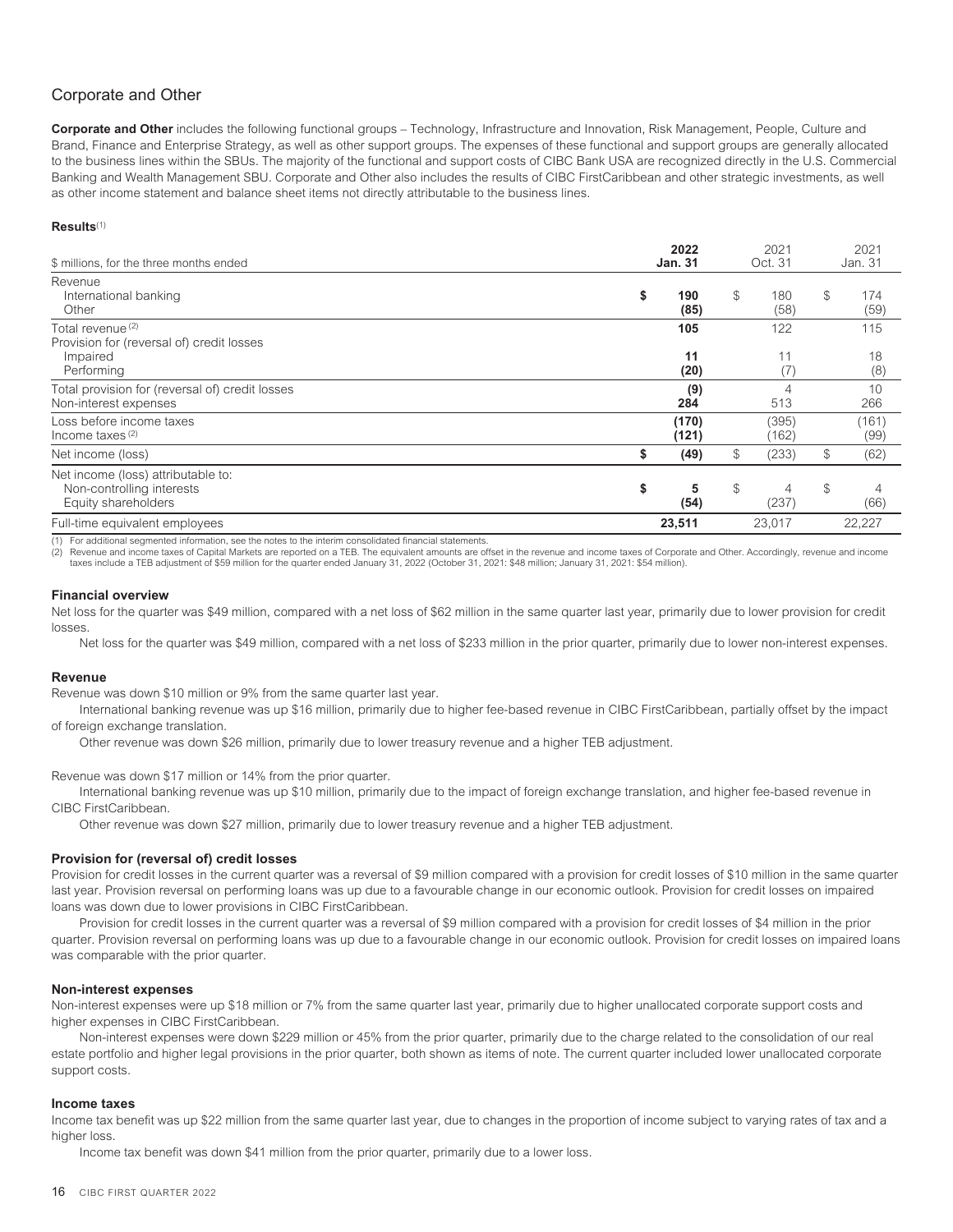# <span id="page-19-1"></span><span id="page-19-0"></span>Financial condition

# Review of condensed consolidated balance sheet

|                                                                                    |    | 2022           |              | 2021    |
|------------------------------------------------------------------------------------|----|----------------|--------------|---------|
| \$ millions, as at                                                                 |    | <b>Jan. 31</b> |              | Oct. 31 |
| <b>Assets</b>                                                                      |    |                |              |         |
| Cash and deposits with banks                                                       |    | 43,350         |              | 56.997  |
| Securities                                                                         |    | 179,003        |              | 161,401 |
| Securities borrowed and purchased under resale agreements                          |    | 81,071         |              | 79,940  |
| Loans and acceptances, net of allowance for credit losses                          |    | 483,387        |              | 462,879 |
| Derivative instruments                                                             |    | 33,066         |              | 35,912  |
| Other assets                                                                       |    | 41,787         |              | 40,554  |
|                                                                                    | \$ | 861,664        | $\mathbb{S}$ | 837,683 |
| <b>Liabilities and equity</b>                                                      |    |                |              |         |
| Deposits                                                                           | S. | 649,708        | $\mathbb{S}$ | 621,158 |
| Obligations related to securities lent, sold short and under repurchase agreements |    | 93,980         |              | 97,133  |
| Derivative instruments                                                             |    | 29,236         |              | 32.101  |
| Other liabilities                                                                  |    | 35,917         |              | 35.922  |
| Subordinated indebtedness                                                          |    | 5,531          |              | 5,539   |
| Equity                                                                             |    | 47,292         |              | 45,830  |
|                                                                                    | S. | 861,664        | $\mathbb{S}$ | 837.683 |

### **Assets**

As at January 31, 2022, total assets were up \$24.0 billion or 3% from October 31, 2021, of which approximately \$7 billion was due to the appreciation of the U.S. dollar.

Cash and deposits with banks decreased by \$13.6 billion or 24%, primarily due to lower short-term placements in Treasury.

Securities increased by \$17.6 billion or 11%, primarily due to increases in U.S. treasury, corporate equity and debt securities in Canadian governments, partially offset by decreases in corporate debt.

Securities borrowed and purchased under resale agreements increased by \$1.1 billion or 1%, primarily due to client-driven activities.

Loans and acceptances, net of allowance, increased by \$20.5 billion or 4%, primarily due to increases in U.S. business and government loans which included the impact of foreign exchange translation, and increases in Canadian residential mortgages and business and government loans.

Derivative instruments decreased by \$2.8 billion or 8%, largely driven by decreases in foreign exchange and equity derivatives valuation.

Other assets increased by \$1.2 billion or 3%, primarily due to increases in precious metals and tax receivables, partially offset by lower collateral pledged for derivatives.

# **Liabilities**

As at January 31, 2022, total liabilities were up \$22.5 billion or 3% from October 31, 2021, of which approximately \$7 billion was due to the appreciation of the U.S. dollar.

Deposits increased by \$28.6 billion or 5%, primarily due to increased wholesale funding and domestic retail volume growth. Further details on the composition of deposits are provided in Note 7 to our interim consolidated financial statements.

Obligations related to securities lent, sold short and under repurchase agreements decreased by \$3.2 billion or 3%, primarily due to client-driven activities.

Derivative instruments decreased by \$2.9 billion or 9%, largely driven by decreases in foreign exchange and equity derivatives valuation.

# **Equity**

As at January 31, 2022, equity increased by \$1.5 billion or 3% from October 31, 2021, primarily due to a net increase in retained earnings and accumulated other comprehensive income.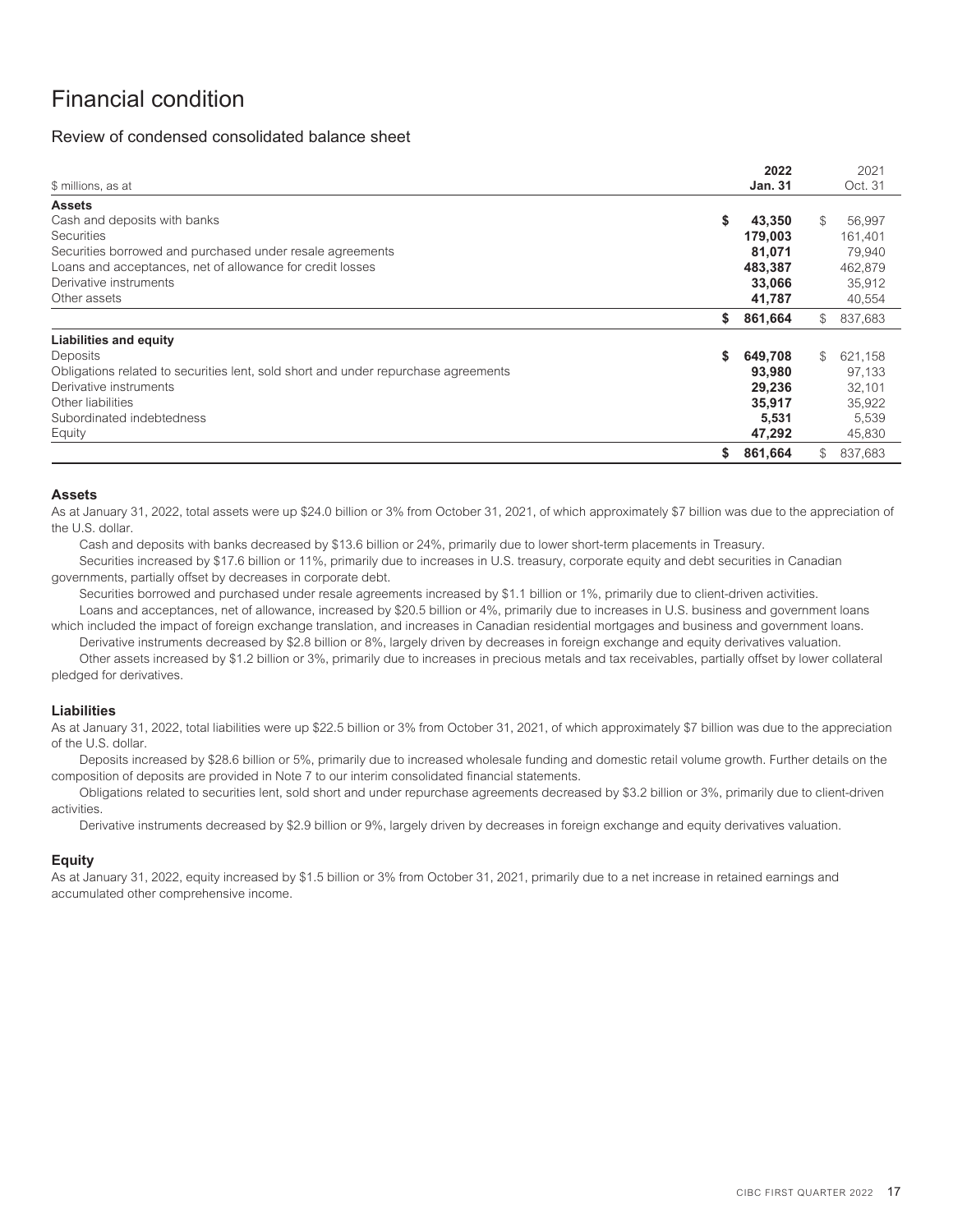# <span id="page-20-0"></span>Capital management

We actively manage our capital to maintain a strong and efficient capital base that provides balance sheet strength, enables our businesses to grow and execute on our strategy, and meets regulatory requirements. For additional details on capital management, see pages 32 to 42 of our 2021 Annual Report.

# **Regulatory capital requirements**

Our regulatory capital requirements are determined in accordance with guidelines issued by OSFI, which are based upon the capital standards developed by the BCBS.

Regulatory capital consists of CET1, Tier 1 and Tier 2 capital. The tiers of regulatory capital indicate increasing quality/permanence and the ability to absorb losses. The major components of our regulatory capital are summarized as follows:



(1) Excluding AOCI relating to cash flow hedges and changes to fair value option (FVO) liabilities attributable to changes in own credit risk.

2) In response to the COVID-19 pandemic, OSFI has provided regulatory flexibility by implementing transitional arrangements for the treatment of expected loss provisioning, such that part of the<br>allowances that would other enhancement to regulatory capital requirements" section for additional details.

Qualifying regulatory capital instruments must be capable of absorbing loss at the point of non-viability of the financial institution.

OSFI requires all institutions to achieve target capital ratios which include buffers. Targets may be higher for certain institutions at OSFI's discretion. CIBC has been designated by OSFI as a domestic systemically important bank (D-SIB) in Canada. D-SIBs are subject to a CET1 surcharge equal to 1.0% of RWA. In addition, OSFI expects D-SIBs to hold a Domestic Stability Buffer (DSB) requirement intended to address Pillar 2 risks that are not adequately captured in the Pillar 1 capital requirements. The DSB is currently set at 2.5% but can range from 0% to 2.5% of RWA. Additionally, banks need to hold an incremental countercyclical capital buffer equal to their weighted-average buffer requirement in Canada and across certain other jurisdictions where they have private sector credit exposures. OSFI's current targets are summarized below:

| As at January 31, 2022 | <b>Minimum</b> | Capital<br>conservation<br>buffer | <b>D-SIB</b><br>buffer | Pillar 1<br>targets $(1)$ | <b>Domestic</b><br><b>Stability</b><br>Buffer $(2)$ | <b>Target</b><br>including<br>all buffer<br>requirements |
|------------------------|----------------|-----------------------------------|------------------------|---------------------------|-----------------------------------------------------|----------------------------------------------------------|
| CET1 ratio             | 4.5%           | 2.5%                              | 1.0%                   | 8.0%                      | 2.5%                                                | $10.5 \%$                                                |
| Tier 1 capital ratio   | 6.0%           | 2.5%                              | 1.0%                   | 9.5%                      | 2.5%                                                | 12.0%                                                    |
| Total capital ratio    | 8.0%           | 2.5%                              | 1.0%                   | 11.5%                     | 2.5%                                                | 14.0 %                                                   |

(1) The countercyclical capital buffer applicable to CIBC is insignificant as at January 31, 2022.

(2) On December 10, 2021, OSFI announced the DSB will remain at 2.5% of total RWA. This level remains unchanged from October 31, 2021.

Capital adequacy requirements are applied on a consolidated basis consistent with our financial statements, except for our insurance subsidiaries (CIBC Cayman Reinsurance Limited and CIBC Life Insurance Company Limited), which are excluded from the regulatory scope of consolidation. The basis of consolidation applied to our financial statements is described in Note 1 to the consolidated financial statements included in our 2021 Annual Report. CIBC Life Insurance Company Limited is subject to OSFI's Life Insurance Capital Adequacy Test.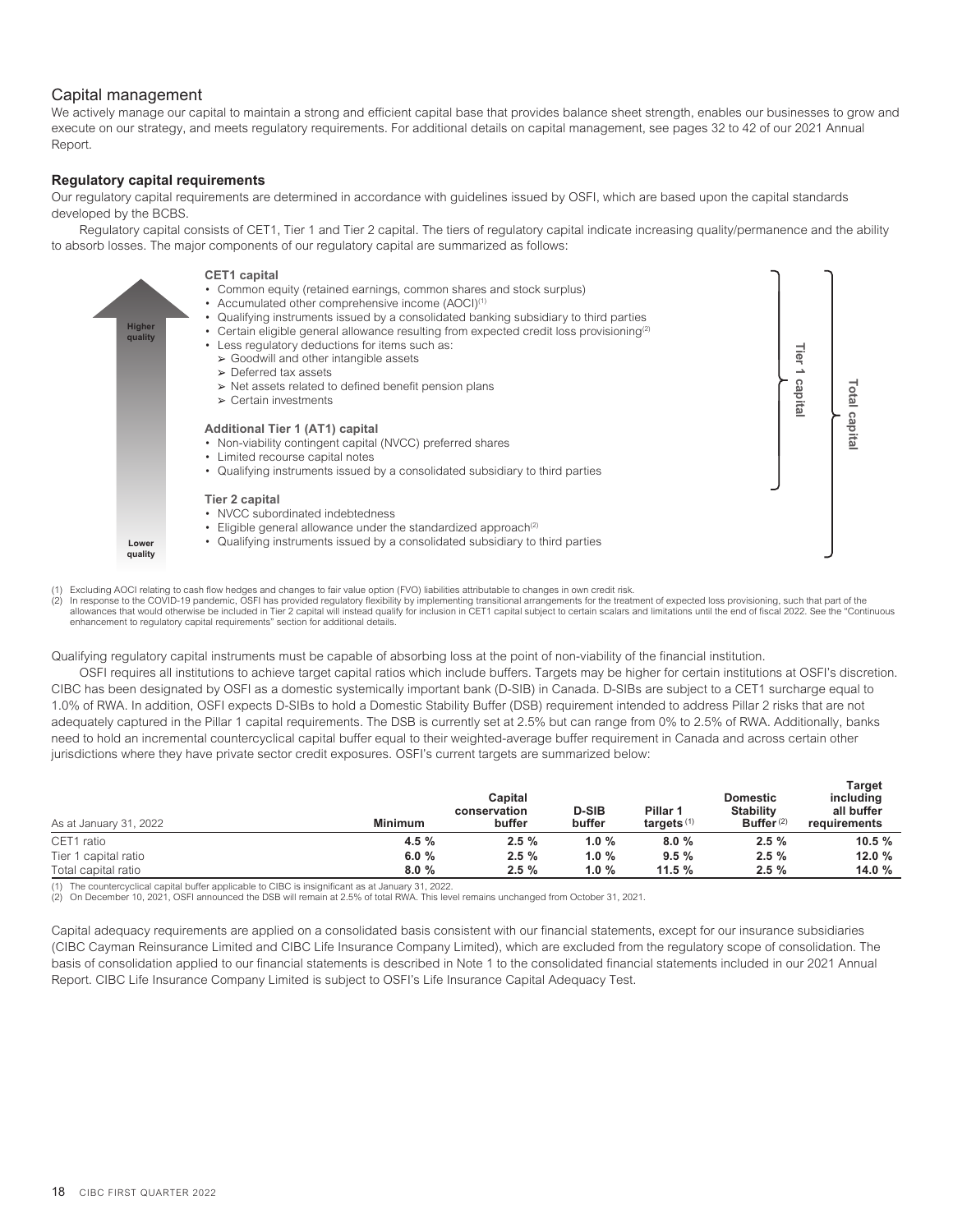### **Continuous enhancement to regulatory capital requirements**

The BCBS and OSFI have published a number of proposals for changes to the existing regulatory capital requirements to strengthen the regulation, supervision, and practices of banks, as well as to respond to changes in market conditions as a result of the COVID-19 pandemic, with the overall objective of enhancing financial stability (see page 35 of our 2021 Annual Report). The discussion below provides a summary of BCBS and OSFI publications that have been issued since our 2021 Annual Report and transitional arrangements in response to the COVID-19 pandemic.

### *Basel III reforms and revised Pillar 3 disclosure requirements*

On January 31, 2022, OSFI released final capital, leverage, liquidity, and disclosure guidelines that incorporate the final Basel III reforms, as well as certain updates to the treatment of credit valuation adjustments (CVA), market risk hedges of other valuation adjustments of over-the-counter (OTC) derivatives and management of operational risk. The implementation date for these changes is the second quarter of 2023, with the exceptions of revisions to the CVA and market risk frameworks, which is the first quarter of 2024. The revisions to the LAR Guideline will be implemented as of April 1, 2023. Primary changes include:

- Revisions to both the internal ratings-based (IRB) approach and standardized approach to credit risk;
- Revised operational, market risk and CVA frameworks;
- Updated CET1 capital deductions for certain assets;
- An updated capital output floor based on the revised standardized approach noted above, with the phase-in of the floor factor over three years commencing in the second quarter of 2023;
- Modification to the leverage ratio framework, including a buffer requirement for D-SIBs; and
- Enhancements to the LAR Guideline, including changes to net cumulative cash flow (NCCF) requirements.

OSFI also announced revised existing Pillar 3 disclosure to be implemented in the second quarter of 2023 and new Pillar 3 disclosure to be implemented in the fourth quarter of 2023 for D-SIBs.

On November 11, 2021, the BCBS published "Revisions to market risk disclosure requirements", which included a number of adjustments to reflect the revised market risk framework introduced in January 2019. OSFI has not adopted the related changes and currently requires implementation of the 2019 market risk framework in the first quarter of 2024.

### *Transitional arrangements for the capital treatment of expected loss provisioning*

In response to the COVID-19 pandemic, OSFI introduced transitional arrangements for ECL provisioning that are available under the Basel Framework. These transitional arrangements were effective immediately upon being announced by OSFI on March 27, 2020 and result in a portion of allowances that would otherwise be included in Tier 2 capital qualifying for inclusion in CET1 capital. The amount of ECL allowances eligible for inclusion in CET1 capital is determined based on the increase in stage 1 and stage 2 allowances relative to balances as at January 31, 2020 as a baseline. This amount is then adjusted for tax effects and is subject to a scaling factor that decreases over time. The scaling factor has been set at 70% for fiscal 2020, 50% for fiscal 2021, and 25% for fiscal 2022. For exposures under the IRB approach, the lower of this amount and excess allowances otherwise eligible for inclusion in Tier 2 capital is included as CET1 capital under the transitional arrangements.

### *Capital treatment of federal program supporting highly affected sectors*

On January 27, 2021, OSFI provided direction on the capital treatment of the government-guaranteed loans made under the Business Development Bank of Canada (BDC) Highly Affected Sectors Credit Availability Program loan guarantee program. Pursuant to this direction, the loans are considered sovereign risk based on the BDC guarantee, and the relevant risk weight under the CAR Guideline is applied accordingly. The entire amount of the loan is included in the exposure measure used for calculating the leverage ratio.

We continue to monitor and prepare for developments impacting regulatory capital requirements and disclosures.

### **Regulatory capital and ratios**

Our regulatory capital levels and ratios are summarized below:

|                               | 2022           | 2021          |
|-------------------------------|----------------|---------------|
| \$ millions, as at            | <b>Jan. 31</b> | Oct. 31       |
| CET1 capital <sup>(1)</sup>   | 34,796<br>S    | 33,751<br>\$. |
| Tier 1 capital <sup>(1)</sup> | 39,139         | 38,344        |
| Total capital <sup>(1)</sup>  | 44,568         | 44,202        |
| RWA consist of:               |                |               |
| Credit risk                   | 243,491        | 232,311       |
| Market risk                   | 9,123          | 9,106         |
| Operational risk              | 31,612         | 31,397        |
| <b>Total RWA</b>              | 284,226        | 272,814       |
| CET1 ratio                    | 12.2%          | 12.4 %        |
| Tier 1 capital ratio          | 13.8%          | 14.1 %        |
| Total capital ratio           | 15.7 %         | 16.2 %        |

(1) Includes the impact of the ECL transitional arrangement announced by OSFI on March 27, 2020 in response to the onset of the COVID-19 pandemic. The transitional arrangement results in a portion of ECL allowances that would otherwise be included in Tier 2 capital qualifying for inclusion in CET1 capital. The amount is subject to certain scalars and limitations until the end of fiscal 2022.

### *CET1 ratio*

The CET1 ratio at January 31, 2022 decreased 0.2% from October 31, 2021, driven by the impact of an increase in RWA, partially offset by the increase in CET1 capital.

The increase in CET1 capital was primarily the result of internal capital generation (net income less dividends) and an increase in AOCI. The increase in RWA was primarily due to increases in book size, the impact of foreign exchange translation and increased operational risk levels, partially offset by improved credit quality.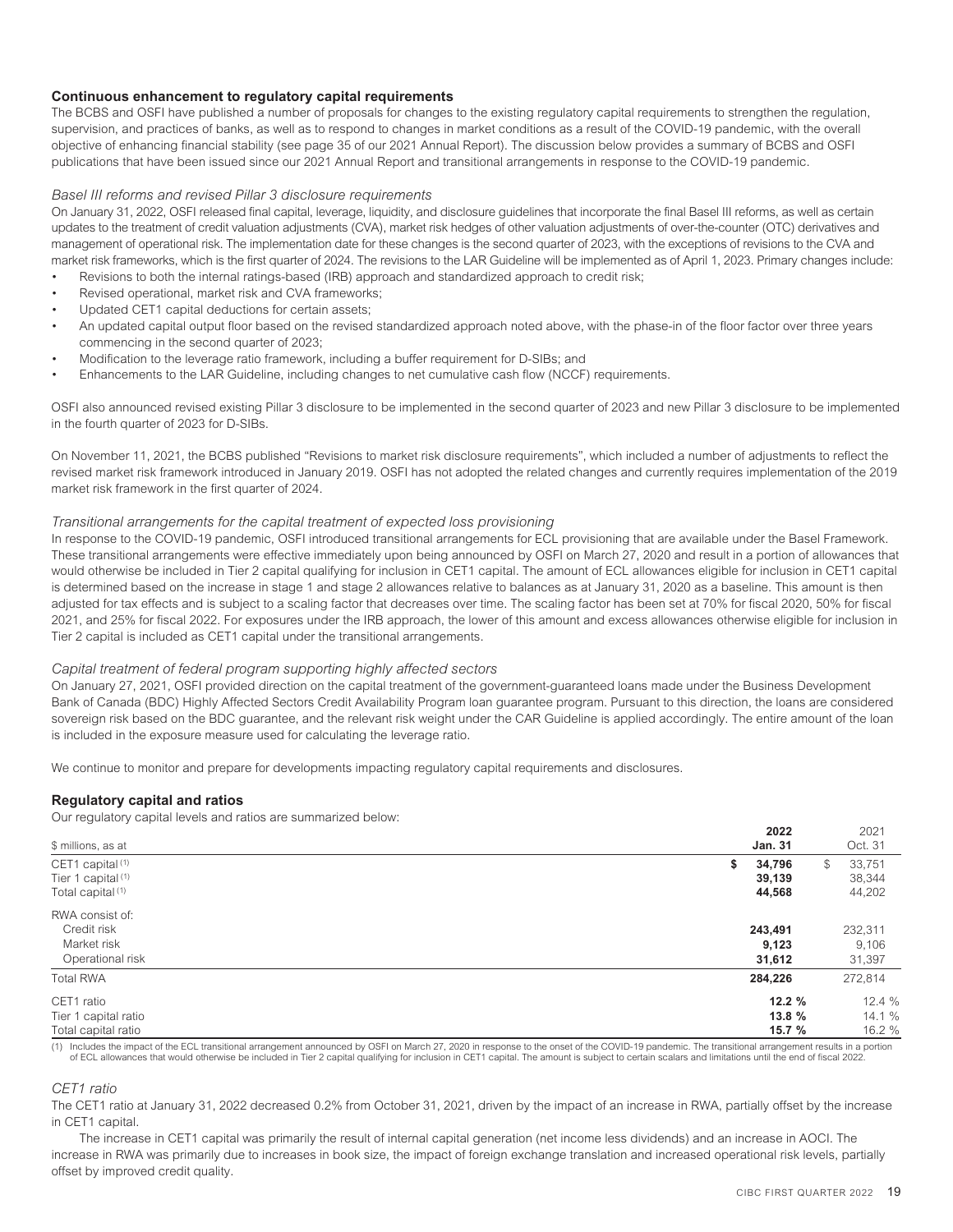### *Tier 1 capital ratio*

The Tier 1 capital ratio at January 31, 2022 decreased 0.3% from October 31, 2021, primarily due to the factors affecting the CET1 ratio noted above.

### *Total capital ratio*

The Total capital ratio at January 31, 2022 decreased 0.5% from October 31, 2021, primarily due to the factors affecting the Tier 1 capital ratio noted above and the phase-out of non-qualifying capital instruments.

### **Leverage ratio**

The Basel III capital standards include a non-risk-based capital metric, the leverage ratio, to supplement risk-based capital requirements. The leverage ratio is defined as Tier 1 capital divided by the leverage ratio exposure. The leverage ratio exposure is defined under the standards as the sum of:

- (i) On-balance sheet assets less Tier 1 capital regulatory adjustments;
- (ii) Derivative exposures;
- (iii) Securities financing transaction exposures; and
- (iv) Off-balance sheet exposures (such as commitments, direct credit substitutes, letters of credit, and securitization exposures).

OSFI expects federally regulated deposit-taking institutions to have leverage ratios that meet or exceed 3.0%. This minimum may be higher for certain institutions at OSFI's discretion.

| \$ millions, as at          | 2022<br><b>Jan. 31</b> | 2021<br>Oct. 31 |
|-----------------------------|------------------------|-----------------|
| Tier 1 capital              | 39,139                 | 38.344          |
| Leverage ratio exposure (1) | 906.566                | 823,343         |
| Leverage ratio              | 4.3%                   | 4.7%            |

(1) The temporary exclusion of qualifying sovereign-issued securities from the leverage ratio exposure measure in response to the onset of the COVID-19 pandemic was no longer applicable beginning in the first quarter of 2022. Central bank reserves continue to be excluded from the measure.

The leverage ratio at January 31, 2022 decreased 0.4% from October 31, 2021, as the impact of an increase in Tier 1 capital was more than offset by the impact of an increase in leverage ratio exposure. The increase in leverage ratio exposure was primarily driven by the reversal of the temporary exclusion of qualifying sovereign-issued securities from the exposure measure and an increase in on-balance sheet exposures.

### **Total loss absorbing capacity requirements**

OSFI also requires D-SIBs to maintain a supervisory target total loss absorbing capacity (TLAC) ratio (which builds on the risk-based capital ratios) and a minimum TLAC leverage ratio (which builds on the leverage ratio).

TLAC is required to ensure that a non-viable D-SIB has sufficient loss absorbing capacity to support its recapitalization. This would, in turn, facilitate an orderly resolution of the D-SIB while minimizing adverse impacts on the financial sector stability and taxpayers. TLAC is defined as the aggregate of total capital and other TLAC instruments primarily comprised of bail-in eligible instruments with residual maturity greater than 365 days.

OSFI expects D-SIBs to have a minimum risk-based TLAC ratio of 21.5% plus the then applicable DSB requirement (2.5% as noted above), and a minimum TLAC leverage ratio of 6.75%, beginning in the first quarter of fiscal 2022.

| \$ millions, as at          | 2022<br><b>Jan. 31</b> |     | 2021<br>Oct. 31 |
|-----------------------------|------------------------|-----|-----------------|
| TLAC available              | 82.510                 | \$. | 76.701          |
| <b>Total RWA</b>            | 284,226                |     | 272,814         |
| Leverage ratio exposure (1) | 906,566                |     | 823,343         |
| TLAC ratio                  | 29.0 %                 |     | 28.1 %          |
| TLAC leverage ratio         | 9.1%                   |     | $9.3\%$         |

1) The temporary exclusion of qualifying sovereign-issued securities from the leverage ratio exposure measure in response to the onset of the COVID-19 pandemic was no longer applicable beginning<br>in the first quarter of 202

The TLAC ratio at January 31, 2022 increased 0.9% from October 31, 2021, driven by the increase in TLAC, partially offset by the impact of an increase in RWA. The increase in TLAC was primarily due to issuances of bail-in eligible liabilities.

The TLAC leverage ratio at January 31, 2022 decreased 0.2% from October 31, 2021, primarily due to the factors affecting the leverage ratio as noted above, partially offset by issuances of bail-in eligible liabilities.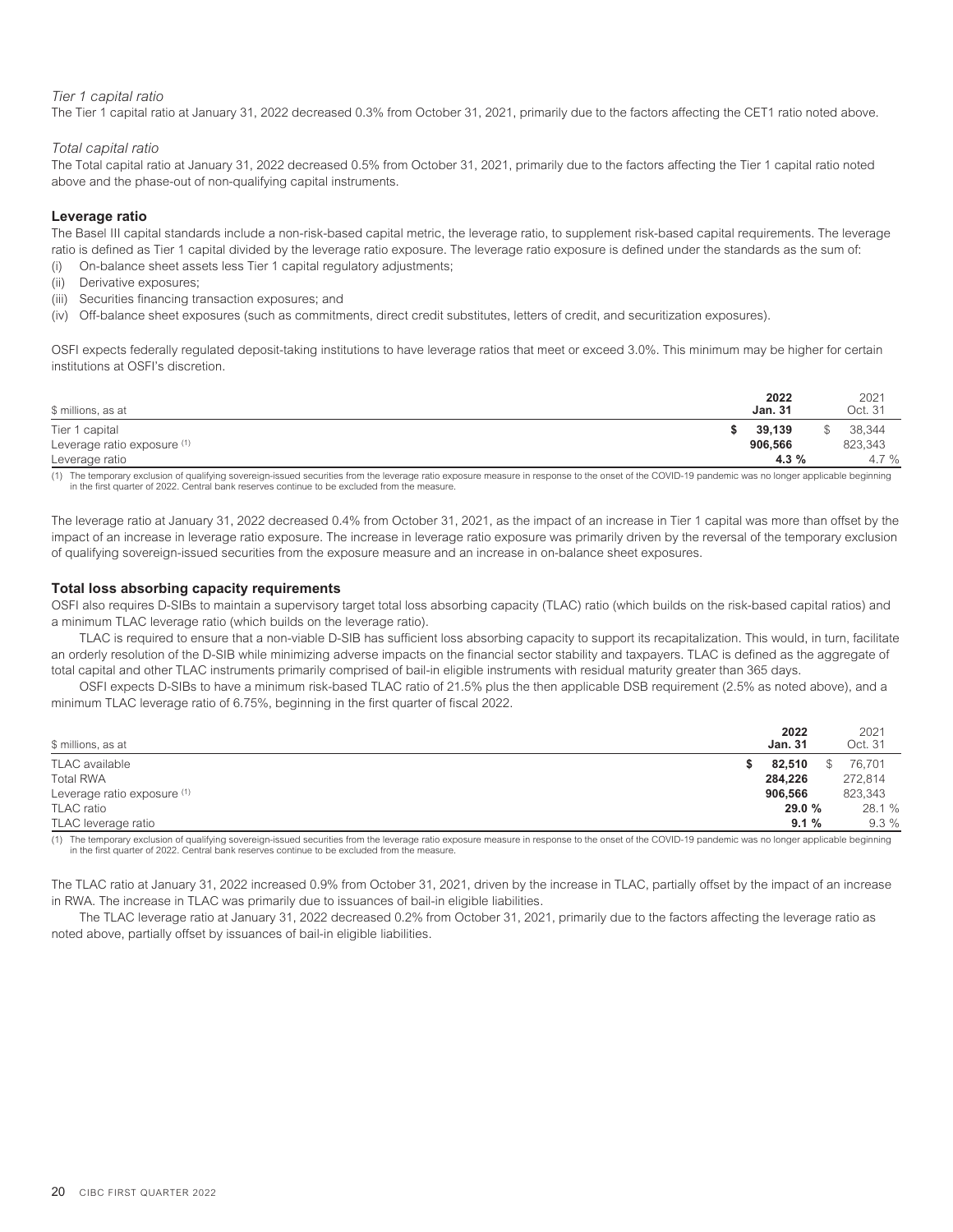### **Significant capital management activity**

On March 13, 2020, following the onset of the COVID-19 pandemic, OSFI imposed temporary measures on federally regulated financial institutions to cease dividend increases and share buybacks in order to ensure that the additional capital available is used to support Canadian lending activities. The temporary measures were lifted by OSFI effective November 4, 2021. The following were the main capital initiatives undertaken in 2022:

### *Normal course issuer bid*

On December 9, 2021, we announced that the Toronto Stock Exchange had accepted the notice of our intention to commence a normal course issuer bid. Purchases under this bid will be completed upon the earlier of: (i) CIBC purchasing 10 million common shares; (ii) CIBC providing a notice of termination; or (iii) December 12, 2022. 900,000 common shares have been purchased and cancelled during the quarter at an average price of \$148.86 for a total amount of \$134 million.

### *Employee share purchase plan*

Pursuant to the employee share purchase plan, we issued 266,370 common shares for consideration of \$40 million for the quarter ended January 31, 2022.

### *Shareholder investment plan*

Pursuant to the shareholder investment plan, we issued 226,515 common shares for consideration of \$36 million for the quarter ended January 31, 2022.

### *Share split*

In February 2022, CIBC's Board of Directors approved a two-for-one share split of CIBC's issued and outstanding common shares to be effected through an amendment to CIBC's by-laws. See Note 8 of our interim consolidated financial statements for details.

### *Convertible instruments*

The table below provides a summary of our NVCC capital instruments outstanding:

|                                                                                    | <b>Shares outstanding</b>  |              |       |                           | <b>Minimum</b><br>conversion | Maximum number<br>of common      |
|------------------------------------------------------------------------------------|----------------------------|--------------|-------|---------------------------|------------------------------|----------------------------------|
| \$ millions, except number of shares and per share amounts, as at January 31, 2022 | <b>Number</b><br>of shares | Par<br>value |       | price per<br>common share |                              | shares issuable<br>on conversion |
|                                                                                    |                            |              |       |                           |                              |                                  |
| Preferred shares (1)(2)                                                            |                            |              |       |                           |                              |                                  |
| Series 39 (NVCC)                                                                   | 16,000,000                 | \$           | 400   | s.                        | 5.00                         | 80,000,000                       |
| Series 41 (NVCC)                                                                   | 12,000,000                 |              | 300   |                           | 5.00                         | 60,000,000                       |
| Series 43 (NVCC)                                                                   | 12,000,000                 |              | 300   |                           | 5.00                         | 60,000,000                       |
| Series 45 (NVCC)                                                                   | 32,000,000                 |              | 800   |                           | 5.00                         | 160,000,000                      |
| Series 47 (NVCC)                                                                   | 18,000,000                 |              | 450   |                           | 5.00                         | 90,000,000                       |
| Series 49 (NVCC)                                                                   | 13,000,000                 |              | 325   |                           | 5.00                         | 65,000,000                       |
| Series 51 (NVCC)                                                                   | 10,000,000                 |              | 250   |                           | 5.00                         | 50,000,000                       |
| Limited recourse capital notes (2)(3)                                              |                            |              |       |                           |                              |                                  |
| 4.375% Limited recourse capital notes Series 1 (NVCC)                              | n/a                        |              | 750   |                           | 5.00                         | 150,000,000                      |
| 4.000% Limited recourse capital notes Series 2 (NVCC)                              | n/a                        |              | 750   |                           | 5.00                         | 150,000,000                      |
| Subordinated indebtedness (2)(4)                                                   |                            |              |       |                           |                              |                                  |
| 3.45% Debentures due April 4, 2028 (NVCC)                                          | n/a                        |              | 1,500 |                           | 5.00                         | 450,000,000                      |
| 2.95% Debentures due June 19, 2029 (NVCC)                                          | n/a                        |              | 1,500 |                           | 5.00                         | 450,000,000                      |
| 2.01% Debentures due July 21, 2030 (NVCC)                                          | n/a                        |              | 1,000 |                           | 5.00                         | 300,000,000                      |
| 1.96% Debentures due April 21, 2031 (NVCC)                                         | n/a                        |              | 1,000 |                           | 5.00                         | 300,000,000                      |
| <b>Total</b>                                                                       |                            | \$           | 9,325 |                           |                              | 2,365,000,000                    |

(1) Upon the occurrence of a Trigger Event, each share is convertible into a number of common shares, determined by dividing the par value of \$25.00 plus declared and unpaid dividends by the average common share price (as defined in the relevant prospectus supplement) subject to a minimum price per share (subject to adjustment in certain events as defined in the relevant prospectus supplement). Preferred shareholders do not have the right to convert their shares into common shares.

The maximum number of common shares issuable on conversion excludes the impact of declared but unpaid dividends and accrued interest.

(3) Upon the occurrence of a Trigger Event, the Series 53 and 54 Preferred Shares held in the Limited Recourse Trust in support of the limited recourse capital notes are convertible into a number of (3) common shares, determined by dividing the par value of \$1,000 by the average common share price (as defined in the relevant prospectus supplement) subject to a minimum price per common share (subject to adjustment in certain events as defined in the relevant prospectus supplement).

(4) Upon the occurrence of a Trigger Event, the Debentures are convertible into a number of common shares, determined by dividing 150% of the par value plus accrued and unpaid interest by the average common share price (as defined in the relevant prospectus supplement) subject to a minimum price per common share (subject to adjustment in certain events as defined in the relevant prospectus supplement).

n/a Not applicable.

The occurrence of a "Trigger Event" would result in conversion of all of the outstanding NVCC instruments described above, which would represent a dilution impact of 84% based on the number of CIBC common shares outstanding as at January 31, 2022. As described in the CAR Guideline, a Trigger Event occurs when OSFI determines the bank is or is about to become non-viable and, if after conversion of all contingent instruments and consideration of any other relevant factors or circumstances, it is reasonably likely that its viability will be restored or maintained; or if the bank has accepted or agreed to accept a capital injection or equivalent support from a federal or provincial government, without which OSFI would have determined the bank to be non-viable.

In addition to the potential dilution impacts related to the NVCC instruments discussed above, as at January 31, 2022, \$38.2 billion (October 31, 2021: \$32.6 billion) of our outstanding liabilities were subject to conversion under the bail-in regime. Under the bail-in regime there is no fixed and pre-determined contractual conversion ratio for the conversion of the specified eligible shares and liabilities of CIBC that are subject to a bail-in conversion into common shares, nor are there specific requirements regarding whether liabilities subject to a bail-in conversion are converted into common shares of CIBC or any of its affiliates. Canada Deposit Insurance Corporation (CDIC) determines the timing of the bail-in conversion, the portion of the specified eligible shares and liabilities to be converted and the terms and conditions of the conversion, subject to parameters set out in the bail-in regime. See the "Total loss absorbing capacity requirements" section for further details.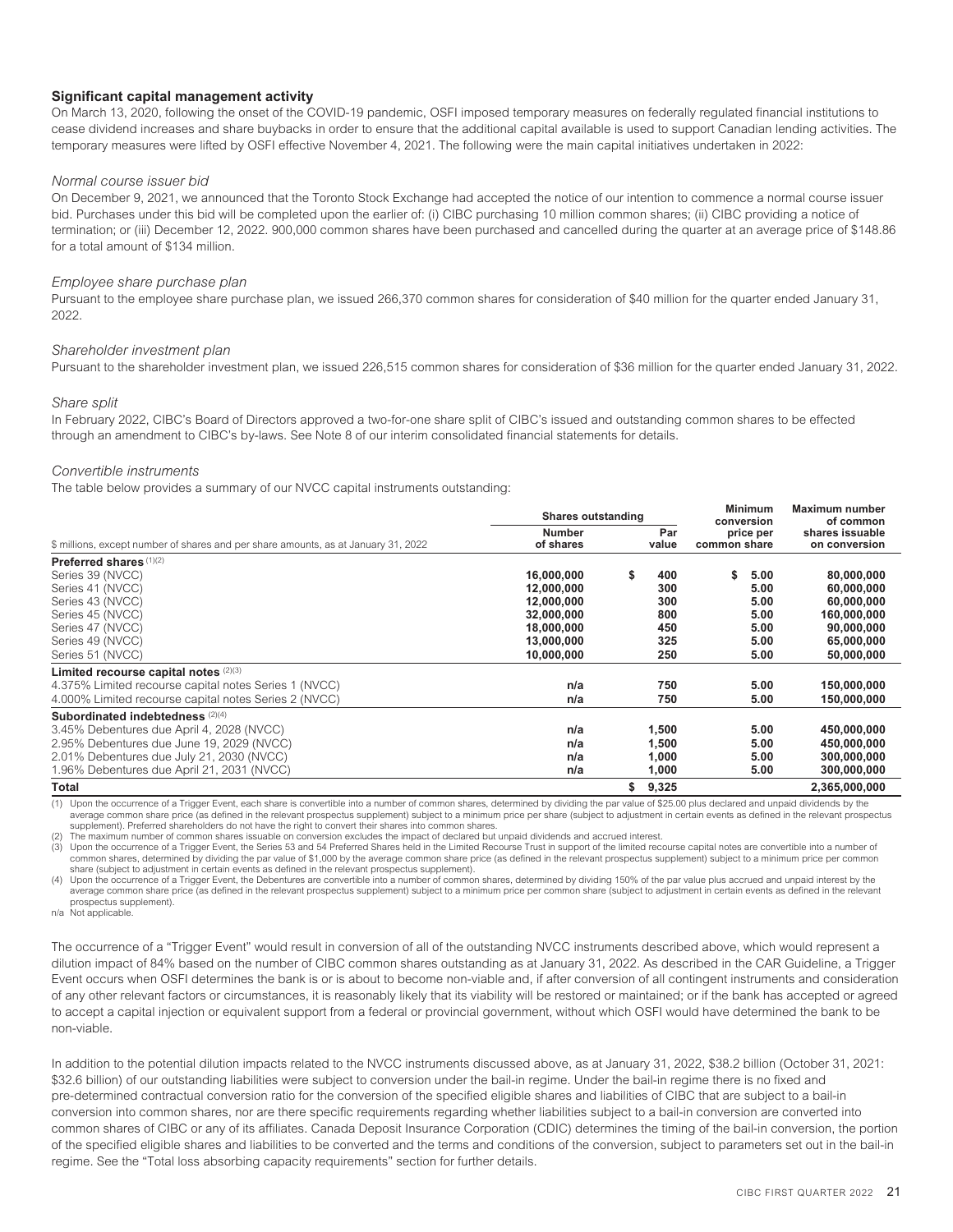# Global systemically important banks – public disclosure requirements

On August 13, 2021, OSFI issued revisions to its Advisory: "Global systemically important banks – Public disclosure requirements". These revisions address changes to the annual disclosure requirements included in the BCBS's updated global systemically important banks (G-SIB) assessment methodology, as well as providing further guidance on the availability of publicly disclosed G-SIB indicators, and the nature of qualitative information to accompany the disclosures. An additional thirteenth indicator, trading volume, that reflects banks' activities in the secondary market, was added to the assessment, and is now required to be disclosed. Federally regulated banks that have leverage ratio exposure measures greater than the equivalent of €200 billion at year-end are required to publicly disclose at a minimum the 13 indicators (in Canadian equivalent values) annually. CIBC is a federally regulated bank but has not been identified as a G-SIB. The indicators are calculated based on specific instructions issued by the BCBS, which are updated annually, and in accordance with regulatory scope of consolidation. As a result, values may not be directly comparable against other measures disclosed in the interim consolidated financial statements.

The following disclosures are required by OSFI pursuant to the Advisory: "Global systemically important banks – Public disclosure requirements". The following table provides the 13 indicators used in the BCBS assessment methodology to identify G-SIBs:

\$ millions, as at or for the year ended October 31 **2021** 2020

|    |                                                       |                                                                                                                                                                                                                       |                                                           |               | ----                                            |
|----|-------------------------------------------------------|-----------------------------------------------------------------------------------------------------------------------------------------------------------------------------------------------------------------------|-----------------------------------------------------------|---------------|-------------------------------------------------|
|    | <b>Section</b>                                        | <b>Indicators</b>                                                                                                                                                                                                     |                                                           |               |                                                 |
| А. | Cross-jurisdictional activity                         | Cross-jurisdictional claims<br>Cross-jurisdictional liabilities                                                                                                                                                       | 263.395<br>248.781                                        | \$            | 202,927<br>192,443                              |
| В. | Size                                                  | Total exposures as defined for use in the leverage ratio <sup>(1)</sup><br>3.                                                                                                                                         | 924.453                                                   | $\mathcal{S}$ | 847,138                                         |
| G. | Interconnectedness                                    | Intra-financial system assets<br>4.<br>Intra-financial system liabilities<br>5.<br>6.<br>Securities outstanding                                                                                                       | 73.097<br>48.607<br>205.704                               | \$.           | 59.736<br>45,553<br>168,533                     |
| D. | Substitutability/financial institution infrastructure | Payments activity<br>Assets under custody<br>8.<br>Underwritten transactions in debt and equity markets<br>9.<br>10.<br>Trading volume<br>Trading volume fixed income<br>Trading volume equities and other securities | 20,926,369<br>2,124,555<br>76.338<br>1,869,055<br>222.156 | \$.           | 17,709,722<br>1,886,628<br>74,474<br>n/a<br>n/a |
| Е. | Complexity                                            | Notional amount of over-the-counter derivatives<br>Trading and other securities<br>12.<br>Level 3 assets<br>13.                                                                                                       | 5.309.123<br>32.245<br>1.588                              | \$.           | 5.557.139<br>27.121<br>1,400                    |

(1) The calculation of this measure for the purposes of the G-SIB indicator disclosures excludes regulatory adjustments related to capital deductions, as well as the temporary OSFI exemption for exposures arising from central bank reserves and sovereign-issued securities that qualify as high quality liquid assets.

n/a Not applicable. New indicator added for disclosure this year.

### **Changes in G-SIB measures**

Changes in measures compared with 2020 primarily reflect normal changes in business activity and movement in foreign exchange rates.

# **A. Cross-jurisdictional activity**

The objective of this section is to measure a bank's global footprint – i.e., the importance of a bank's activities outside its home jurisdiction. The concept underlying this section is that the global impact of a bank's distress or failure varies in line with its share of cross-jurisdictional assets and liabilities.

### **B. Size**

Size is a key measure of a bank's systemic importance as a bank's distress or failure is more likely to damage the global economy or financial markets if its activities comprise a large share of global activity.

### **C. Interconnectedness**

Financial distress at one institution can materially increase the likelihood of distress at other institutions given the network of contractual obligations in which these firms operate. A bank's systemic impact is likely to be positively related to its interconnectedness with other financial institutions.

### **D. Substitutability/financial institution infrastructure**

The objective of this section is to measure the extent to which a bank provides financial institution infrastructure. The concept underlying this section is that the greater a bank's role in a particular business line, or as a service provider in underlying market infrastructure (e.g., payment systems), the larger the disruption will likely be in the event of its failure, in terms of both service gaps (including the cost to a failed bank's clients of having to seek the same service from another bank) and reduced flow of market and infrastructure liquidity.

### **E. Complexity**

<span id="page-24-0"></span>The systemic impact of a bank's distress or failure is expected to be positively related to its overall complexity – i.e., its business, structural and operational complexity. The more complex a bank is, the greater the costs and time needed to resolve the bank.

### Off-balance sheet arrangements

We enter into off-balance sheet arrangements in the normal course of our business. Further details of our off-balance sheet arrangements are also provided on page 41 of our 2021 Annual Report and also in Note 7 and Note 22 to the consolidated financial statements included in our 2021 Annual Report.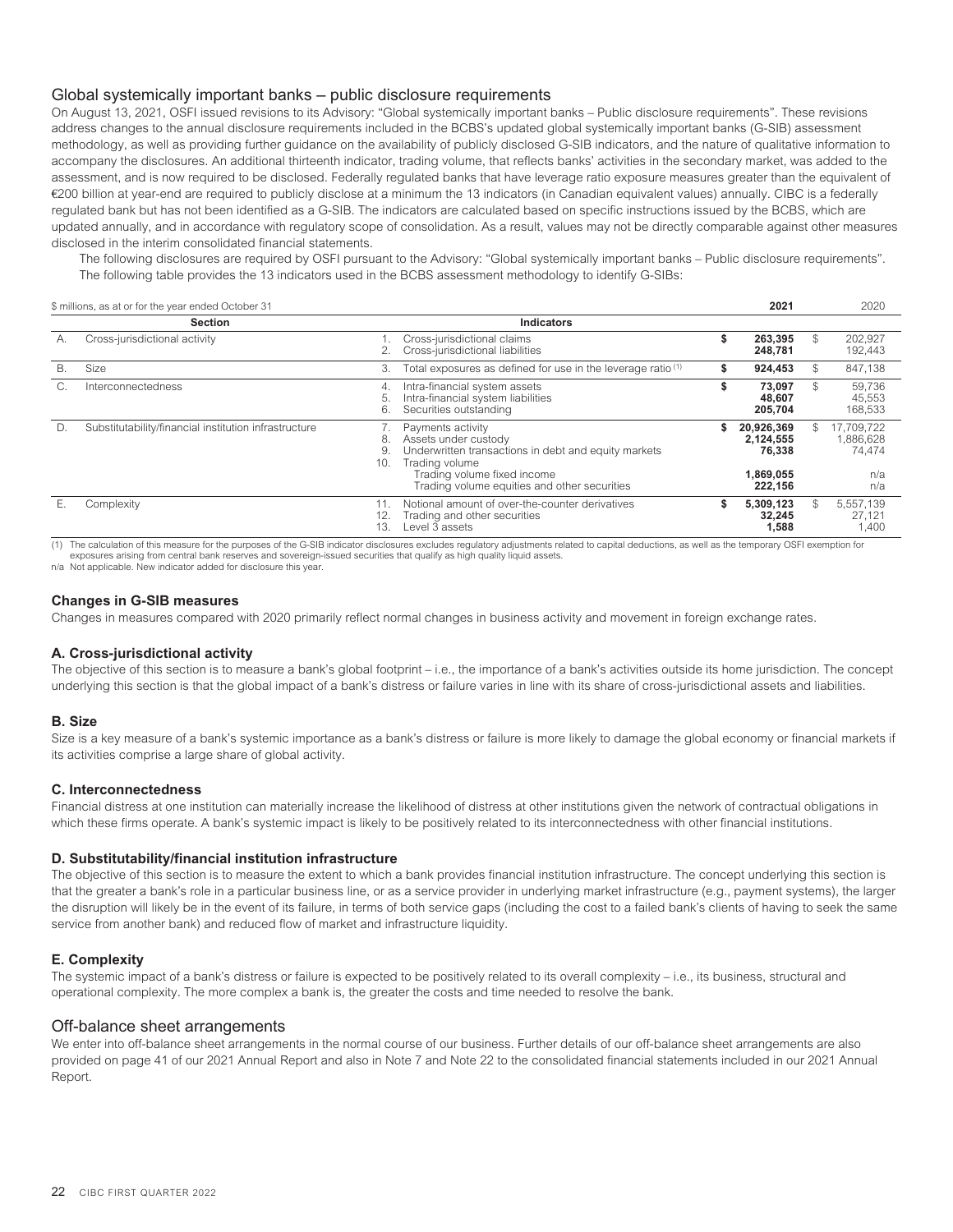# <span id="page-25-0"></span>Management of risk

<span id="page-25-1"></span>Our approach to management of risk has not changed significantly from that described on pages 43 to 82 of our 2021 Annual Report.

# Risk overview

CIBC faces a wide variety of risks across all of its areas of business. Identifying and understanding risks and their impact allows CIBC to frame its risk appetite and risk management practices. Defining acceptable levels of risk, and establishing sound principles, policies and practices for managing risks, is fundamental to achieving consistent and sustainable long-term performance, while remaining within our risk appetite.

Our risk appetite defines tolerance levels for various risks. This is the foundation for our risk management culture and our risk management framework.

Our risk management framework includes:

- CIBC, SBU and functional group-level risk appetite statements;
- Risk frameworks, policies, procedures and limits to align activities with our risk appetite;
- Regular risk reports to identify and communicate risk levels:
- An independent control framework to identify and test the design and operating effectiveness of our key controls;
- Stress testing to consider the potential impact of changes in the business environment on capital, liquidity and earnings;
- Proactive consideration of risk mitigation options in order to optimize results; and
- Oversight through our risk-focused committees and governance structure.

Managing risk is a shared responsibility at CIBC. Business units and risk management professionals work in collaboration to ensure that business strategies and activities are consistent with our risk appetite. CIBC's approach to enterprise-wide risk management aligns with the three lines of defence model:

- (i) As the first line of defence, CIBC's SBUs and functional groups own the risks and are accountable and responsible for identifying and assessing risks inherent in their activities in accordance with the CIBC risk appetite. In addition, they establish and maintain controls to mitigate such risks. The first line of defence may include governance groups within the relevant area to facilitate the control framework and other risk-related processes. Control groups provide subject matter expertise to the business lines and/or implement and maintain enterprise-wide control programs and activities. While control groups collaborate with the lines of business in identifying and managing risk, they also challenge risk decisions and risk mitigation strategies.
- (ii) The second line of defence is independent from the first line of defence and provides an enterprise-wide view of specific risk types, guidance and effective challenge to risk and control activities. Risk Management is the primary second line of defence. Risk Management may leverage or rely on subject matter expertise of other groups (e.g., third parties or control groups) to better inform their independent assessments, as appropriate.
- (iii) As the third line of defence, CIBC's internal audit function provides reasonable assurance to senior management and the Audit Committee of the Board of Directors (the Board) on the effectiveness of CIBC's governance practices, risk management processes, and internal controls as a part of its risk-based audit plan and in accordance with its mandate as described in the Internal Audit Charter.

A strong risk culture and communication between the three lines of defence are important characteristics of effective risk management.

We continuously monitor our risk profile against our defined risk appetite and related limits, taking action as needed to maintain an appropriate balance of risk and return. Monitoring our risk profile includes forward-looking analysis of sensitivity to local and global market factors, economic conditions, and geo-political and regulatory environments that influence our overall risk profile.

<span id="page-25-2"></span>Regular and transparent risk reporting and discussion at senior management committees facilitates communication of risks and discussion of risk management strategies across the organization.

# Top and emerging risks

We monitor and review top and emerging risks that may affect our future results and take action to mitigate potential risks. We perform in-depth analyses, which may include stress testing our exposures relative to the risks, and provide updates and related developments to the Board on a regular basis. Top and emerging risks are those that we consider to have potential negative implications that are material for CIBC. See pages 50 to 53 of our 2021 Annual Report for details regarding the following top and emerging risks:

- Climate risk
- Canadian consumer debt and the housing market
- Technology, information and cyber security risk
- Disintermediation risk
- Third-party risk
- Anti-money laundering
- U.S. banking regulation
- Tax reform
- Corporate transactions

The remainder of this section describes top and emerging risks that have been updated for developments that have occurred since the issuance of our 2021 Annual Report, as well as regulatory and accounting developments that are material for CIBC.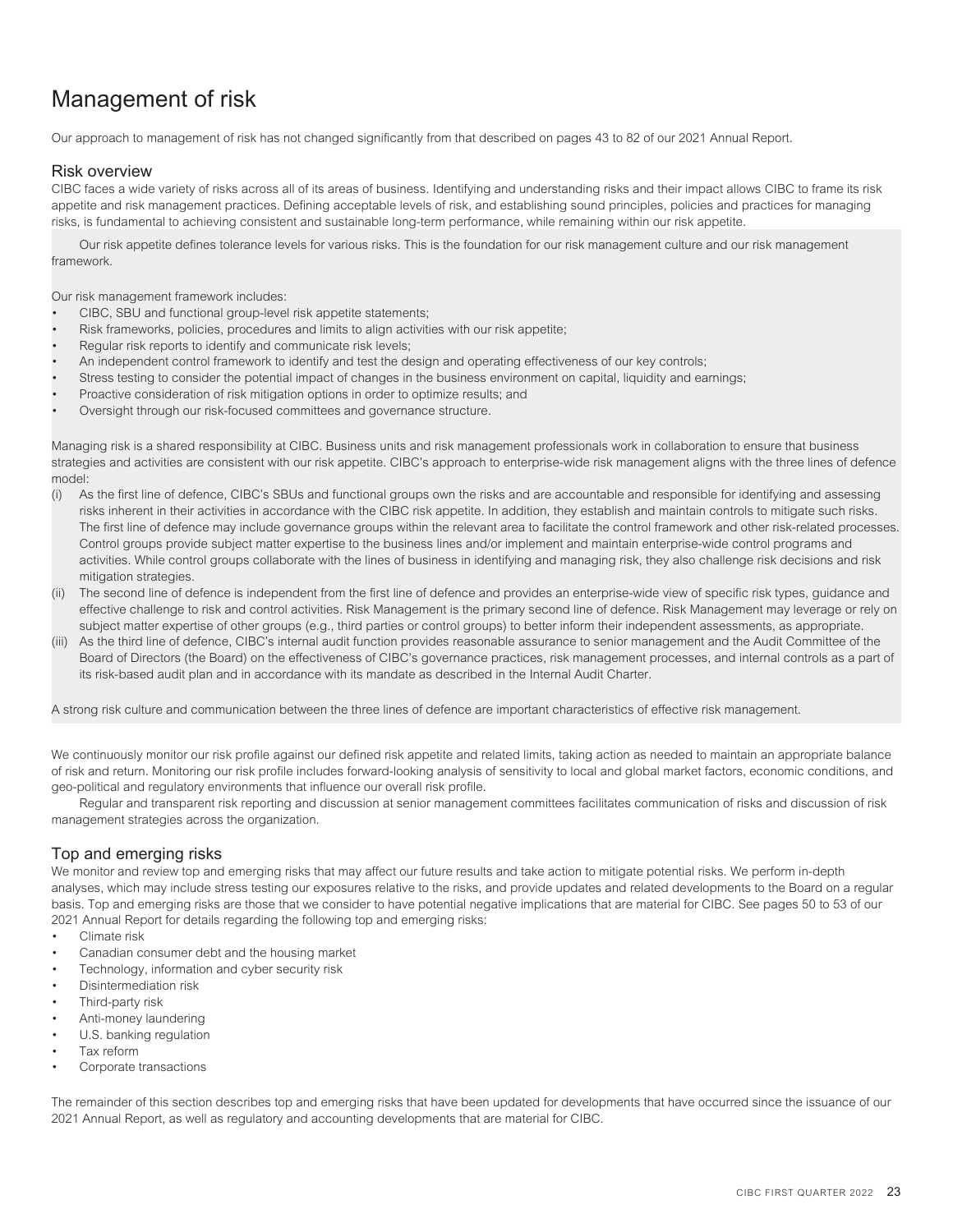### **Pandemic outbreaks**

The COVID-19 pandemic continues to disrupt the global economy, financial markets, supply chains and business productivity in unprecedented and unpredictable ways. While rising vaccination rates have supported a significant easing of restrictions imposed by governments around the world, progress towards full reopening has been hindered by new and emerging variants of the virus, which have led to the temporary reimposition of restrictions. These factors, combined with continued vaccine hesitancy, remain a threat to the economic recovery. Our outlook continues to assume that targeted health measures rather than broader economic closures will be used to contain new waves of infection.

Future developments, such as the severity and duration of the pandemic, the emergence and progression of new variants, and actions taken by governments, monetary authorities, regulators, financial institutions and other third parties in response to a resurgence of cases, continue to impact our outlook.

A substantial amount of our business involves extending credit or otherwise providing financial resources to individuals, companies, industries or governments that may have been adversely impacted by the pandemic, hindering their ability to meet original loan terms and potentially impacting their ability to repay their loans. While our estimate of ECL on performing loans considers the likelihood and extent of future defaults and impairments, given the inherent uncertainty caused by COVID-19, actual experience may differ materially from our current estimates. To the extent that business activity or unemployment do not continue to improve in line with our expectations due to the impact of the new and emerging variants, or clients default on loans beyond our current expectations, we may recognize further credit losses beyond those reflected in the current year's ECL allowances. The effectiveness of various government support programs in place for individuals and businesses as well as the efficacy of vaccines in controlling new and emerging variants also impact our expectations. Similarly, because of changing economic and market conditions, we may be required to recognize losses, impairments, or reductions in other comprehensive income (OCI) in future periods relating to other assets that we hold.

Net interest income is significantly impacted by market interest rates. A key driver of these market dynamics is central bank monetary policy and expectations of forthcoming rate increases. In January, both the Bank of Canada and the Federal Reserve reaffirmed guidance that rate increases are expected in 2022 (see the "Economic Outlook" section for further discussion on interest rate expectations).

Governments, monetary authorities, regulators and financial institutions have also taken actions to support the economy, increase liquidity, mitigate unemployment, provide temporary financial assistance and regulatory flexibility, and implement other measures intended to mitigate or counterbalance the adverse economic consequences of the pandemic. We will continue to work with regulators and governments across the jurisdictions in which we operate, as required, to support and facilitate government programs assisting our clients.

We continue to adapt our operating model with a focus on the ongoing safety of our team members, including those working on-site since the start of the pandemic. We have a thoughtful plan to return our team members who are currently working remotely to the office when the time is right, depending on the evolving pandemic and public health guidance.

Relevant operational risk metrics continue to track at an acceptable level. Operational resilience and sustainability remain our key areas of focus, given the prolonged COVID-19 pandemic. We will continue to monitor our risk posture and trends to ensure operational risks are managed appropriately and in a timely manner.

If the COVID-19 pandemic is prolonged beyond our expectations, or if further variants continue to emerge that give rise to similar effects that vaccines are not able to effectively mitigate in a timely manner and if broader economic closures are reinstated to address future waves of infection, the impact on the economy and financial markets could deepen and result in further volatility. Unexpected developments in financial markets, regulatory environments, or consumer behaviour and confidence may have additional adverse impacts on our business, results of operations, reputation and financial condition.

### **Geo-political risk**

The level of geo-political risk escalates at certain points in time. While the specific impact on the global economy and on global credit and capital markets would depend on the nature of the event, in general, any major event could result in instability and volatility, leading to widening spreads, declining equity valuations, flight to safe-haven currencies and increased purchases of gold. In the short run, market disruption could hurt the net income of our trading and non-trading market risk positions. Geo-political risk could reduce economic growth, and in combination with the potential impacts on commodity prices and the recent rise of protectionism, could have serious negative implications for general economic and banking activities. Current areas of concern include:

- Global uncertainty and market repercussions pertaining to the spread of COVID-19 as discussed above;
- Russia's military invasion of Ukraine;
- Rising civil unrest and activism globally;
- Ongoing U.S., Canada and China relations and trade issues;
- Implications of the U.S. "Buy American" policy;
- Relations between the U.S. and Iran;
- Tensions in the Middle East; and
- Concerns following the agreed-upon Brexit deal.

While it is impossible to predict where new geo-political disruption will occur, we do pay particular attention to markets and regions with existing or recent historical instability to assess the impact of these environments on the markets and businesses in which we operate.

## **Commodity prices**

Over the past quarter, we have observed continued volatility in energy markets, with natural gas prices remaining elevated, particularly in Europe, and a renewed rally in oil prices as West Texas Intermediate crude oil has exceeded US\$90 per barrel. Winter temperatures in North America have thus far been slightly warmer than average, helping avoid a further spike in natural gas prices. However, demand and supply fundamentals remain such that continued upward price pressure on energy prices is likely. Global demand is strong with economies emerging from pandemic-related lockdowns, while supply disruptions continue to impact inventory levels. Mounting geo-political tensions with Russia, and the possibility of resulting sanctions, may serve to further compound supply constraints in the near term. Clients in our oil and gas portfolio continue to be assessed on the basis of our enhanced risk metrics that reflect the current environment.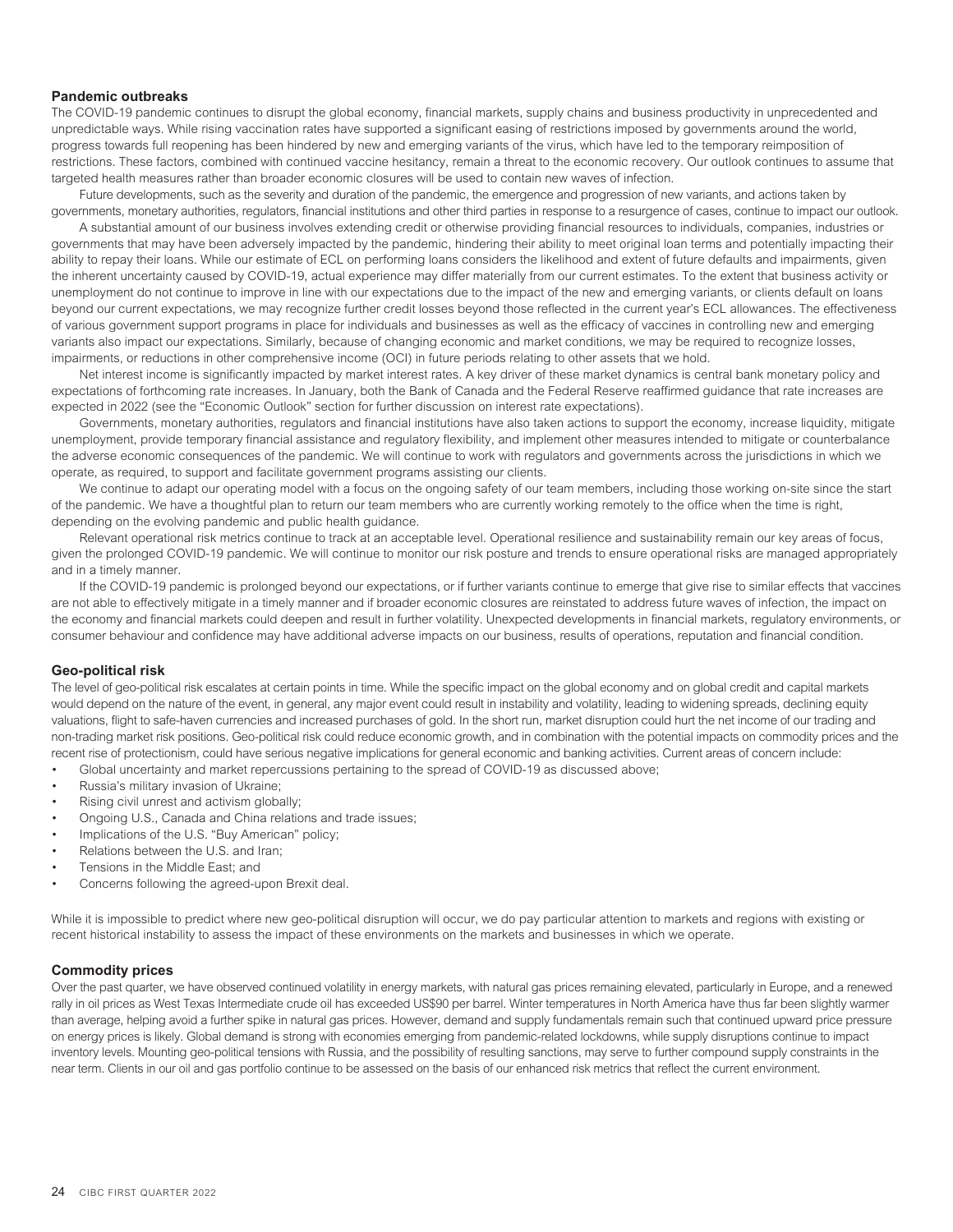### **Interbank Offered Rate transition**

Interest rate benchmarks including the London Interbank Offered Rate (LIBOR) and other similar benchmarks, are being reformed and replaced by new risk-free rates (RFRs) that are largely based on traded markets. The United Kingdom's (U.K.'s) Financial Conduct Authority (FCA) originally announced in July 2017 that it would not compel banks to submit LIBOR rates beyond 2021. Consistent with this announcement, as of December 31, 2021 a formal cessation of GBP, EUR, JPY and CHF LIBORs occurred, with fallback to the replacement RFRs triggered. In addition, trading of USD LIBOR has been curtailed in advance of its forthcoming cessation in June 2023. This marks a significant milestone on the part of the industry in its transition away from LIBOR as the reference rate underpinning a large volume of loan, derivative and cash products globally. We continue to monitor industry developments in this space and have also implemented controls to ensure new USD LIBOR trades are for permitted purposes only during this transition. Furthermore, in December 2021 the Canadian Alternative Reference Rate working group (CARR) recommended that the Canadian Dollar Offered Rate (CDOR) should cease calculation and publication by June 2024 with the Canadian Overnight Repo Rate Average (CORRA) suggested as the replacement benchmark rate. A consultation phase with industry stakeholders regarding this recommendation has been commenced by CDOR's administrator.

### **Regulatory developments**

See the "Capital management", "Credit risk" and "Accounting and control matters" sections for additional information on regulatory developments.

### **Accounting developments**

See Note 32 to the consolidated financial statements included in our 2021 Annual Report for information on accounting developments.

# Risks arising from business activities

The chart below shows our business activities and related risk measures based upon regulatory RWA and allocated common equity as at January 31, 2022:



(1) Average balances are calculated as a weighted average of daily closing balances. (2) Includes counterparty credit risk (CCR) of \$56 million, which comprises derivatives and repo-style transactions.

(3) Includes CCR of \$17,946 million, which comprises derivatives and repo-style transactions.<br>(4) Includes CCR of \$230 million, which comprises derivatives and repo-style transactions.

Includes CCR of \$230 million, which comprises derivatives and repo-style transactions.

(5) Average allocated common equity is a non-GAAP measure. For additional information on the composition of this non-GAAP measure, see the "Non-GAAP measures" section.

Represents average allocated common equity relating to capital deductions, such as goodwill and intangible assets, in accordance with the rules in OSFI's CAR Guideline.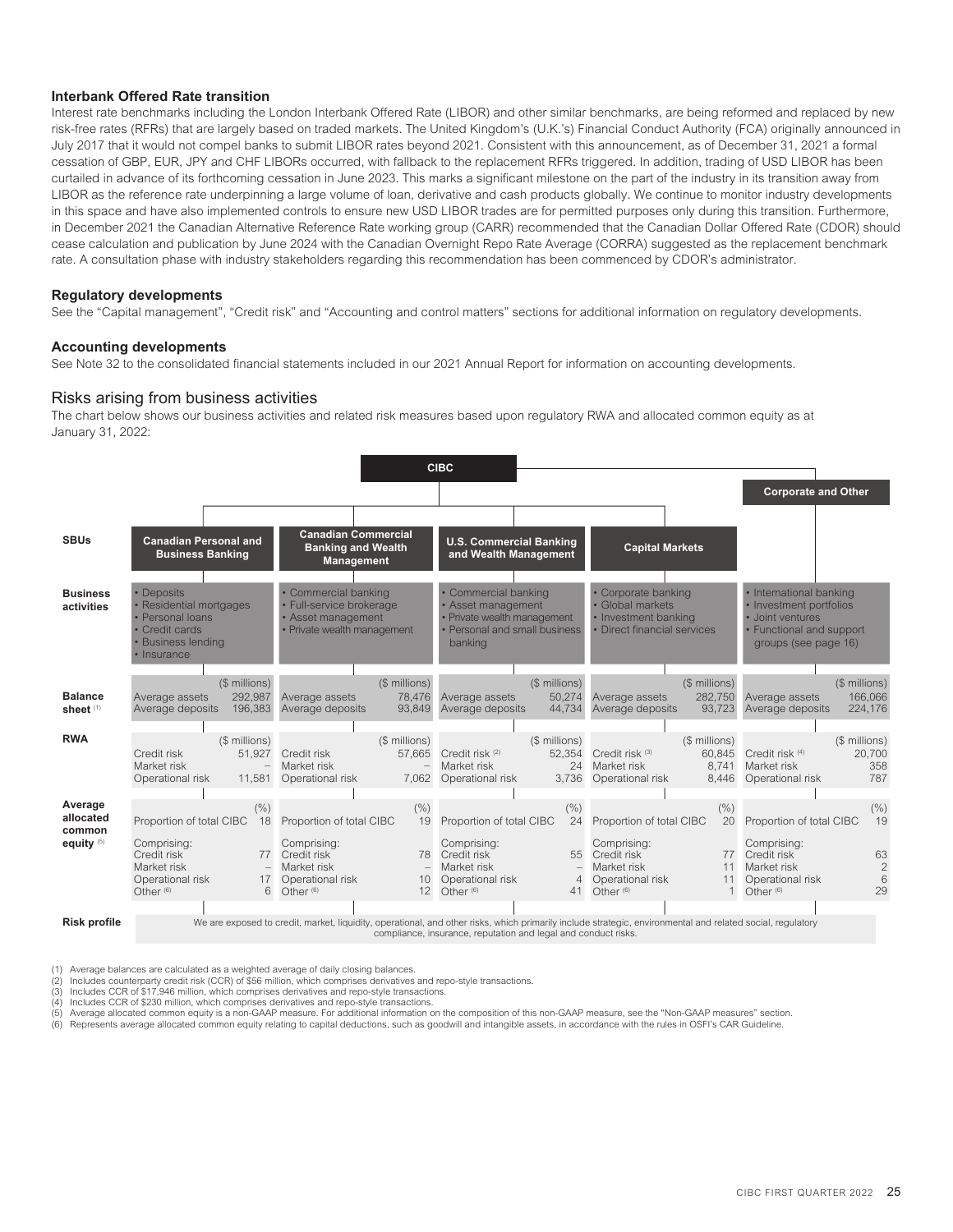# <span id="page-28-0"></span>Credit risk

Credit risk is the risk of financial loss due to a borrower or counterparty failing to meet its obligations in accordance with contractual terms.

Credit risk arises out of the lending businesses in each of our SBUs and in International Banking, which is included in Corporate and Other. Other sources of credit risk consist of our trading activities, which include our OTC derivatives, debt securities, and our repo-style transaction activity. In addition to losses on the default of a borrower or counterparty, unrealized gains or losses may occur due to changes in the credit spread of the counterparty, which could impact the carrying or fair value of our assets.

### **Exposure to credit risk**

|                                                                                                                                                                                                                                | 2022            |               | 2021      |
|--------------------------------------------------------------------------------------------------------------------------------------------------------------------------------------------------------------------------------|-----------------|---------------|-----------|
| \$ millions, as at                                                                                                                                                                                                             | <b>Jan. 31</b>  |               | Oct. 31   |
| Business and government portfolios – advanced internal ratings-based approach (AIRB)                                                                                                                                           |                 |               |           |
| Drawn                                                                                                                                                                                                                          | \$<br>266,099   | $\mathcal{S}$ | 257,709   |
| Undrawn commitments                                                                                                                                                                                                            | 69,814          |               | 71,496    |
| Repo-style transactions                                                                                                                                                                                                        | 241,509         |               | 242,102   |
| Other off-balance sheet                                                                                                                                                                                                        | 86,779          |               | 79,985    |
| OTC derivatives                                                                                                                                                                                                                | 20,983          |               | 20,690    |
| Gross exposure at default (EAD) on business and government portfolios                                                                                                                                                          | 685,184         |               | 671,982   |
| Less: Collateral held for repo-style transactions                                                                                                                                                                              | 223,880         |               | 225,399   |
| Net EAD on business and government portfolios                                                                                                                                                                                  | 461,304         |               | 446,583   |
| Retail portfolios - AIRB approach                                                                                                                                                                                              |                 |               |           |
| Drawn                                                                                                                                                                                                                          | 299,948         |               | 295,290   |
| Undrawn commitments                                                                                                                                                                                                            | 95,251          |               | 94,077    |
| Other off-balance sheet                                                                                                                                                                                                        | 334             |               | 367       |
| Gross EAD on retail portfolios                                                                                                                                                                                                 | 395,533         |               | 389,734   |
| Standardized portfolios (1)                                                                                                                                                                                                    | 88,479          |               | 83,989    |
| Securitization exposures - AIRB approach                                                                                                                                                                                       | 12,013          |               | 10,823    |
| <b>Gross EAD</b>                                                                                                                                                                                                               | \$<br>1,181,209 | \$            | 1,156,528 |
| Net EAD                                                                                                                                                                                                                        | 957,329         | \$.           | 931,129   |
| (4) The board 677 O billion of the contract of the contract of the contract O of the COLORA OCHA CONTRACT ON A COOL OF CONTRACT ON THE CONTRACT OF THE COOL OF A CHIEF OF A COOL OF A COOL OF CONTRACT OF A COOL OF CONTRACT O |                 |               |           |

billion relating to business and government loans (October 31, 2021: \$73.2 billion), \$6.5 billion (October 31, 2021: \$6.3 billion) relating to retail portfolios 2021: \$4.6 billion) relating to securitization exposures. Our business and government loans under the standardized approach consist of \$49.4 billion (October 31, 2021: \$45.3 billion) to corporates,<br>\$26.0 billion (October 3

### **Forbearance policy**

We employ forbearance techniques to manage client relationships and to minimize credit losses due to default, foreclosure or repossession. In certain circumstances, it may be necessary to modify a loan for reasons related to a borrower's financial difficulties, reducing the potential of default. Under these circumstances, debt restructurings are subject to our normal quarterly impairment review which considers, amongst other factors, covenants and/ or payment delinquencies. Loan loss provisions are adjusted as appropriate.

In retail lending, forbearance techniques include interest capitalization, amortization amendments and debt consolidations. We have a set of eligibility criteria that allow our Client Account Management team to determine suitable remediation strategies and propose products based on each borrower's situation.

The solutions available to corporate and commercial clients vary based on the individual nature of the client's situation and are undertaken selectively where it has been determined that the client has or is likely to have repayment difficulties servicing its obligations. Covenants often reveal changes in the client's financial situation before there is a change in payment behaviour and typically allow for a right to reprice or accelerate payments. Solutions may be temporary in nature or may involve other special management options.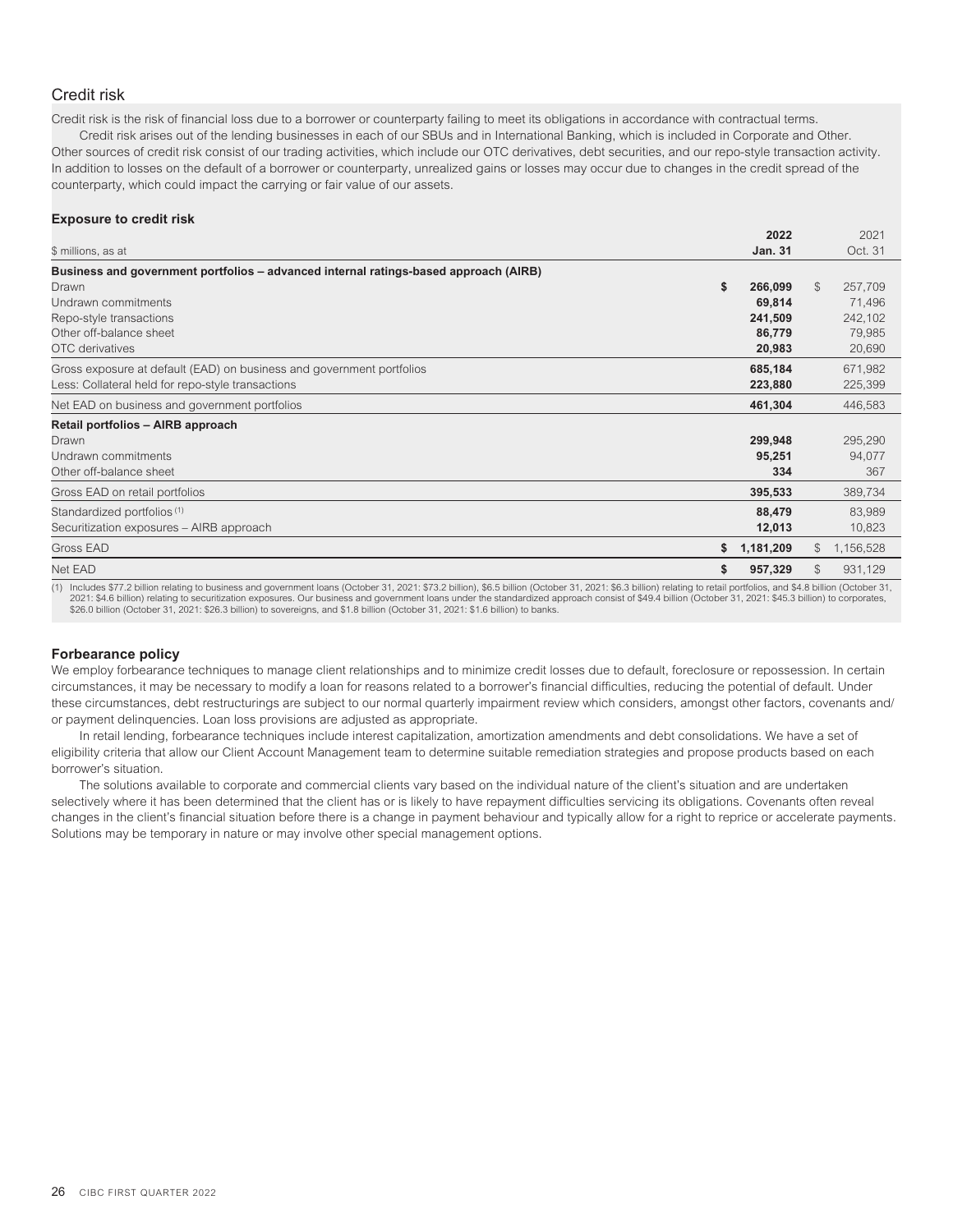### **Real estate secured personal lending**

Real estate secured personal lending comprises residential mortgages, and personal loans and lines secured by residential property. This portfolio is low risk, as we have a first charge on the majority of the properties and a second lien on only a small portion of the portfolio. We use the same lending criteria in the adjudication of both first lien and second lien loans.

The following disclosures are required by OSFI pursuant to the Guideline B-20 "Residential Mortgage Underwriting Practices and Procedures" (Guideline B-20).

The following table provides details on our residential mortgage and home equity line of credit (HELOC) portfolios:

|                                                                                                                                          |    |                                          | Residential mortgages <sup>(1)</sup> |                                                   |                                   |    | HELOC <sup>(2)</sup>                    |                                          | Total |                                          |                                   |  |                                             |                                   |  |  |
|------------------------------------------------------------------------------------------------------------------------------------------|----|------------------------------------------|--------------------------------------|---------------------------------------------------|-----------------------------------|----|-----------------------------------------|------------------------------------------|-------|------------------------------------------|-----------------------------------|--|---------------------------------------------|-----------------------------------|--|--|
| \$ billions, as at January 31, 2022                                                                                                      |    |                                          | Insured                              |                                                   | Uninsured                         |    |                                         | Uninsured                                |       |                                          | Insured                           |  | Uninsured                                   |                                   |  |  |
| Ontario $(3)$<br>British Columbia and territories <sup>(4)</sup><br>Alberta<br>Quebec<br>Central prairie provinces<br>Atlantic provinces |    | 24.2<br>8.3<br>12.7<br>5.4<br>3.4<br>3.5 | 18 %<br>17<br>48<br>28<br>45<br>40   | \$<br>111.6<br>41.9<br>13.9<br>13.9<br>4.2<br>5.3 | 82%<br>83<br>52<br>72<br>55<br>60 |    | 10.2<br>3.9<br>2.1<br>1.2<br>0.6<br>0.7 | 100 %<br>100<br>100<br>100<br>100<br>100 | \$    | 24.2<br>8.3<br>12.7<br>5.4<br>3.4<br>3.5 | 17%<br>15<br>44<br>26<br>41<br>37 |  | 121.8<br>45.8<br>16.0<br>15.1<br>4.8<br>6.0 | 83%<br>85<br>56<br>74<br>59<br>63 |  |  |
| Canadian portfolio (5)(6)<br>U.S. portfolio $(5)$<br>Other international portfolio <sup>(5)</sup><br>Total portfolio                     |    | 57.5<br>57.5                             | 23<br>23%                            | 190.8<br>2.1<br>2.5<br>195.4                      | 77<br>100<br>100<br><b>77 %</b>   | \$ | 18.7<br>18.7                            | 100<br>100%                              | \$    | 57.5<br>57.5                             | 22<br>21%                         |  | 209.5<br>2.1<br>2.5<br>214.1                | 78<br>100<br>100<br>79 %          |  |  |
| October 31, 2021                                                                                                                         | \$ | 59.6                                     | 24 %                                 | 187.9                                             | 76 %                              | £. | 18.8                                    | 100 %                                    | \$    | 59.6                                     | 22 %                              |  | 206.7                                       | 78 %                              |  |  |

(1) Balances reflect principal values.

(2) We did not have any insured HELOCs as at January 31, 2022 and October 31, 2021.

Includes \$11.2 billion (October 31, 2021: \$11.7 billion) of insured residential mortgages, \$70.5 billion (October 31, 2021: \$67.7 billion) of uninsured residential mortgages, and \$6.0 billion (October 31, 2021: \$6.0 billion) of HELOCs in the Greater Toronto Area (GTA).

(4) Includes \$3.7 billion (October 31, 2021: \$3.8 billion) of insured residential mortgages, \$28.8 billion (October 31, 2021: \$27.9 billion) of uninsured residential mortgages, and \$2.5 billion (October 31, 2021: \$2.4 billion) of HELOCs in the Greater Vancouver Area (GVA).

(5) Geographic location is based on the address of the property.<br>(6) 63% (October 31, 2021: 64%) of insurance on Canadian resident

(6) 63% (October 31, 2021: 64%) of insurance on Canadian residential mortgages is provided by Canada Mortgage and Housing Corporation (CMHC) and the remaining by two private Canadian insurers, both rated at least AA (low) by DBRS Limited (DBRS).

The average loan-to-value (LTV) ratios<sup>(1)</sup> for our uninsured residential mortgages and HELOCs originated and acquired during the quarter ended January 31, 2022 are provided in the following table.

|                                              |                                 | 2022<br><b>Jan. 31</b> |                          | 2021<br>Oct. 31 |                          | 2021<br>Jan. 31 |
|----------------------------------------------|---------------------------------|------------------------|--------------------------|-----------------|--------------------------|-----------------|
| For the three months ended                   | <b>Residential</b><br>mortgages | <b>HELOC</b>           | Residential<br>mortgages | <b>HELOC</b>    | Residential<br>mortgages | <b>HELOC</b>    |
| Ontario $(2)$                                | 66 %                            | 66 %                   | 66 %                     | 66 %            | 63 %                     | 68 %            |
| British Columbia and territories (3)         | 63                              | 65                     | 63                       | 64              | 59                       | 66              |
| Alberta                                      | 72                              | 72                     | 71                       | 72              | 66                       | 73              |
| Quebec                                       | 69                              | 72                     | 69                       | 72              | 68                       | 74              |
| Central prairie provinces                    | 71                              | 73                     | 70                       | 73              | 68                       | 75              |
| Atlantic provinces                           | 71                              | 72                     | 69                       | 72              | 68                       | 75              |
| Canadian portfolio <sup>(4)</sup>            | 66 %                            | 67 %                   | 66 %                     | 67%             | 63 %                     | 69 %            |
| U.S. portfolio $(4)$                         | 65 %                            | 54 %                   | 63 %                     | 66 %            | 63 %                     | 63 %            |
| Other international portfolio <sup>(4)</sup> | 73 %                            | n/m                    | 75 %                     | n/m             | 76 %                     | n/m             |

(1) LTV ratios for newly originated and acquired residential mortgages and HELOCs are calculated based on weighted average.<br>(2) Average LTV ratios for our uninsured GTA residential mortgages originated during the quarter w

(2) Average LTV ratios for our uninsured GTA residential mortgages originated during the quarter were 65% (October 31, 2021: 65%; January 31, 2021: 63%).

(3) Average LTV ratios for our uninsured GVA residential mortgages originated during the quarter were 63% (October 31, 2021: 62%; January 31, 2021: 57%).

Geographic location is based on the address of the property. n/m Not meaningful.

The following table provides the average LTV ratios on our total Canadian residential mortgage portfolio:

|                                                         | Insured                      | Jninsurec    |
|---------------------------------------------------------|------------------------------|--------------|
| January 31, 2022 (1)(2)<br>(1)(2)<br>October 31<br>2021 | 51<br>℅<br>51<br>$\%$<br>ا ب | 48 %<br>49 % |

1) LTV ratios for residential mortgages are calculated based on weighted average. The house price estimates for January 31, 2022 and October 31, 2021 are based on the Forward Sortation Area level<br>indices from the Teranet – rate of change in Canadian home prices.

(2) Average LTV ratio on our uninsured GTA residential mortgage portfolio was 47% (October 31, 2021: 47%). Average LTV ratio on our uninsured GVA residential mortgage portfolio was 45% (October 31, 2021: 45%).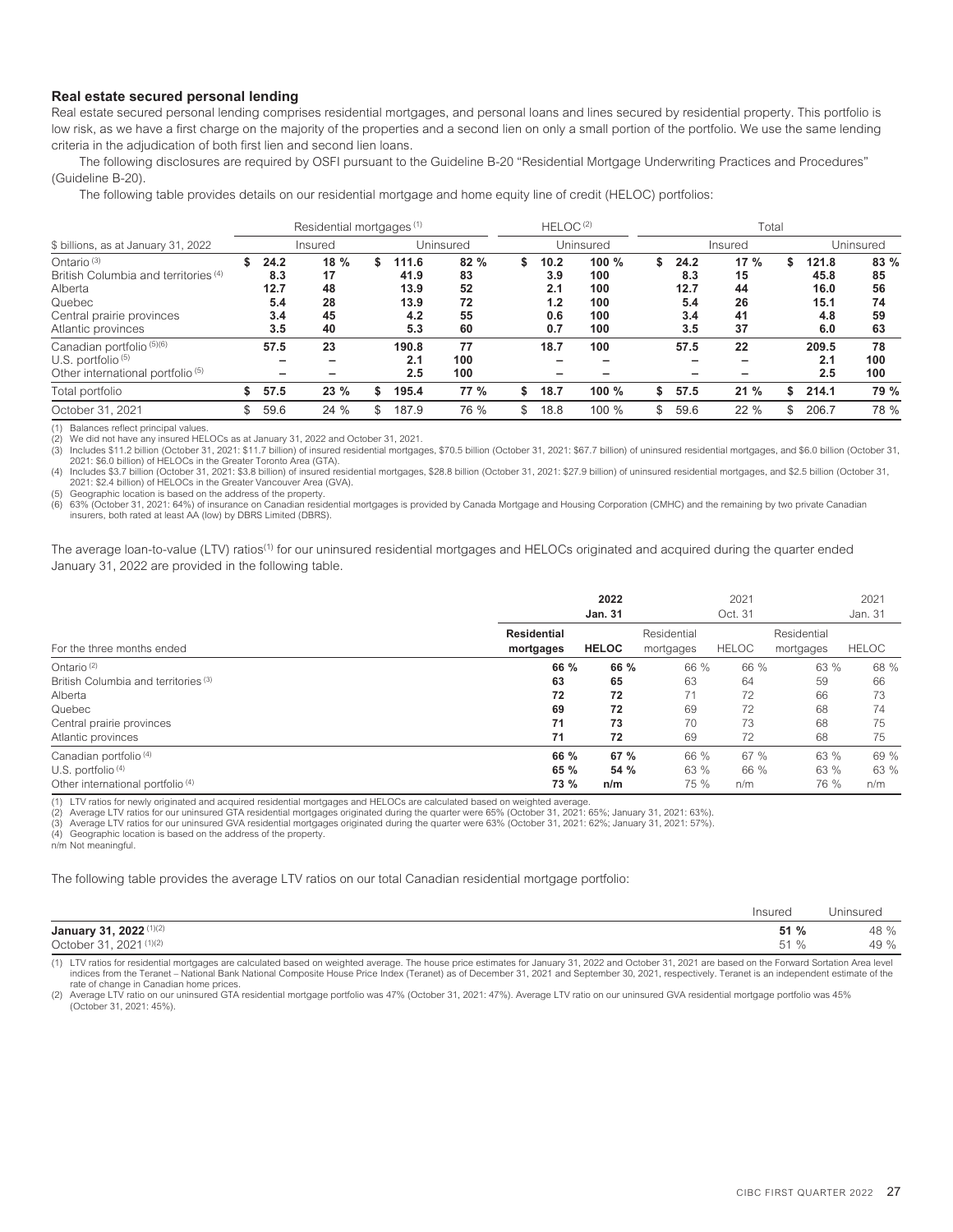The table below summarizes the remaining amortization profile of our total Canadian, U.S. and other international residential mortgages based upon current customer payment amounts:

|                                                                              | $0 - 5$<br>vears | $>5 - 10$<br>years | $>10 - 15$<br>years | $>15 - 20$<br>years | $>20-25$<br>years | $>25-30$<br>years | $>30-35$<br>years | >35<br>years   |
|------------------------------------------------------------------------------|------------------|--------------------|---------------------|---------------------|-------------------|-------------------|-------------------|----------------|
| Canadian portfolio<br><b>January 31, 2022</b><br>October 31, 2021            | 1%<br>$1\%$      | 3%<br>3%           | 7%<br>7 %           | $17\%$<br>$17\%$    | 45 %<br>45 %      | 27%<br>27%        | $-$ %<br>$-$ %    | $-$ %<br>$-$ % |
| U.S. portfolio<br><b>January 31, 2022</b><br>October 31, 2021                | $1\%$<br>$\%$    | 3%<br>3%           | 6 %<br>$6\%$        | 8%<br>9%            | 9%<br>$10\%$      | 73 %<br>71 %      | $-$ %<br>$-$ %    | $-$ %<br>$-$ % |
| Other international portfolio<br><b>January 31, 2022</b><br>October 31, 2021 | 7 %<br>$7\%$     | 13%<br>12%         | 21%<br>21%          | 23%<br>24%          | 20%<br>19 %       | 15 %<br>15 %      | 1%<br>$\%$        | $-$ %<br>$-$ % |

We have two types of condominium exposures in Canada: mortgages and developer loans. Both are primarily concentrated in the Toronto and Vancouver areas. As at January 31, 2022, our Canadian condominium mortgages were \$35.8 billion (October 31, 2021: \$34.7 billion) of which 23% (October 31, 2021: 24%) were insured. Our drawn developer loans were \$1.2 billion (October 31, 2021: \$1.1 billion) or 0.7% (October 31, 2021: 0.7%) of our business and government portfolio, and our related undrawn exposure was \$5.0 billion (October 31, 2021: \$4.9 billion). The condominium developer exposure is diversified across 102 projects.

We stress test our mortgage and HELOC portfolios to determine the potential impact of different economic events. Our stress tests can use variables such as unemployment rates, debt service ratios and housing price changes, to model potential outcomes for a given set of circumstances. The stress testing involves variables that could behave differently in certain situations. Our main tests use economic variables in a similar range or more conservative to historical events when Canada experienced economic downturns, and also incorporate the impact of the COVID-19 pandemic. Our results show that in an economic downturn, our strong capital position should be sufficient to absorb mortgage and HELOC losses.

On December 17, 2021, OSFI and the Department of Finance confirmed that the minimum qualifying rate for uninsured and insured mortgages will remain the higher of: (i) the mortgage contract rate plus 2%; or (ii) 5.25% as a minimum floor.

### **Trading credit exposure**

We have trading credit exposure (also called counterparty credit exposure) that arises from our OTC derivatives and our repo-style transactions. The nature of our derivatives exposure and how it is mitigated is described in Note 13 to the consolidated financial statements included in our 2021 Annual Report. Our repo-style transactions consist of our securities bought or sold under repurchase agreements, and our securities borrowing and lending activity.

The following table shows the rating profile of OTC derivative mark-to-market (MTM) receivables:

| \$ billions, as at                                                           |                                                                                  | 2022<br><b>Jan. 31</b>                           |                                                         | 2021<br>Oct. 31                                             |
|------------------------------------------------------------------------------|----------------------------------------------------------------------------------|--------------------------------------------------|---------------------------------------------------------|-------------------------------------------------------------|
|                                                                              |                                                                                  | Exposure <sup>(1)</sup>                          |                                                         |                                                             |
| Investment grade<br>Non-investment grade<br>Watch list<br>Default<br>Unrated | 9.43<br>3.80<br>0.26<br>$\qquad \qquad \blacksquare$<br>$\overline{\phantom{m}}$ | 69.9%<br>28.2<br>1.9<br>$\overline{\phantom{m}}$ | 9.87<br>4.39<br>0.07<br>$\overline{\phantom{a}}$<br>$-$ | 68.9 %<br>30.6<br>0.5<br>$\overline{\phantom{a}}$<br>$\sim$ |
|                                                                              | \$<br>13.49                                                                      | 100.0 $%$                                        | \$<br>14.33                                             | 100.0 %                                                     |

(1) MTM of OTC derivative contracts is after the impact of master netting agreements, but before any collateral.

### **Impaired loans**

The following table provides details of our impaired loans and allowance for credit losses:

|                                                                                                                                                                                                      |                     |                                            |    |                                      |    | 2022                                         |    |                                            |               |                                             |               | 2021                                          |               |                                              |     |                                             |              | 2021                                            |
|------------------------------------------------------------------------------------------------------------------------------------------------------------------------------------------------------|---------------------|--------------------------------------------|----|--------------------------------------|----|----------------------------------------------|----|--------------------------------------------|---------------|---------------------------------------------|---------------|-----------------------------------------------|---------------|----------------------------------------------|-----|---------------------------------------------|--------------|-------------------------------------------------|
| \$ millions, as at or for the three months ended                                                                                                                                                     |                     |                                            |    |                                      |    | <b>Jan. 31</b>                               |    |                                            |               |                                             |               | Oct. 31                                       |               |                                              |     |                                             |              | Jan. 31                                         |
|                                                                                                                                                                                                      | <b>Business and</b> | government Consumer<br>loans               |    | loans                                |    | <b>Total</b>                                 |    | Business and<br>government<br>loans        |               | Consumer<br>loans                           |               | Total                                         |               | Business and<br>government<br>loans          |     | Consumer<br>loans                           |              | Total                                           |
| <b>Gross impaired loans</b>                                                                                                                                                                          |                     |                                            |    |                                      |    |                                              |    |                                            |               |                                             |               |                                               |               |                                              |     |                                             |              |                                                 |
| Balance at beginning of period<br>Classified as impaired during the period<br>Transferred to performing during the period<br>Net repayments (1)<br>Amounts written off<br>Foreign exchange and other | \$                  | 1,033<br>109<br>(20)<br>(42)<br>(10)<br>16 | \$ | 800<br>333<br>(75)<br>(104)<br>(147) | s  | 1,833<br>442<br>(95)<br>(146)<br>(157)<br>23 | \$ | 1,088<br>81<br>(28)<br>(59)<br>(44)<br>(5) | $\mathcal{S}$ | 813<br>375<br>(78)<br>(167)<br>(141)<br>(2) | \$            | ,901<br>456<br>(106)<br>(226)<br>(185)<br>(7) | $\mathcal{S}$ | ,359<br>407<br>(68)<br>(126)<br>(70)<br>(26) | \$  | 990<br>433<br>(201)<br>(84)<br>(150)<br>(9) | S.           | 2,349<br>840<br>(269)<br>(210)<br>(220)<br>(35) |
| Balance at end of period                                                                                                                                                                             | \$                  | 1,086                                      | S. | 814                                  | s. | 1,900                                        | \$ | 1,033                                      | \$            | 800                                         | \$            | .833                                          | $\mathbb{S}$  | ,476                                         | \$  | 979                                         | S            | 2,455                                           |
| Allowance for credit losses - impaired loans                                                                                                                                                         | S                   | 520                                        | S. | 276                                  | -S | 796                                          | S. | 508                                        | \$            | 264                                         | - \$          | 772                                           | $\mathcal{L}$ | 686                                          | S   | 266                                         | $\mathbb{S}$ | 952                                             |
| Net impaired loans (2)<br>Balance at beginning of period<br>Net change in gross impaired<br>Net change in allowance                                                                                  | \$                  | 525<br>53<br>(12)                          | \$ | 536<br>14<br>(12)                    | \$ | 1,061<br>67<br>(24)                          | \$ | 548<br>(55)<br>32                          | \$            | 546<br>(13)<br>3                            | $\mathcal{S}$ | .094<br>(68)<br>35                            | $\mathcal{S}$ | 709<br>117<br>(36)                           | \$. | 726<br>(11)<br>(2)                          | S            | 1.435<br>106<br>(38)                            |
| Balance at end of period                                                                                                                                                                             | \$                  | 566                                        | \$ | 538                                  | \$ | 1,104                                        | \$ | 525                                        | \$            | 536                                         | \$            | 1,061                                         | \$            | 790                                          | \$  | 713                                         | \$           | 1,503                                           |
| Net impaired loans as a percentage of net<br>loans and acceptances                                                                                                                                   |                     |                                            |    |                                      |    | 0.23%                                        |    |                                            |               |                                             |               | 0.23%                                         |               |                                              |     |                                             |              | 0.36%                                           |
| Includes disposals of loans.<br>(1)                                                                                                                                                                  |                     |                                            |    |                                      |    |                                              |    |                                            |               |                                             |               |                                               |               |                                              |     |                                             |              |                                                 |

(2) Net impaired loans are gross impaired loans net of stage 3 allowance for credit losses.

28 CIBC FIRST QUARTER 2022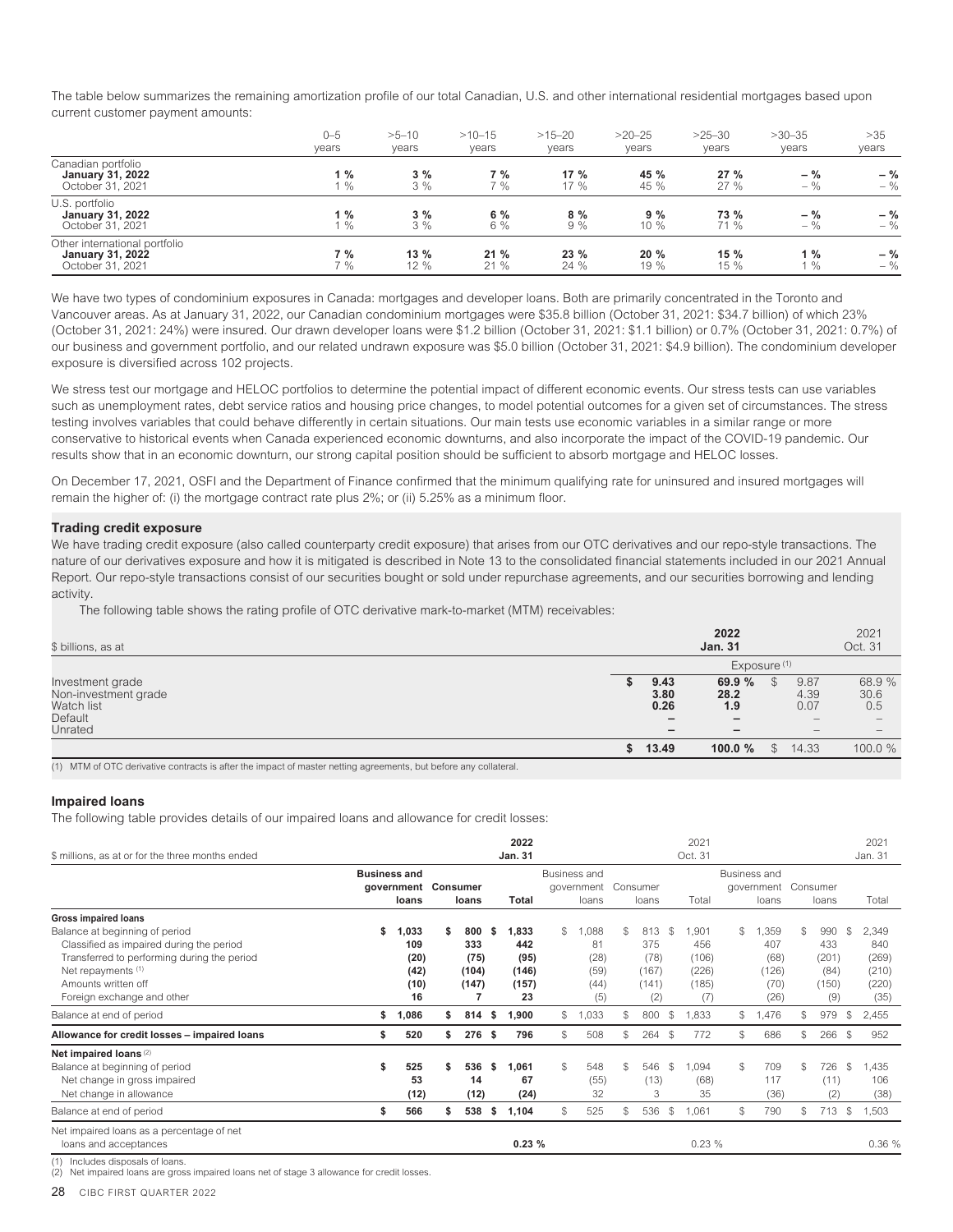### *Gross impaired loans*

As at January 31, 2022, gross impaired loans were \$1,900 million, down \$555 million from the same quarter last year, primarily due to decreases in the Canadian residential mortgages portfolio, the real estate and construction, oil and gas, and retail and wholesale sectors, partially offset by an increase in the capital goods manufacturing sector.

Gross impaired loans were up \$67 million from the prior quarter, primarily due to an increase in the capital goods manufacturing sector and the impact of foreign exchange translation.

52% of gross impaired loans related to Canada, of which the residential mortgages and personal lending portfolios, as well as the retail and wholesale and the utilities sectors accounted for the majority.

27% of gross impaired loans related to the U.S., of which the real estate and construction, capital goods manufacturing and financial institutions sectors accounted for the majority.

The remaining gross impaired loans related to CIBC FirstCaribbean, of which the residential mortgages and personal lending portfolios, as well as the business services and real estate and construction sectors accounted for the majority.

### *Allowance for credit losses – impaired loans*

Allowance for credit losses on impaired loans was \$796 million, down \$156 million from the same quarter last year, primarily due to decreases in the business services, oil and gas, real estate and construction, and the retail and wholesale sectors, partially offset by increases in CIBC FirstCaribbean and the capital goods manufacturing sector.

Allowance for credit losses on impaired loans was up \$24 million from the prior quarter, primarily due to an increase in the capital goods manufacturing sector.

#### **Loans contractually past due but not impaired**

The following table provides an aging analysis of loans that are not impaired, where repayment of principal or payment of interest is contractually in arrears. Loans less than 30 days past due are excluded as such loans are not generally indicative of the borrowers' ability to meet their payment obligations.

| \$ millions, as at      |         |         |                          |    | 2022<br><b>Jan. 31</b> |    | 2021<br>Oct. 31 |
|-------------------------|---------|---------|--------------------------|----|------------------------|----|-----------------|
|                         | 31 to   |         | Over                     |    |                        |    |                 |
|                         | 90 days | 90 days |                          |    | <b>Total</b>           |    | Total           |
| Residential mortgages   | 767     |         | $\overline{\phantom{m}}$ | Ð  | 767                    | D  | 703             |
| Personal                | 182     |         | $\overline{\phantom{m}}$ |    | 182                    |    | 146             |
| Credit card             | 168     |         | 79                       |    | 247                    |    | 203             |
| Business and government | 295     |         | $\overline{\phantom{0}}$ |    | 295                    |    | 162             |
|                         | \$1,412 |         | 79                       | \$ | 1,491                  | \$ | 1,214           |

# **Exposure to certain countries and regions**

The following table provides our exposure to certain countries and regions outside of Canada and the U.S.

Our direct exposures presented in the table below comprise (A) funded – on-balance sheet loans (stated at amortized cost net of stage 3 allowance for credit losses, if any), deposits with banks (stated at amortized cost net of stage 3 allowance for credit losses, if any) and securities (stated at carrying value); (B) unfunded – unutilized credit commitments, letters of credit, and guarantees (stated at notional amount net of stage 3 allowance for credit losses, if any); and (C) derivative MTM receivables (stated at fair value) and repo-style transactions (stated at fair value).

The following table provides a summary of our positions in these regions:

|                                                                                                                       |    |                                                       |     |                                                      |        |                                                           |    |                                                         |    | Direct exposures                                   |      |                                  |      |                                                      |    |                                  |           |                                                             |      |                                                                                       |    |                                                       |     |                                                            |
|-----------------------------------------------------------------------------------------------------------------------|----|-------------------------------------------------------|-----|------------------------------------------------------|--------|-----------------------------------------------------------|----|---------------------------------------------------------|----|----------------------------------------------------|------|----------------------------------|------|------------------------------------------------------|----|----------------------------------|-----------|-------------------------------------------------------------|------|---------------------------------------------------------------------------------------|----|-------------------------------------------------------|-----|------------------------------------------------------------|
|                                                                                                                       |    |                                                       |     |                                                      | Funded |                                                           |    |                                                         |    |                                                    |      | Unfunded                         |      |                                                      |    |                                  |           |                                                             |      | Derivative MTM receivables<br>and repo-style transactions (1)                         |    |                                                       |     |                                                            |
| \$ millions, as at<br>January 31, 2022                                                                                |    | Corporate                                             |     | Sovereign                                            |        | Banks                                                     |    | Total<br>funded<br>(A)                                  |    | Corporate                                          |      | <b>Banks</b>                     |      | Total<br>unfunded<br>(B)                             |    | Corporate                        | Sovereign |                                                             |      | <b>Banks</b>                                                                          |    | <b>Net</b><br>exposure<br>(C)                         |     | Total direct<br>exposure<br>$(A)+(B)+(C)$                  |
| U.K.<br>Europe excluding U.K.<br>Caribbean<br>Latin America <sup>(2)</sup><br>Asia<br>Oceania <sup>(3)</sup><br>Other | \$ | 4.684<br>3,243<br>4,789<br>128<br>612<br>2,966<br>176 | -\$ | 2.203S<br>439<br>2,077<br>121<br>4,529<br>1,246<br>- |        | $1,416$ \$<br>5,977<br>2,912<br>22<br>2,834<br>1,270<br>3 |    | 8,303<br>9,659<br>9,778<br>271<br>7,975<br>5,482<br>179 |    | $3,552$ \$<br>2,760<br>1,825<br>83<br>1,687<br>396 |      | 297<br>876<br>2,560<br>339<br>66 | - \$ | 3,849<br>3,636<br>4,385<br>83<br>340<br>1,753<br>397 |    | 793<br>437<br>24<br>3<br>59<br>- | S         | 15<br>59<br>$\overline{\phantom{0}}$<br>41<br>216<br>-<br>2 | - \$ | 134<br>403<br>24<br>$\overline{\phantom{0}}$<br>383<br>25<br>$\overline{\phantom{0}}$ | Ŝ. | 942<br>899<br>48<br>44<br>599<br>84<br>$\overline{2}$ |     | 13,094<br>14,194<br>14,211<br>398<br>8,914<br>7,319<br>578 |
| Total $(4)$                                                                                                           | s. | 16.598 \$                                             |     | $10.615$ \$                                          |        | $14,434$ \$                                               |    | 41,647                                                  | s. | 10,304                                             | - \$ | 4,139 \$                         |      | 14,443                                               | \$ | 1,316                            | S.        | 333                                                         | - \$ | 969                                                                                   | \$ | 2,618                                                 | S   | 58,708                                                     |
| October 31, 2021 <sup>(5)</sup>                                                                                       | \$ | 13.496                                                | -S  | $12.483$ \$                                          |        | 9.153                                                     | -S | 35,132                                                  | S. | 9,366                                              | S.   | 5,422                            | -S   | 14.788                                               | S  | 912                              | £.        | 339                                                         | \$.  | .630                                                                                  | S  | 2,881                                                 | \$. | 52,801                                                     |

(1) The amounts shown are net of CVA and collateral. Collateral on derivative MTM receivables was \$5.8 billion (October 31, 2021: \$4.6 billion), collateral on repo-style transactions was \$60.6 billion (October 31, 2021: \$60.5 billion), and both comprise cash and investment grade debt securities.

Includes Mexico, Central America and South America.

Includes Australia and New Zealand.

(4) Excludes exposure of \$3,932 million (October 31, 2021: \$4,947 million) to supranationals (a multinational organization or a political union comprising member nation-states).<br>(5) Prior period amounts have been restated

Prior period amounts have been restated to conform to the presentation adopted in the current quarter.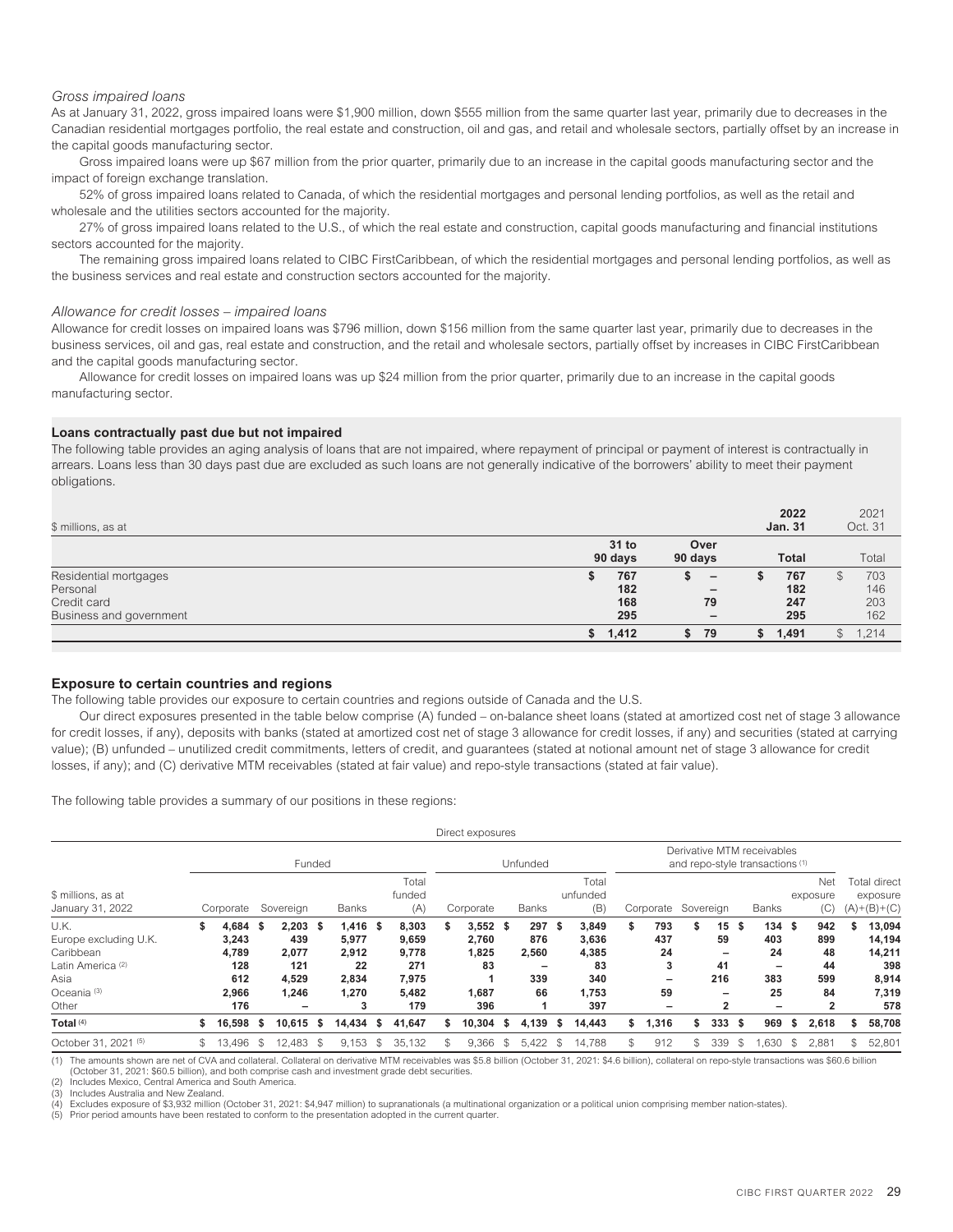# <span id="page-32-0"></span>Market risk

Market risk is the risk of economic and/or financial loss in our trading and non-trading portfolios from adverse changes in underlying market factors, including interest rates, foreign exchange rates, equity market prices, commodity prices, credit spreads, and customer behaviour for retail products. Market risk arises in CIBC's trading and treasury activities, and encompasses all market-related positioning and market-making activity.

The trading book consists of positions in financial instruments and commodities held to meet the near-term needs of our clients.

The non-trading book consists of positions in various currencies that are related to asset/liability management and investment activities.

### **Risk measurement**

The following table provides balances on the interim consolidated balance sheet that are subject to market risk. Certain differences between accounting and risk classifications are detailed in the footnotes below:

| \$ millions, as at                     |                                  |                            |                 |    | 2022<br><b>Jan. 31</b>           |              |                                  |               |                            |    |                 |              | 2021<br>Oct. 31                  |                                                |
|----------------------------------------|----------------------------------|----------------------------|-----------------|----|----------------------------------|--------------|----------------------------------|---------------|----------------------------|----|-----------------|--------------|----------------------------------|------------------------------------------------|
|                                        |                                  | Subject to market risk (1) |                 |    |                                  |              |                                  |               | Subject to market risk (1) |    |                 |              |                                  |                                                |
|                                        | Consolidated<br>balance<br>sheet | Trading                    | Non-<br>trading |    | Not<br>subject to<br>market risk |              | Consolidated<br>balance<br>sheet |               | Trading                    |    | Non-<br>trading |              | Not<br>subject to<br>market risk | Non-traded risk<br>primary risk<br>sensitivity |
| Cash and non-interest-bearing          |                                  |                            |                 |    |                                  |              |                                  |               |                            |    |                 |              |                                  |                                                |
| deposits with banks                    | \$<br>23,259                     | \$                         | \$<br>2.792     | \$ | 20.467                           | -S           | 34,573                           | -S            | $\equiv$                   | \$ | 2.661           | $\mathbb{S}$ | 31.912                           | Foreign exchange                               |
| Interest-bearing deposits with banks   | 20,091                           | 49                         | 20,042          |    |                                  |              | 22,424                           |               | 19                         |    | 22.405          |              | $\overline{\phantom{m}}$         | Interest rate                                  |
| Securities                             | 179,003                          | 63,331                     | 115,672         |    | $\overline{\phantom{0}}$         |              | 161,401                          |               | 56,028                     |    | 105,373         |              | ÷                                | Interest rate, equity                          |
| Cash collateral on securities borrowed | 14,096                           |                            | 14,096          |    | -                                |              | 12,368                           |               | $\equiv$                   |    | 12,368          |              | $\overline{\phantom{m}}$         | Interest rate                                  |
| Securities purchased under resale      |                                  |                            |                 |    |                                  |              |                                  |               |                            |    |                 |              |                                  |                                                |
| agreements                             | 66,975                           | $\qquad \qquad -$          | 66,975          |    | $\qquad \qquad -$                |              | 67,572                           |               |                            |    | 67,572          |              | $\overline{\phantom{m}}$         | Interest rate                                  |
| Loans                                  |                                  |                            |                 |    |                                  |              |                                  |               |                            |    |                 |              |                                  |                                                |
| Residential mortgages                  | 257,109                          | $\overline{\phantom{0}}$   | 257,109         |    | $\overline{\phantom{0}}$         |              | 251,526                          |               |                            |    | 251,526         |              | $\equiv$                         | Interest rate                                  |
| Personal                               | 42,679                           |                            | 42,679          |    |                                  |              | 41,897                           |               |                            |    | 41,897          |              |                                  | Interest rate                                  |
| Credit card                            | 11,122                           |                            | 11,122          |    |                                  |              | 11,134                           |               |                            |    | 11,134          |              |                                  | Interest rate                                  |
| Business and government                | 164,697                          | $26,548$ <sup>(2)</sup>    | 138,149         |    | $\overline{\phantom{0}}$         |              | 150,213                          |               | 24.780 (2)                 |    | 125,433         |              |                                  | Interest rate                                  |
| Allowance for credit losses            | (2,838)                          |                            | (2,838)         |    |                                  |              | (2,849)                          |               |                            |    | (2,849)         |              |                                  | Interest rate                                  |
| Derivative instruments                 | 33,066                           | 30,806                     | 2,260           |    |                                  |              | 35,912                           |               | 34,589                     |    | 1,323           |              |                                  | Interest rate,                                 |
|                                        |                                  |                            |                 |    |                                  |              |                                  |               |                            |    |                 |              |                                  | foreign exchange                               |
| Customers' liability under acceptances | 10,618                           |                            | 10,618          |    |                                  |              | 10,958                           |               |                            |    | 10,958          |              |                                  | Interest rate                                  |
| Other assets                           | 41,787                           | 3,963                      | 26,033          |    | 11,791                           |              | 40,554                           |               | 2,977                      |    | 26,743          |              | 10,834                           | Interest rate, equity,                         |
|                                        |                                  |                            |                 |    |                                  |              |                                  |               |                            |    |                 |              |                                  | foreign exchange                               |
|                                        | \$<br>861,664                    | \$<br>124,697              | \$704,709       | s. | 32,258                           | $\mathbb{S}$ | 837,683                          | \$            | 118,393                    | \$ | 676,544         | S.           | 42,746                           |                                                |
| Deposits                               | \$<br>649,708                    | \$<br>678 (3)              | \$<br>575,649   | \$ | 73,381                           | $\mathbb{S}$ | 621,158                          | $\mathcal{L}$ | 609 (3)                    | S  | 548,419         | \$           | 72,130                           | Interest rate                                  |
| Obligations related to securities      |                                  |                            |                 |    |                                  |              |                                  |               |                            |    |                 |              |                                  |                                                |
| sold short                             | 23,272                           | 21,469                     | 1,803           |    |                                  |              | 22,790                           |               | 19,472                     |    | 3,318           |              |                                  | Interest rate                                  |
| Cash collateral on securities lent     | 2,286                            |                            | 2,286           |    |                                  |              | 2,463                            |               |                            |    | 2,463           |              |                                  | Interest rate                                  |
| Obligations related to securities sold |                                  |                            |                 |    |                                  |              |                                  |               |                            |    |                 |              |                                  |                                                |
| under repurchase agreements            | 68,422                           |                            | 68,422          |    |                                  |              | 71,880                           |               | $\overline{\phantom{a}}$   |    | 71,880          |              |                                  | Interest rate                                  |
| Derivative instruments                 | 29,236                           | 28,113                     | 1,123           |    | $\overline{\phantom{0}}$         |              | 32,101                           |               | 30,882                     |    | 1,219           |              | $\overline{\phantom{m}}$         | Interest rate,                                 |
|                                        |                                  |                            |                 |    |                                  |              |                                  |               |                            |    |                 |              |                                  | foreign exchange                               |
| Acceptances                            | 10,656                           | $\overline{\phantom{0}}$   | 10,656          |    |                                  |              | 10,961                           |               |                            |    | 10,961          |              | $\overline{\phantom{m}}$         | Interest rate                                  |
| Other liabilities                      | 25,261                           | 3,120                      | 11,261          |    | 10,880                           |              | 24,961                           |               | 2,705                      |    | 11,344          |              | 10,912                           | Interest rate                                  |
| Subordinated indebtedness              | 5,531                            | $\overline{\phantom{0}}$   | 5,531           |    |                                  |              | 5,539                            |               | $\equiv$                   |    | 5,539           |              | $\overline{\phantom{m}}$         | Interest rate                                  |
|                                        | \$814.372                        | \$<br>53.380               | \$ 676,731      | \$ | 84.261                           | S            | 791.853                          | \$            | 53.668                     | \$ | 655.143         | $\mathbb{S}$ | 83.042                           |                                                |

(1) Funding valuation adjustment (FVA) exposures are excluded from trading activities for regulatory capital purposes, with related derivative hedges to these FVA exposures also excluded.<br>(2) Excludes \$15 milion (October 3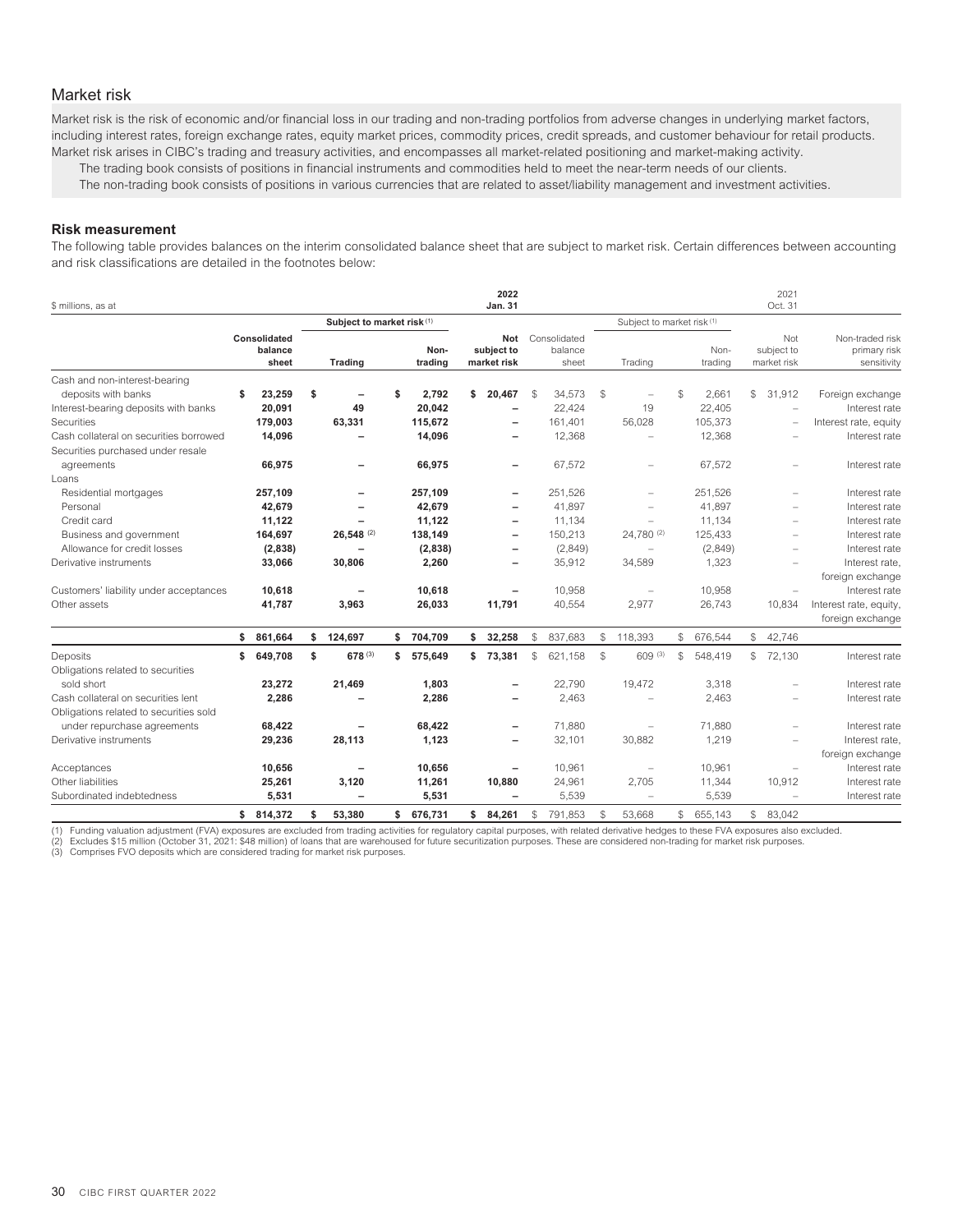# **Trading activities**

We hold positions in traded financial contracts to meet client investment and risk management needs. Trading revenue (net interest income and non-interest income) is generated from these transactions. Trading instruments are recorded at fair value and include debt and equity securities, as well as interest rate, foreign exchange, equity, commodity, and credit derivative products.

### *Value-at-Risk*

Our Value-at-Risk (VaR) methodology is a statistical technique that measures the potential overnight loss at a 99% confidence level. We use a full revaluation historical simulation methodology to compute VaR, stressed VaR and other risk measures.

The following table shows VaR, stressed VaR and incremental risk charge (IRC) for our trading activities based on risk type under an internal models approach.

| \$ millions, as at or for the three months ended                                                                                                                  |                                                  |                                               |   |                                                   |   | 2022<br><b>Jan. 31</b>                           |     |                                                  |     | 2021<br>Oct. 31                                  |                      |                                                  |                     | 2021<br>Jan. 31                                  |
|-------------------------------------------------------------------------------------------------------------------------------------------------------------------|--------------------------------------------------|-----------------------------------------------|---|---------------------------------------------------|---|--------------------------------------------------|-----|--------------------------------------------------|-----|--------------------------------------------------|----------------------|--------------------------------------------------|---------------------|--------------------------------------------------|
|                                                                                                                                                                   | High                                             | Low                                           |   | As at                                             |   | Average                                          |     | As at                                            |     | Average                                          |                      | As at                                            |                     | Average                                          |
| Interest rate risk<br>Credit spread risk<br>Equity risk<br>Foreign exchange risk<br>Commodity risk<br>Debt specific risk<br>Diversification effect <sup>(1)</sup> | 16.3<br>11.0<br>10.5<br>4.8<br>6.0<br>3.3<br>n/m | 5.5<br>5.4<br>2.6<br>0.5<br>1.2<br>2.0<br>n/m | S | 13.1<br>5.4<br>3.9<br>2.2<br>4.5<br>2.7<br>(23.1) | S | 9.6<br>8.1<br>4.8<br>2.1<br>3.1<br>2.5<br>(21.2) | \$. | 5.7<br>8.4<br>6.5<br>1.6<br>1.3<br>2.9<br>(18.5) | \$. | 9.6<br>8.3<br>5.4<br>1.7<br>3.0<br>2.9<br>(22.6) | $\mathbb{S}$         | 5.2<br>8.8<br>3.7<br>1.4<br>3.2<br>4.1<br>(19.4) | $\mathcal{L}$       | 6.6<br>8.0<br>3.4<br>1.7<br>3.1<br>3.2<br>(18.2) |
| Total VaR (one-day measure)                                                                                                                                       | 14.6                                             | 6.2                                           |   | 8.7                                               |   | 9.0                                              |     | 7.9                                              |     | 8.3                                              | \$                   | 7.0                                              | \$                  | 7.8                                              |
| Stressed total VaR (one-day measure)<br>IRC (one-year measure)                                                                                                    | 43.1<br>178.9                                    | 21.2<br>117.9                                 |   | 30.6<br>142.8                                     |   | 33.2<br>142.7                                    |     | 33.2<br>182.3                                    |     | 29.9<br>208.7                                    | $\mathcal{S}$<br>\$. | 30.0<br>181.0                                    | $\mathcal{L}$<br>\$ | 27.1<br>172.2                                    |

(1) Total VaR is less than the sum of the VaR of the different market risk types due to risk offsets resulting from a portfolio diversification effect. n/m Not meaningful. It is not meaningful to compute a diversification effect because the high and low may occur on different days for different risk types.

Average total VaR for the three months ended January 31, 2022 was up \$0.7 million from the prior quarter, driven primarily by a decrease in diversification benefit and an increase in foreign exchange risk, partially offset by decreases in equity and debt specific risks.

Average stressed total VaR for the three months ended January 31, 2022 was up \$3.3 million from the prior quarter, driven by increases in equity and foreign exchange risks, partially offset by an increase in diversification benefit and a decrease in interest rate risk. For all quarters shown, our stressed VaR window has been the 2008–2009 Global Financial Crisis period. This historical period exhibited not only increased volatility in interest rates but also increased volatility in equity prices, combined with a reduction in the level of interest rates, and an increase in credit spreads.

Average IRC for the three months ended January 31, 2022 was down \$66.0 million from the prior quarter, due to a better rated and smaller bond inventory.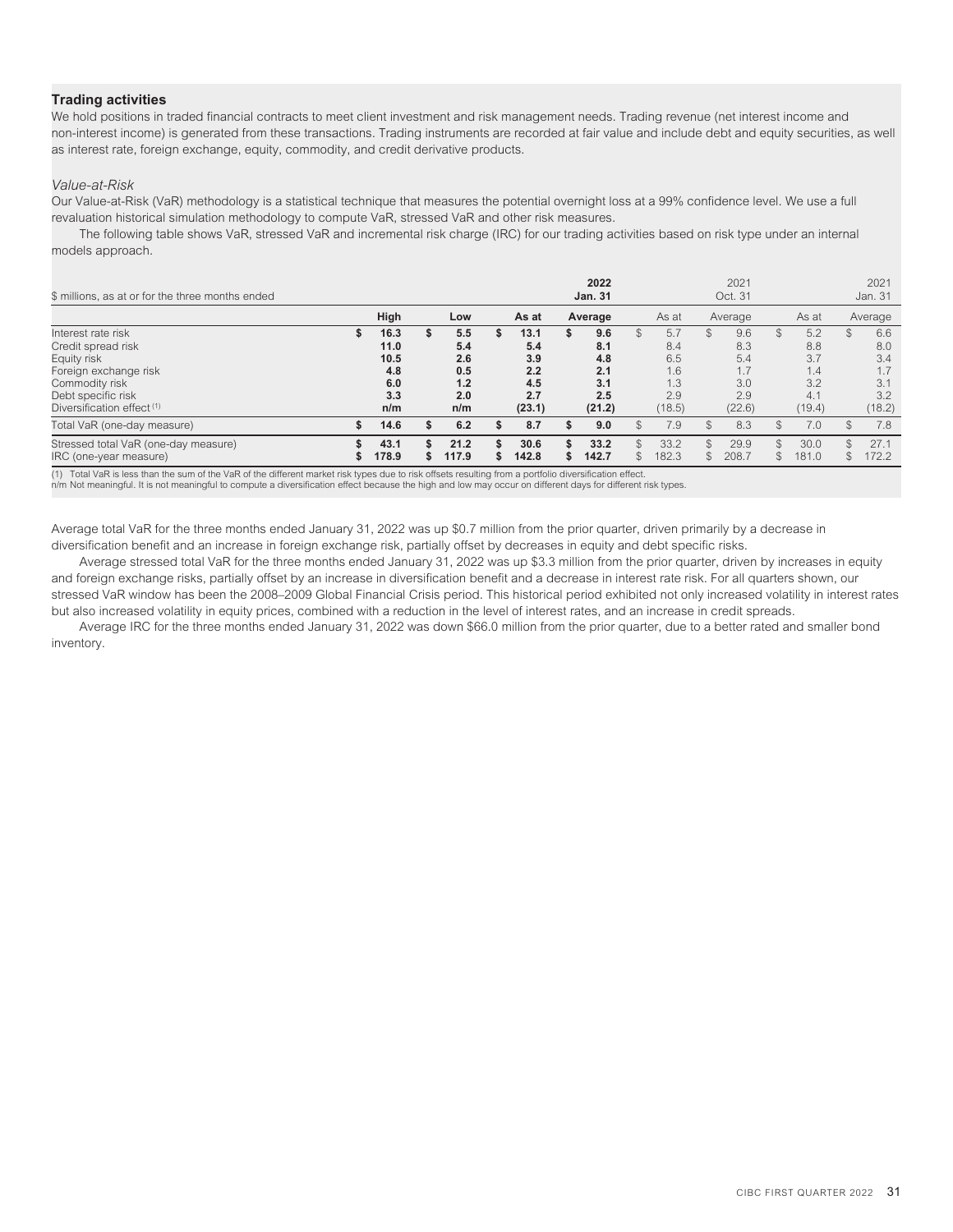### Trading revenue

Trading revenue (TEB) comprises both trading net interest income and non-interest income and excludes underwriting fees and commissions. Trading revenue (TEB) in the chart below excludes certain exited portfolios.

During the quarter, trading revenue (TEB) was positive for 100% of the days. Average daily trading revenue (TEB) was \$9.0 million during the quarter. Average daily trading revenue (TEB) is calculated as the total trading revenue (TEB) divided by the number of business days in the period.

### *Trading revenue (TEB)(1) versus VaR(2)*

The trading revenue (TEB) versus VaR graph below shows the current quarter and the three previous quarters' daily trading revenue (TEB) against the close of business day VaR measures.



(1) Excludes certain month-end transfer pricing and other miscellaneous adjustments.

(2) Fair value adjustments are excluded from trading activities for regulatory capital purposes, with related derivative hedges to these fair value adjustments also excluded.

### Non-trading activities

### *Structural interest rate risk*

Structural interest rate risk (SIRR) primarily consists of the risk arising due to mismatches in assets and liabilities, which do not arise from trading and trading-related businesses. The objective of SIRR management is to lock in product spreads and deliver stable and predictable net interest income over time, while managing the risk to the economic value of our assets arising from changes in interest rates.

SIRR results from differences in the maturities or repricing dates of assets and liabilities, both on- and off-balance sheet, as well as from embedded optionality in retail products, and other product features that could affect the expected timing of cash flows, such as options to pre-pay loans or redeem term deposits prior to contractual maturity. A number of assumptions affecting cash flows, product re-pricing and the administration of rates underlie the models used to measure SIRR. The key assumptions pertain to the expected funding profile of mortgage rate commitments, fixed rate loan prepayment behaviour, term deposit redemption behaviour, the treatment of non-maturity deposits and equity. All assumptions are derived empirically based on historical client behaviour, balance sheet composition and product pricing with the consideration of possible forward-looking changes. All models and assumptions used to measure SIRR are subject to independent oversight by Risk Management. A variety of cash instruments and derivatives, primarily interest rate swaps, are used to manage these risks.

The following table shows the potential before-tax impact of an immediate and sustained 100 basis points increase and 25 basis points decrease in interest rates on projected 12-month net interest income and economic value of equity (EVE) for our structural balance sheet, assuming no subsequent hedging. While an immediate and sustained shock of 100 basis points is typically applied, and notwithstanding the possibility of negative rates, due to the low interest rate environment in both Canada and the U.S., an immediate downward shock of 25 basis points was applied while maintaining a floor on market and client interest rates at zero.

#### Structural interest rate sensitivity – measures

| \$ millions (pre-tax), as at                   |                      | 2022<br><b>Jan. 31</b> |                    | 2021<br>Oct. 31      |                      | 2021<br>Jan. 31     |
|------------------------------------------------|----------------------|------------------------|--------------------|----------------------|----------------------|---------------------|
|                                                | $CAD$ <sup>(1)</sup> | <b>USD</b>             | CAD <sup>(1)</sup> | <b>USD</b>           | CAD <sup>(1)</sup>   | <b>USD</b>          |
| 100 basis point increase in interest rates     |                      |                        |                    |                      |                      |                     |
| Increase (decrease) in net interest income     | 380<br>\$            | 74<br>S                | 270                | 134<br>$\mathcal{S}$ | 384<br>$\mathcal{S}$ | $\mathcal{L}$<br>42 |
| Increase (decrease) in EVE                     | (651)                | (216)                  | (684)              | (161)                | (564)                | (365)               |
| 25 basis point decrease in interest rates      |                      |                        |                    |                      |                      |                     |
| Increase (decrease) in net interest income     | (124)                | (33)                   | (117)              | (70)                 | (122)                | (66)                |
| Increase (decrease) in EVE                     | 142                  | 57                     | 161                | 29                   | 77                   | -40                 |
| (1) Includes CAD and other currency exposures. |                      |                        |                    |                      |                      |                     |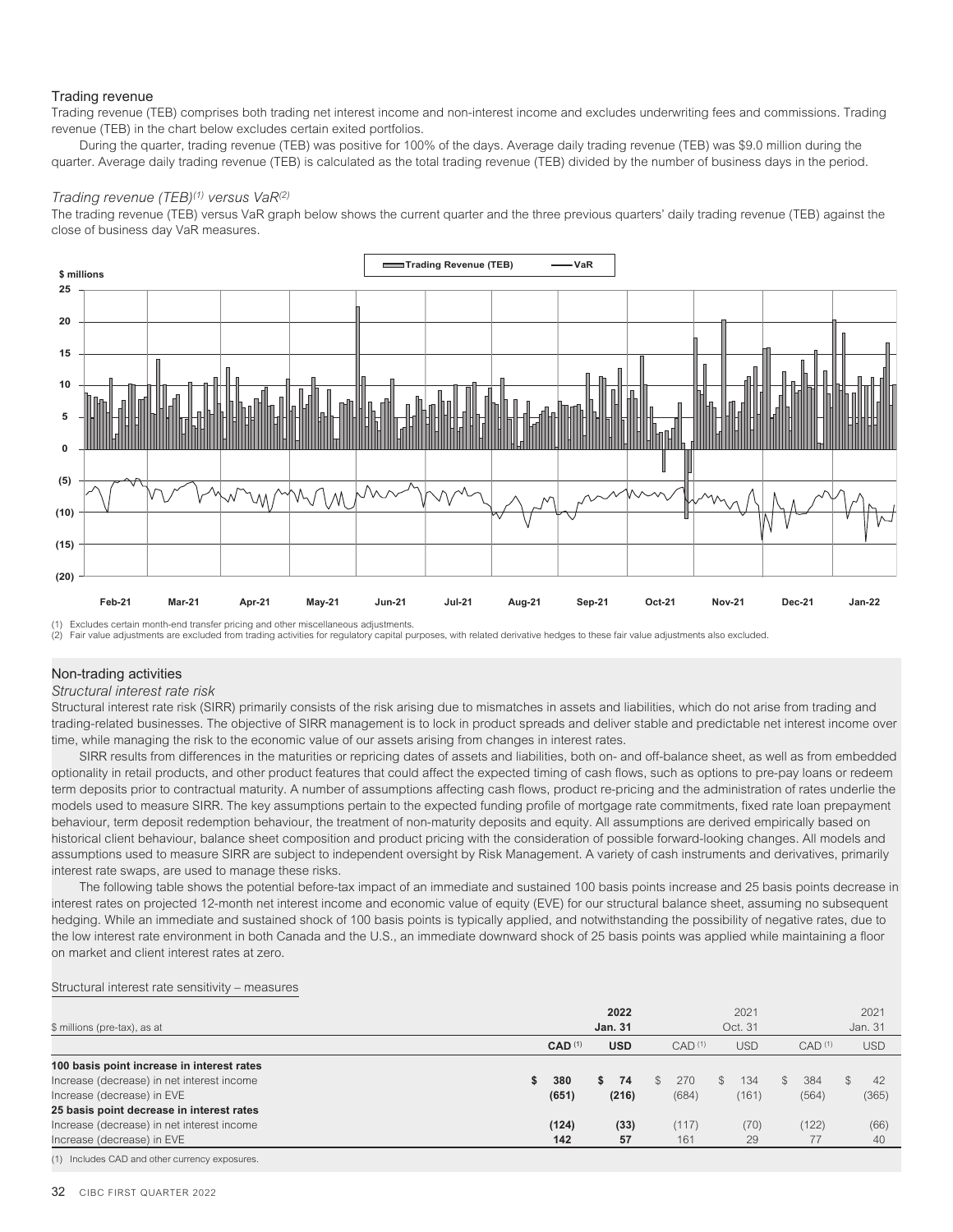# <span id="page-35-0"></span>Liquidity risk

Liquidity risk is the risk of having insufficient cash or its equivalent in a timely and cost-effective manner to meet financial obligations as they come due. Common sources of liquidity risk inherent in banking services include unanticipated withdrawals of deposits, the inability to replace maturing debt, credit and liquidity commitments, and additional pledging or other collateral requirements.

Our approach to liquidity risk management supports our business strategy, aligns with our risk appetite and adheres to regulatory expectations. Our management strategies, objectives and practices are regularly reviewed to align with changes to the liquidity environment, including regulatory, business and/or market developments. Liquidity risk remains within CIBC's risk appetite.

### **Governance and management**

We manage liquidity risk in a manner that enables us to withstand a liquidity stress event without an adverse impact on the viability of our operations. Actual and anticipated cash flows generated from on- and off-balance sheet exposures are routinely measured and monitored to ensure compliance with established limits. We incorporate stress testing into the management and measurement of liquidity risk. Stress test results assist with the development of our liquidity assumptions, identification of potential constraints to funding planning, and contribute to the design of our contingency funding plan.

The Global Asset Liability Committee (GALCO) governs CIBC's liquidity risk management, ensuring the liquidity risk management methodologies, assumptions, and key metrics are regularly reviewed and consider CIBC's requirements. The Liquidity Risk Management Committee, a subcommittee of GALCO, monitors global liquidity risk and is responsible for ensuring that CIBC's liquidity risk profile is comprehensively measured and managed in alignment with CIBC's strategic direction, risk appetite and regulatory requirements.

The Risk Management Committee (RMC) provides governance through bi-annual review of CIBC's liquidity risk management policy, and recommends liquidity risk tolerance to the Board through the risk appetite statement which is reviewed annually.

### **Liquid assets**

Available liquid assets include unencumbered cash and marketable securities from on- and off-balance sheet sources that can be used to access funding in a timely fashion. Encumbered liquid assets, composed of assets pledged as collateral and those assets that are deemed restricted due to legal, operational, or other purposes, are not considered as sources of available liquidity when measuring liquidity risk.

Encumbered and unencumbered liquid assets from on- and off-balance sheet sources are summarized as follows:

| \$ millions, as at     |                                                                                        | Bank owned<br>liquid assets |                  | Securities received<br>as collateral |                 | <b>Total liquid</b><br>assets |                  | Encumbered<br>liquid assets |                 | Unencumbered<br>liquid assets (1) |                 |
|------------------------|----------------------------------------------------------------------------------------|-----------------------------|------------------|--------------------------------------|-----------------|-------------------------------|------------------|-----------------------------|-----------------|-----------------------------------|-----------------|
| 2022<br><b>Jan. 31</b> | Cash and deposits with banks<br>Securities issued or guaranteed by sovereigns, central | \$                          | 43,350           | \$                                   |                 |                               | 43,350           | \$                          | 261             | \$                                | 43,089          |
|                        | banks, and multilateral development banks                                              |                             | 123,208          |                                      | 101,435         |                               | 224,643          |                             | 132,147         |                                   | 92,496          |
|                        | Other debt securities<br><b>Equities</b>                                               |                             | 5,529<br>43,969  |                                      | 5,509<br>28,031 |                               | 11,038<br>72,000 |                             | 1,981<br>28,435 |                                   | 9,057<br>43,565 |
|                        | Canadian government guaranteed National Housing Act                                    |                             |                  |                                      |                 |                               |                  |                             |                 |                                   |                 |
|                        | mortgage-backed securities<br>Other liquid assets (2)                                  |                             | 36,491<br>13,031 |                                      | 856<br>3,178    |                               | 37,347<br>16,209 |                             | 15,230<br>6,736 |                                   | 22,117<br>9,473 |
|                        |                                                                                        | \$                          | 265,578          | S                                    | 139,009         | S                             | 404,587          | \$                          | 184,790         | \$                                | 219,797         |
| 2021<br>Oct. 31        | Cash and deposits with banks<br>Securities issued or quaranteed by sovereigns, central | \$                          | 56,997           | \$                                   |                 |                               | 56,997           | $\mathcal{S}$               | 252             | $\mathcal{L}$                     | 56,745          |
|                        | banks, and multilateral development banks                                              |                             | 113.515          |                                      | 100.944         |                               | 214,459          |                             | 134,370         |                                   | 80,089          |
|                        | Other debt securities                                                                  |                             | 5,681            |                                      | 5,510           |                               | 11,191           |                             | 1,827           |                                   | 9,364           |
|                        | <b>Equities</b>                                                                        |                             | 37,855           |                                      | 22,996          |                               | 60,851           |                             | 25,133          |                                   | 35,718          |
|                        | Canadian government guaranteed National Housing Act                                    |                             |                  |                                      |                 |                               |                  |                             |                 |                                   |                 |
|                        | mortgage-backed securities                                                             |                             | 36,116           |                                      | 948             |                               | 37,064           |                             | 14.677          |                                   | 22,387          |
|                        | Other liquid assets (2)                                                                |                             | 12,772           |                                      | 3,927           |                               | 16,699           |                             | 7,203           |                                   | 9,496           |
|                        |                                                                                        | \$                          | 262,936          | S.                                   | 134,325         | $\mathbb{S}$                  | 397,261          | $\mathbb{S}$                | 183,462         | $\mathbb S$                       | 213,799         |

(1) Unencumbered liquid assets are defined as on-balance sheet assets, assets borrowed or purchased under resale agreements, and other off-balance sheet collateral received less encumbered liquid assets.

(2) Includes cash pledged as collateral for derivatives transactions, select asset-backed securities and precious metals.

The following table summarizes unencumbered liquid assets held by CIBC (parent) and its domestic and foreign subsidiaries:

| \$ millions, as at                                             | 2022<br><b>Jan. 31</b>           | 2021<br>Oct. 31                   |
|----------------------------------------------------------------|----------------------------------|-----------------------------------|
| CIBC (parent)<br>Domestic subsidiaries<br>Foreign subsidiaries | 151.501<br>S<br>19.112<br>49.184 | 153.971<br>\$<br>12,271<br>47.557 |
|                                                                | 219.797                          | $^{\circ}$<br>213.799             |

Asset haircuts and monetization depth assumptions under a liquidity stress scenario are applied to determine asset liquidity value. Haircuts take into consideration those margins applicable at central banks – such as the Bank of Canada and the U.S. Federal Reserve Bank – historical observations, and securities characteristics including asset type, issuer, credit ratings, currency and remaining term to maturity, as well as available regulatory guidance.

Our unencumbered liquid assets increased by \$6 billion since October 31, 2021, primarily due to higher liquid securities holdings, partially offset by a decrease in cash positions.

Furthermore, we maintain access eligibility to the Bank of Canada's Emergency Lending Assistance program and the U.S. Federal Reserve Bank's Discount Window.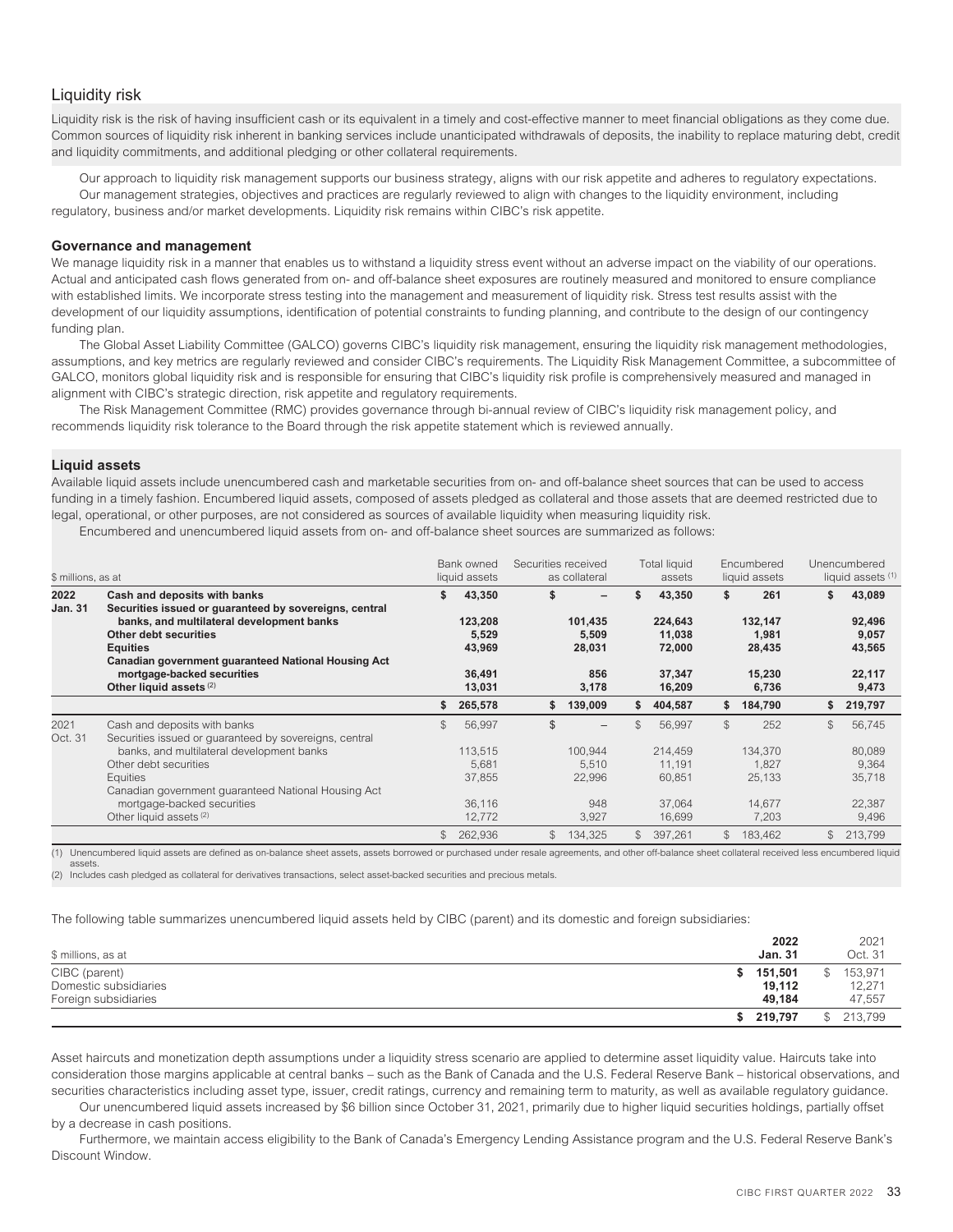## **Asset encumbrance**

In the course of our day-to-day operations, securities and other assets are pledged to secure obligations, participate in clearing and settlement systems and for other collateral management purposes.

The following table provides a summary of our total on- and off-balance sheet encumbered and unencumbered assets:

|                        |                                                                                                                     |    | Encumbered                                            |             |                        |                            | Unencumbered                         |    | Total assets                                   |     |                                        |
|------------------------|---------------------------------------------------------------------------------------------------------------------|----|-------------------------------------------------------|-------------|------------------------|----------------------------|--------------------------------------|----|------------------------------------------------|-----|----------------------------------------|
| \$ millions, as at     |                                                                                                                     |    | Pledged as<br>collateral                              | Other $(1)$ |                        | Available as<br>collateral |                                      |    | Other $(2)$                                    |     |                                        |
| 2022<br><b>Jan. 31</b> | Cash and deposits with banks<br>Securities <sup>(3)</sup><br>Loans, net of allowance (4)<br>Other assets            |    | -<br>155.960<br>1.486<br>5.689                        |             | 261<br>3,763<br>48.713 | S                          | 43.089<br>153.164<br>29,385<br>4.051 | S  | $\overline{\phantom{0}}$<br>393,185<br>75.731  |     | 43,350<br>312,887<br>472,769<br>85,471 |
|                        |                                                                                                                     | S. | 163,135                                               | \$          | 52.737                 | \$                         | 229,689                              | S  | 468.916                                        | S.  | 914,477                                |
| 2021<br>Oct. 31        | Cash and deposits with banks<br>Securities <sup>(3)</sup><br>Loans, net of allowance <sup>(4)</sup><br>Other assets |    | $\overline{\phantom{a}}$<br>154.382<br>1,488<br>6.599 | -S          | 252<br>1.817<br>44.615 | \$.                        | 56.745<br>134.018<br>29.331<br>3.005 | -S | $\qquad \qquad$<br>$\sim$<br>376.487<br>77.820 | \$  | 56,997<br>290.217<br>451,921<br>87,424 |
|                        |                                                                                                                     |    | 162,469                                               | \$          | 46.684                 | \$                         | 223,099                              | S. | 454.307                                        | \$. | 886.559                                |

(1) Includes assets supporting CIBC's long-term funding activities and assets restricted for legal or other reasons, such as restricted cash.<br>(2) Other unencumbered assets are not subject to any restrictions on their use t (3) Total securities comprise certain on-balance sheet securities, as well as off-balance sheet securities received under resale agreements, secured borrowings transactions, and collateral-for-collateral transactions.

(4) Loans included as available as collateral represent the loans underlying National Housing Act mortgage-backed securities and Federal Home Loan Banks eligible loans.

# **Restrictions on the flow of funds**

Our subsidiaries are not subject to significant restrictions that would prevent transfers of funds, dividends or capital distributions. However, certain subsidiaries have different capital and liquidity requirements, established by applicable banking and securities regulators.

We monitor and manage our capital and liquidity requirements across these entities to ensure that resources are used efficiently and entities are in compliance with local regulatory and policy requirements.

#### *Liquidity coverage ratio*

The objective of the LCR is to promote short-term resilience of a bank's liquidity risk profile, ensuring that it has adequate unencumbered high quality liquid resources to meet its liquidity needs in a 30-day acute stress scenario. Canadian banks are required by OSFI to achieve a minimum LCR value of 100%. We are in compliance with this requirement.

In accordance with the calibration methodology contained in OSFI's LAR Guideline, we report the LCR to OSFI on a monthly basis. The ratio is calculated as the total of unencumbered high quality liquid assets (HQLA) over the total net cash outflows in the next 30 calendar days.

The LCR's numerator consists of unencumbered HQLA, which follow an OSFI-defined set of eligibility criteria that considers fundamental and market-related characteristics, and the relative ability to operationally monetize assets on a timely basis during a period of stress. Our centrally managed liquid asset portfolio includes those liquid assets reported in the HQLA, such as central government treasury bills and bonds, central bank deposits and high-rated sovereign, agency, provincial, and corporate securities. Asset eligibility limitations inherent in the LCR metric do not necessarily reflect our internal assessment of our ability to monetize its marketable assets under stress.

The ratio's denominator reflects net cash outflows expected in the LCR's stress scenario over the 30-calendar-day period. Expected cash outflows represent LCR-defined withdrawal or draw-down rates applied against outstanding liabilities and off-balance sheet commitments, respectively. Significant contributors to our LCR outflows include business and financial institution deposit run-off, draws on undrawn lines of credit and unsecured debt maturities. Cash outflows are partially offset by cash inflows, which are calculated at OSFI-prescribed LCR inflow rates, and include performing loan repayments and maturing non-HQLA marketable assets.

Furthermore, CIBC reports the LCR to OSFI in multiple currencies, and thus measures the extent of potential currency mismatch under the ratio. CIBC predominantly operates in major currencies with deep and fungible foreign exchange markets.

During a period of financial stress, institutions may use their stock of HQLA, thereby falling below 100%, as maintaining the LCR at 100% under such circumstances could produce undue negative effects on the institution and other market participants.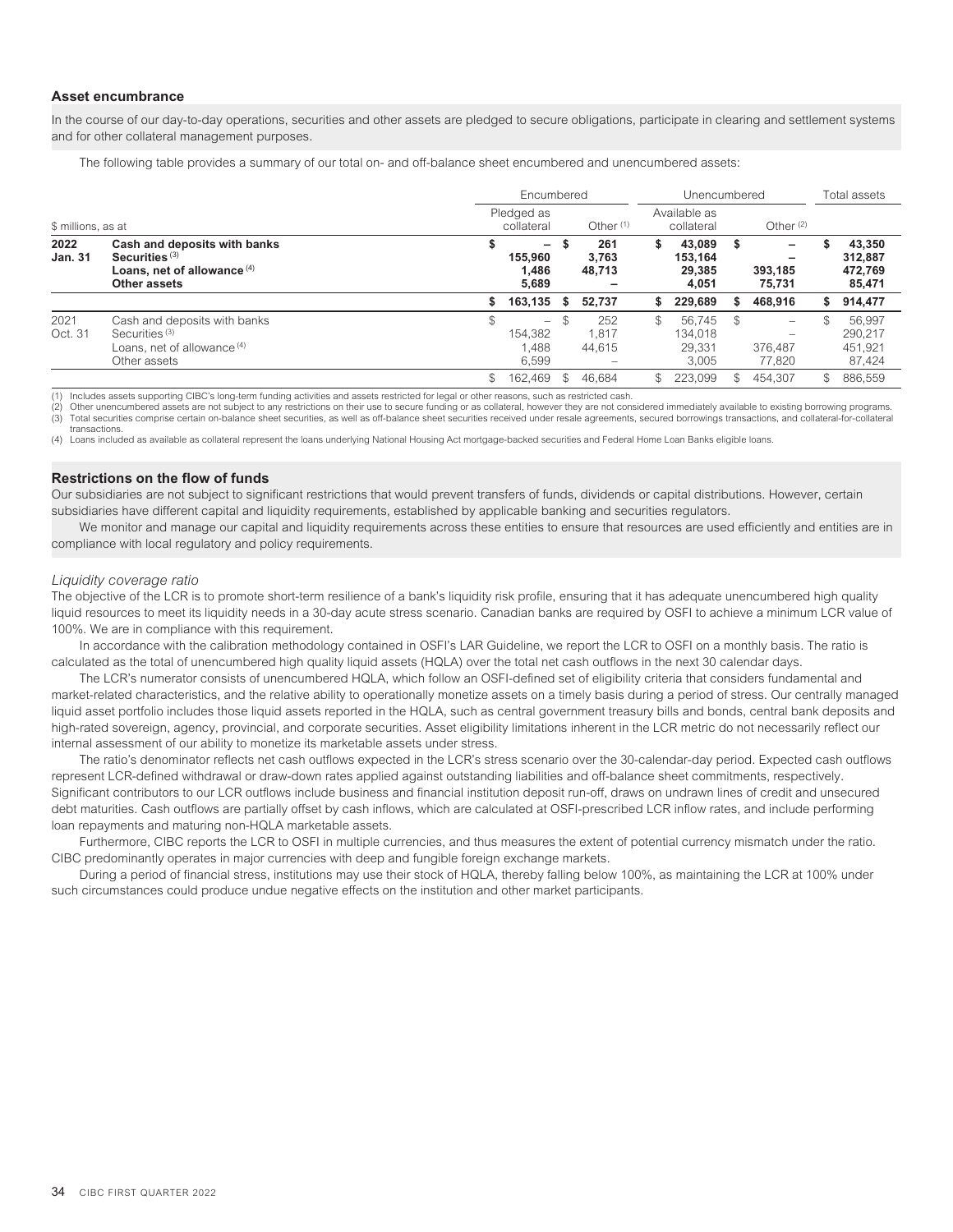The LCR is calculated and disclosed using a standard OSFI-prescribed template.

| <b>HQLA</b><br><b>HQLA</b><br>\$<br>174,677<br>n/a<br><b>Cash outflows</b><br>2<br>Retail deposits and deposits from small business customers, of which:<br>\$<br>221,519<br>16,388<br>3<br>96,737<br>Stable deposits<br>2,902<br>124,782<br>4<br>Less stable deposits<br>13,486<br>5<br>Unsecured wholesale funding, of which:<br>222,946<br>108,197<br>6<br>Operational deposits (all counterparties) and deposits in networks of cooperative banks<br>20,973<br>85.790<br>$\overline{7}$<br>Non-operational deposits (all counterparties)<br>107,449<br>57,517<br>Unsecured debt<br>8<br>29.707<br>29,707<br>Secured wholesale funding<br>4,656<br>9<br>n/a<br>Additional requirements, of which:<br>144,932<br>34,725<br>10<br>Outflows related to derivative exposures and other collateral requirements<br>22,201<br>12,026<br>11<br>2,544<br>Outflows related to loss of funding on debt products<br>2,544<br>12<br>13<br>Credit and liquidity facilities<br>120,187<br>20,155<br>Other contractual funding obligations<br>3,073<br>3,073<br>14<br>Other contingent funding obligations<br>345,140<br>6,595<br>15 |       |
|--------------------------------------------------------------------------------------------------------------------------------------------------------------------------------------------------------------------------------------------------------------------------------------------------------------------------------------------------------------------------------------------------------------------------------------------------------------------------------------------------------------------------------------------------------------------------------------------------------------------------------------------------------------------------------------------------------------------------------------------------------------------------------------------------------------------------------------------------------------------------------------------------------------------------------------------------------------------------------------------------------------------------------------------------------------------------------------------------------------------------|-------|
|                                                                                                                                                                                                                                                                                                                                                                                                                                                                                                                                                                                                                                                                                                                                                                                                                                                                                                                                                                                                                                                                                                                          |       |
|                                                                                                                                                                                                                                                                                                                                                                                                                                                                                                                                                                                                                                                                                                                                                                                                                                                                                                                                                                                                                                                                                                                          |       |
|                                                                                                                                                                                                                                                                                                                                                                                                                                                                                                                                                                                                                                                                                                                                                                                                                                                                                                                                                                                                                                                                                                                          |       |
|                                                                                                                                                                                                                                                                                                                                                                                                                                                                                                                                                                                                                                                                                                                                                                                                                                                                                                                                                                                                                                                                                                                          |       |
|                                                                                                                                                                                                                                                                                                                                                                                                                                                                                                                                                                                                                                                                                                                                                                                                                                                                                                                                                                                                                                                                                                                          |       |
|                                                                                                                                                                                                                                                                                                                                                                                                                                                                                                                                                                                                                                                                                                                                                                                                                                                                                                                                                                                                                                                                                                                          |       |
|                                                                                                                                                                                                                                                                                                                                                                                                                                                                                                                                                                                                                                                                                                                                                                                                                                                                                                                                                                                                                                                                                                                          |       |
|                                                                                                                                                                                                                                                                                                                                                                                                                                                                                                                                                                                                                                                                                                                                                                                                                                                                                                                                                                                                                                                                                                                          |       |
|                                                                                                                                                                                                                                                                                                                                                                                                                                                                                                                                                                                                                                                                                                                                                                                                                                                                                                                                                                                                                                                                                                                          |       |
|                                                                                                                                                                                                                                                                                                                                                                                                                                                                                                                                                                                                                                                                                                                                                                                                                                                                                                                                                                                                                                                                                                                          |       |
|                                                                                                                                                                                                                                                                                                                                                                                                                                                                                                                                                                                                                                                                                                                                                                                                                                                                                                                                                                                                                                                                                                                          |       |
|                                                                                                                                                                                                                                                                                                                                                                                                                                                                                                                                                                                                                                                                                                                                                                                                                                                                                                                                                                                                                                                                                                                          |       |
|                                                                                                                                                                                                                                                                                                                                                                                                                                                                                                                                                                                                                                                                                                                                                                                                                                                                                                                                                                                                                                                                                                                          |       |
|                                                                                                                                                                                                                                                                                                                                                                                                                                                                                                                                                                                                                                                                                                                                                                                                                                                                                                                                                                                                                                                                                                                          |       |
|                                                                                                                                                                                                                                                                                                                                                                                                                                                                                                                                                                                                                                                                                                                                                                                                                                                                                                                                                                                                                                                                                                                          |       |
|                                                                                                                                                                                                                                                                                                                                                                                                                                                                                                                                                                                                                                                                                                                                                                                                                                                                                                                                                                                                                                                                                                                          |       |
|                                                                                                                                                                                                                                                                                                                                                                                                                                                                                                                                                                                                                                                                                                                                                                                                                                                                                                                                                                                                                                                                                                                          |       |
| Total cash outflows<br>173,634<br>16<br>n/a                                                                                                                                                                                                                                                                                                                                                                                                                                                                                                                                                                                                                                                                                                                                                                                                                                                                                                                                                                                                                                                                              |       |
| <b>Cash inflows</b>                                                                                                                                                                                                                                                                                                                                                                                                                                                                                                                                                                                                                                                                                                                                                                                                                                                                                                                                                                                                                                                                                                      |       |
| Secured lending (e.g. reverse repos)<br>85,344<br>16,207<br>17                                                                                                                                                                                                                                                                                                                                                                                                                                                                                                                                                                                                                                                                                                                                                                                                                                                                                                                                                                                                                                                           |       |
| Inflows from fully performing exposures<br>18,872<br>8,862<br>18                                                                                                                                                                                                                                                                                                                                                                                                                                                                                                                                                                                                                                                                                                                                                                                                                                                                                                                                                                                                                                                         |       |
| Other cash inflows<br>6,372<br>6,372<br>19                                                                                                                                                                                                                                                                                                                                                                                                                                                                                                                                                                                                                                                                                                                                                                                                                                                                                                                                                                                                                                                                               |       |
| 110,588<br>20<br>Total cash inflows<br>\$<br>\$<br>31,441                                                                                                                                                                                                                                                                                                                                                                                                                                                                                                                                                                                                                                                                                                                                                                                                                                                                                                                                                                                                                                                                |       |
| <b>Total adjusted value</b>                                                                                                                                                                                                                                                                                                                                                                                                                                                                                                                                                                                                                                                                                                                                                                                                                                                                                                                                                                                                                                                                                              |       |
| <b>Total HOLA</b><br>21<br>174,677<br>n/a<br>s.                                                                                                                                                                                                                                                                                                                                                                                                                                                                                                                                                                                                                                                                                                                                                                                                                                                                                                                                                                                                                                                                          |       |
| Total net cash outflows<br>142,193<br>22<br>\$<br>n/a                                                                                                                                                                                                                                                                                                                                                                                                                                                                                                                                                                                                                                                                                                                                                                                                                                                                                                                                                                                                                                                                    |       |
| LCR<br>23<br>n/a                                                                                                                                                                                                                                                                                                                                                                                                                                                                                                                                                                                                                                                                                                                                                                                                                                                                                                                                                                                                                                                                                                         | 123%  |
| \$ millions, average of the three months ended October 31, 2021<br>Total adjusted value                                                                                                                                                                                                                                                                                                                                                                                                                                                                                                                                                                                                                                                                                                                                                                                                                                                                                                                                                                                                                                  |       |
| <b>Total HOLA</b><br>24<br>\$<br>174,728<br>n/a                                                                                                                                                                                                                                                                                                                                                                                                                                                                                                                                                                                                                                                                                                                                                                                                                                                                                                                                                                                                                                                                          |       |
| $\mathcal{L}$<br>137,870<br>Total net cash outflows<br>25<br>n/a                                                                                                                                                                                                                                                                                                                                                                                                                                                                                                                                                                                                                                                                                                                                                                                                                                                                                                                                                                                                                                                         |       |
| <b>LCR</b><br>26<br>n/a                                                                                                                                                                                                                                                                                                                                                                                                                                                                                                                                                                                                                                                                                                                                                                                                                                                                                                                                                                                                                                                                                                  | 127 % |

(1) Unweighted inflow and outflow values are calculated as outstanding balances maturing or callable within 30 days of various categories or types of liabilities, off-balance sheet items or contractual receivables.

(2) Weighted values are calculated after the application of haircuts (for HQLA) and inflow and outflow rates prescribed by OSFI.

n/a Not applicable as per the LCR common disclosure template.

Our average LCR as at January 31, 2022 decreased to 123% from 127% in the prior quarter, mainly due to an increase in lending, partially offset by deposit and funding growth.

### *Net stable funding ratio*

Derived from the BCBS's Basel III framework and incorporated into OSFI's LAR Guideline, the NSFR standard aims to promote long-term resilience of the financial sector by requiring banks to maintain a sustainable funding profile in relation to the composition of their assets and off-balance sheet activities. Canadian D-SIBs are required to maintain a minimum NSFR value of 100% on a consolidated bank basis. CIBC is in compliance with this requirement.

In accordance with the calibration methodology contained in OSFI's LAR Guideline, we report the NSFR to OSFI on a quarterly basis. The ratio is calculated as total available stable funding (ASF) over the total required stable funding (RSF).

The numerator consists of the portion of capital and liabilities considered reliable over a one-year time horizon. The NSFR considers longer-term sources of funding to be more stable than short-term funding and deposits from retail and commercial customers to be behaviourally more stable than wholesale funding of the same maturity. In accordance with our funding strategy, key drivers of our ASF include client deposits supplemented by secured and unsecured wholesale funding, and capital instruments.

The denominator represents the amount of stable funding required based on the OSFI-defined liquidity characteristics and residual maturities of assets and off-balance sheet exposures. The NSFR ascribes varying degrees of RSF such that HQLA and short-term exposures are assumed to have a lower funding requirement than less liquid and longer-term exposures. Our RSF is largely driven by retail, commercial and corporate lending, investments in liquid assets, derivative exposures, and undrawn lines of credit and liquidity.

The ASF and RSF may be adjusted to zero for certain liabilities and assets that are determined to be interdependent if they meet the NSFR-defined criteria, which take into account the purpose, amount, cash flows, tenor and counterparties among other aspects to ensure the institution is acting solely as a pass-through unit for the underlying transactions. We report, where applicable, interdependent assets and liabilities arising from transactions OSFI has designated as eligible for such treatment in the LAR Guideline.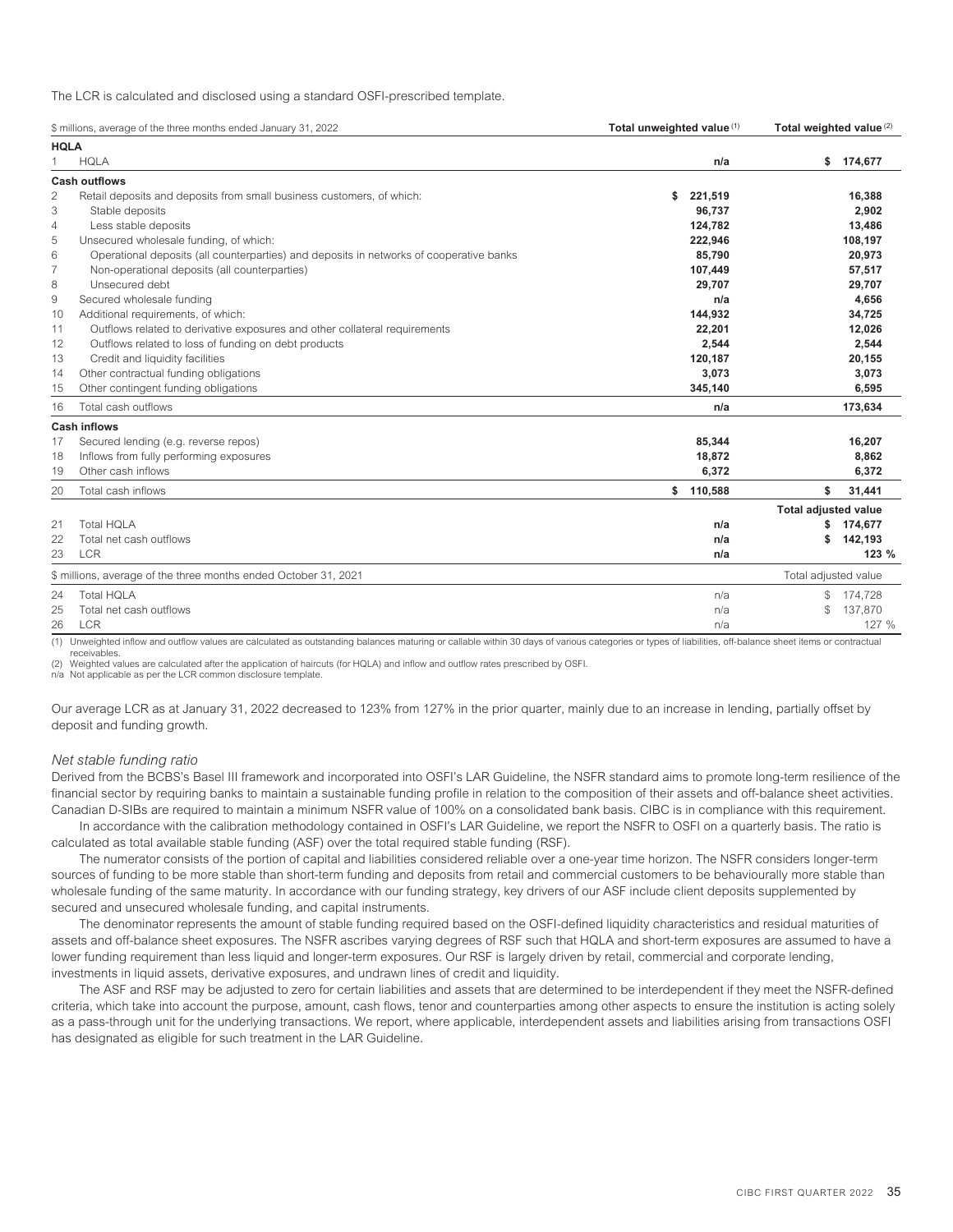The NSFR is calculated and disclosed using an OSFI-prescribed template, which captures the key quantitative information based on liquidity characteristics unique to the NSFR as defined in the LAR Guideline. As a result, amounts presented in the table below may not allow for direct comparison with the interim consolidated financial statements.

|                |                                                                                                                          | $\mathbf a$              | $\mathbf b$   | c                                     | d              | e                 |
|----------------|--------------------------------------------------------------------------------------------------------------------------|--------------------------|---------------|---------------------------------------|----------------|-------------------|
|                |                                                                                                                          |                          |               | Unweighted value by residual maturity |                |                   |
|                | \$ millions, as at January 31, 2022                                                                                      | No<br>maturity           | $6$<br>months | 6 months<br>to <1 year                | >1 year        | Weighted<br>value |
|                | <b>ASF item</b>                                                                                                          |                          |               |                                       |                |                   |
| 1              | Capital                                                                                                                  | \$<br>47,595             | \$            | \$                                    | 4,938<br>\$    | 52,533<br>\$      |
| $\overline{c}$ | Regulatory capital                                                                                                       | 47,595                   |               |                                       | 4,938          | 52,533            |
| 3              | Other capital instruments                                                                                                |                          |               |                                       |                |                   |
| $\overline{4}$ | Retail deposits and deposits from small business customers                                                               | 203,766                  | 30,570        | 7,919                                 | 11,376         | 234,068           |
| 5              | Stable deposits                                                                                                          | 91,715                   | 12,290        | 4,850                                 | 6,888          | 110,301           |
| $6\,$          | Less stable deposits                                                                                                     | 112,051                  | 18,280        | 3,069                                 | 4,488          | 123,767           |
| $\overline{7}$ | <b>Wholesale funding</b>                                                                                                 | 160,341                  | 157,487       | 38,102                                | 79,723         | 196,456           |
| 8              | Operational deposits                                                                                                     | 83,018                   | 4,322         | $\sim$                                | $\overline{a}$ | 43,670            |
| 9              | Other wholesale funding                                                                                                  | 77,323                   | 153,165       | 38,102                                | 79,723         | 152,786           |
|                | 10 Liabilities with matching interdependent assets                                                                       |                          | 1,755         | 1,646                                 | 13,597         |                   |
|                | 11 Other liabilities                                                                                                     |                          |               | 93,288 (1)                            |                | 6,873             |
| 12             | NSFR derivative liabilities                                                                                              |                          |               | $6,425$ (1)                           |                |                   |
| 13             | All other liabilities and equity not included in the above categories                                                    | $\overline{\phantom{0}}$ | 57,989        | 126                                   | 28,748         | 6,873             |
|                | 14 Total ASF                                                                                                             |                          |               |                                       |                | 489,930           |
|                | <b>RSF</b> item                                                                                                          |                          |               |                                       |                |                   |
|                | 15 Total NSFR HQLA                                                                                                       |                          |               |                                       |                | 17,305            |
|                | 16 Deposits held at other financial institutions for operational purposes                                                |                          | 3,294         |                                       | 30             | 1,677             |
|                | 17 Performing loans and securities                                                                                       | 59,325                   | 104,120       | 40,915                                | 318,553        | 341,126           |
| 18             | Performing loans to financial institutions secured by Level 1 HQLA                                                       |                          | 23,595        | 1,145                                 | 784            | 2,612             |
| 19             | Performing loans to financial institutions secured by non-Level 1 HQLA and                                               |                          |               |                                       |                |                   |
|                | unsecured performing loans to financial institutions                                                                     | 436                      | 31,787        | 5,472                                 | 15,833         | 22,567            |
| 20             | Performing loans to non-financial corporate clients, loans to retail and small                                           |                          |               |                                       |                |                   |
|                | business customers, and loans to sovereigns, central banks and public                                                    |                          |               |                                       |                |                   |
|                | sector entities, of which:                                                                                               | 27,275                   | 33,350        | 15,665                                | 109,855        | 141,576           |
| 21             | With a risk weight of less than or equal to 35% under the Basel II<br>standardized approach for credit risk              |                          |               |                                       |                |                   |
| 22             | Performing residential mortgages, of which:                                                                              | 17,936                   | 13,700        | 18,117                                | 186,908        | 157,245           |
| 23             | With a risk weight of less than or equal to 35% under the Basel II                                                       |                          |               |                                       |                |                   |
|                | standardized approach for credit risk                                                                                    | 17,936                   | 13,624        | 18,037                                | 182,254        | 153,212           |
| 24             | Securities that are not in default and do not qualify as HQLA, including                                                 |                          |               |                                       |                |                   |
|                | exchange-traded equities                                                                                                 | 13,678                   | 1,688         | 516                                   | 5,173          | 17,126            |
|                | 25 Assets with matching interdependent liabilities                                                                       |                          | 1,755         | 1,646                                 | 13,597         |                   |
|                | 26 Other assets                                                                                                          | 14,503                   |               | 83,102 (1)                            |                | 48,875            |
| 27             | Physical traded commodities, including gold                                                                              | 4,051                    |               |                                       |                | 3,443             |
| 28             | Assets posted as initial margin for derivative contracts and contributions to<br>default funds of central counterparties |                          |               | 9.334(1)                              |                | 7.934             |
| 29             | NSFR derivative assets                                                                                                   |                          |               | 10,433(1)                             |                | 4,008             |
| 30             | NSFR derivative liabilities before deduction of variation margin posted                                                  |                          |               | 13,598 (1)                            |                | 680               |
| 31             | All other assets not included in the above categories                                                                    | 10,452                   | 44,725        | 88                                    | 4,924          | 32,810            |
|                | 32 Off-balance sheet items                                                                                               |                          |               | 340,037 (1)                           |                | 11,939            |
|                | 33 Total RSF                                                                                                             |                          |               |                                       |                | \$420,922         |
|                | 34 NSFR                                                                                                                  |                          |               |                                       |                | 116 %             |
|                |                                                                                                                          |                          |               |                                       |                | Weighted          |
|                | \$ millions, as at October 31, 2021                                                                                      |                          |               |                                       |                | value             |
|                | 35 Total ASF                                                                                                             |                          |               |                                       |                | \$472,518         |
|                | 36 Total RSF                                                                                                             |                          |               |                                       |                | \$401,362         |
|                | 37 NSFR                                                                                                                  |                          |               |                                       |                | 118 %             |

(1) No assigned time period per disclosure template design.

Our NSFR as at January 31, 2022 decreased to 116% from 118% in the prior quarter, due to an increase in loans in line with strategic business growth, largely offset by an increase in long-term funding and deposits.

CIBC considers the impact of its business decisions on the LCR, NSFR and other liquidity risk metrics that it regularly monitors as part of a robust liquidity risk management function. Variables that can impact the metrics month-over-month include, but are not limited to, items such as wholesale funding activities and maturities, strategic balance sheet initiatives, and transactions and market conditions affecting collateral.

Reporting of the LCR and NSFR is calibrated centrally by Treasury, in conjunction with the SBUs and other functional groups.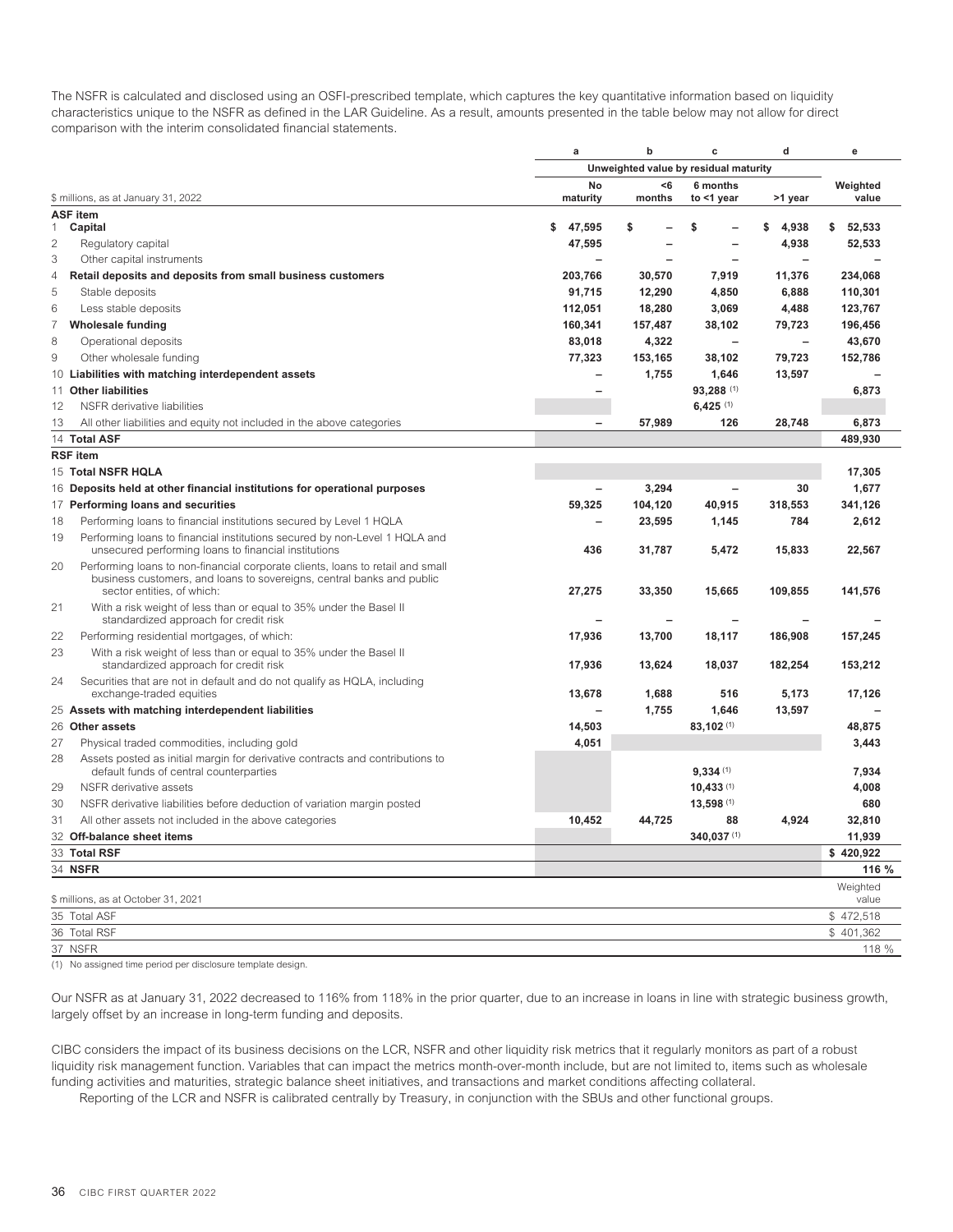#### **Funding**

We fund our operations with client-sourced deposits, supplemented with a wide range of wholesale funding.

Our principal approach aims to fund its consolidated balance sheet with deposits primarily raised from personal and commercial banking channels. We maintain a foundation of relationship-based core deposits, whose stability is regularly evaluated through internally developed statistical assessments.

We routinely access a range of short-term and long-term secured and unsecured funding sources diversified by geography, depositor type, instrument, currency and maturity. We raise long-term funding from existing programs including covered bonds, asset securitizations and unsecured debt.

We continuously evaluate opportunities to diversify into new funding products and investor segments in an effort to maximize funding flexibility and minimize concentration and financing costs. We regularly monitor wholesale funding levels and concentrations to internal limits consistent with our desired liquidity risk profile.

GALCO and RMC review and approve CIBC's funding plan, which incorporates projected asset and liability growth, funding maturities, and output from our liquidity position forecasting.

The following table provides the contractual maturity profile of our wholesale funding sources at their carrying values:

| \$ millions, as at January 31, 2022                                                                                                                                  | Less than<br>month           |    | $1 - 3$<br>months      |     | $3-6$<br>months        |    | $6 - 12$<br>months     | Less than<br>year total  |     | $1 - 2$<br>years                  |     | Over<br>2 years           |               | Total                     |
|----------------------------------------------------------------------------------------------------------------------------------------------------------------------|------------------------------|----|------------------------|-----|------------------------|----|------------------------|--------------------------|-----|-----------------------------------|-----|---------------------------|---------------|---------------------------|
| Deposits from banks <sup>(1)</sup><br>Certificates of deposit and commercial paper<br>Bearer deposit notes and bankers' acceptances<br>Asset-backed commercial paper | \$<br>3,994<br>12,514<br>280 | \$ | 158<br>10,690<br>1,310 | \$  | 574<br>21,160<br>1,532 | S  | 1,227<br>21,489<br>324 | 5,953<br>65,853<br>3,446 | -\$ | $\overline{\phantom{0}}$<br>3,244 |     | $-$<br>-                  | -S            | 5,953<br>69,097<br>3,446  |
| Senior unsecured medium-term notes (2)<br>Senior unsecured structured notes<br>Covered bonds/asset-backed securities                                                 |                              |    | 1,309                  |     | 4,952                  |    | 4,892<br>224           | 11,153<br>224            |     | 20,305                            |     | 23,292<br>64              |               | 54,750<br>288             |
| Mortgage securitization<br>Covered bonds<br>Cards securitization                                                                                                     |                              |    | 1,277                  |     | 481<br>4,915           |    | 1,656<br>3,754         | 3,414<br>8,669           |     | 3,343<br>2,927                    |     | 10.474<br>16,748<br>1,895 |               | 17,231<br>28,344<br>1,895 |
| Subordinated liabilities<br>Other                                                                                                                                    |                              |    |                        |     | 254                    |    | -                      | 254                      |     | -                                 |     | 5,531<br>8                |               | 5,531<br>262              |
|                                                                                                                                                                      | \$<br>16,788                 | s. | 14,744                 | S   | 33,868                 | S  | 33,566                 | \$<br>98,966             | \$  | 29,819                            | S   | 58,012                    | -S            | 186,797                   |
| Of which:<br>Secured<br>Unsecured                                                                                                                                    | \$<br>16,788                 |    | 1,277<br>13,467        |     | 5.396<br>28,472        |    | 5,410<br>28,156        | 12.083<br>86,883         | S   | 6,270<br>23,549                   |     | 29.117<br>28,895          | S             | 47,470<br>139,327         |
|                                                                                                                                                                      | \$<br>16,788                 | \$ | 14,744                 | -S  | 33,868                 | S  | 33,566                 | \$<br>98,966             | \$. | 29.819                            | s.  | 58,012                    |               | 186,797                   |
| October 31, 2021                                                                                                                                                     | \$<br>16,671                 |    | 23,696                 | \$. | 16,387                 | S. | 36,144                 | 92,898                   | \$  | 25,488                            | \$. | 52,514                    | $\mathcal{R}$ | 170.900                   |

Includes non-negotiable term deposits from banks.

Includes wholesale funding liabilities which are subject to conversion under bail-in regulations. See the "Capital management" section for additional details

The following table provides the diversification of CIBC's wholesale funding by currency:

| \$ billions, as at         |                      | 2022<br><b>Jan. 31</b> |                      | 2021<br>Oct. 31  |
|----------------------------|----------------------|------------------------|----------------------|------------------|
| CAD<br><b>USD</b><br>Other | 47.7<br>99.5<br>39.6 | 26 %<br>53<br>21       | 48.0<br>91.5<br>31.4 | 28 %<br>54<br>18 |
|                            | 186.8                | 100 %                  | \$<br>170.9          | 100 %            |

We manage liquidity risk in a manner that enables us to withstand severe liquidity stress events. Wholesale funding may present a higher risk of run-off in stress situations, and we maintain significant portfolios of unencumbered liquid assets to mitigate this risk. See the "Liquid assets" section for additional details.

*Credit ratings*

Our access to and cost of wholesale funding are dependent on multiple factors, among them credit ratings provided by rating agencies. Rating agencies' opinions are based upon internal methodologies, and are subject to change based on factors including, but not limited to, financial strength, competitive position, macroeconomic backdrop and liquidity positioning.

On February 22, 2022, S&P announced the following updates to our credit ratings: senior debt to A- from BBB+; subordinated indebtedness to Afrom BBB+; subordinated indebtedness – NVCC to BBB+ from BBB; limited recourse capital notes – NVCC to BBB- from BB+; preferred shares – NVCC to P-2(L) from P-3(H). These rating revisions reflect S&P's views on improvements in our risk position.

Our credit ratings are summarized in the following table:

| As at January 31, 2022                               | <b>DBRS</b>   | Fitch         | Moody's       | S&P           |
|------------------------------------------------------|---------------|---------------|---------------|---------------|
| Deposit/Counterparty <sup>(1)</sup>                  | AΑ            | AA            | Aa2           | A+            |
| Legacy senior debt (2)                               | AΑ            | AA            | Aa2           | A+            |
| Senior debt <sup>(3)</sup>                           | AA(L)         | AA-           | Α2            | BBB+          |
| Subordinated indebtedness                            | A(H)          | A             | Baa1          | BBB+          |
| Subordinated indebtedness - NVCC (4)                 | A(L)          | A             | Baa1          | <b>BBB</b>    |
| Limited recourse capital notes - NVCC <sup>(4)</sup> | BBB(H)        | n/a           | Baa3          | BB+           |
| Preferred shares $-$ NVCC <sup>(4)</sup>             | Pfd-2         | n/a           | Baa3          | $P-3(H)$      |
| Short-term debt                                      | $R-1(H)$      | F1+           | P-1           | A-1           |
| Outlook                                              | <b>Stable</b> | <b>Stable</b> | <b>Stable</b> | <b>Stable</b> |

(1) DBRS Long-Term Issuer Rating; Fitch Ratings Inc. (Fitch) Long-Term Deposit Rating and Derivative Counterparty Rating; Moody's Investors Service, Inc. (Moody's) Long-Term Deposit and Counterparty Risk Assessment Rating; Standard & Poor's (S&P's) Issuer Credit Rating.

Includes senior debt issued prior to September 23, 2018 as well as senior debt issued on or after September 23, 2018 which is not subject to bail-in regulations.

(3) Comprises liabilities which are subject to conversion under bail-in regulations. See the "Capital management" section for additional details<br>(4) Comprises instruments which are treated as NVCC in accordance with OSFI's

Comprises instruments which are treated as NVCC in accordance with OSFI's CAR Guideline.

n/a Not applicable.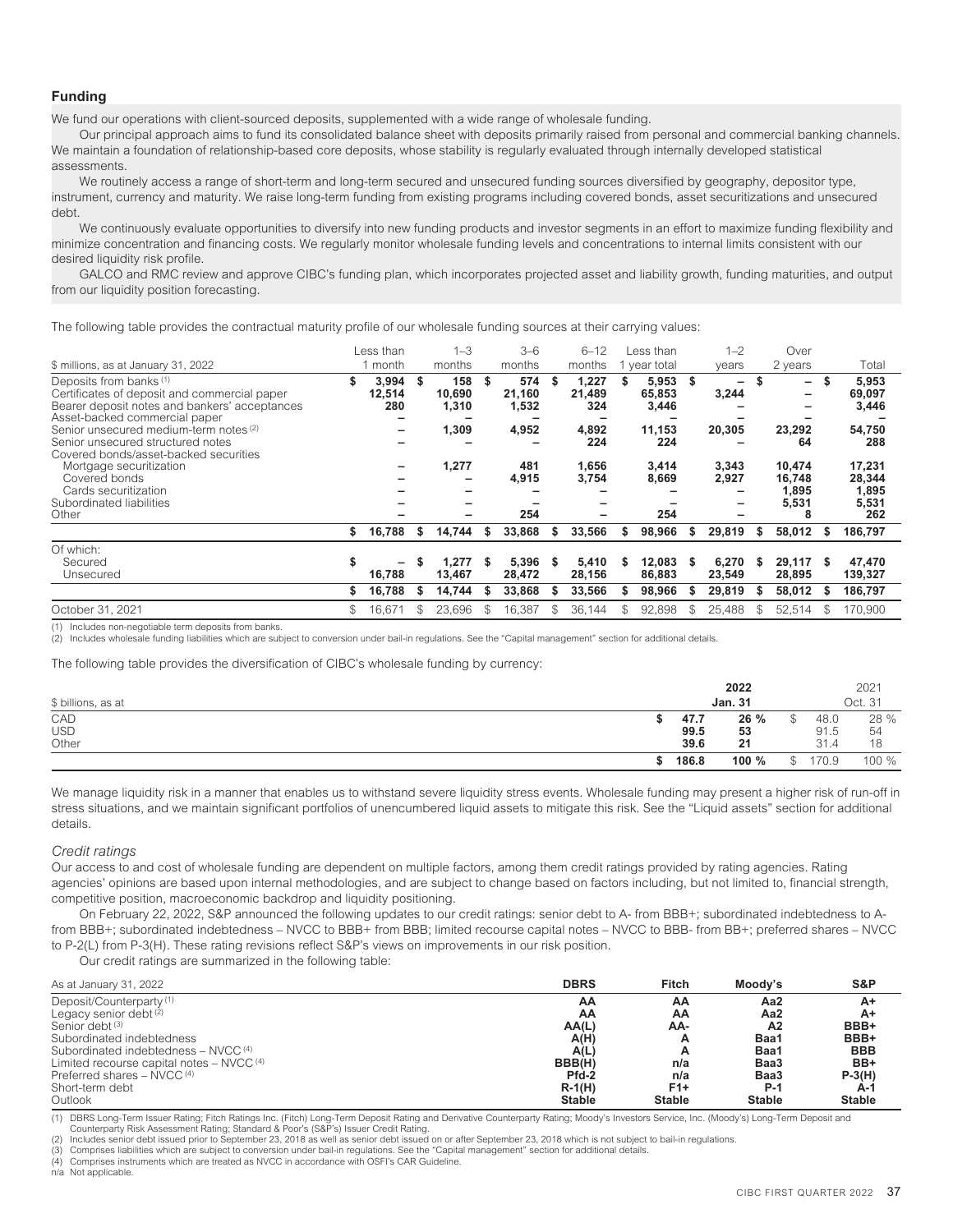#### **Additional collateral requirements for rating downgrades**

We are required to deliver collateral to certain derivative counterparties in the event of a downgrade to our current credit risk rating. The collateral requirement is based on MTM exposure, collateral valuations, and collateral arrangement thresholds, as applicable. The following table presents the additional cumulative collateral requirements for rating downgrades:

| \$ billions, as at    | 2022<br><b>Jan. 31</b> | 2021<br>Oct. 31 |
|-----------------------|------------------------|-----------------|
| One-notch downgrade   | \$0.1                  | \$0.1           |
| Two-notch downgrade   | 0.2                    | 0.2             |
| Three-notch downgrade | 0.3                    | 0.3             |

#### **Contractual obligations**

Contractual obligations give rise to commitments of future payments affecting our short- and long-term liquidity and capital resource needs. These obligations include financial liabilities, credit and liquidity commitments, and other contractual obligations.

#### *Assets and liabilities*

The following table provides the contractual maturity profile of our on-balance sheet assets, liabilities and equity at their carrying values. Contractual analysis is not representative of our liquidity risk exposure, however this information serves to inform our management of liquidity risk, and provide input when modelling a behavioural balance sheet.

|                                              |              |              |           |           |                          |              |          |     |                          |           | <b>No</b>           |               |
|----------------------------------------------|--------------|--------------|-----------|-----------|--------------------------|--------------|----------|-----|--------------------------|-----------|---------------------|---------------|
|                                              | Less than    |              | $1 - 3$   | $3 - 6$   | $6 - 9$                  | $9 - 12$     | $1 - 2$  |     | $2 - 5$                  | Over      | specified           |               |
| \$ millions, as at January 31, 2022          | 1 month      |              | months    | months    | months                   | months       | years    |     | years                    | 5 years   | maturity            | Total         |
| <b>Assets</b>                                |              |              |           |           |                          |              |          |     |                          |           |                     |               |
| Cash and non-interest-bearing deposits       |              |              |           |           |                          |              |          |     |                          |           |                     |               |
| with banks <sup>(1)</sup>                    | \$<br>23,259 | $\mathsf{s}$ |           | S         |                          | \$           | \$       |     |                          | \$        | \$                  | 23,259        |
| Interest-bearing deposits with banks         | 20,091       |              |           |           |                          |              |          |     |                          |           |                     | 20,091        |
| <b>Securities</b>                            | 3,126        |              | 5,733     | 6,601     | 3,956                    | 4,975        | 17,256   |     | 54,684                   | 36,297    | 46,375              | 179,003       |
| Cash collateral on securities borrowed       | 14,096       |              |           |           |                          |              |          |     |                          |           |                     | 14,096        |
| Securities purchased under resale agreements | 39,822       |              | 15,428    | 9,118     | 1,098                    | 509          | 1,000    |     |                          |           |                     | 66,975        |
| Loans                                        |              |              |           |           |                          |              |          |     |                          |           |                     |               |
| Residential mortgages                        | 1,720        |              | 4,200     | 11,736    | 13,024                   | 9,613        | 40,968   |     | 166,658                  | 9,190     |                     | 257,109       |
| Personal                                     | 1,250        |              | 742       | 893       | 827                      | 926          | 500      |     | 3,432                    | 4,453     | 29,656              | 42,679        |
| Credit card                                  | 234          |              | 467       | 701       | 701                      | 701          | 2,802    |     | 5,516                    |           |                     | 11,122        |
| Business and government                      | 9,569        |              | 7,244     | 11,086    | 9,402                    | 10,537       | 28,162   |     | 62,263                   | 17,975    | 8,459               | 164,697       |
| Allowance for credit losses                  | -            |              | -         | -         | $\overline{\phantom{m}}$ |              | -        |     | $\overline{\phantom{m}}$ |           | (2,838)             | (2,838)       |
| Derivative instruments                       | 2,878        |              | 3,383     | 2,522     | 1,913                    | 5,613        | 5,006    |     | 4,765                    | 6,986     |                     | 33,066        |
| Customers' liability under acceptances       | 9,603        |              | 986       | 14        | 14                       | $\mathbf 1$  |          |     |                          |           |                     | 10,618        |
| Other assets                                 |              |              |           |           |                          |              |          |     |                          |           | 41,787              | 41,787        |
|                                              | \$125,648    |              | \$38,183  | \$42,671  | \$30,935                 | \$32,875     | \$95,694 |     | \$297,318                | \$74,901  | \$123,439           | \$<br>861,664 |
| October 31, 2021                             | \$133,285    |              | \$ 39,067 | \$ 39,932 | \$ 35,900                | \$31,154     | \$95,910 |     | \$276,311                | \$70,812  | \$115,312           | \$837.683     |
| <b>Liabilities</b>                           |              |              |           |           |                          |              |          |     |                          |           |                     |               |
| Deposits <sup>(2)</sup>                      | \$<br>29,104 |              | \$27,797  | \$51,476  | \$27,556                 | \$<br>34,430 | \$39,841 | \$. | 55,618                   | \$15,200  | \$ 368,686          | \$<br>649,708 |
| Obligations related to securities sold short | 23,272       |              |           |           |                          |              |          |     |                          |           |                     | 23,272        |
| Cash collateral on securities lent           | 2,286        |              |           |           |                          |              |          |     |                          |           |                     | 2,286         |
| Obligations related to securities sold under |              |              |           |           |                          |              |          |     |                          |           |                     |               |
| repurchase agreements                        | 52,704       |              | 11,946    | 2,935     | 387                      | 450          |          |     |                          |           |                     | 68,422        |
| Derivative instruments                       | 2,739        |              | 3,057     | 3,034     | 1,670                    | 3,002        | 3,727    |     | 4,755                    | 7,252     |                     | 29,236        |
| Acceptances                                  | 9,641        |              | 986       | 14        | 14                       | $\mathbf 1$  |          |     |                          |           |                     | 10,656        |
| Other liabilities                            | 23           |              | 55        | 78        | 81                       | 58           | 321      |     | 667                      | 910       | 23,068              | 25,261        |
| Subordinated indebtedness                    |              |              |           |           |                          |              |          |     |                          | 5,531     |                     | 5,531         |
| <b>Equity</b>                                |              |              |           |           |                          |              |          |     |                          |           | 47,292              | 47,292        |
|                                              | \$119,769    |              | \$43,841  | \$57,537  | \$29,708                 | \$37,941     | \$43,889 | \$  | 61,040                   | \$28,893  | \$439,046           | \$<br>861,664 |
| October 31, 2021                             | \$114,437    |              | \$58.465  | \$42,381  | \$43,224                 | \$28,107     | \$40,038 | \$  | 54,440                   | \$ 27,969 | \$428,622 \$837,683 |               |
|                                              |              |              |           |           |                          |              |          |     |                          |           |                     |               |

(1) Cash includes interest-bearing demand deposits with Bank of Canada.<br>(2) Comprises \$220.1 billion (October 31, 2021: \$202.2 billion) of personal deposits; \$409.9 billion (October 31, 2021: \$351.6 billion) of business an

The changes in the contractual maturity profile were primarily due to the natural migration of maturities and also reflect the impact of our regular business activities.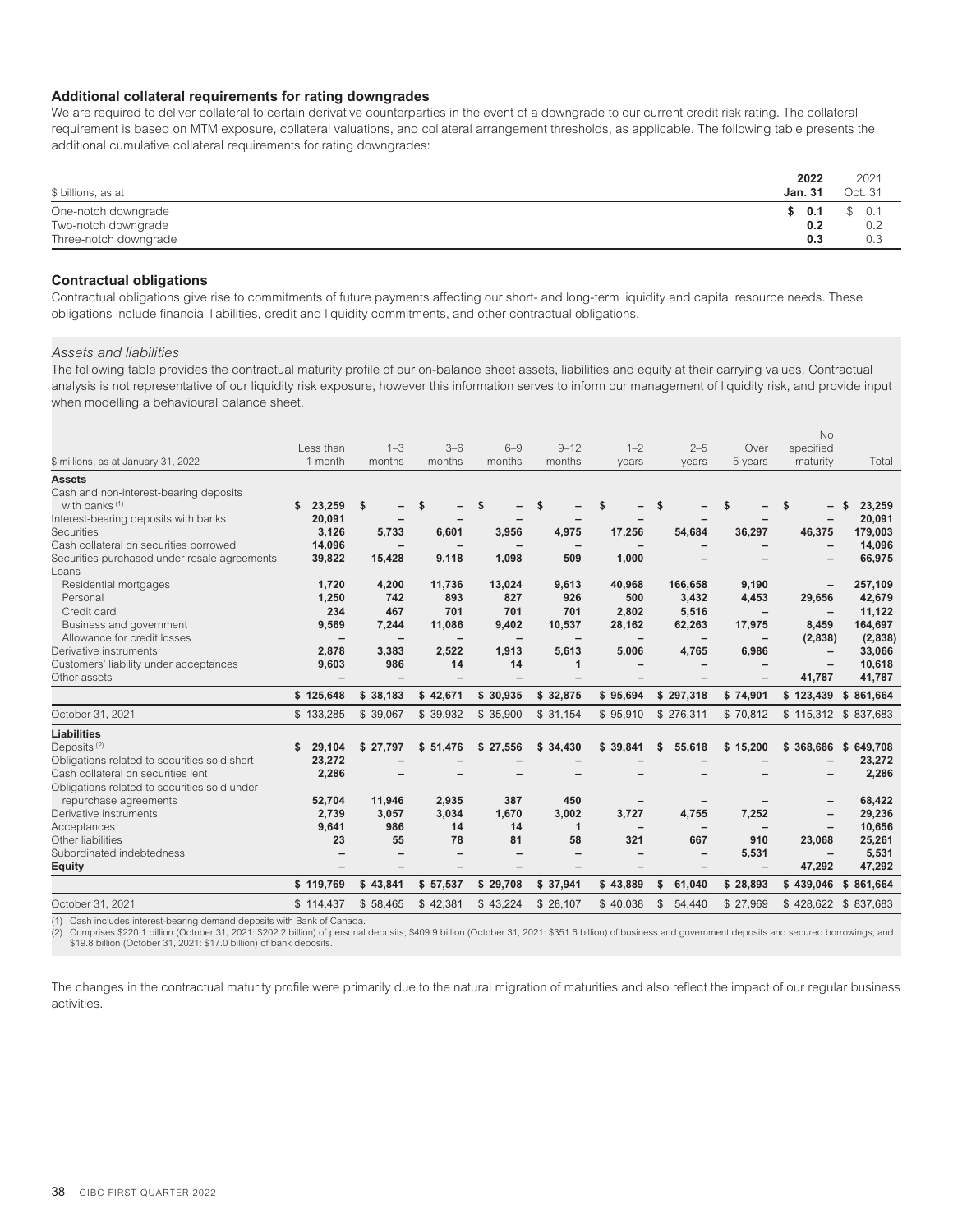## **Credit-related commitments**

The following table provides the contractual maturity of notional amounts of credit-related commitments. Since a significant portion of commitments are expected to expire without being drawn upon, the total of the contractual amounts is not representative of future liquidity requirements.

|                                              |             |             |             |    |            |            |           |           |    |            | No             |         |
|----------------------------------------------|-------------|-------------|-------------|----|------------|------------|-----------|-----------|----|------------|----------------|---------|
|                                              | Less than   | $1 - 3$     | $3 - 6$     |    | $6 - 9$    | $9 - 12$   | $1 - 2$   | $2 - 5$   |    | Over       | specified      |         |
| \$ millions, as at January 31, 2022          | month       | months      | months      |    | months     | months     | years     | years     |    | 5 years    | maturity $(1)$ | Total   |
| Unutilized credit commitments                | 1.322       | $11.234$ \$ | 4.547       | -S | 4.771 \$   | $5,415$ \$ | 19,834 \$ | 61,556    | -S | $2,401$ \$ | 192,425 \$     | 303,505 |
| Securities lending <sup>(2)</sup>            | 47.514      | 3.922       | 2.758       |    |            |            |           |           |    |            | -              | 54.194  |
| Standby and performance letters of credit    | 2,502       | 1,679       | 3,732       |    | 3.219      | 3.843      | 556       | 825       |    | 153        | -              | 16.509  |
| Backstop liquidity facilities                | 70          | 12          | 1,636       |    | 6          | 10.217     | 123       |           |    |            | -              | 12.064  |
| Documentary and commercial letters of credit | 21          | 51          | 55          |    | 10         |            | 17        | 28        |    |            |                | 191     |
| Other                                        | 1.169       | -           |             |    |            |            |           |           |    |            | -              | 1.169   |
|                                              | $52.598$ \$ | 16.898 \$   | $12.728$ \$ |    | $8.006$ \$ | 19.484 \$  | 20.530 S  | 62.409 \$ |    | $2.554$ \$ | 192.425 \$     | 387.632 |
| October 31, 2021                             | 49.440 \$   | 28.564 \$   | $10.516$ \$ |    | $9.343$ \$ | 7.902 \$   | 25.284 \$ | 57.866 \$ |    | 3.678 \$   | 188.449 \$     | 381.042 |

(1) Includes \$144.7 billion (October 31, 2021: \$141.5 billion) of personal, home equity and credit card lines, which are unconditionally cancellable at our discretion.<br>(2) Excludes securities lending of \$2.3 billion (Octob

#### **Other off-balance sheet contractual obligations**

The following table provides the contractual maturities of other off-balance sheet contractual obligations affecting our funding needs:

| \$ millions, as at January 31, 2022                                                                                                  |     | Less than<br>month |               | $1 - 3$<br>months |    | $3-6$<br>months                           |              | $6 - 9$<br>months                    | $9 - 12$<br>months |               | $1 - 2$<br>years | $2 - 5$<br>years |    | Over<br>5 years  | Total                      |
|--------------------------------------------------------------------------------------------------------------------------------------|-----|--------------------|---------------|-------------------|----|-------------------------------------------|--------------|--------------------------------------|--------------------|---------------|------------------|------------------|----|------------------|----------------------------|
| Purchase obligations <sup>(1)</sup><br>Future lease commitments <sup>(2)</sup><br>Investment commitments<br>Underwriting commitments |     | 77<br>-<br>129     |               | 128               | S. | 271<br>3<br>$\overline{\phantom{m}}$<br>- |              | 146<br>3<br>$\overline{\phantom{0}}$ | 156<br>3<br>14     | Эħ.           | 450<br>11<br>-   | 653<br>77        | J. | 63<br>711<br>320 | 1,944<br>810<br>341<br>129 |
| Pension contributions (3)                                                                                                            |     | 19                 |               | 39                |    | 58                                        |              | 58                                   |                    |               |                  |                  |    |                  | 174                        |
|                                                                                                                                      |     | 225                |               | 172               | S  | 332                                       |              | 207                                  | 173                | \$.           | 461              | 734              | S  | 1.094            | 3,398                      |
| October 31, 2021 <sup>(2)</sup>                                                                                                      | \$. | 414                | $\mathcal{S}$ | 176               |    | 221                                       | $\mathbb{S}$ | 320                                  | 185                | $\mathcal{L}$ | 483              | 735              | \$ | .187             | 3.721                      |

(1) Obligations that are legally binding agreements whereby we agree to purchase products or services with specific minimum or baseline quantities defined at fixed, minimum or variable prices over a specified period of time are defined as purchase obligations. Purchase obligations are included through to the termination date specified in the respective agreements, even if the contract is renewable. Many of the purchase agreements for goods and services include clauses that would allow us to cancel the agreement prior to expiration of the contract within a specific notice period.<br>However, the amount above i counterparty). The table excludes purchases of debt and equity instruments that settle within standard market time frames.

(2) Excludes lease obligations that are accounted for under IFRS 16, which are typically recognized on the consolidated balance sheet, and operating and tax expenses relating to lease commitments.<br>The table includes lease right-of-use asset.

3) Includes estimated minimum funding contributions for our funded defined benefit pension plans in Canada, the U.S., the U.K., and the Caribbean. Estimated minimum funding contributions are affected by various factors, su therefore are subject to significant variability.

# Other risks

We also have policies and processes to measure, monitor and control other risks, including strategic, reputation, environmental and social, and operational risks, such as insurance, technology, information and cyber security, and regulatory compliance. These risks and related policies and processes have not changed significantly from those described on pages 79 to 82 of our 2021 Annual Report.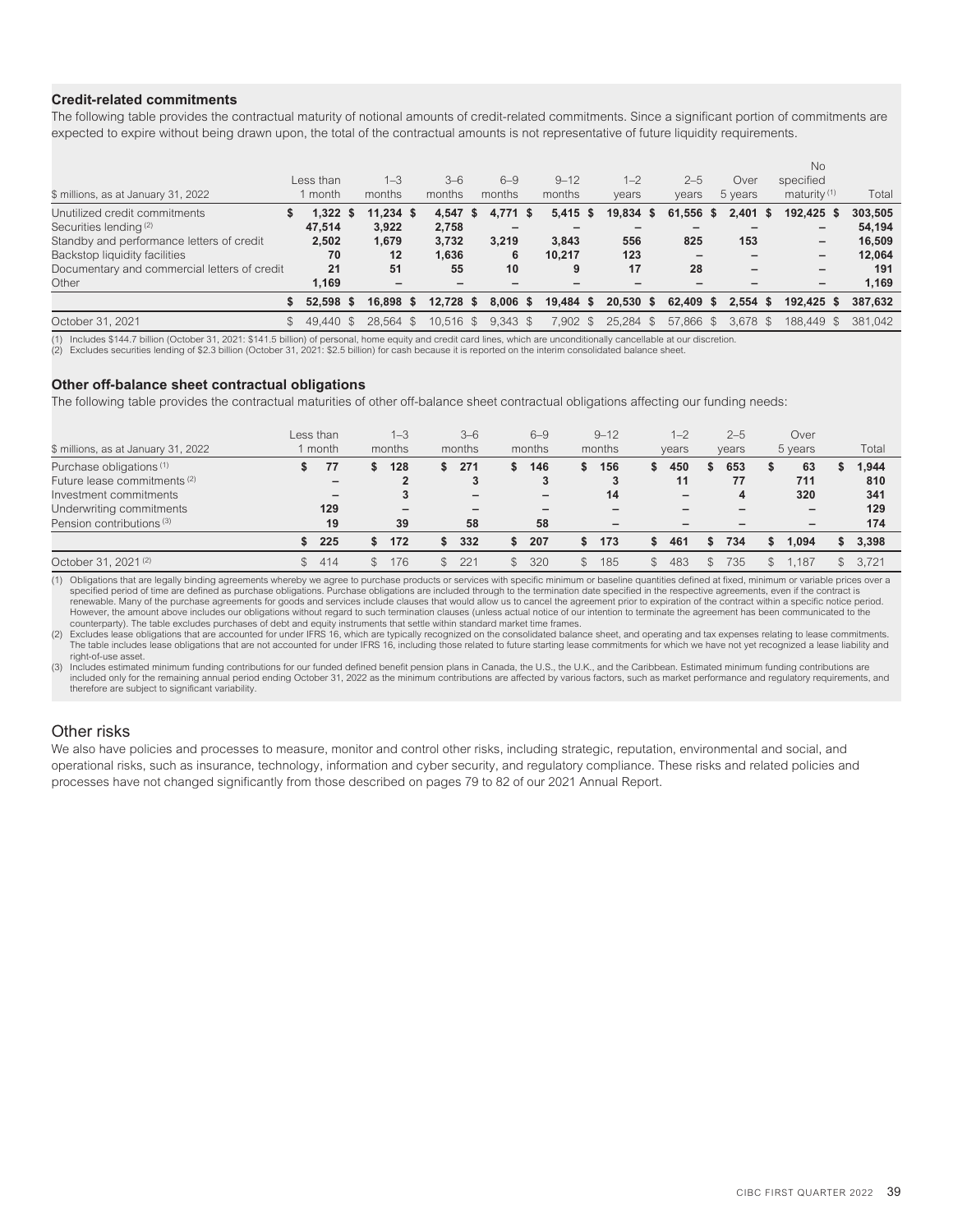# Accounting and control matters

# Critical accounting policies and estimates

The interim consolidated financial statements have been prepared in accordance with International Accounting Standard (IAS) 34 "Interim Financial Reporting" using IFRS as issued by the International Accounting Standards Board (IASB). A summary of significant accounting policies is presented in Note 1 to the consolidated financial statements included in our 2021 Annual Report. The interim consolidated financial statements have been prepared using the same accounting policies as CIBC's consolidated financial statements as at and for the year ended October 31, 2021.

Certain accounting policies require us to make judgments and estimates, some of which relate to matters that are uncertain. The COVID-19 pandemic continues to result in increased level of judgment as discussed on pages 83 to 88 of our 2021 Annual Report, and could have a material impact on our financial results. In particular, changes in the judgments and estimates related to IFRS 9 can have a significant impact on the level of ECL allowance recognized and the period-over-period volatility of the provision for credit losses. See Note 6 to our consolidated financial statements in our 2021 Annual Report, and Note 6 to our interim consolidated financial statements for more information concerning the high level of judgment inherent in the estimation of ECL allowance, including the impact of COVID-19.

### Accounting developments

For details on future accounting policy changes, refer to Note 32 to the consolidated financial statements included in our 2021 Annual Report.

# Other regulatory developments

# **Reforms to interest rate benchmarks**

Various interest rate and other indices that are deemed to be "benchmarks" (including LIBOR) are the subject of international regulatory guidance and proposals for reform. Regulators in various jurisdictions have pushed for the transition from Interbank Offered Rates (IBORs) to alternative benchmark rates (alternative rates), based upon risk-free rates determined using actual market transactions. The U.K.'s Financial Conduct Authority (FCA) originally announced in July 2017 that it would not compel banks to submit LIBOR rates after December 2021. In March 2021, the FCA and the ICE Benchmark Administration (IBA) announced that the date for the cessation for GBP, EUR, CHF and JPY LIBORs will be on December 31, 2021, and that the cessation date for most USD LIBOR tenors will be on June 30, 2023. This announcement results in a fixed spread between the LIBOR rate and the alternative rate for a given tenor which applies on the cessation of the relevant LIBOR rates. The extension for most USD LIBOR tenors until June 30, 2023, is intended to allow for many legacy contracts to mature before the cessation date, although originations of new USD LIBOR linked products have largely ceased after the end of 2021.

In December 2021, the Canadian Alternative Reference Rate working group (CARR) recommended to Refinitiv Benchmark Services (UK) Limited (RBSL), the Canadian Offered Dollar Rate (CDOR) administrator, to cease the calculation and publication of CDOR after June 30, 2024, and proposed a two-staged approach to the transition from CDOR to Canadian Overnight Repo Rate Average (CORRA). The decision to cease CDOR remains with RBSL, and CARR's recommendation does not constitute a public statement or publication of information that CDOR has ceased or will cease. RBSL has initiated a consultation process with industry stakeholders inviting feedback on the recommendations from CARR.

The transition from current reference rates to alternative rates represents a number of risks to CIBC, and the industry as a whole. A significant number of CIBC's derivatives, securities, and lending and deposit contracts reference various interest rate benchmarks, including contracts with maturity dates that extend beyond the cessation dates announced by the FCA in March 2021. In response to the proposed reforms to interest rate benchmarks, we established an Enterprise IBOR Transition Program (Program), to manage and coordinate all aspects of the transition. The Program is supported by a formal governance structure and dedicated working groups that include stakeholders from frontline businesses as well as functional groups such as Treasury, Technology and Operations, Risk Management, Legal, and Finance, to facilitate the transition.

As a part of the Program, we have substantially completed the remediation of our non-USD LIBOR referenced contracts in a manner that is consistent with regulatory expectations. As a result, the FCA's announcement in January 2022 that the LIBOR benchmark administrator will continue to publish certain sterling and Japanese yen LIBOR settings on a non-representative synthetic basis during 2022, which would allow certain legacy contracts to continue to use certain LIBOR settings for a limited period after the cessation date, will not materially affect our transition.

Consistent with regulatory expectations, no new USD LIBOR products were originated after December 31, 2021, with limited permitted exceptions during the transition. We are in the process of transitioning our existing USD LIBOR based contracts to those that reference the new Secured Overnight Financing Rate (SOFR) and have developed business processes to support the transition. As part of this, we continue to engage with industry associations on ongoing developments, and continue to incorporate recent developments into our project plan. We are also closely monitoring developments related to the potential transition of CDOR to CORRA.

The Program provides regular updates to senior management, including the Executive Committee, and the Board.

# Controls and procedures **Disclosure controls and procedures**

CIBC's management, with the participation of the President and Chief Executive Officer and the Chief Financial Officer, has evaluated the effectiveness of CIBC's disclosure controls and procedures as at January 31, 2022 (as defined in the rules of the SEC and the Canadian Securities Administrators). Based on that evaluation, the President and Chief Executive Officer and the Chief Financial Officer have concluded that such disclosure controls and procedures were effective.

#### **Changes in internal control over financial reporting**

There have been no changes in CIBC's internal control over financial reporting during the quarter ended January 31, 2022 that have materially affected, or are reasonably likely to materially affect, our internal control over financial reporting.

# Related-party transactions

There have been no significant changes to CIBC's procedures and policies regarding related-party transactions since October 31, 2021. For additional information, refer to pages 90 and 190 of our 2021 Annual Report.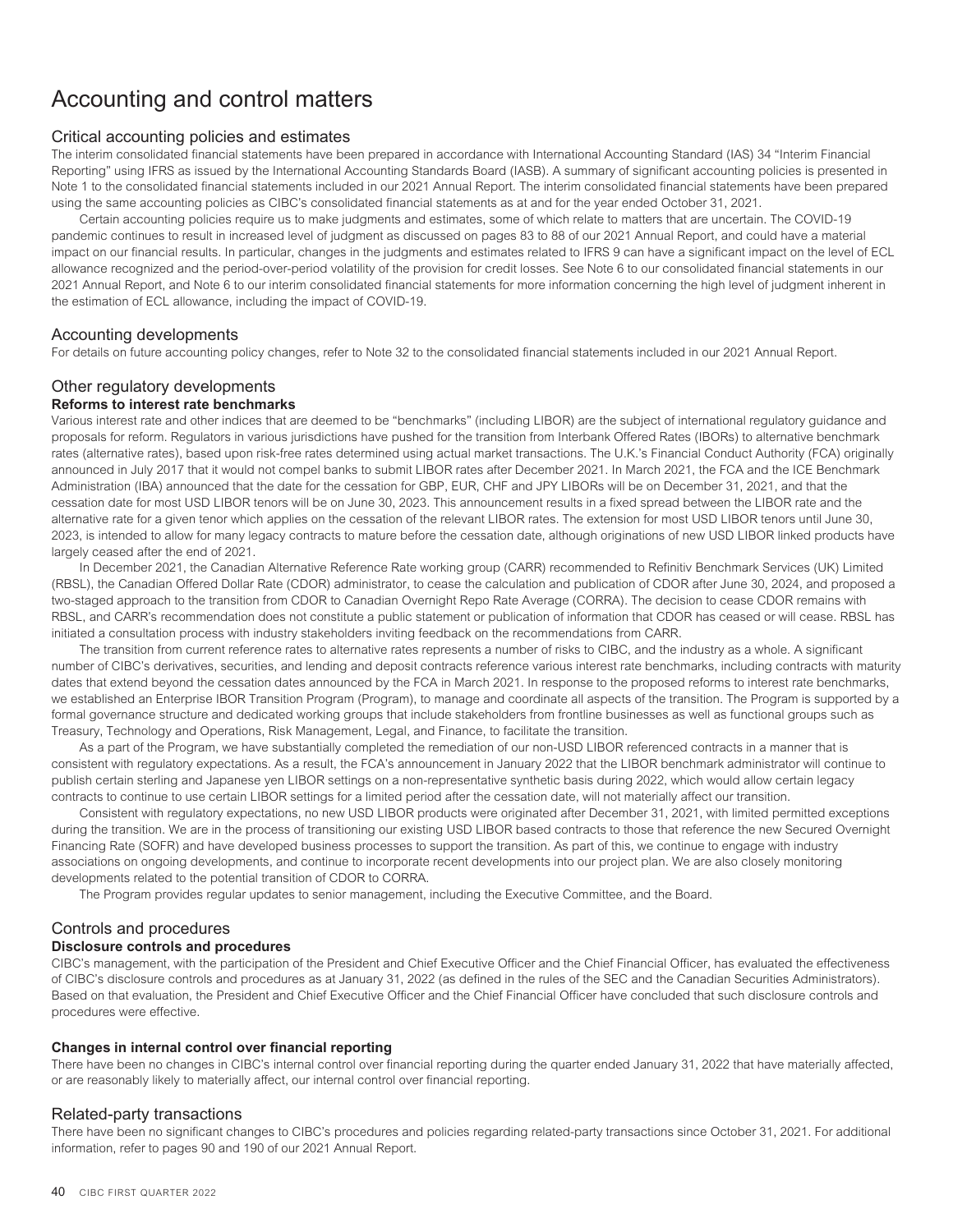# **Glossary**

## **Allowance for credit losses**

Under International Financial Reporting Standard (IFRS) 9, allowance for credit losses represents 12 months of expected credit losses (ECL) for instruments that have not been subject to a significant increase in credit risk, while allowance for credit losses represents lifetime ECL for instruments that have been subject to a significant increase in credit risk, including impaired instruments. ECL allowances for loans and acceptances are included in Allowance for credit losses on the consolidated balance sheet. ECL allowances for fair value through other comprehensive income (FVOCI) debt securities are included as a component of the carrying value of the securities, which are measured at fair value. ECL allowances for other financial assets are included in the carrying value of the instrument. ECL allowances for guarantees and loan commitments are included in Other liabilities. Allowance for credit losses are adjusted for provisions for (reversals of) credit losses and are reduced by write-offs, net of recoveries.

#### **Amortized cost**

The amount at which a financial asset or financial liability is measured at initial recognition minus repayments, plus or minus any unamortized origination date premiums or discounts, plus or minus any basis adjustments resulting from a fair value hedge, and minus any reduction for impairment (directly or through the use of an allowance account). The amount of a financial asset or liability measured at initial recognition is the cost of the financial asset or liability including capitalized transaction costs and deferred fees.

#### **Assets under administration (AUA)**

Assets administered by CIBC that are beneficially owned by clients and are, therefore, not reported on the consolidated balance sheet. The services provided by CIBC are of an administrative nature, such as safekeeping of securities, client reporting and record keeping, collection of investment income, and the settlement of purchase and sale transactions. In addition, AUM amounts are included in the amounts reported under AUA.

### **Assets under management (AUM)**

Assets managed by CIBC that are beneficially owned by clients and are, therefore, not reported on the consolidated balance sheet. The service provided in respect of these assets is discretionary portfolio management on behalf of the clients.

## **Average interest-earning assets**

Average interest-earning assets include interest-bearing deposits with banks, interest-bearing demand deposits with the Bank of Canada, securities, cash collateral on securities borrowed or securities purchased under resale agreements, loans net of allowance for credit losses, and certain subleaserelated assets.

### **Basis point**

One-hundredth of a percentage point (0.01%).

#### **Collateral**

Assets pledged to secure loans or other obligations, which are forfeited if the obligations are not repaid.

# **Collateralized debt obligation (CDO)**

Securitization of any combination of corporate debt, asset-backed securities (ABS), mortgage-backed securities or tranches of other CDOs to form a pool of diverse assets that are tranched into securities that offer varying degrees of risk and return to meet investor demand.

#### **Collateralized loan obligation (CLO)**

Securitizations of diversified portfolios of corporate debt obligations and/or ABS that are tranched into securities that offer varying degrees of risk and return to meet investor demand.

#### **Common shareholders' equity**

Common shareholders' equity includes common shares, contributed surplus, retained earnings and accumulated other comprehensive income (AOCI).

#### **Credit derivatives**

A category of financial instruments that allow one party (the beneficiary) to separate and transfer the credit risk of nonpayment or partial payment of an underlying financial instrument to another party (the guarantor).

#### **Credit valuation adjustment (CVA)**

A valuation adjustment that is required to be considered in measuring fair value of OTC derivatives to recognize the risk that any given derivative counterparty may not ultimately be able to fulfill its obligations. In assessing the net CCR exposure, we take into account credit mitigants such as collateral, master netting arrangements, and settlements through clearing houses.

#### **Current replacement cost**

The estimated cost of replacing an asset at the present time according to its current worth.

#### **Derivatives**

A financial contract that derives its value from the performance of an underlying instrument, index or financial rate.

#### **Dividend payout ratio**

Common share dividends paid as a percentage of net income after preferred share dividends, premium on preferred share redemptions, and distributions on other equity instruments.

#### **Dividend yield**

Dividends per common share divided by the closing common share price.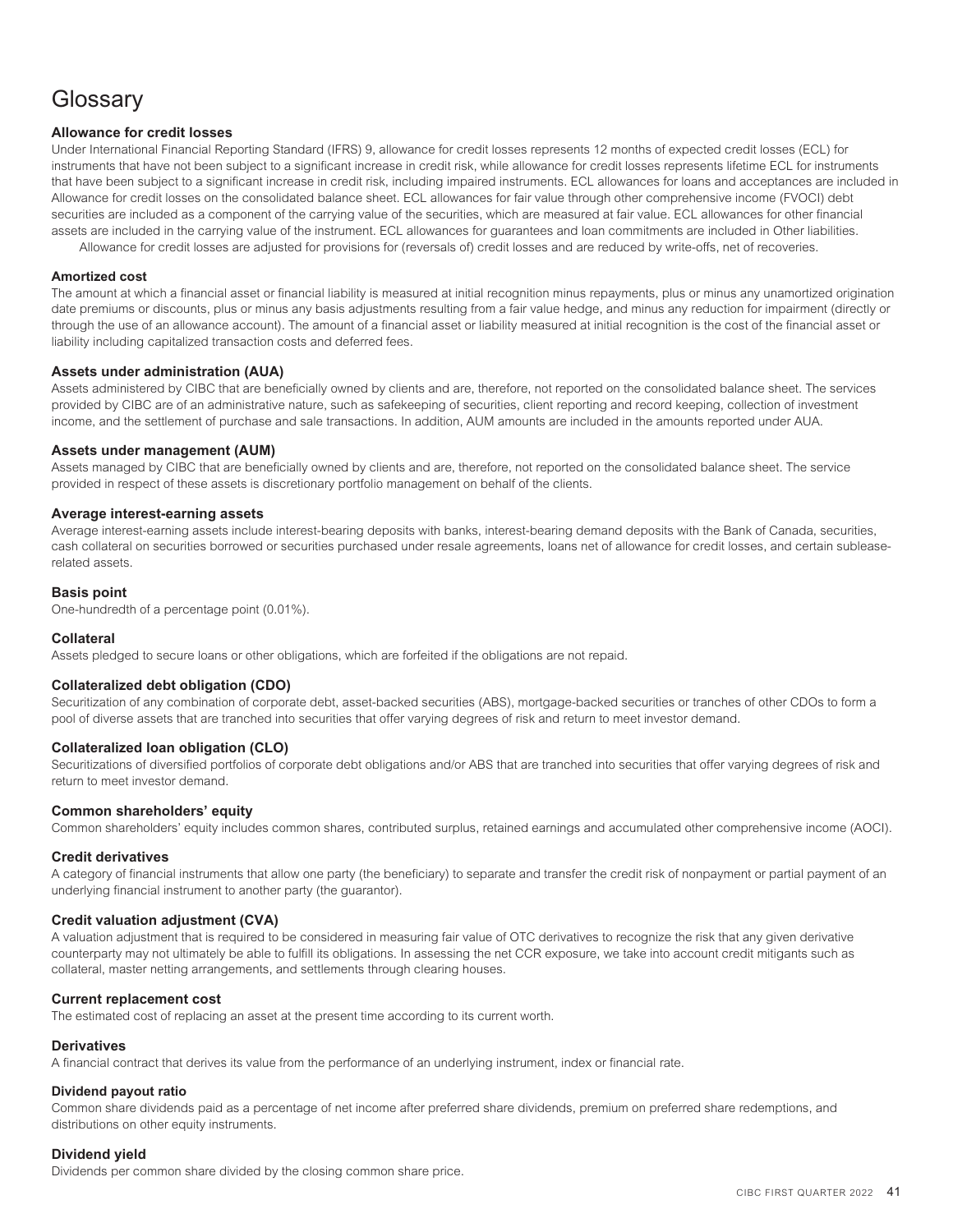#### **Effective interest rate method**

A method of calculating the amortized cost of a financial asset or financial liability and of allocating the interest income or interest expense over the relevant period. The effective interest rate is the rate that exactly discounts estimated future cash payments or receipts through the expected life of the financial instrument or, when appropriate, a shorter period, to the net carrying amount of the financial asset or financial liability.

#### **Efficiency ratio**

Non-interest expenses as a percentage of total revenue (net interest income and non-interest income).

#### **Exchange-traded derivative contracts**

Standardized derivative contracts (e.g., futures contracts and options) that are transacted on an organized exchange and cleared through a central clearing house, and are generally subject to standard margin requirements.

#### **Fair value**

The price that would be received to sell an asset, or paid to transfer a liability, between market participants in an orderly transaction in the principal market at the measurement date under current market conditions.

#### **Forward contracts**

A non-standardized contract to buy or sell a specified asset at a specified price and specified date in the future.

#### **Forward rate agreement**

An OTC forward contract that determines an interest rate to be paid or received commencing on a specified date in the future for a specified period.

#### **Full-time equivalent employees**

A measure that normalizes the number of full-time and part-time employees, base salary plus commissioned employees, and 100% commissioned employees into equivalent full-time units based on actual hours of paid work during a given period, for individuals whose compensation is included in the Employee compensation and benefits line on the consolidated statement of income.

#### **Futures**

A standardized contract to buy or sell a specified commodity, currency or financial instrument of standardized quantity and quality at a specific price and date in the future. Futures contracts are traded on an exchange.

#### **Guarantees and standby letters of credit**

Primarily represent CIBC's obligation, subject to certain conditions, to make payments to third parties on behalf of clients, if these clients cannot make those payments, or are unable to meet other specified contractual obligations.

#### **Hedge**

A transaction intended to offset potential losses/gains that may be incurred in a transaction or portfolio.

### **Loan loss ratio**

The ratio is calculated as the provision for credit losses on impaired loans to average loans and acceptances, net of allowance for credit losses.

#### **Mark-to-market**

The fair value (as defined above) at which an asset can be sold or a liability can be transferred.

#### **Net interest income**

The difference between interest earned on assets (such as loans and securities) and interest incurred on liabilities (such as deposits and subordinated indebtedness).

#### **Net interest margin on average interest-earning assets**

Net interest income as a percentage of average interest-earning assets.

#### **Normal course issuer bid**

Involves a listed company buying its own shares for cancellation through a stock exchange or other published market, from time to time, and is subject to the various rules of the exchanges and securities commissions.

#### **Notional amount**

Principal amount or face amount of a financial contract used for the calculation of payments made on that contract.

## **Off-balance sheet financial instruments**

A financial contract that is based mainly on a notional amount and represents a contingent asset or liability of an institution. Such instruments include credit-related arrangements.

#### **Office of the Superintendent of Financial Institutions (OSFI)**

OSFI supervises and regulates all banks, all federally incorporated or registered trust and loan companies, insurance companies, cooperative credit associations, fraternal benefit societies, and federal pension plans in Canada.

#### **Operating leverage**

Operating leverage is the difference between the year-over-year percentage change in revenue and year-over-year percentage change in non-interest expenses.

#### **Options**

A financial contract under which the writer (seller) confers the right, but not the obligation, to the purchaser to either buy (call option) or sell (put option) a specified amount of an underlying asset or instrument at a specified price either at or by a specified date.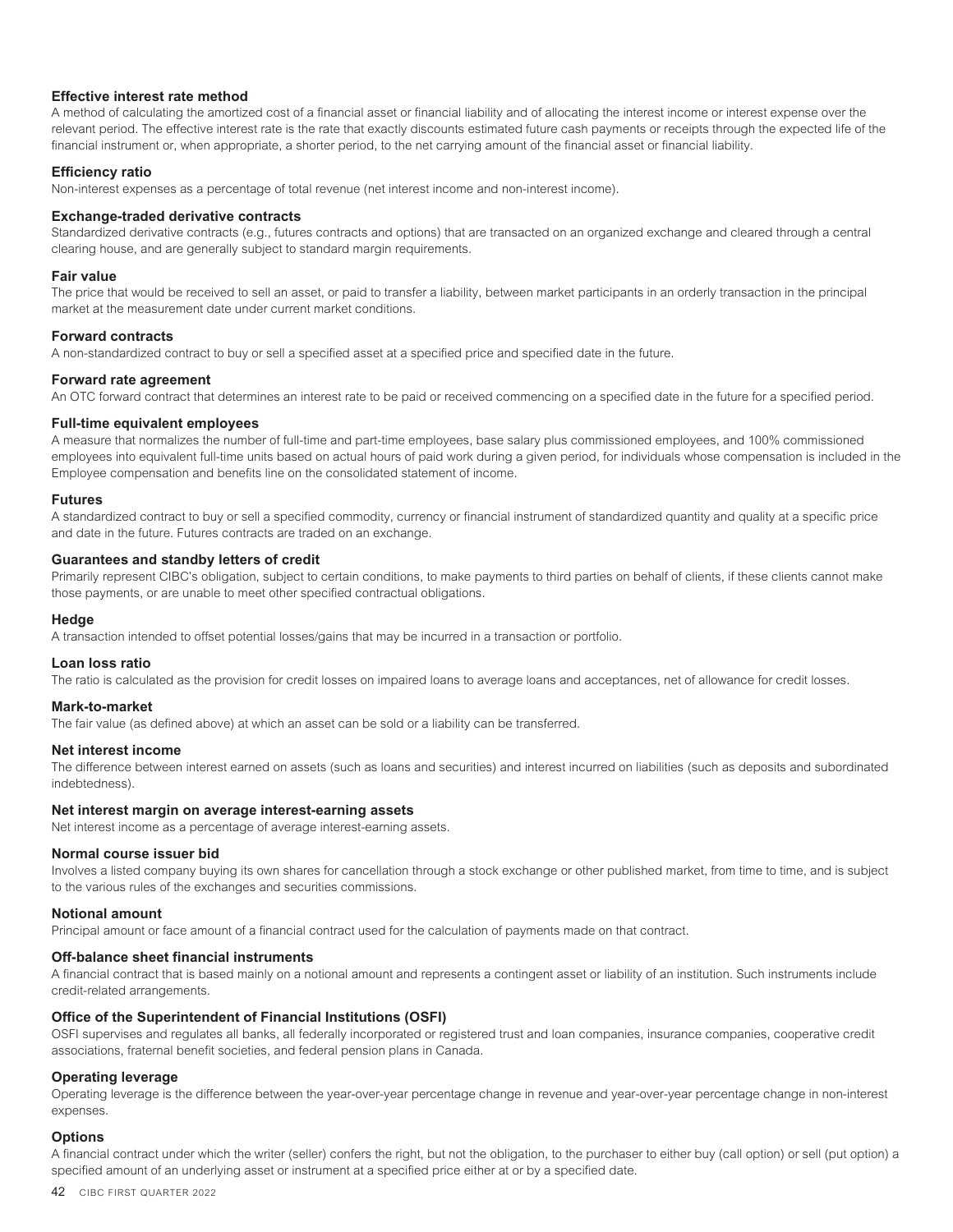## **Provision for (reversal of) credit losses**

An amount charged or credited to income to adjust the allowance for credit losses to the appropriate level, for both performing and impaired financial assets. Provision for (reversal of) credit losses for loans and acceptances and related off-balance sheet loan commitments is included in the Provision for (reversal of) credit losses line on the consolidated statement of income. Provision for (reversal of) credit losses for debt securities measured at FVOCI or amortized cost is included in Gains (losses) from debt securities measured at FVOCI and amortized cost, net.

## **Return on average assets or average interest-earning assets**

Net income expressed as a percentage of average assets or average interest-earning assets.

#### **Return on common shareholders' equity**

Net income attributable to equity shareholders expressed as a percentage of average common shareholders' equity.

#### **Securities borrowed**

Securities are typically borrowed to cover short positions. Borrowing requires the pledging of collateral by the borrower to the lender. The collateral may be cash or a highly rated security.

#### **Securities lent**

Securities are typically lent to a borrower to cover their short positions. Borrowing requires the pledging of collateral by the borrower to the lender. The collateral provided may be cash or a highly rated security.

#### **Securities purchased under resale agreements**

A transaction where a security is purchased by the buyer and, at the same time, the buyer commits to resell the security to the original seller at a specific price and date in the future.

# **Securities sold short**

A transaction in which the seller sells securities that it does not own. Initially the seller typically borrows the securities in order to deliver them to the purchaser. At a later date, the seller buys identical securities in the market to replace the borrowed securities.

#### **Securities sold under repurchase agreements**

A transaction where a security is sold by the seller and, at the same time, the seller commits to repurchase the security from the original purchaser at a specific price and date in the future.

#### **Structured entities (SEs)**

Entities that have been designed so that voting or similar rights are not the dominant factor in deciding who controls the entity, such as when any voting rights relate to administrative tasks only and the relevant activities are directed by means of contractual arrangements.

#### **Swap contracts**

A financial contract in which counterparties exchange a series of cash flows based on a specified notional amount over a specified period.

#### **Taxable equivalent basis (TEB)**

The gross-up of tax-exempt revenue on certain securities to a TEB. There is an equivalent offsetting adjustment to the income tax expense.

#### **Total shareholder return**

The total return earned on an investment in CIBC's common shares. The return measures the change in shareholder value, assuming dividends paid are reinvested in additional shares.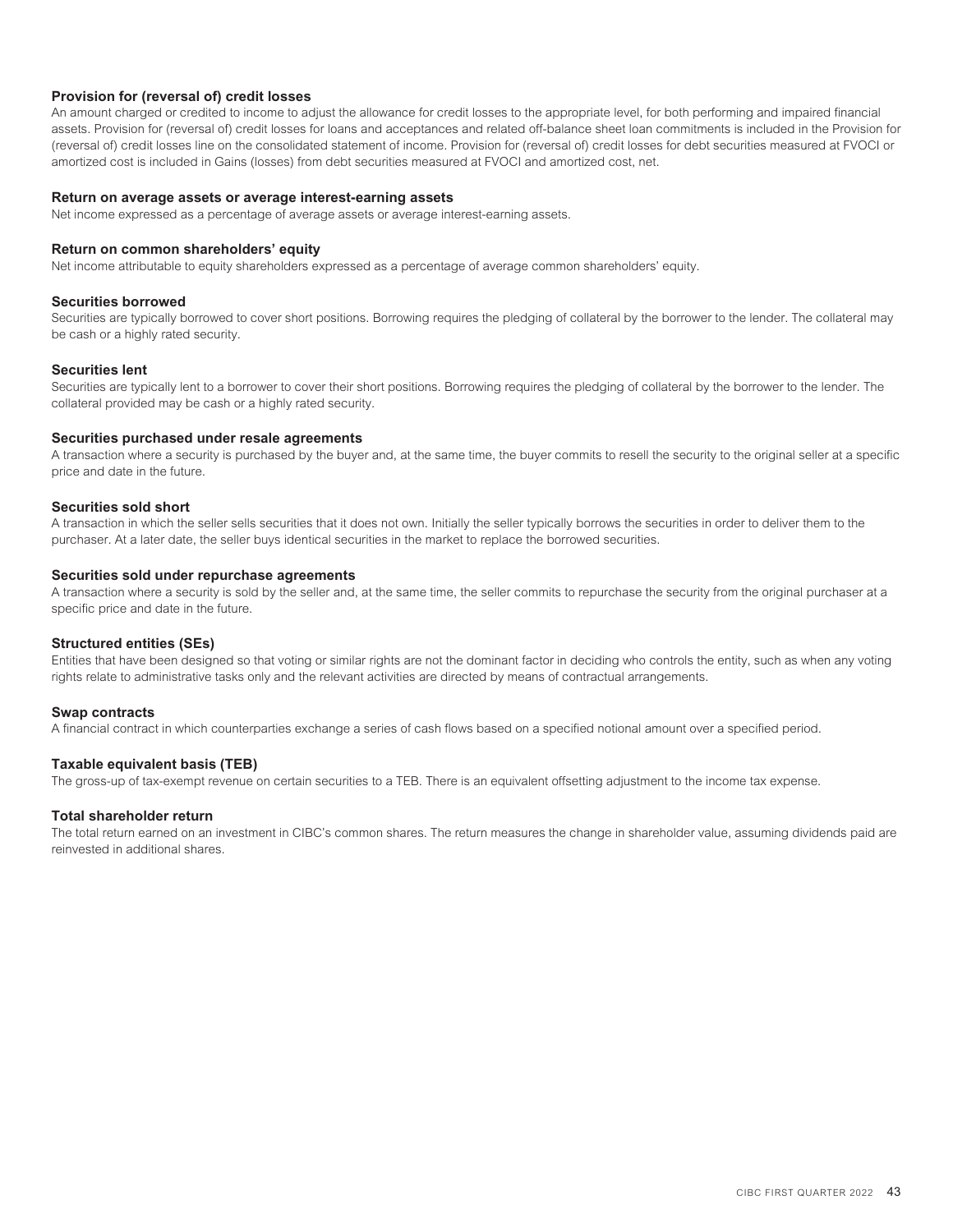# Risk and capital glossary

# **Advanced internal ratings-based (AIRB) approach for credit risk**

Internal models based on historical experience of key risk assumptions such as PD, LGD and EAD are used to compute the capital requirements subject to the OSFI approval. A capital floor based on the standardized approach is also calculated by banks under the AIRB approach for credit risk and an adjustment to RWA may be required as prescribed by OSFI.

### **Asset/liability management (ALM)**

The practice of managing risks that arise from mismatches between the assets and liabilities, mainly in the non-trading areas of the bank. Techniques are used to manage the relative duration of CIBC's assets (such as loans) and liabilities (such as deposits), in order to minimize the adverse impact of changes in interest rates.

## **Bail-in eligible liabilities**

Bail-in eligible liabilities include long-term (i.e., original maturity over 400 days), unsecured senior debt issued on or after September 23, 2018 that is tradable and transferrable, and any preferred shares and subordinated debt that are not considered NVCC. Consumer deposits, secured liabilities (including covered bonds), certain financial contracts (including derivatives) and certain structured notes are not bail-in eligible.

### **Bank exposures**

All direct credit risk exposures to deposit-taking institutions and regulated securities firms, and exposures guaranteed by those entities.

# **Business and government portfolio**

A category of exposures that includes lending to businesses and governments, where the primary basis of adjudication relies on the determination and assignment of an appropriate risk rating that reflects the credit risk of the exposure.

### **Central counterparty (CCP)**

A clearing house that interposes itself between counterparties to clear contracts traded in one or more financial markets, becoming the buyer to every seller and the seller to every buyer and thereby ensuring the future performance of open contracts.

### **Comprehensive approach for securities financing transactions**

A framework for the measurement of CCR with respect to securities financing transactions, which utilizes a volatility-adjusted collateral value to reduce the amount of the exposure.

### **Common Equity Tier 1 (CET1), Tier 1 and Total capital ratios**

CET1, Tier 1 and total regulatory capital, divided by RWA, as defined by OSFI's Capital Adequacy Requirements (CAR) Guideline, which is based on Basel Committee on Banking Supervision (BCBS) standards.

#### **Corporate exposures**

All direct credit risk exposures to corporations, partnerships and proprietorships, and exposures guaranteed by those entities.

#### **Credit risk**

The risk of financial loss due to a borrower or counterparty failing to meet its obligations in accordance with contractual terms.

#### **Drawn exposure**

The amount of credit risk exposure resulting from loans and other receivables advanced to the customer.

#### **Economic capital**

Economic capital provides a framework to evaluate the returns of each strategic business unit, commensurate with risk assumed. Economic capital is a non-GAAP risk measure based upon an internal estimate of equity capital required by the businesses to absorb unexpected losses consistent with our targeted risk rating over a one-year horizon. Economic capital comprises primarily credit, market, operational and strategic risk capital.

# **Economic profit**

A non-GAAP risk-adjusted performance measure used for measuring economic value added. It is calculated as earnings of each business less a charge for the cost of capital.

# **Exposure at default (EAD)**

An estimate of the amount of exposure to a customer at the event of, and at the time of, default.

#### **Incremental risk charge (IRC)**

A capital charge applied in addition to market risk capital specifically to cover default and migration risk in unsecuritized credit assets of varying liquidity held in the trading book.

# **Internal Capital Adequacy Assessment Process (ICAAP)**

A framework and process designed to provide a comprehensive view on capital adequacy, as defined by Pillar II of the Basel Accord, wherein we identify and measure our risks on an ongoing basis in order to ensure that the capital available is sufficient to cover all risks across CIBC.

# **Internal models approach (IMA) for market risk**

Models, which have been developed by CIBC and approved by OSFI, for the measurement of risk and regulatory capital in the trading portfolio for general market risk, debt specific risk, and equity specific risk.

#### **Internal model method (IMM) for counterparty credit risk (CCR)**

Models, which have been developed by CIBC and approved by OSFI, for the measurement of CCR with respect to OTC derivatives.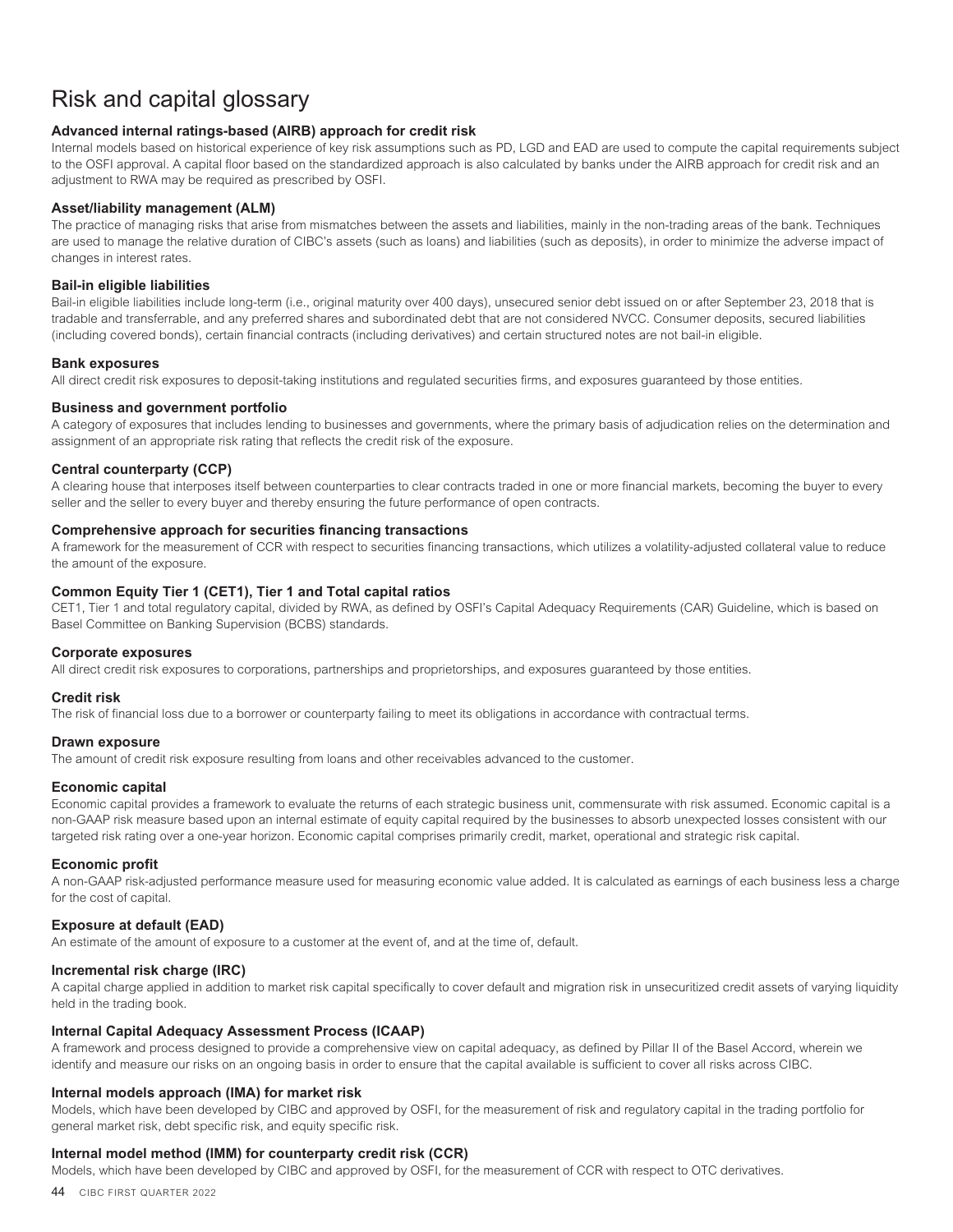## **Internal ratings-based (IRB) approach for securitization exposures**

This approach comprises two calculation methods available for securitization exposures that require OSFI approval: the Internal Ratings-Based Approach (SEC-IRBA) is available to the banks approved to use the IRB approach for underlying exposures securitized and the Internal Assessment Approach (SEC-IAA) available for certain securitization exposures extended to asset-backed commercial paper (ABCP) programs.

#### **Leverage ratio exposure**

The leverage ratio exposure is defined under the OSFI rules as on-balance sheet assets (unweighted) less Tier 1 capital regulatory adjustments plus derivative exposures, securities financing transaction exposures with a limited form of netting under certain conditions, and other off-balance sheet exposures (such as commitments, direct credit substitutes, forward asset purchases, standby/trade letters of credit and securitization exposures). The temporary exclusion of qualifying sovereign-issued securities from the leverage ratio exposure measure announced by OSFI in response to the onset of the COVID-19 pandemic was no longer applicable beginning in the first quarter of 2022. OSFI continues to permit exposures arising from central bank reserves that qualify as High Quality Liquid Assets (HQLA) to be excluded from the exposure measure for leverage ratio purposes.

#### **Leverage ratio**

Defined as Tier 1 capital divided by the leverage ratio exposure determined in accordance with guidelines issued by OSFI, which are based on BCBS standards.

#### **Liquidity coverage ratio (LCR)**

Derived from the BCBS's Basel III framework and incorporated into OSFI's Liquidity Adequacy Requirements (LAR) Guideline, the LCR is a liquidity standard that aims to ensure that an institution has an adequate stock of unencumbered HQLA that consists of cash or assets that can be converted into cash at little or no loss of value in private markets, to meet its liquidity needs for a 30-calendar-day liquidity stress scenario.

#### **Liquidity risk**

The risk of having insufficient cash or its equivalent in a timely and cost-effective manner to meet financial obligations as they come due.

## **Loss given default (LGD)**

An estimate of the amount of exposure to a customer that will not be recovered following a default by that customer, expressed as a percentage of the EAD. LGD is generally based on through-the-cycle assumptions for regulatory capital purposes, and generally based on point-in-time assumptions reflecting forward-looking information for IFRS 9 ECL purposes.

#### **Market risk**

The risk of economic financial loss in our trading and non-trading portfolios from adverse changes in underlying market factors, including interest rates, foreign exchange rates, equity market prices, commodity prices, credit spreads and customer behaviour for retail products.

#### **Master netting agreement**

An industry standard agreement designed to reduce the credit risk of multiple transactions with a counterparty through the creation of a legal right of offset of exposures in the event of a default by that counterparty and through the provision for net settlement of all contracts through a single payment.

#### **Net cumulative cash flow (NCCF)**

The NCCF is a liquidity horizon metric defined under OSFI's LAR Guideline as a monitoring and supervision tool for liquidity risk that measures an institution's detailed cash flows in order to capture the risk posed by funding mismatches between assets and liabilities.

## **Net stable funding ratio (NSFR)**

Derived from the BCBS's Basel III framework and incorporated into OSFI's LAR Guideline, the NSFR standard aims to promote long-term resilience of the financial sector by requiring banks to maintain a sustainable stable funding profile in relation to the composition of their assets and off-balance sheet activities.

#### **Non-viability contingent capital (NVCC)**

Effective January 1, 2013, in order to qualify for inclusion in regulatory capital, all non-common Tier 1 and Tier 2 capital instruments must be capable of absorbing losses at the point of non-viability of a financial institution. This will ensure that investors in such instruments bear losses before taxpayers where the government determines that it is in the public interest to rescue a non-viable bank.

#### **Operational risk**

The risk of loss resulting from people, inadequate or failed internal processes and systems, or from external events.

### **Other off-balance sheet exposure**

The amount of credit risk exposure resulting from the issuance of guarantees and letters of credit.

#### **Other retail**

This exposure class includes all loans other than qualifying revolving retail and real estate secured personal lending that are extended to individuals and small businesses under the regulatory capital reporting framework.

#### **Over-the-counter (OTC) derivatives exposure**

The amount of credit risk exposure resulting from derivatives that trade directly between two counterparties, rather than through exchanges.

#### **Probability of default (PD)**

An estimate of the likelihood of default for any particular customer which occurs when that customer is not able to repay its obligations as they become contractually due. PD is based on through-the-cycle assumptions for regulatory capital purposes, and based on point-in-time assumptions reflecting forward-looking information for IFRS 9 ECL purposes.

#### **Qualifying central counterparty (QCCP)**

An entity that is licensed to operate as a CCP and is permitted by the appropriate regulator or oversight body to operate as such with respect to the products offered by that CCP.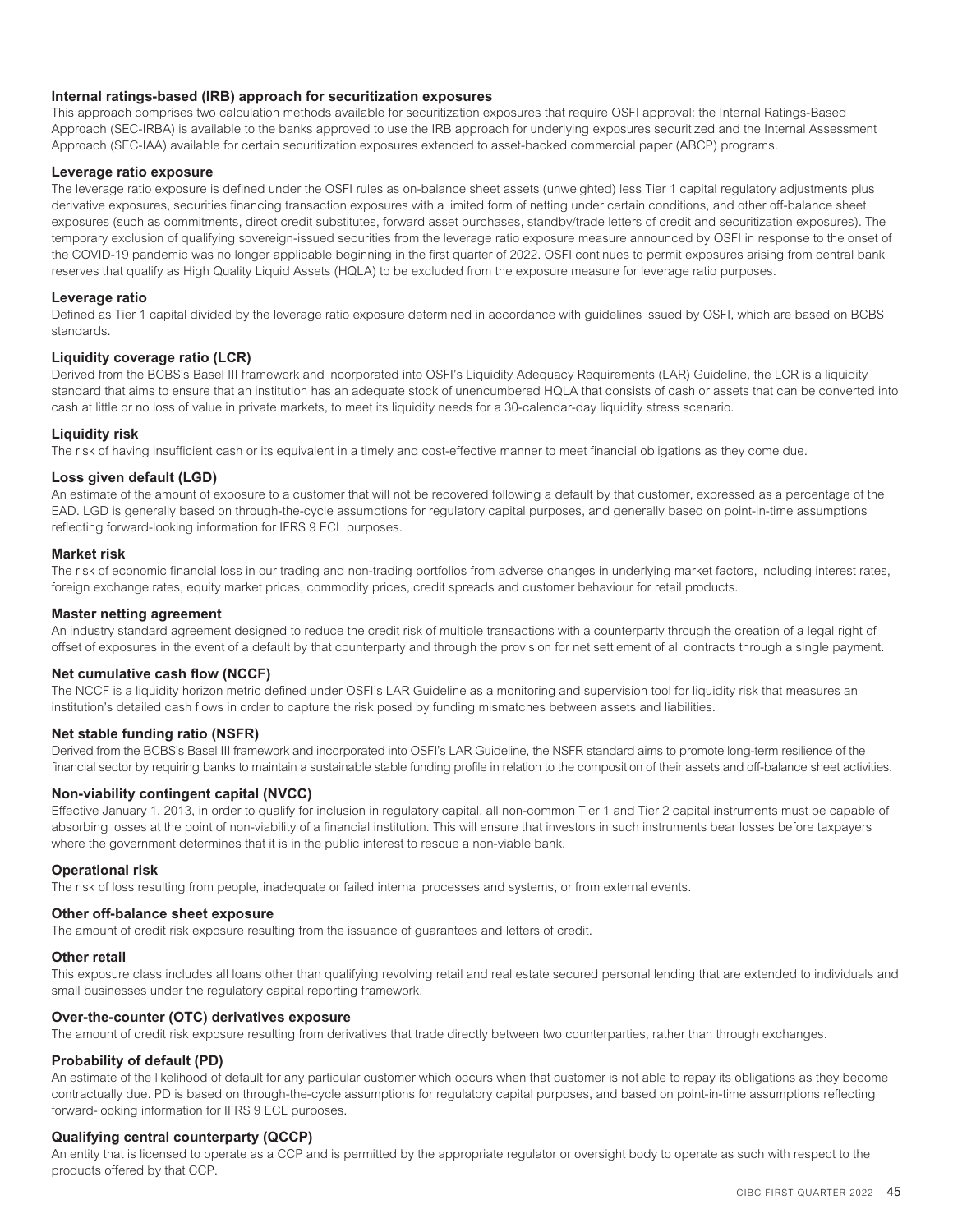### **Qualifying revolving retail**

This exposure class includes credit cards, unsecured lines of credit and overdraft protection products extended to individuals. Under the standardized approach, these exposures would be included under "other retail".

#### **Real estate secured personal lending**

This exposure class includes residential mortgages and home equity loans and lines of credit extended to individuals.

#### **Regulatory capital**

Regulatory capital, as defined by OSFI's CAR Guideline, is comprised of CET1, Additional Tier 1 (AT1) and Tier 2 capital. CET1 capital includes common shares, retained earnings, AOCI (excluding AOCI relating to cash flow hedges and changes in fair value option liabilities attributable to changes in own credit risk) and qualifying instruments issued by a consolidated banking subsidiary to third parties, less regulatory adjustments for items such as goodwill and other intangible assets, certain deferred tax assets, net assets related to defined benefit pension plans, and certain investments. On March 27, 2020, OSFI introduced transitional arrangements for the capital treatment of expected loss provisioning, such that part of the allowances that would otherwise be included in Tier 2 capital will instead qualify for inclusion in CET1 capital subject to certain scalars and limitations until the end of fiscal year 2022. AT1 capital primarily includes NVCC preferred shares, Limited Recourse Capital Notes, and qualifying instruments issued by a consolidated subsidiary to third parties. Tier 1 capital is comprised of CET1 plus AT1. Tier 2 capital includes NVCC subordinated indebtedness, eligible general allowances, and qualifying instruments issued by a consolidated subsidiary to third parties. Total capital is comprised of Tier 1 capital plus Tier 2 capital. Qualifying regulatory capital instruments must be capable of absorbing loss at the point of non-viability of the financial institution.

#### **Repo-style transactions exposure**

The amount of credit risk exposure resulting from our securities bought or sold under resale agreements, as well as securities borrowing and lending activities.

#### **Reputation risk**

The risk of negative publicity regarding CIBC's business conduct or practices which, whether true or not, could significantly harm CIBC's reputation as a leading financial institution, or could materially and adversely affect CIBC's business, operations, or financial condition.

#### **Resecuritization**

A securitization exposure in which the risk associated with an underlying pool of exposures is tranched and at least one of the underlying exposures is a securitization exposure.

#### **Retail portfolios**

A category of exposures that primarily includes consumer but also small business lending, where the primary basis of adjudication relies on creditscoring models.

#### **Risk-weighted assets (RWA)**

RWA consist of three components: (i) RWA for credit risk, which are calculated using the AIRB and standardized approaches, (ii) RWA for market risk, and (iii) RWA for operational risk. The AIRB RWA are calculated using PDs, LGDs, EADs, and in some cases maturity adjustments, while the standardized approach applies risk weighting factors specified in the OSFI guidelines to on- and off-balance sheet exposures. The RWA for market risk in the trading portfolio are based on the internal models approved by OSFI with the exception of the RWA for traded securitization assets where we are using the methodology defined by OSFI. The RWA for operational risk, which relate to the risk of losses resulting from people, inadequate or failed internal processes, and systems or from external events, are calculated under a standardized approach.

Since the introduction of Basel II in 2008, OSFI has prescribed a capital floor requirement for institutions that use the AIRB approach for credit risk. The capital floor is determined by comparing a capital requirement calculated by reference to the Basel II standardized approach against the Basel III calculation, as specified by OSFI. Any shortfall in the Basel III capital requirement is added to RWA.

#### **Securitization**

The process of selling assets (normally financial assets such as loans, leases, trade receivables, credit card receivables or mortgages) to trusts or other SEs. A SE normally issues securities or other forms of interests to investors and/or the asset transferor, and the SE uses the proceeds from the issue of securities or other forms of interest to purchase the transferred assets. The SE will generally use the cash flows generated by the assets to meet the obligations under the securities or other interests issued by the SE, which may carry a number of different risk profiles.

#### **Sovereign exposures**

All direct credit risk exposures to governments, central banks and certain public sector entities, and exposures guaranteed by those entities.

#### **Standardized approach for credit risk**

Applied to exposures when there is not sufficient information to allow for the use of the AIRB approach for credit risk. Credit risk capital requirements are calculated based on a standardized set of risk weights as prescribed in the CAR Guideline. The standardized risk weights are based on external credit assessments, where available, and other risk-related factors, including export credit agencies, exposure asset class, collateral, etc.

#### **Standardized approach for operational risk**

Capital is based on prescribed percentages that vary by business activity and is applied to the three-year average gross income.

#### **Standardized approach for securitization exposures**

This approach comprises the calculation methods available for securitization exposures that do not require OSFI approval: the External Ratings-Based Approach (SEC-ERBA) and the Standardized Approach (SEC-SA).

#### **Strategic risk**

The risk of ineffective or improper implementation of business strategies, including mergers and acquisitions. It includes the potential financial loss due to the failure of organic growth initiatives or failure to respond appropriately to changes in the business environment.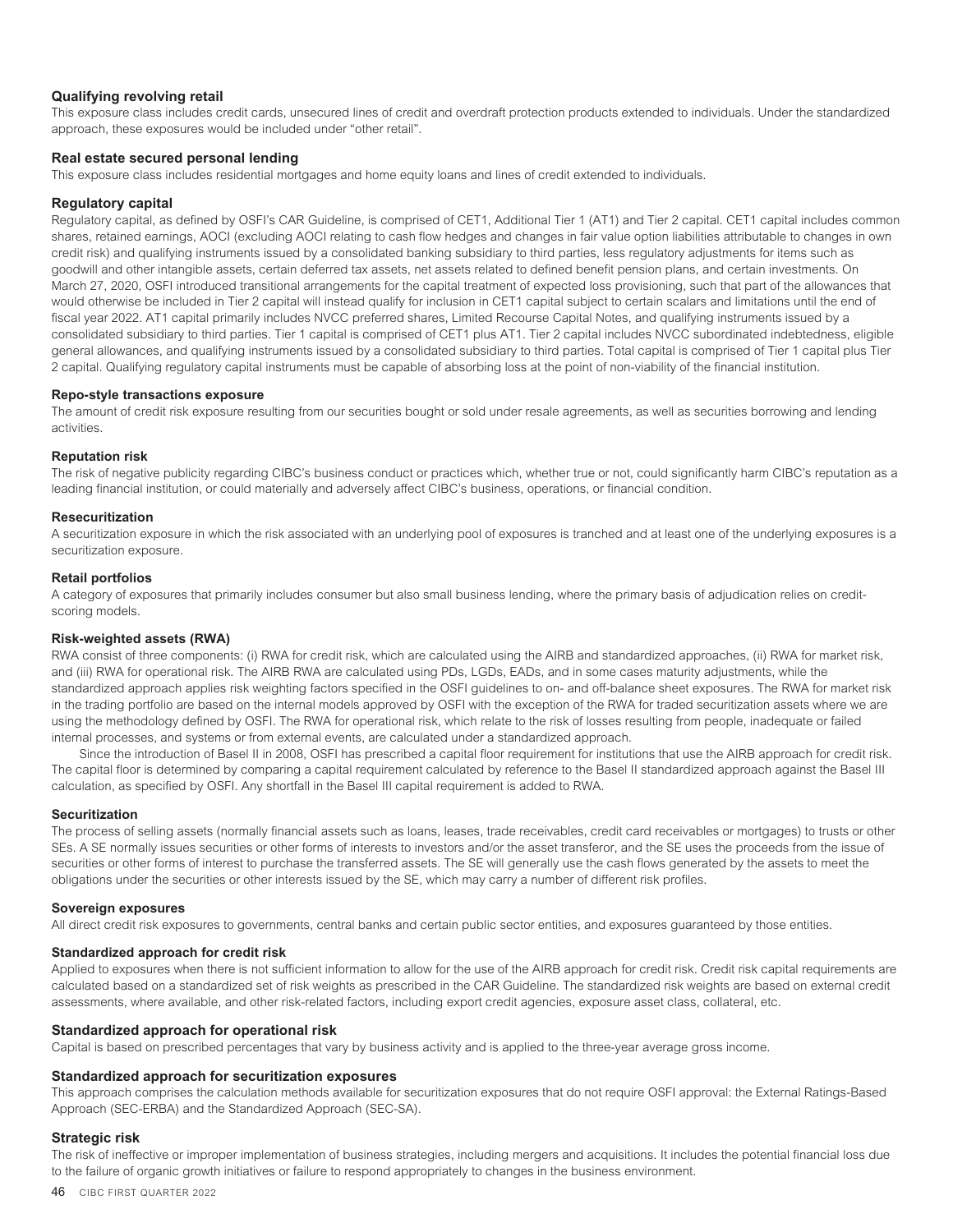## **Stressed Value-at-Risk**

A VaR calculation using a one-year observation period related to significant losses for the given portfolio at a specified level of confidence and time horizon.

### **Structural foreign exchange risk**

Structural foreign exchange risk primarily consists of the risk inherent in net investments in foreign operations due to changes in foreign exchange rates, and foreign currency denominated RWA and foreign currency denominated capital deductions.

#### **Structural interest rate risk**

Structural interest rate risk primarily consists of the risk arising due to mismatches in assets and liabilities, which do not arise from trading and tradingrelated businesses.

#### **Total loss absorbing capacity (TLAC) measure**

The sum of Total capital and bail-in eligible liabilities (as defined above) that have a residual maturity greater than one year.

#### **Total loss absorbing capacity ratio**

Defined as TLAC measure divided by RWA determined in accordance with guidelines issued by OSFI.

#### **Total loss absorbing capacity leverage ratio**

Defined as TLAC measure divided by leverage ratio exposure determined in accordance with guidelines issued by OSFI.

#### **Transitional arrangements for capital treatment of expected loss provisioning**

On March 27, 2020, OSFI introduced transitional arrangements for ECL provisioning. These arrangements result in a portion of allowances that would otherwise be included in Tier 2 capital qualifying for inclusion in CET1 capital. The amount of ECL allowances eligible for inclusion in CET1 capital is determined based on the increase in stage 1 and stage 2 allowances relative to balances as at January 31, 2020 as a baseline. This amount is then adjusted for tax effects and is subject to a scaling factor that will decrease over time. The scaling factor has been set at 70% for fiscal 2020, 50% for fiscal 2021, and 25% for fiscal 2022. For exposures under the IRB approach, the lower of this amount and excess allowances eligible for inclusion in Tier 2 capital is included as CET1 capital under the transitional arrangements.

#### **Undrawn exposures**

The amount of credit risk exposure resulting from loans that have not been advanced to a customer, but which a customer may be entitled to draw in the future.

### **Value-at-Risk (VaR)**

Generally accepted risk measure that uses statistical models to estimate the distribution of possible returns on a given portfolio at a specified level of confidence and time horizon.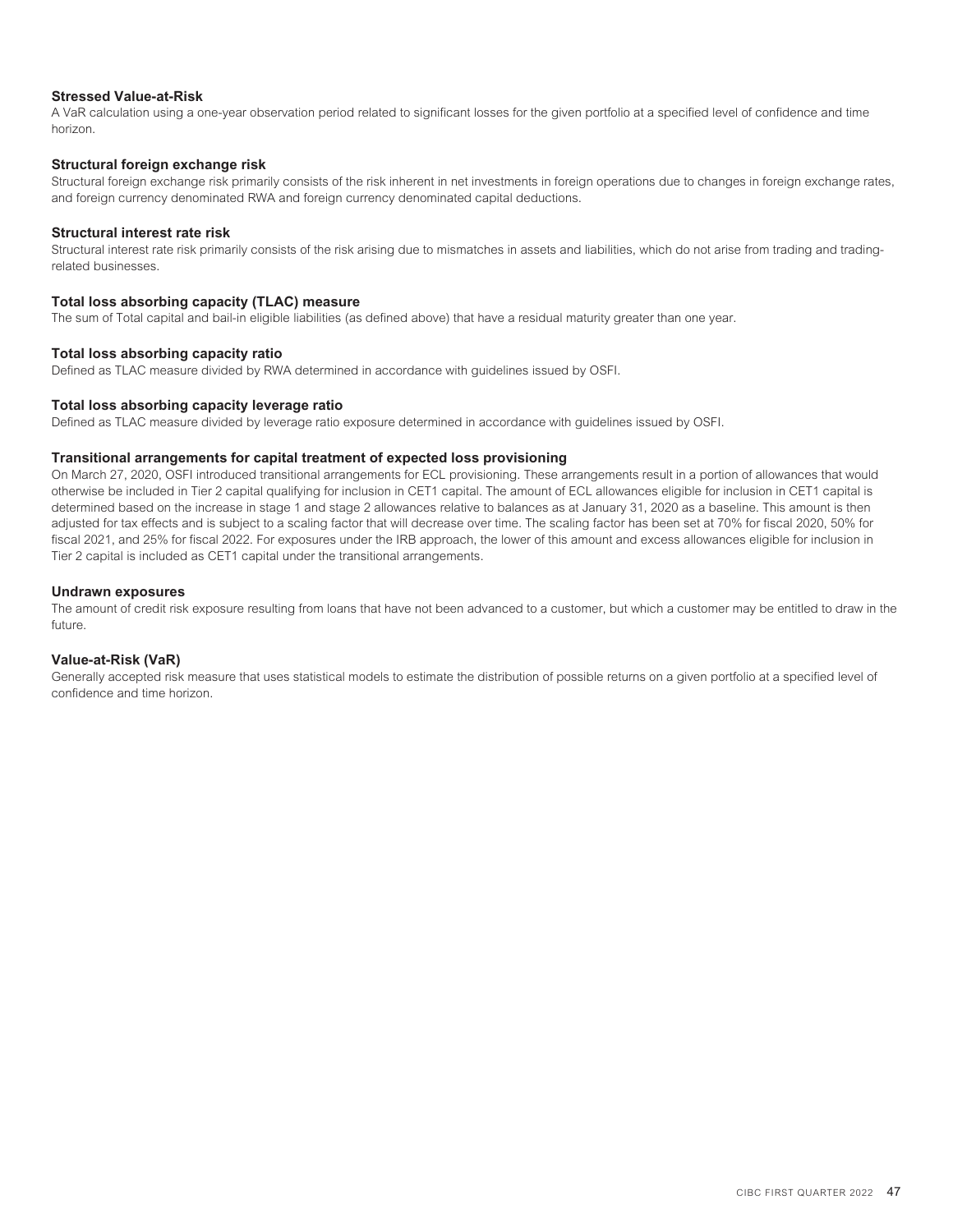# Interim consolidated financial statements (Unaudited)

# **Contents**

- **49 [Consolidated balance sheet](#page-51-0)**
- **50 [Consolidated statement of income](#page-52-0)**
- **51 [Consolidated statement of comprehensive income](#page-53-0)**
- **52 [Consolidated statement of changes in equity](#page-54-0)**
- **53 [Consolidated statement of cash flows](#page-55-0)**
- **54 [Notes to the interim consolidated financial statements](#page-56-0)**

|    |                  | 54 Note 1 – Changes in accounting policies | 65 |         | Note $8 -$ Share capital                        |
|----|------------------|--------------------------------------------|----|---------|-------------------------------------------------|
|    |                  | 54 Note 2 - Impact of COVID-19             | 66 |         | Note $9 -$ Post-employment benefits             |
|    |                  | 55 Note 3 - Fair value measurement         | 66 | Note 10 | - Income taxes                                  |
|    |                  | 58 Note 4 – Significant transactions       | 67 |         | Note $11 -$ Earnings per share                  |
| 58 |                  | Note $5 -$ Securities                      | 67 |         | Note 12 – Contingent liabilities and provisions |
| 60 | Note $6 -$ Loans |                                            | 68 |         | Note $13 -$ Interest income and expense         |
| 64 |                  | Note 7 – Deposits                          | 69 |         | Note $14 -$ Segmented information               |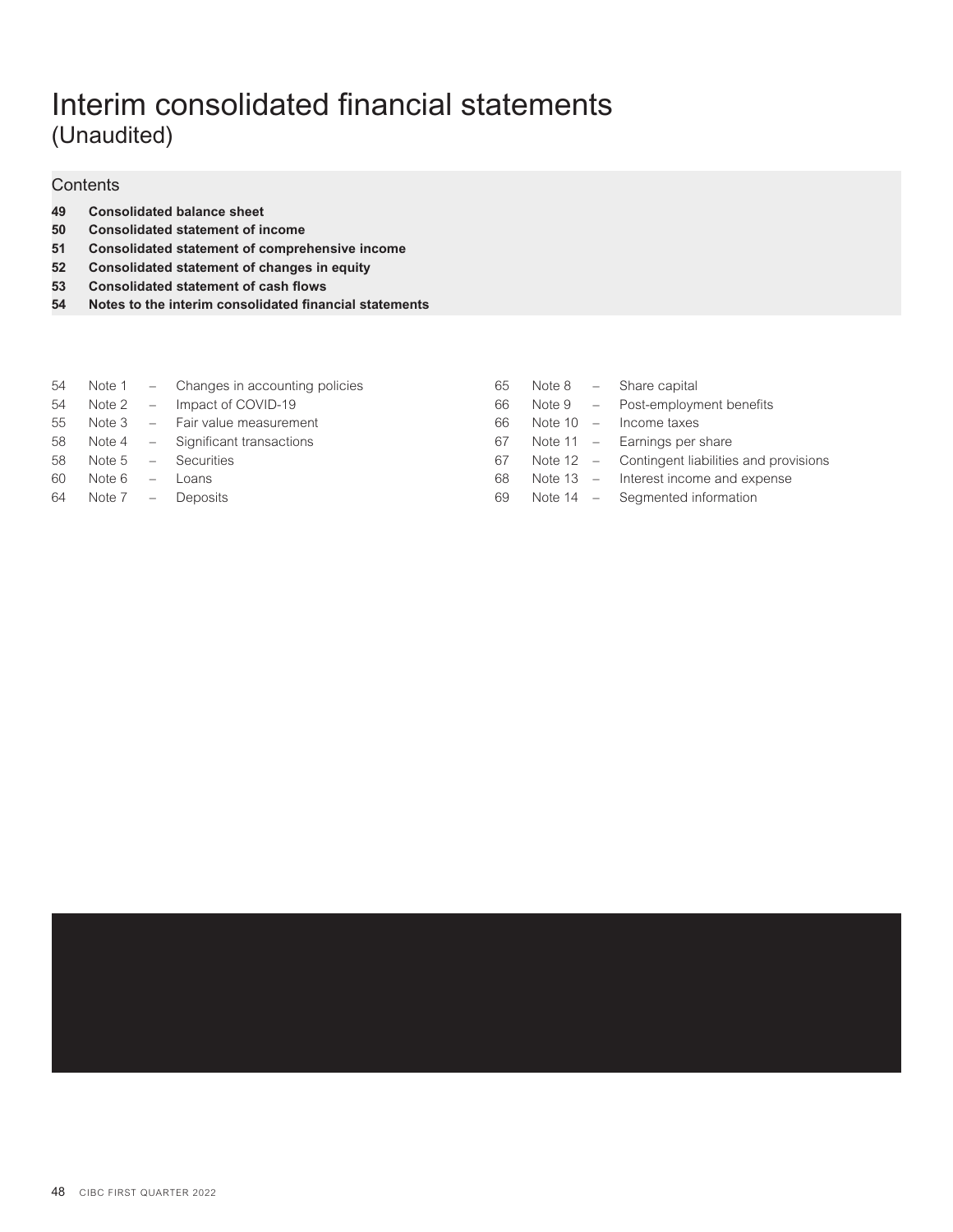# <span id="page-51-0"></span>Consolidated balance sheet

| Unaudited, millions of Canadian dollars, as at                          | 2022<br><b>Jan. 31</b> | 2021<br>Oct. 31           |
|-------------------------------------------------------------------------|------------------------|---------------------------|
| <b>ASSETS</b>                                                           |                        |                           |
| Cash and non-interest-bearing deposits with banks                       | \$<br>23,259           | \$<br>34,573              |
| Interest-bearing deposits with banks                                    | 20,091                 | 22,424                    |
| Securities (Note 5)                                                     | 179,003                | 161,401                   |
| Cash collateral on securities borrowed                                  | 14,096                 | 12,368                    |
| Securities purchased under resale agreements                            | 66,975                 | 67,572                    |
| <b>Loans</b> (Note $6$ )                                                |                        |                           |
| Residential mortgages                                                   | 257,109                | 251,526                   |
| Personal                                                                | 42,679                 | 41,897                    |
| Credit card<br>Business and government                                  | 11,122<br>164,697      | 11,134<br>150,213         |
| Allowance for credit losses                                             | (2,838)                | (2,849)                   |
|                                                                         | 472,769                | 451,921                   |
| Other                                                                   |                        |                           |
| Derivative instruments                                                  | 33,066                 | 35,912                    |
| Customers' liability under acceptances                                  | 10,618                 | 10,958                    |
| Property and equipment<br>Goodwill                                      | 3,325<br>5,060         | 3,286<br>4,954            |
| Software and other intangible assets                                    | 2,070                  | 2,029                     |
| Investments in equity-accounted associates and joint ventures           | 682                    | 658                       |
| Deferred tax assets                                                     | 287                    | 402                       |
| Other assets                                                            | 30,363                 | 29,225                    |
|                                                                         | 85,471                 | 87,424                    |
|                                                                         | \$<br>861,664          | $\mathbb{S}^-$<br>837,683 |
| <b>LIABILITIES AND EQUITY</b><br><b>Deposits (Note 7)</b>               |                        |                           |
| Personal                                                                | \$<br>220,082          | \$<br>213,932             |
| Business and government                                                 | 362,362                | 344,388                   |
| Bank                                                                    | 19,794                 | 20,246                    |
| Secured borrowings                                                      | 47,470                 | 42,592                    |
|                                                                         | 649,708                | 621,158                   |
| Obligations related to securities sold short                            | 23,272                 | 22,790                    |
| Cash collateral on securities lent                                      | 2,286                  | 2,463                     |
| Obligations related to securities sold under repurchase agreements      | 68,422                 | 71,880                    |
| Other<br>Derivative instruments                                         | 29,236                 | 32,101                    |
| Acceptances                                                             | 10,656                 | 10,961                    |
| Deferred tax liabilities                                                | 44                     | 38                        |
| Other liabilities                                                       | 25,217                 | 24,923                    |
|                                                                         | 65,153                 | 68,023                    |
| <b>Subordinated indebtedness</b>                                        | 5,531                  | 5,539                     |
| <b>Equity</b>                                                           |                        |                           |
| Preferred shares and other equity instruments<br>Common shares (Note 8) | 4,325<br>14,457        | 4,325<br>14,351           |
| Contributed surplus                                                     | 116                    | 110                       |
| Retained earnings                                                       | 26,807                 | 25,793                    |
| Accumulated other comprehensive income (AOCI)                           | 1,398                  | 1,069                     |
| Total shareholders' equity                                              | 47,103                 | 45,648                    |
| Non-controlling interests                                               | 189                    | 182                       |
| <b>Total equity</b>                                                     | 47,292                 | 45,830                    |
|                                                                         | \$<br>861,664          | $\mathbb S$<br>837,683    |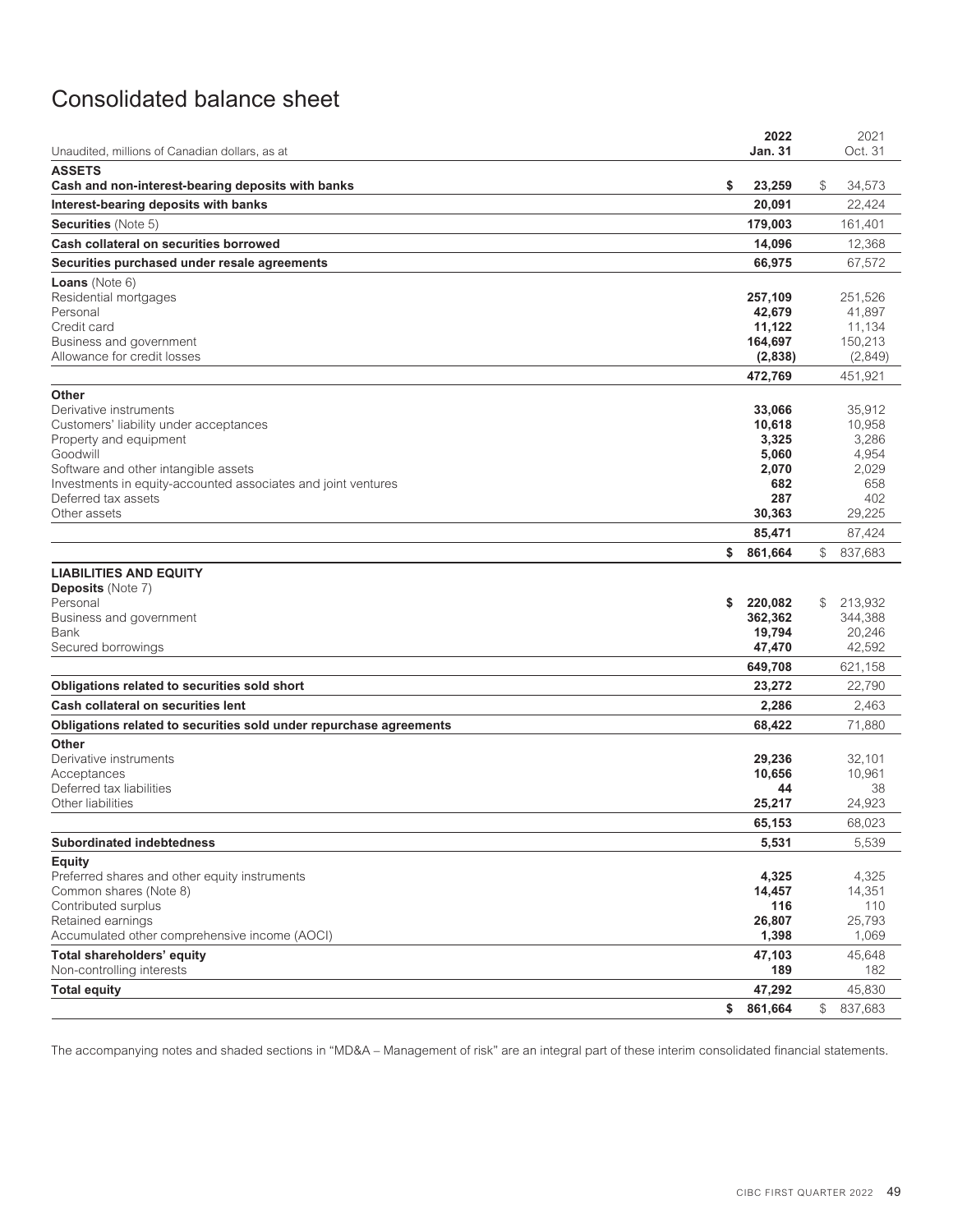# <span id="page-52-0"></span>Consolidated statement of income

|                                                                                                     | 2022               | 2021                                                            | 2021                 |
|-----------------------------------------------------------------------------------------------------|--------------------|-----------------------------------------------------------------|----------------------|
| Unaudited, millions of Canadian dollars, except as noted, for the three months ended                | <b>Jan. 31</b>     | Oct. 31                                                         | Jan. 31              |
| Interest income (Note 13) <sup>(1)</sup>                                                            |                    |                                                                 |                      |
| Loans<br><b>Securities</b>                                                                          | \$<br>3,206<br>629 | \$<br>3,103<br>527                                              | \$<br>3,071<br>569   |
| Securities borrowed or purchased under resale agreements                                            | 78                 | 75                                                              | 90                   |
| Deposits with banks                                                                                 | 28                 | 32                                                              | 41                   |
|                                                                                                     | 3,941              | 3,737                                                           | 3,771                |
|                                                                                                     |                    |                                                                 |                      |
| <b>Interest expense</b> (Note 13)<br>Deposits                                                       | 638                | 612                                                             | 755                  |
| Securities sold short                                                                               | 68                 | 61                                                              | 56                   |
| Securities lent or sold under repurchase agreements                                                 | 54                 | 42                                                              | 71                   |
| Subordinated indebtedness                                                                           | 29                 | 29                                                              | 35                   |
| Other                                                                                               | 20                 | 13                                                              | 15                   |
|                                                                                                     | 809                | 757                                                             | 932                  |
| Net interest income                                                                                 | 3,132              | 2,980                                                           | 2,839                |
| <b>Non-interest income</b>                                                                          |                    |                                                                 |                      |
| Underwriting and advisory fees                                                                      | 148                | 151                                                             | 134                  |
| Deposit and payment fees                                                                            | 214                | 216                                                             | 195                  |
| Credit fees                                                                                         | 322                | 295                                                             | 287                  |
| Card fees                                                                                           | 135                | 125                                                             | 123                  |
| Investment management and custodial fees                                                            | 445                | 441                                                             | 373                  |
| Mutual fund fees                                                                                    | 479                | 469                                                             | 424                  |
| Insurance fees, net of claims                                                                       | 94                 | 87                                                              | 97                   |
| Commissions on securities transactions                                                              | 106                | 101                                                             | 103                  |
| Gains (losses) from financial instruments measured/designated at fair value                         |                    |                                                                 |                      |
| through profit or loss (FVTPL), net                                                                 | 259                | 82                                                              | 213                  |
| Gains (losses) from debt securities measured at fair value through other                            |                    |                                                                 |                      |
| comprehensive income (FVOCI) and amortized cost, net<br>Foreign exchange other than trading (FXOTT) | 19<br>73           | 22<br>50                                                        | 36<br>69             |
| Income from equity-accounted associates and joint ventures                                          | 13                 | 11                                                              | 16                   |
| Other                                                                                               | 59                 | 34                                                              | 54                   |
|                                                                                                     | 2,366              | 2,084                                                           | 2,124                |
| Total revenue                                                                                       | 5,498              | 5,064                                                           | 4,963                |
| <b>Provision for credit losses (Note 6)</b>                                                         | 75                 | 78                                                              | 147                  |
| <b>Non-interest expenses</b>                                                                        |                    |                                                                 |                      |
| Employee compensation and benefits                                                                  | 1,747              | 1,669                                                           | 1,564                |
| Occupancy costs                                                                                     | 204                | 327                                                             | 193                  |
| Computer, software and office equipment                                                             | 530                | 552                                                             | 467                  |
| Communications                                                                                      | 80                 | 76                                                              | 79                   |
| Advertising and business development                                                                | 63                 | 87                                                              | 45                   |
| Professional fees                                                                                   | 71                 | 95                                                              | 47                   |
| Business and capital taxes                                                                          | 32                 | 28                                                              | 31                   |
| Other                                                                                               | 296                | 301                                                             | 300                  |
|                                                                                                     | 3,023              | 3,135                                                           | 2,726                |
| Income before income taxes                                                                          | 2,400              | 1,851                                                           | 2,090                |
| Income taxes                                                                                        | 531                | 411                                                             | 465                  |
| Net income                                                                                          | \$<br>1,869        | \$<br>1,440                                                     | 1,625<br>\$          |
| Net income attributable to non-controlling interests                                                | \$<br>5            | $\, \, \raisebox{12pt}{$\scriptstyle \circ$}$<br>$\overline{4}$ | \$<br>$\overline{4}$ |
| Preferred shareholders and other equity instrument holders                                          | \$<br>41           | \$<br>47                                                        | \$<br>30             |
| Common shareholders                                                                                 | 1,823              | 1,389                                                           | 1,591                |
| Net income attributable to equity shareholders                                                      | \$<br>1,864        | \$<br>1,436                                                     | \$<br>1,621          |
| <b>Earnings per share</b> (in dollars) (Note 11)                                                    |                    |                                                                 |                      |
| <b>Basic</b>                                                                                        | \$<br>4.04         | \$<br>3.08                                                      | \$<br>3.56           |
| <b>Diluted</b>                                                                                      | 4.03               | 3.07                                                            | 3.55                 |
| Dividends per common share (in dollars)                                                             | 1.61               | 1.46                                                            | 1.46                 |

(1) Interest income included \$3.5 billion for the quarter ended January 31, 2022 (October 31, 2021: \$3.4 billion; January 31, 2021: \$3.4 billion) calculated based on the effective interest rate method.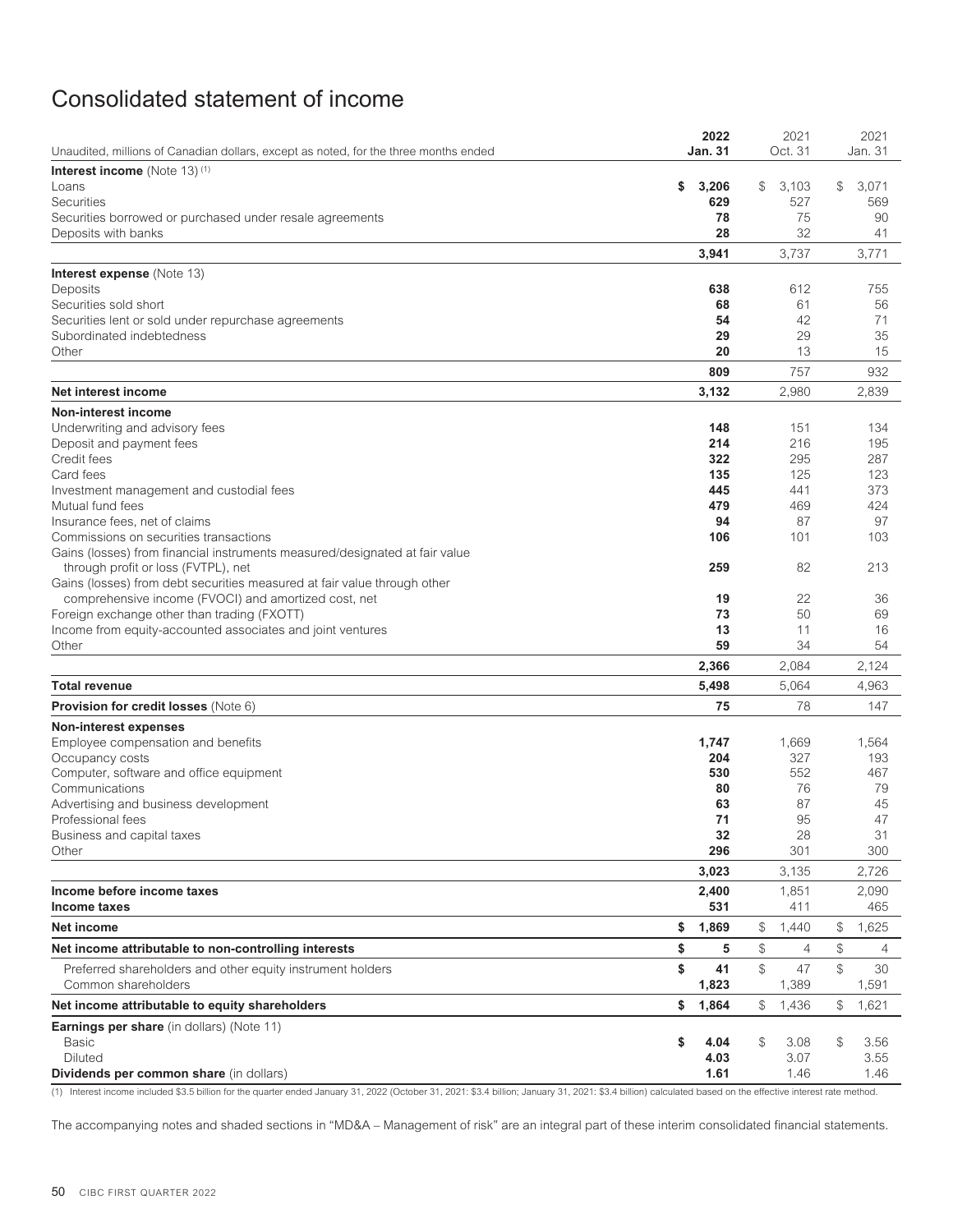# <span id="page-53-0"></span>Consolidated statement of comprehensive income

| Unaudited, millions of Canadian dollars, for the three months ended                                                                                                                                                                           | 2022<br><b>Jan. 31</b> | 2021<br>Oct. 31   |               | 2021<br>Jan. 31 |
|-----------------------------------------------------------------------------------------------------------------------------------------------------------------------------------------------------------------------------------------------|------------------------|-------------------|---------------|-----------------|
| Net income                                                                                                                                                                                                                                    | \$<br>1,869            | \$<br>1,440       | $\mathbb{S}$  | 1,625           |
| Other comprehensive income (loss) (OCI), net of income tax, that is subject to subsequent reclassification to net income<br>Net foreign currency translation adjustments                                                                      |                        |                   |               |                 |
| Net gains (losses) on investments in foreign operations<br>Net gains (losses) on hedges of investments in foreign operations                                                                                                                  | 1,051<br>(616)         | (301)<br>172      |               | (1, 417)<br>798 |
|                                                                                                                                                                                                                                               | 435                    | (129)             |               | (619)           |
| Net change in debt securities measured at FVOCI<br>Net gains (losses) on securities measured at FVOCI                                                                                                                                         | (169)                  | (33)              |               | 56              |
| Net (gains) losses reclassified to net income                                                                                                                                                                                                 | (14)                   | (15)              |               | (26)            |
|                                                                                                                                                                                                                                               | (183)                  | (48)              |               | 30              |
| Net change in cash flow hedges<br>Net gains (losses) on derivatives designated as cash flow hedges<br>Net (gains) losses reclassified to net income                                                                                           | $\overline{7}$<br>(72) | (187)<br>32       |               | 124<br>(148)    |
|                                                                                                                                                                                                                                               | (65)                   | (155)             |               | (24)            |
| OCI, net of income tax, that is not subject to subsequent reclassification to net income<br>Net gains (losses) on post-employment defined benefit plans<br>Net gains (losses) due to fair value change of fair value option (FVO) liabilities | 106                    | 254               |               | 199             |
| attributable to changes in credit risk                                                                                                                                                                                                        | 39                     | 17                |               | (35)            |
| Net gains (losses) on equity securities designated at FVOCI                                                                                                                                                                                   | 19                     | 30                |               | 24              |
|                                                                                                                                                                                                                                               | 164                    | 301               |               | 188             |
| Total OCI(1)                                                                                                                                                                                                                                  | 351                    | (31)              |               | (425)           |
| <b>Comprehensive income</b>                                                                                                                                                                                                                   | \$<br>2,220            | \$<br>1,409       | \$            | 1,200           |
| Comprehensive income (loss) attributable to non-controlling interests                                                                                                                                                                         | \$<br>5                | \$<br>4           | \$            | $\overline{4}$  |
| Preferred shareholders and other equity instrument holders<br>Common shareholders                                                                                                                                                             | \$<br>41<br>2,174      | \$<br>47<br>1,358 | $\mathcal{L}$ | 30<br>1,166     |
| Comprehensive income attributable to equity shareholders                                                                                                                                                                                      | \$<br>2,215            | \$<br>1,405       | \$            | 1,196           |
| (1) Includes \$27 million of losses for the quarter ended January 31, 2022 (October 31, 2021: \$9 million of losses; January 31, 2021: \$6 million of losses), relating to our investments in equity-accounted                                |                        |                   |               |                 |
| associates and joint ventures.                                                                                                                                                                                                                | 2022                   | 2021              |               | 2021            |
| Unaudited, millions of Canadian dollars, for the three months ended                                                                                                                                                                           | <b>Jan. 31</b>         | Oct. 31           |               | Jan. 31         |
| Income tax (expense) benefit allocated to each component of OCI<br>Subject to subsequent reclassification to net income<br>Net foreign currency translation adjustments<br>Net gains (losses) on investments in foreign operations            | \$<br>(35)             | \$<br>11          | $\mathcal{L}$ | 11              |
| Net gains (losses) on hedges of investments in foreign operations                                                                                                                                                                             | 40                     | (10)              |               | (15)            |
|                                                                                                                                                                                                                                               | 5                      | $\mathbf{1}$      |               | (4)             |
| Net change in debt securities measured at FVOCI<br>Net gains (losses) on securities measured at FVOCI<br>Net (gains) losses reclassified to net income                                                                                        | 34<br>5                | 5<br>5            |               | (25)<br>9       |
|                                                                                                                                                                                                                                               | 39                     | 10                |               | (16)            |
| Net change in cash flow hedges<br>Net gains (losses) on derivatives designated as cash flow hedges<br>Net (gains) losses reclassified to net income                                                                                           | (4)<br>26              | 66<br>(11)        |               | (45)<br>53      |
|                                                                                                                                                                                                                                               | 22                     | 55                |               | 8               |
| Not subject to subsequent reclassification to net income<br>Net gains (losses) on post-employment defined benefit plans<br>Net gains (losses) due to fair value change of FVO liabilities attributable                                        | (38)                   | (74)              |               | (71)            |
| to changes in credit risk<br>Net gains (losses) on equity securities designated at FVOCI                                                                                                                                                      | (14)<br>(8)            | (6)<br>(10)       |               | 13<br>(8)       |
|                                                                                                                                                                                                                                               | (60)                   | (90)              |               | (66)            |
|                                                                                                                                                                                                                                               | \$<br>6                | \$<br>(24)        | \$            | (78)            |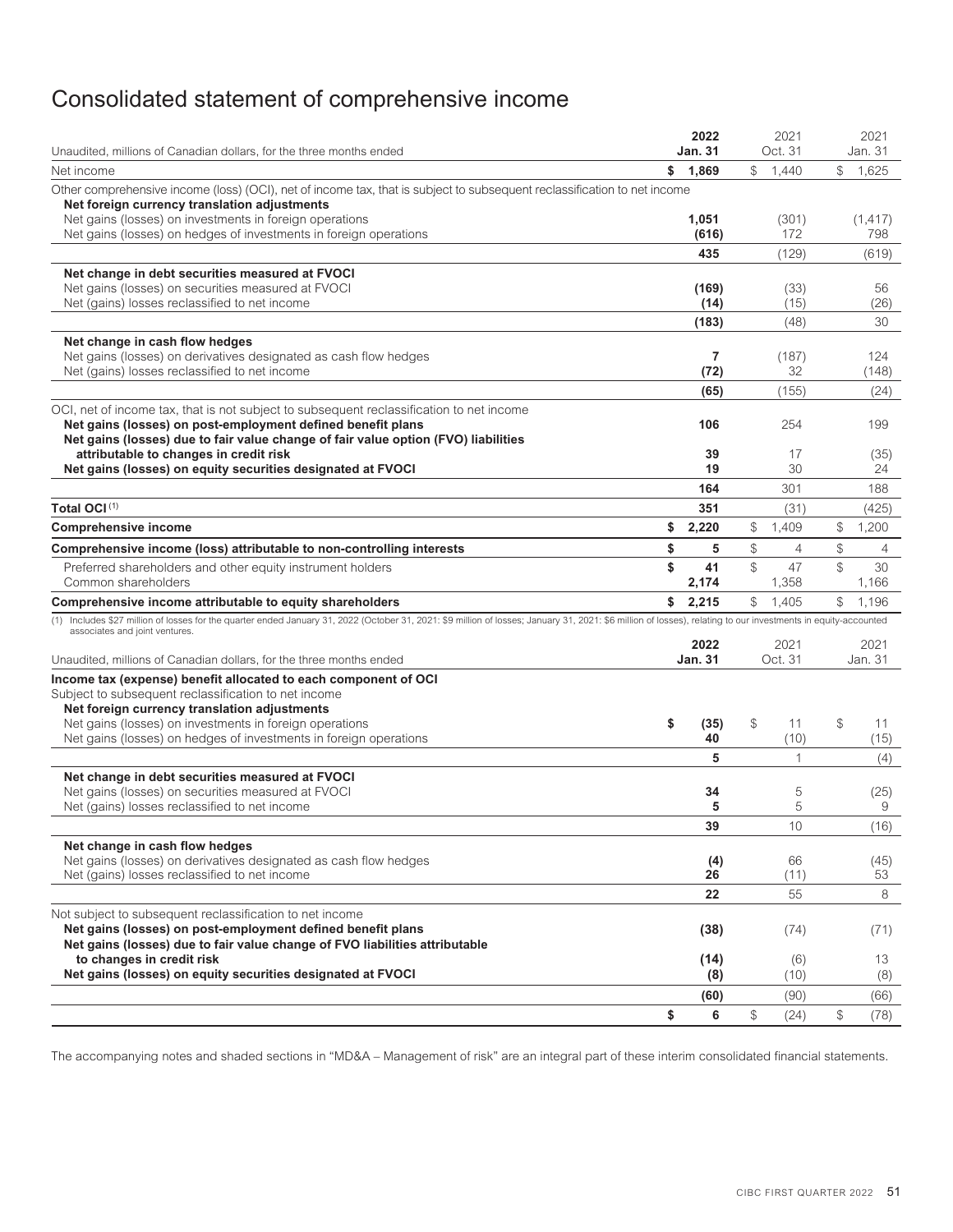# <span id="page-54-0"></span>Consolidated statement of changes in equity

| Unaudited, millions of Canadian dollars, for the three months ended                                                                   | 2022<br><b>Jan. 31</b>   |               | 2021<br>Oct. 31       |                         | 2021<br>Jan. 31       |
|---------------------------------------------------------------------------------------------------------------------------------------|--------------------------|---------------|-----------------------|-------------------------|-----------------------|
| Preferred shares and other equity instruments                                                                                         |                          |               |                       |                         |                       |
| Balance at beginning of period                                                                                                        | \$<br>4,325              | \$            | 3,575                 | \$                      | 3,575                 |
| Issue of preferred shares and limited recourse capital notes                                                                          |                          |               | 750                   |                         |                       |
| Balance at end of period                                                                                                              | \$<br>4,325              | \$            | 4,325                 | \$                      | 3,575                 |
| <b>Common shares (Note 8)</b><br>Balance at beginning of period                                                                       | \$<br>14,351             | \$            | 14,252                | \$                      | 13,908                |
| Issue of common shares                                                                                                                | 135                      |               | 99                    |                         | 99                    |
| Purchase of common shares for cancellation                                                                                            | (29)                     |               | $\overline{a}$        |                         |                       |
| Treasury shares                                                                                                                       | $\overline{\phantom{a}}$ |               | -                     |                         | (16)                  |
| Balance at end of period                                                                                                              | \$<br>14,457             | \$            | 14,351                | \$                      | 13,991                |
| <b>Contributed surplus</b><br>Balance at beginning of period                                                                          | \$<br>110                | \$            | 117                   | \$                      | 117                   |
| Compensation expense arising from equity-settled share-based awards                                                                   | 9                        |               | 2                     |                         | 6                     |
| Exercise of stock options and settlement of other equity-settled share-based awards                                                   | (6)                      |               | (14)                  |                         | (5)                   |
| Other $(1)$                                                                                                                           | 3                        |               | 5                     |                         | -1                    |
| Balance at end of period                                                                                                              | \$<br>116                | \$            | 110                   | \$                      | 119                   |
| <b>Retained earnings</b>                                                                                                              |                          |               |                       |                         |                       |
| Balance at beginning of period<br>Net income attributable to equity shareholders                                                      | \$<br>25,793<br>1,864    | \$            | 25,055<br>1,436       | \$                      | 22,119<br>1,621       |
| Dividends and distributions                                                                                                           |                          |               |                       |                         |                       |
| Preferred and other equity instruments                                                                                                | (41)                     |               | (47)                  |                         | (30)                  |
| Common<br>Premium on purchase of common shares for cancellation                                                                       | (726)<br>(105)           |               | (657)                 |                         | (653)                 |
| Realized gains (losses) on equity securities designated at FVOCI reclassified from AOCI                                               | 22                       |               | 9                     |                         | 3                     |
| Other                                                                                                                                 |                          |               | (3)                   |                         |                       |
| Balance at end of period                                                                                                              | \$<br>26,807             | \$            | 25,793                | $$\tilde{\phantom{a}}$$ | 23,060                |
| AOCI, net of income tax                                                                                                               |                          |               |                       |                         |                       |
| AOCI, net of income tax, that is subject to subsequent reclassification to net income<br>Net foreign currency translation adjustments |                          |               |                       |                         |                       |
| Balance at beginning of period                                                                                                        | \$<br>58                 | \$            | 187                   | \$                      | 1,173                 |
| Net change in foreign currency translation adjustments                                                                                | 435                      |               | (129)                 |                         | (619)                 |
| Balance at end of period                                                                                                              | \$<br>493                | \$            | 58                    | \$                      | 554                   |
| Net gains (losses) on debt securities measured at FVOCI                                                                               |                          |               |                       |                         |                       |
| Balance at beginning of period                                                                                                        | \$<br>193                | \$            | 241                   | \$                      | 309<br>30             |
| Net change in securities measured at FVOCI                                                                                            | \$<br>(183)<br>10        | \$            | (48)<br>193           | $$\mathbb{S}$$          | 339                   |
| Balance at end of period                                                                                                              |                          |               |                       |                         |                       |
| Net gains (losses) on cash flow hedges<br>Balance at beginning of period                                                              | \$<br>137                | \$            | 292                   | $\mathbb{S}$            | 274                   |
| Net change in cash flow hedges                                                                                                        | (65)                     |               | (155)                 |                         | (24)                  |
| Balance at end of period                                                                                                              | \$<br>72                 | $\mathbb{S}$  | 137                   | $\mathbb{S}$            | 250                   |
| AOCI, net of income tax, that is not subject to subsequent reclassification to net income                                             |                          |               |                       |                         |                       |
| Net gains (losses) on post-employment defined benefit plans                                                                           |                          |               |                       |                         |                       |
| Balance at beginning of period<br>Net change in post-employment defined benefit plans                                                 | \$<br>634<br>106         | \$            | 380<br>254            | \$                      | (283)<br>199          |
| Balance at end of period                                                                                                              | \$<br>740                | \$            | 634                   | $$\mathbb{S}$$          | (84)                  |
| Net gains (losses) due to fair value change of FVO liabilities attributable                                                           |                          |               |                       |                         |                       |
| to changes in credit risk                                                                                                             |                          |               |                       |                         |                       |
| Balance at beginning of period                                                                                                        | \$<br>(28)               | $\mathcal{S}$ | (45)                  | $\mathbb{S}$            | (40)                  |
| Net change attributable to changes in credit risk                                                                                     | 39                       |               | 17                    |                         | (35)                  |
| Balance at end of period                                                                                                              | \$<br>11                 | \$            | (28)                  | \$                      | (75)                  |
| Net gains (losses) on equity securities designated at FVOCI<br>Balance at beginning of period                                         | \$<br>75                 | \$            | 54                    | \$                      | 2                     |
| Net gains (losses) on equity securities designated at FVOCI                                                                           | 19                       |               | 30                    |                         | 24                    |
| Realized (gains) losses on equity securities designated at FVOCI reclassified to                                                      |                          |               |                       |                         |                       |
| retained earnings                                                                                                                     | (22)                     |               | (9)                   |                         | (3)                   |
| Balance at end of period                                                                                                              | \$<br>72                 | \$            | 75                    | \$                      | 23                    |
| Total AOCI, net of income tax                                                                                                         | \$<br>1,398              | \$            | 1,069                 | \$                      | 1,007                 |
| <b>Non-controlling interests</b>                                                                                                      |                          |               |                       |                         |                       |
| Balance at beginning of period<br>Net income attributable to non-controlling interests                                                | \$<br>182<br>5           | \$            | 177<br>$\overline{4}$ | \$                      | 181<br>$\overline{4}$ |
| <b>Dividends</b>                                                                                                                      | (2)                      |               | (6)                   |                         |                       |
| Other                                                                                                                                 | 4                        |               | 7                     |                         | (8)                   |
| Balance at end of period                                                                                                              | \$<br>189                | \$            | 182                   | \$                      | 177                   |
| Equity at end of period                                                                                                               | \$<br>47,292             | \$            | 45,830                | \$                      | 41,929                |

(1) Includes the portion of the estimated tax benefit related to employee stock options that is incremental to the amount recognized in the interim consolidated statement of income.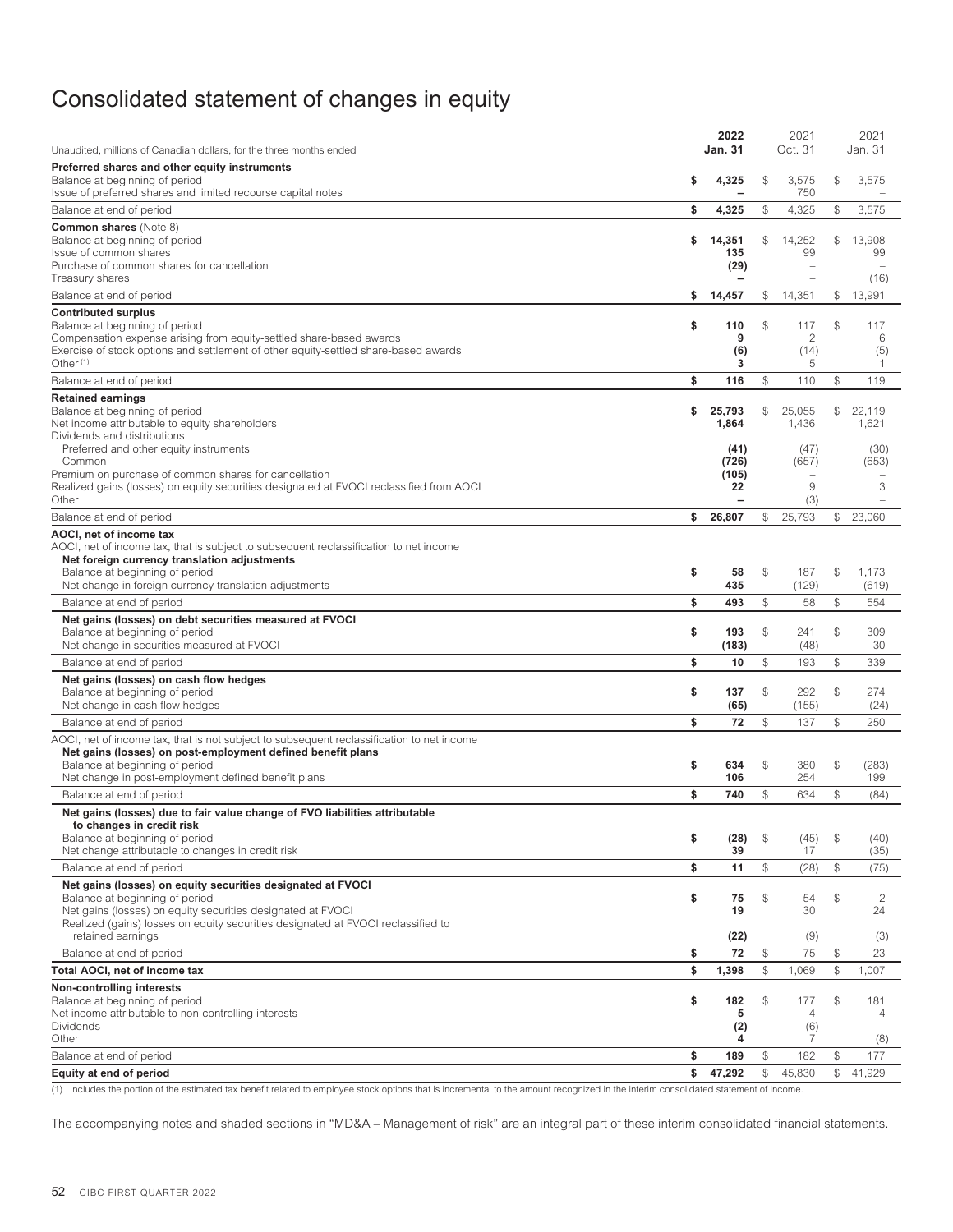# <span id="page-55-0"></span>Consolidated statement of cash flows

|                                                                                                                                                                    | 2022           | 2021                     | 2021             |
|--------------------------------------------------------------------------------------------------------------------------------------------------------------------|----------------|--------------------------|------------------|
| Unaudited, millions of Canadian dollars, for the three months ended                                                                                                | Jan. 31        | Oct. 31                  | Jan. 31          |
| Cash flows provided by (used in) operating activities                                                                                                              |                |                          |                  |
| Net income                                                                                                                                                         | \$<br>1,869    | \$<br>1,440              | \$<br>1,625      |
| Adjustments to reconcile net income to cash flows provided by (used in) operating activities:                                                                      |                |                          |                  |
| Provision for credit losses                                                                                                                                        | 75             | 78                       | 147              |
| Amortization and impairment (1)                                                                                                                                    | 253            | 287                      | 237              |
| Stock options and restricted shares expense                                                                                                                        | 9              | 2                        | 6                |
| Deferred income taxes<br>Losses (gains) from debt securities measured at FVOCI and amortized cost                                                                  | 94             | (11)<br>(22)             | 43<br>(36)       |
| Net losses (gains) on disposal of property and equipment                                                                                                           | (19)<br>1      |                          |                  |
| Other non-cash items, net                                                                                                                                          | (107)          | 470                      | 82               |
| Net changes in operating assets and liabilities                                                                                                                    |                |                          |                  |
| Interest-bearing deposits with banks                                                                                                                               | 2,333          | (2, 362)                 | (1,320)          |
| Loans, net of repayments                                                                                                                                           | (21, 119)      | (14, 462)                | (4, 177)         |
| Deposits, net of withdrawals                                                                                                                                       | 27,462         | 18,948                   | 1,628            |
| Obligations related to securities sold short                                                                                                                       | 482            | 975                      | 3,513            |
| Accrued interest receivable                                                                                                                                        | 141            | (170)                    | 132              |
| Accrued interest payable                                                                                                                                           | (43)           | 114                      | (159)            |
| Derivative assets                                                                                                                                                  | 2,854          | (1, 546)                 | (1,440)          |
| Derivative liabilities                                                                                                                                             | (2,801)        | 2,797                    | 1,688            |
| Securities measured at FVTPL                                                                                                                                       | (8, 388)       | (191)                    | (3,864)          |
| Other assets and liabilities measured/designated at FVTPL                                                                                                          | 1,526          | 6,081                    | 1,727            |
| Current income taxes                                                                                                                                               | (855)          | 37                       | 62               |
| Cash collateral on securities lent                                                                                                                                 | (177)          | (1, 148)                 | (79)             |
| Obligations related to securities sold under repurchase agreements                                                                                                 | (3, 525)       | 1,533                    | 4,869            |
| Cash collateral on securities borrowed<br>Securities purchased under resale agreements                                                                             | (1,728)<br>730 | 928<br>(4,662)           | (3,010)<br>1,199 |
| Other, net                                                                                                                                                         | (40)           | (812)                    | (3,983)          |
|                                                                                                                                                                    |                |                          |                  |
|                                                                                                                                                                    | (973)          | 8,304                    | (1, 110)         |
| Cash flows provided by (used in) financing activities                                                                                                              |                |                          |                  |
| Issue of subordinated indebtedness                                                                                                                                 |                |                          | (1,008)          |
| Issue of preferred shares and limited recourse capital notes, net of issuance cost                                                                                 |                | 748                      |                  |
| Issue of common shares for cash                                                                                                                                    | 93             | 51                       | 62               |
| Purchase of common shares for cancellation                                                                                                                         | (134)          | $\overline{\phantom{0}}$ | (16)             |
| Net sale (purchase) of treasury shares<br>Dividends and distributions paid                                                                                         | (731)          | (670)                    | (651)            |
| Repayment of lease liabilities                                                                                                                                     | (76)           | (82)                     | (74)             |
|                                                                                                                                                                    |                | 47                       |                  |
|                                                                                                                                                                    | (848)          |                          | (1,687)          |
| Cash flows provided by (used in) investing activities                                                                                                              |                |                          |                  |
| Purchase of securities measured/designated at FVOCI and amortized cost                                                                                             | (23, 727)      | (15, 249)                | (9,954)          |
| Proceeds from sale of securities measured/designated at FVOCI and amortized cost<br>Proceeds from maturity of debt securities measured at FVOCI and amortized cost | 7,538<br>6,825 | 5,748<br>5,780           | 6,812<br>5,676   |
| Net sale (purchase) of property, equipment, software and other intangibles                                                                                         | (201)          | (270)                    | (184)            |
|                                                                                                                                                                    |                |                          |                  |
|                                                                                                                                                                    | (9, 565)       | (3,991)                  | 2,350            |
| Effect of exchange rate changes on cash and non-interest-bearing deposits with banks                                                                               | 72             | (21)                     | (98)             |
| Net increase (decrease) in cash and non-interest-bearing deposits with banks                                                                                       |                |                          |                  |
| during the period                                                                                                                                                  | (11, 314)      | 4,339                    | (545)            |
| Cash and non-interest-bearing deposits with banks at beginning of period                                                                                           | 34,573         | 30,234                   | 43,531           |
| Cash and non-interest-bearing deposits with banks at end of period (2)                                                                                             | \$<br>23,259   | \$<br>34,573             | \$<br>42,986     |
| Cash interest paid                                                                                                                                                 | \$<br>852      | \$<br>643                | \$<br>1,091      |
| Cash interest received                                                                                                                                             | 3,796          | 3,363                    | 3,659            |
| Cash dividends received                                                                                                                                            | 286            | 204                      | 244              |
| Cash income taxes paid                                                                                                                                             | 1,292          | 385                      | 360              |

(1) Comprises amortization and impairment of buildings, right-of-use assets, furniture, equipment, leasehold improvements, software and other intangible assets, and goodwill.<br>(2) Includes restricted cash of \$462 million (O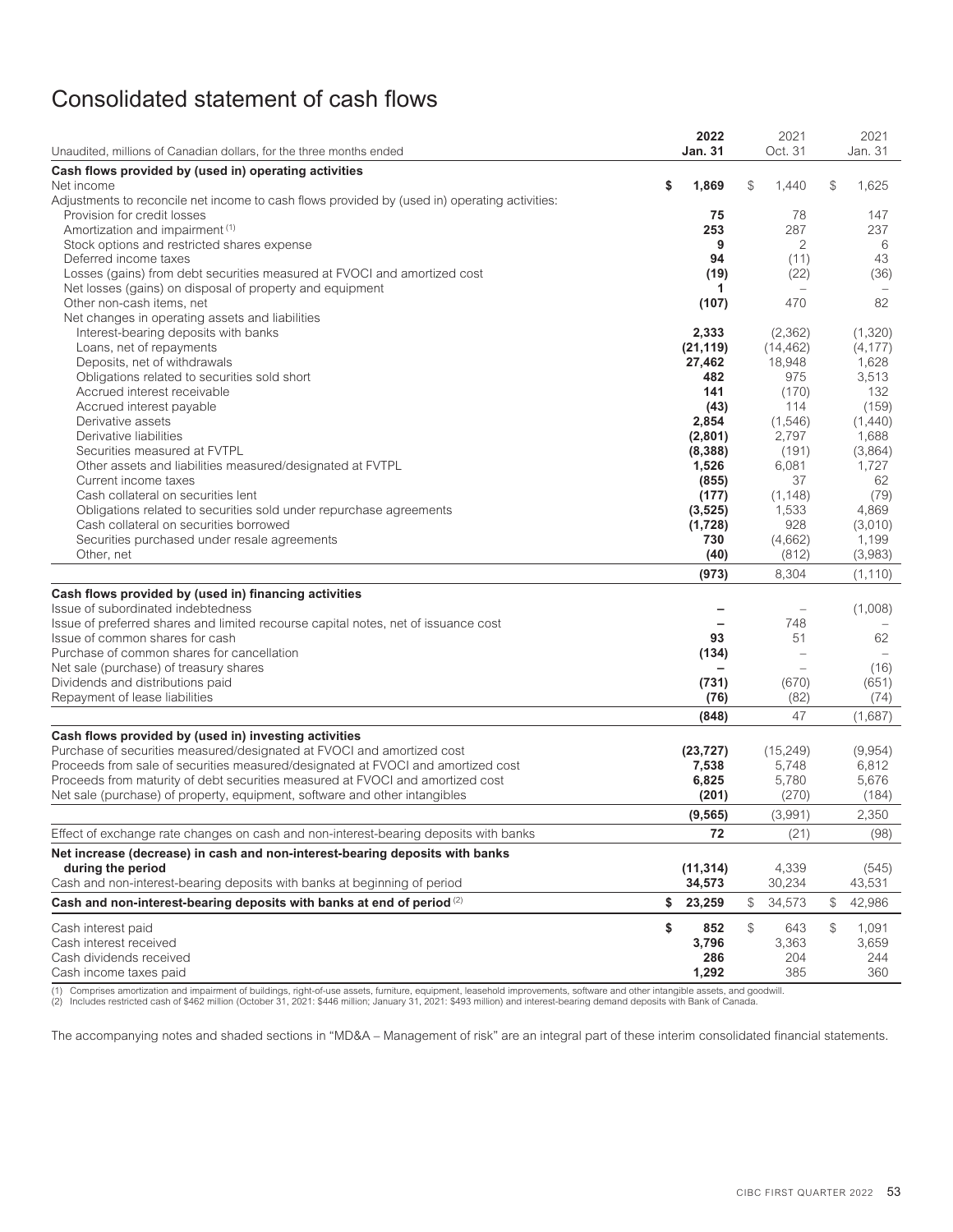# <span id="page-56-0"></span>Notes to the interim consolidated financial statements (Unaudited)

The interim consolidated financial statements of CIBC are prepared in accordance with Section 308(4) of the *Bank Act* (Canada), which states that, except as otherwise specified by the Office of the Superintendent of Financial Institutions (OSFI), the financial statements are to be prepared in accordance with International Financial Reporting Standards (IFRS) as issued by the International Accounting Standards Board (IASB). There are no accounting requirements of OSFI that are exceptions to IFRS.

These interim consolidated financial statements have been prepared in accordance with International Accounting Standard (IAS) 34 "Interim Financial Reporting" and do not include all of the information required for full annual consolidated financial statements. These interim consolidated financial statements follow the same accounting policies and methods of application as CIBC's consolidated financial statements as at and for the year ended October 31, 2021.

<span id="page-56-1"></span>All amounts in these interim consolidated financial statements are presented in millions of Canadian dollars, unless otherwise indicated. These interim consolidated financial statements were authorized for issue by the Board of Directors on February 24, 2022.

# Note 1. Changes in accounting policies

### **Future accounting policy changes**

<span id="page-56-2"></span>For details on future accounting policy changes, refer to Note 32 to the consolidated financial statements included in our 2021 Annual Report. We are continuing to evaluate the impact of standards that are effective for us after fiscal 2022.

# Note 2. Impact of COVID-19

Global economic activity had improved heading into 2022, although the pandemic, fueled by more contagious variants, continues to pose a risk to the recovery. Additional restrictions imposed by governments around the world to limit the impact of the infection negatively impacted the economic recovery. The economic impact of the COVID-19 pandemic will ultimately depend on vaccine adoption rates and the extent to which the vaccines will be effective at controlling both existing and emerging variants of the virus, and the ability of governments, businesses and health-care systems to effectively limit the current and future resurgences of the virus, including its variants, without resorting to broad economic closures. As a result, we continue to operate in an uncertain macroeconomic environment.

### **Impact on estimates and assumptions**

As disclosed in our 2021 Annual Report, the preparation of the consolidated financial statements in accordance with IFRS requires management to make estimates and assumptions that affect the recognized and measured amounts of assets, liabilities, net income, comprehensive income and related disclosures. Significant estimates and assumptions are made in the areas of the valuation of financial instruments, allowance for credit losses, the evaluation of whether to consolidate structured entities, asset impairment, income taxes, provisions and contingent liabilities, post-employment and other long-term benefit plan assumptions and valuation of self-managed loyalty points programs.

Further, the COVID-19 pandemic continues to give rise to heightened uncertainty as it relates to accounting estimates and assumptions and increases the need to apply judgment in evaluating the economic and market environment and its impact on significant estimates. This particularly impacts estimates and assumptions relating to the allowance for credit losses.

During the three months ended January 31, 2022, improvements in our economic outlook resulted in a moderate reduction in our stage 1 and stage 2 performing expected credit losses (ECLs). Significant judgment continued to be inherent in the forecasting of forward-looking information, including with regard to our base case assumption that the vaccination programs will be able to effectively respond to the new and emerging variants and that government will respond to future waves of the virus with targeted health measures rather than broader economic closures.

Changes in the judgments and estimates related to IFRS 9 can have a significant impact on the level of ECL allowance recognized and the periodover-period volatility of the provision for credit losses. Actual results could differ from these estimates and assumptions. See Note 6 to our consolidated financial statements in our 2021 Annual Report, and Note 6 to our interim consolidated financial statements for more information concerning the high level of judgment inherent in the estimation of ECL allowance, including the impact of COVID-19.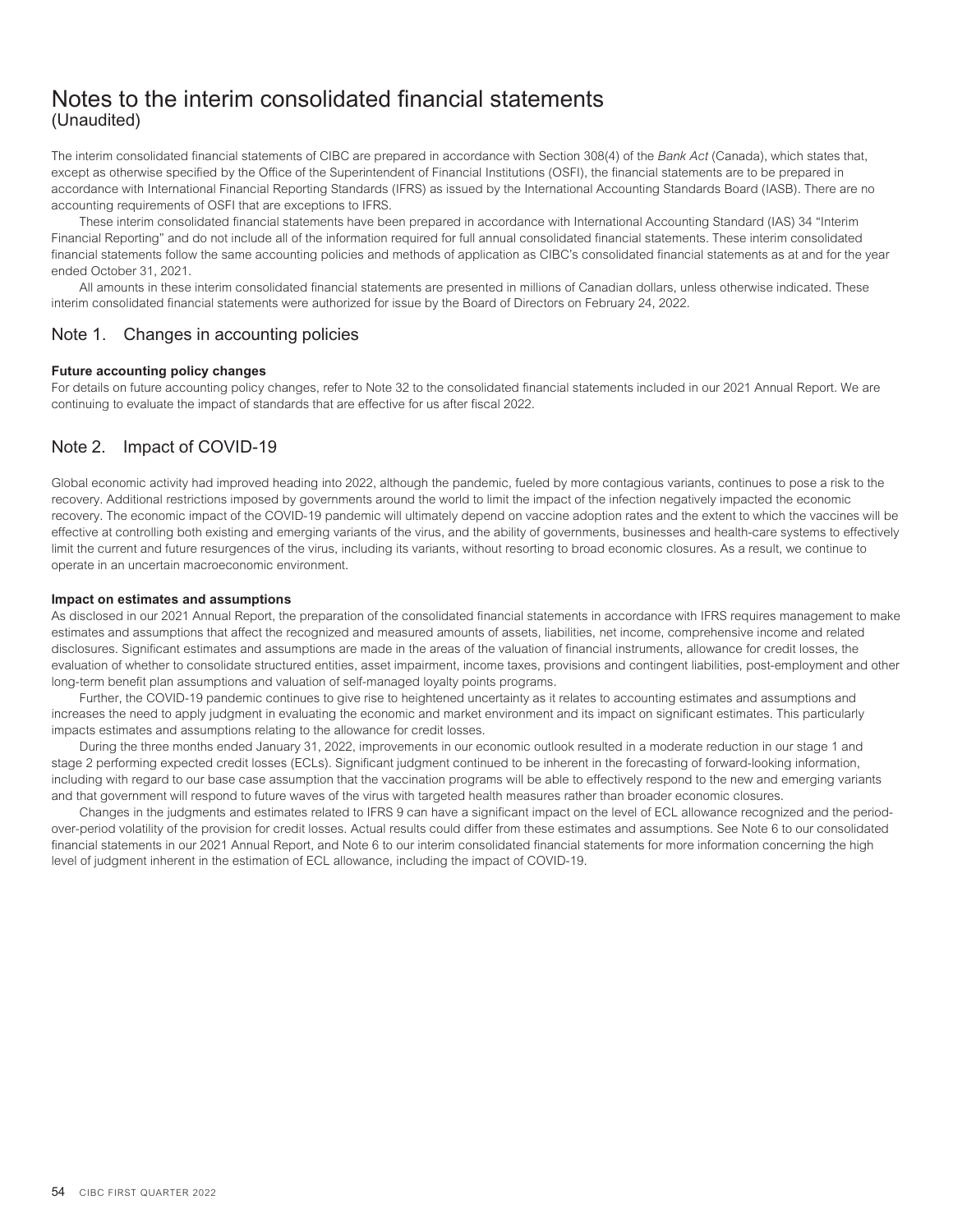# <span id="page-57-0"></span>Note 3. Fair value measurement

# **Fair value of financial instruments**

|                        |                                                                                                                                                                 |                                                  |              |                                                             | Carrying value                                   |                                                                                       |              |                                       |               |                                       |                                              |
|------------------------|-----------------------------------------------------------------------------------------------------------------------------------------------------------------|--------------------------------------------------|--------------|-------------------------------------------------------------|--------------------------------------------------|---------------------------------------------------------------------------------------|--------------|---------------------------------------|---------------|---------------------------------------|----------------------------------------------|
| \$ millions, as at     |                                                                                                                                                                 | Amortized<br>cost                                |              | Mandatorily<br>measured<br>at FVTPL                         | Designated<br>at FVTPL                           | Fair value<br>through<br><b>OCI</b>                                                   |              | Total                                 |               | Fair<br>value                         | Fair value<br>over (under)<br>carrying value |
|                        |                                                                                                                                                                 |                                                  |              |                                                             |                                                  |                                                                                       |              |                                       |               |                                       |                                              |
| 2022<br><b>Jan. 31</b> | <b>Financial assets</b><br>Cash and deposits with banks<br>Securities<br>Cash collateral on securities borrowed<br>Securities purchased under resale agreements | \$<br>43,042<br>45,489<br>14,096<br>59,511       | \$           | 308<br>80,633<br>7,464                                      | \$<br>$\overline{\phantom{0}}$<br>$\equiv$       | \$<br>52,881<br>$\overline{\phantom{0}}$                                              | \$           | 43,350<br>179,003<br>14.096<br>66,975 | \$            | 43,350<br>178,947<br>14,096<br>66,975 | \$<br>(56)<br>$\overline{\phantom{0}}$       |
|                        | Loans<br>Residential mortgages<br>Personal<br>Credit card                                                                                                       | 256.796<br>41,897<br>10,512                      |              | 10<br>$\overline{\phantom{0}}$                              |                                                  | $\overline{\phantom{0}}$<br>—<br>—                                                    |              | 256,806<br>41,897<br>10,512           |               | 254,838<br>41,873<br>10,512           | (1,968)<br>(24)                              |
|                        | Business and government<br>Derivative instruments<br>Customers' liability under acceptances<br>Other assets                                                     | 136,166<br>$\qquad \qquad -$<br>10,618<br>19,979 |              | 27,079<br>33,066<br>$\overline{\phantom{0}}$                | 309<br>$\overline{\phantom{0}}$                  | $\overline{\phantom{0}}$<br>—<br>$\overline{\phantom{0}}$<br>$\overline{\phantom{0}}$ |              | 163,554<br>33,066<br>10,618<br>19,979 |               | 163,435<br>33,066<br>10,618<br>19,979 | (119)                                        |
|                        | <b>Financial liabilities</b><br>Deposits<br>Personal                                                                                                            | \$<br>210,594                                    | \$           |                                                             | \$<br>9,488                                      | \$                                                                                    | \$           | 220,082                               | \$            | 220,021                               | \$<br>(61)                                   |
|                        | Business and government<br>Bank                                                                                                                                 | 352,007<br>19,794                                |              |                                                             | 10,355                                           | $\overline{\phantom{0}}$                                                              |              | 362,362<br>19,794                     |               | 363,541<br>19,794                     | 1,179                                        |
|                        | Secured borrowings<br>Derivative instruments<br>Acceptances                                                                                                     | 46,224<br>$\overline{\phantom{0}}$<br>10,656     |              | 29,236                                                      | 1,246                                            | -<br>—<br>-                                                                           |              | 47,470<br>29,236<br>10,656            |               | 47,645<br>29,236<br>10,656            | 175                                          |
|                        | Obligations related to securities sold short<br>Cash collateral on securities lent<br>Obligations related to securities sold under                              | 2,286                                            |              | 23,272                                                      |                                                  | $\overline{\phantom{0}}$<br>—                                                         |              | 23,272<br>2,286                       |               | 23,272<br>2,286                       |                                              |
|                        | repurchase agreements<br>Other liabilities<br>Subordinated indebtedness                                                                                         | 64,380<br>17,774<br>5,531                        |              | $\overline{\phantom{0}}$<br>112<br>$\overline{\phantom{0}}$ | 4,042<br>26<br>$\overline{\phantom{0}}$          | -                                                                                     |              | 68,422<br>17,912<br>5,531             |               | 68,422<br>17,912<br>5,769             | 238                                          |
| 2021                   | <b>Financial assets</b>                                                                                                                                         |                                                  |              |                                                             |                                                  |                                                                                       |              |                                       |               |                                       |                                              |
| Oct. 31                | Cash and deposits with banks<br>Securities<br>Cash collateral on securities borrowed<br>Securities purchased under resale agreements                            | \$<br>56,701<br>35,159<br>12,368<br>60,482       | $\mathbb{S}$ | 296<br>72,192<br>L.<br>7,090                                | \$<br>$\overline{\phantom{a}}$<br>53<br>$\equiv$ | \$<br>53,997<br>L.                                                                    | $\mathbb{S}$ | 56,997<br>161,401<br>12,368<br>67,572 | $\mathcal{F}$ | 56,997<br>161,712<br>12,368<br>67,572 | \$<br>311                                    |
|                        | Loans<br>Residential mortgages<br>Personal                                                                                                                      | 251,230<br>41,129                                |              | 16<br>$\overline{\phantom{a}}$                              | $\overline{\phantom{a}}$                         | $\overline{\phantom{0}}$<br>$\overline{\phantom{0}}$                                  |              | 251,246<br>41,129                     |               | 249,786<br>41,114                     | (1,460)<br>(15)                              |
|                        | Credit card<br>Business and government<br>Derivative instruments                                                                                                | 10,509<br>123,054                                |              | $\overline{\phantom{a}}$<br>25,651<br>35,912                | 332<br>$\qquad \qquad -$                         | L.<br>$\equiv$                                                                        |              | 10,509<br>149,037<br>35,912           |               | 10,509<br>148,960<br>35,912           | (77)                                         |
|                        | Customers' liability under acceptances<br>Other assets<br><b>Financial liabilities</b>                                                                          | 10,958<br>21,054                                 |              | $\overline{\phantom{0}}$<br>$\equiv$                        | $\sim$                                           | $\qquad \qquad -$<br>$\overline{\phantom{a}}$                                         |              | 10,958<br>21,054                      |               | 10,958<br>21,054                      |                                              |
|                        | Deposits                                                                                                                                                        |                                                  |              |                                                             |                                                  |                                                                                       |              |                                       |               |                                       |                                              |
|                        | Personal<br>Business and government<br>Bank                                                                                                                     | \$<br>205,461<br>334,632<br>20,246               | \$           |                                                             | \$<br>8,471<br>9,756                             | \$                                                                                    | \$           | 213,932<br>344,388<br>20,246          | \$            | 213,949<br>345,533<br>20,246          | \$<br>17<br>1,145                            |
|                        | Secured borrowings<br>Derivative instruments<br>Acceptances                                                                                                     | 41,539<br>$\overline{\phantom{m}}$<br>10,961     |              | 32,101                                                      | 1,053                                            |                                                                                       |              | 42,592<br>32,101<br>10,961            |               | 42,838<br>32,101<br>10,961            | 246                                          |
|                        | Obligations related to securities sold short<br>Cash collateral on securities lent<br>Obligations related to securities sold under                              | 2,463                                            |              | 22,790                                                      |                                                  | $\qquad \qquad -$                                                                     |              | 22,790<br>2,463                       |               | 22,790<br>2,463                       |                                              |
|                        | repurchase agreements<br>Other liabilities<br>Subordinated indebtedness                                                                                         | 67,905<br>16,854<br>5,539                        |              | $\overline{\phantom{a}}$<br>113<br>$\equiv$                 | 3,975<br>51<br>$\overline{\phantom{0}}$          |                                                                                       |              | 71,880<br>17,018<br>5,539             |               | 71,880<br>17,018<br>5,820             | 281                                          |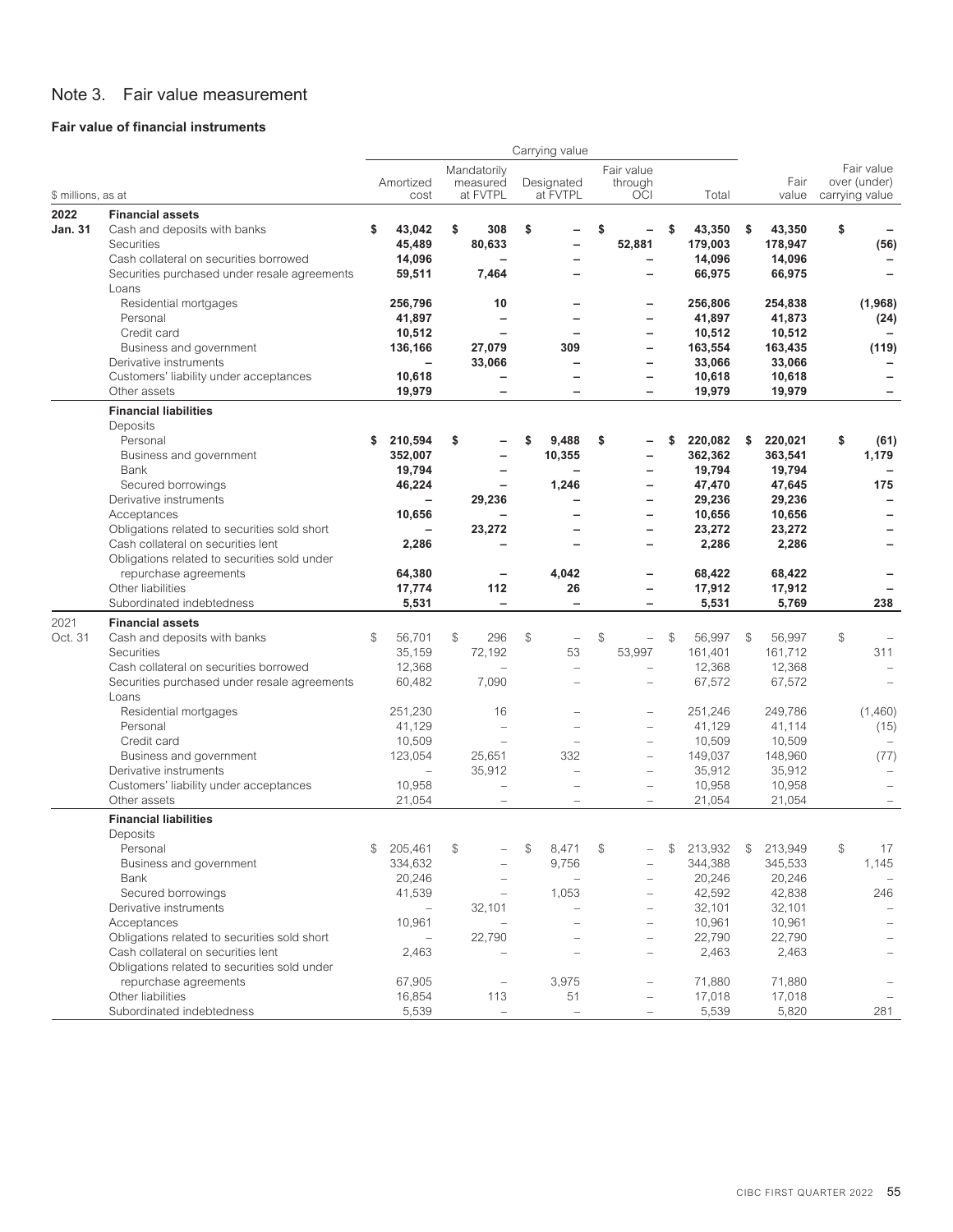The table below presents the level in the fair value hierarchy into which the fair values of financial instruments, that are carried at fair value on the interim consolidated balance sheet, are categorized:

|                                                                                              |                                                          | Level 1                  |                |                          |    | Level 2                  |    |                        | Level 3                                              |    |                          |                 |                 |  |
|----------------------------------------------------------------------------------------------|----------------------------------------------------------|--------------------------|----------------|--------------------------|----|--------------------------|----|------------------------|------------------------------------------------------|----|--------------------------|-----------------|-----------------|--|
|                                                                                              |                                                          |                          |                |                          |    |                          |    | Valuation technique -  | Valuation technique -                                |    |                          |                 |                 |  |
|                                                                                              |                                                          |                          |                | Quoted market price      |    | observable market inputs |    |                        | non-observable market inputs                         |    |                          | Total           | Total           |  |
|                                                                                              |                                                          | 2022                     |                | 2021                     |    | 2022                     |    | 2021                   | 2022                                                 |    | 2021                     | 2022            | 2021            |  |
| \$ millions, as at                                                                           |                                                          | <b>Jan. 31</b>           |                | Oct. 31                  |    | Jan. 31                  |    | Oct. 31                | Jan. 31                                              |    | Oct. 31                  | Jan. 31         | Oct. 31         |  |
| <b>Financial assets</b>                                                                      |                                                          |                          |                |                          |    |                          |    |                        |                                                      |    |                          |                 |                 |  |
| Deposits with banks                                                                          | \$                                                       | $\overline{\phantom{0}}$ | $$\mathbb{S}$$ |                          | \$ | 308                      | \$ | 296                    | \$                                                   | \$ |                          | \$<br>308       | \$<br>296       |  |
| Securities mandatorily measured and designated<br>at FVTPL                                   |                                                          |                          |                |                          |    |                          |    |                        |                                                      |    |                          |                 |                 |  |
| Government issued or guaranteed                                                              |                                                          | 2,639                    |                | 3,015                    |    | $25,941$ (1)             |    | 24,737 (1)             |                                                      |    |                          | 28,580          | 27,752          |  |
| Corporate equity                                                                             |                                                          | 45,184                   |                | 37,981                   |    | 300                      |    | 219                    | 4                                                    |    | $\overline{4}$           | 45,488          | 38,204          |  |
| Corporate debt                                                                               |                                                          |                          |                |                          |    | 3,909                    |    | 3,997                  | 2                                                    |    | $\overline{c}$           | 3,911           | 3,999           |  |
| Mortgage- and asset-backed                                                                   |                                                          |                          |                | $\overline{\phantom{a}}$ |    | $2,568$ <sup>(2)</sup>   |    | $2,235$ <sup>(2)</sup> | 86                                                   |    | 55                       | 2,654           | 2,290           |  |
|                                                                                              |                                                          | 47,823                   |                | 40,996                   |    | 32,718                   |    | 31,188                 | 92                                                   |    | 61                       | 80,633          | 72,245          |  |
| Loans mandatorily measured at FVTPL                                                          |                                                          |                          |                |                          |    |                          |    |                        |                                                      |    |                          |                 |                 |  |
| Business and government                                                                      |                                                          | $\overline{\phantom{0}}$ |                | $\equiv$                 |    | 26.748                   |    | 24,945                 | $640^{(3)}$                                          |    | 1,038(3)                 | 27,388          | 25,983          |  |
| Residential mortgages                                                                        |                                                          | $\overline{\phantom{0}}$ |                |                          |    | 10                       |    | 16                     |                                                      |    |                          | 10              | 16              |  |
|                                                                                              |                                                          | $\overline{\phantom{a}}$ |                | L.                       |    | 26,758                   |    | 24,961                 | 640                                                  |    | 1,038                    | 27,398          | 25,999          |  |
| Debt securities measured at FVOCI                                                            |                                                          |                          |                |                          |    |                          |    |                        |                                                      |    |                          |                 |                 |  |
| Government issued or guaranteed                                                              |                                                          | 3,915                    |                | 5,309                    |    | 40,219                   |    | 38,122                 |                                                      |    |                          | 44,134          | 43,431          |  |
| Corporate debt                                                                               | 5,829<br>5,829<br>7,833<br>÷<br>$\overline{\phantom{0}}$ |                          |                |                          |    |                          |    |                        | 7,833                                                |    |                          |                 |                 |  |
| Mortgage- and asset-backed                                                                   |                                                          |                          |                | $\equiv$                 |    | 2,030                    |    | 1,897                  |                                                      |    | $\overline{\phantom{a}}$ | 2,030           | 1,897           |  |
|                                                                                              |                                                          | 3,915                    |                | 5,309                    |    | 48,078                   |    | 47,852                 | $\overline{\phantom{0}}$                             |    | $\overline{\phantom{a}}$ | 51,993          | 53,161          |  |
| Equity securities designated at FVOCI                                                        |                                                          |                          |                |                          |    |                          |    |                        |                                                      |    |                          |                 |                 |  |
| Corporate equity                                                                             |                                                          | 77                       |                | 125                      |    | 361                      |    | 319                    | 450                                                  |    | 392                      | 888             | 836             |  |
| Securities purchased under resale agreements                                                 |                                                          |                          |                |                          |    |                          |    |                        |                                                      |    |                          |                 |                 |  |
| measured at FVTPL                                                                            |                                                          |                          |                | $\equiv$                 |    | 7,464                    |    | 7,090                  |                                                      |    |                          | 7,464           | 7,090           |  |
| Derivative instruments                                                                       |                                                          |                          |                |                          |    |                          |    |                        |                                                      |    |                          |                 |                 |  |
| Interest rate                                                                                |                                                          | 6                        |                | 3                        |    | 9,187                    |    | 8,948                  | 25                                                   |    | 35                       | 9,218           | 8,986           |  |
| Foreign exchange                                                                             |                                                          |                          |                | i.                       |    | 9,732                    |    | 11,707                 |                                                      |    | $\overline{\phantom{a}}$ | 9,732           | 11,707          |  |
| Credit                                                                                       |                                                          |                          |                |                          |    | 13                       |    | $\overline{4}$         | 43                                                   |    | 49                       | 56              | 53              |  |
| Equity                                                                                       |                                                          | 3,859                    |                | 4,650                    |    | 1,968                    |    | 1,877                  | 16                                                   |    | 13                       | 5,843           | 6,540           |  |
| Precious metal                                                                               |                                                          | 249                      |                | 343                      |    | 108                      |    | 132                    | $\overline{\phantom{0}}$<br>$\overline{\phantom{0}}$ |    | ÷<br>$\overline{a}$      | 108             | 132             |  |
| Other commodity                                                                              |                                                          |                          |                |                          |    | 7,860                    |    | 8,151                  |                                                      |    |                          | 8,109           | 8,494           |  |
|                                                                                              |                                                          | 4,114                    |                | 4,996                    |    | 28,868                   |    | 30,819                 | 84                                                   |    | 97                       | 33,066          | 35,912          |  |
| <b>Total financial assets</b>                                                                | \$                                                       | 55,929                   | $$\mathbb{S}$$ | 51,426                   | \$ | 144,555                  | \$ | 142,525                | \$<br>1,266                                          | \$ | 1,588                    | \$<br>201,750   | \$<br>195,539   |  |
| <b>Financial liabilities</b>                                                                 |                                                          |                          |                |                          |    |                          |    |                        |                                                      |    |                          |                 |                 |  |
| Deposits and other liabilities (4)                                                           | \$                                                       |                          | \$             | $\equiv$                 | \$ | (20, 416)                | \$ | (18, 702)              | \$<br>(811)                                          | \$ | (742)                    | \$<br>(21, 227) | \$<br>(19.444)  |  |
| Obligations related to securities sold short<br>Obligations related to securities sold under |                                                          | (5, 540)                 |                | (11, 226)                |    | (17, 732)                |    | (11, 564)              |                                                      |    |                          | (23, 272)       | (22, 790)       |  |
| repurchase agreements                                                                        |                                                          |                          |                | $\overline{\phantom{a}}$ |    | (4, 042)                 |    | (3,975)                |                                                      |    |                          | (4,042)         | (3,975)         |  |
| Derivative instruments                                                                       |                                                          |                          |                |                          |    |                          |    |                        |                                                      |    |                          |                 |                 |  |
| Interest rate                                                                                |                                                          | (2)                      |                |                          |    | (8, 917)                 |    | (8, 426)               | (213)                                                |    | (136)                    | (9, 132)        | (8, 562)        |  |
| Foreign exchange                                                                             |                                                          |                          |                |                          |    | (9, 237)                 |    | (11, 039)              |                                                      |    |                          | (9,237)         | (11, 039)       |  |
| Credit                                                                                       |                                                          |                          |                |                          |    | (49)                     |    | (50)                   | (48)                                                 |    | (54)                     | (97)            | (104)           |  |
| Equity                                                                                       |                                                          | (2,930)                  |                | (3, 422)                 |    | (4, 386)                 |    | (5,280)                | (16)                                                 |    | (77)                     | (7, 332)        | (8,779)         |  |
| Precious metal                                                                               |                                                          |                          |                |                          |    | (125)                    |    | (147)                  | $\overline{\phantom{0}}$                             |    |                          | (125)           | (147)           |  |
| Other commodity                                                                              |                                                          | (484)                    |                | (1, 122)                 |    | (2,829)                  |    | (2, 348)               |                                                      |    |                          | (3, 313)        | (3,470)         |  |
|                                                                                              |                                                          | (3, 416)                 |                | (4, 544)                 |    | (25, 543)                |    | (27, 290)              | (277)                                                |    | (267)                    | (29, 236)       | (32, 101)       |  |
| <b>Total financial liabilities</b>                                                           | \$                                                       | (8,956)                  | S.             | (15, 770)                | \$ | (67, 733)                | \$ | (61, 531)              | \$<br>(1,088)                                        | S. | (1,009)                  | \$<br>(77, 777) | \$<br>(78, 310) |  |

(1) Includes nil related to securities designated at FVTPL (October 31, 2021: \$49 million).

Includes nil related to asset-backed securities designated at FVTPL (October 31, 2021: \$4 million).

(3) Includes \$309 million related to loans designated at FVTPL (October 31, 2021: \$332 million).<br>(4) Comprises deposits designated at FVTPL of \$20,259 million (October 31, 2021: \$18,530 million), net bifurcated embedded de liabilities designated at FVTPL of \$26 million (October 31, 2021: \$51 million), and other financial liabilities measured at fair value of \$112 million (October 31, 2021: \$113 million).

Transfers between levels in the fair value hierarchy are deemed to have occurred at the beginning of the quarter in which the transfer occurred. Transfers between levels can occur as a result of additional or new information regarding valuation inputs and changes in their observability. During the quarter ended January 31, 2022, we transferred \$567 million of securities mandatorily measured at FVTPL from Level 1 to Level 2, \$5,514 million of securities sold short from Level 1 to Level 2, \$584 million of derivative liabilities from Level 1 to Level 2, and \$21 million of derivative assets from Level 1 to Level 2, and no transfers from Level 2 to Level 1, due to changes in observability in the inputs used to value these securities and derivatives (for the quarter ended October 31, 2021, \$2,283 million of securities mandatorily measured at FVTPL and \$1,174 million of securities sold short were transferred from Level 1 to Level 2, no transfers of derivatives from Level 1 to Level 2, and no transfers from Level 2 to Level 1; for the quarter ended January 31, 2021, \$19 million of securities mandatorily measured at FVTPL and \$128 million of securities sold short were transferred from Level 1 to Level 2, no transfers of derivatives from Level 1 to Level 2, and no transfers from Level 2 to Level 1). In addition, transfers between Level 2 and Level 3 were made during the quarters ended January 31, 2022, October 31, 2021, and January 31, 2021, primarily due to changes in the assessment of the observability of certain correlation and market volatility inputs that were used in measuring the fair value of our fair value option liabilities and derivatives.

The following table presents the changes in fair value of financial assets and liabilities in Level 3. These instruments are measured at fair value utilizing non-observable market inputs. We often hedge positions with offsetting positions that may be classified in a different level. As a result, the gains and losses for assets and liabilities in the Level 3 category presented in the table below do not reflect the effect of offsetting gains and losses on the related hedging instruments that are classified in Level 1 and Level 2.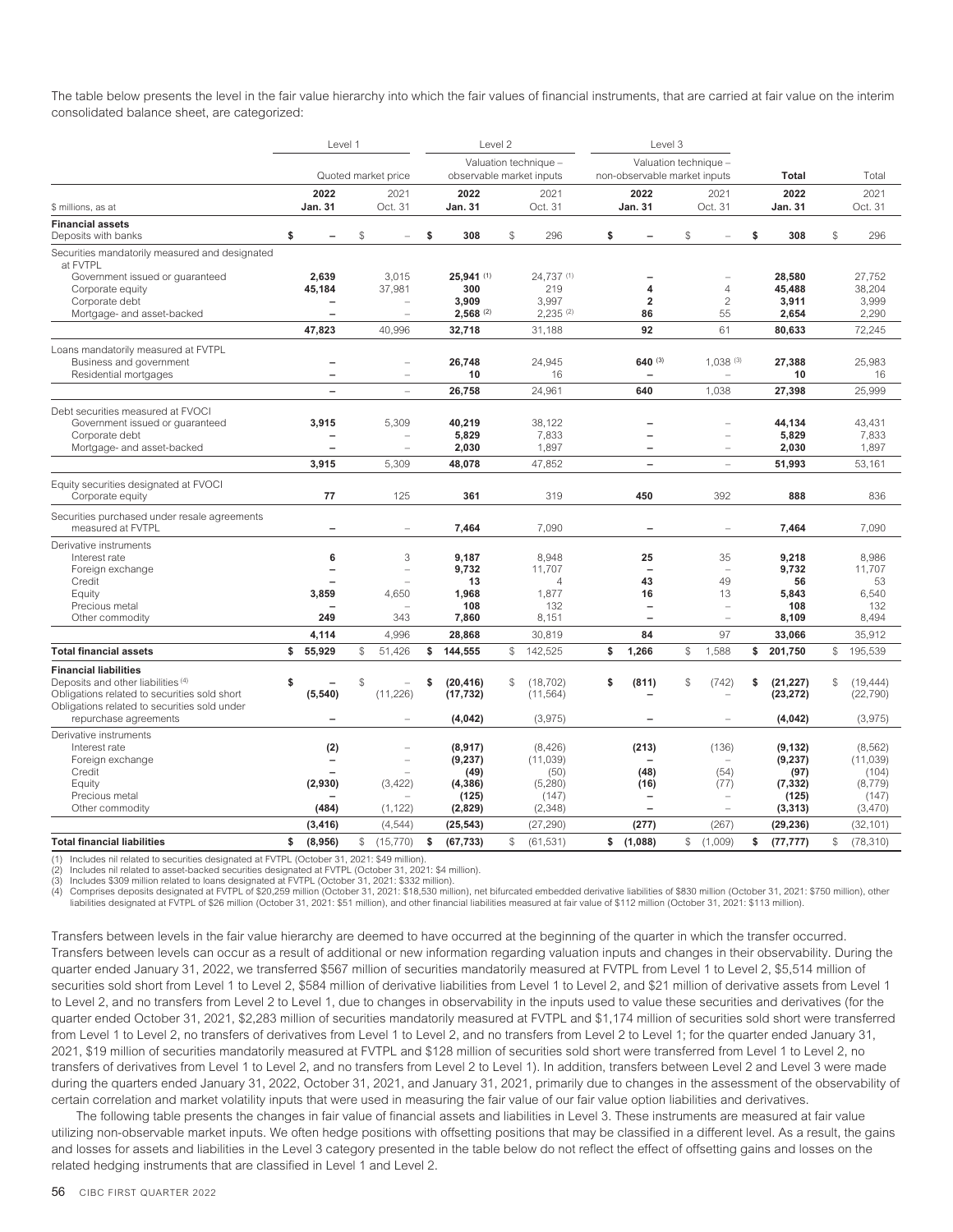|                                                                                |                |                         |               | included in income (1)          |               |                                          |                                  |                          |              |                          |                |                                |                |                                      |                |                               |                |                         |
|--------------------------------------------------------------------------------|----------------|-------------------------|---------------|---------------------------------|---------------|------------------------------------------|----------------------------------|--------------------------|--------------|--------------------------|----------------|--------------------------------|----------------|--------------------------------------|----------------|-------------------------------|----------------|-------------------------|
|                                                                                |                | Opening                 |               |                                 |               |                                          | Net unrealized<br>gains (losses) |                          | Transfer     | in to                    |                | Transfer<br>out of             |                | Purchases/                           |                | Sales/                        |                | Closing                 |
| \$ millions, for the three months ended                                        |                | balance                 |               | Realized <sup>(2)</sup>         |               | Unrealized (2)(3)                        | included in OCI (4)              |                          |              | Level 3                  |                | Level 3                        |                | Issuances                            |                | Settlements                   |                | balance                 |
| Jan. 31, 2022<br>Securities mandatorily measured and designated<br>at FVTPL    |                |                         |               |                                 |               |                                          |                                  |                          |              |                          |                |                                |                |                                      |                |                               |                |                         |
| <b>Corporate equity</b>                                                        | \$             | 4                       | S             |                                 | S             |                                          | \$                               |                          |              |                          |                |                                |                |                                      |                |                               |                | 4                       |
| Corporate debt                                                                 |                | $\overline{\mathbf{2}}$ |               |                                 |               |                                          |                                  |                          |              |                          |                |                                |                |                                      |                |                               |                | $\overline{\mathbf{2}}$ |
| Mortgage- and asset-backed                                                     |                | 55                      |               |                                 |               |                                          |                                  |                          |              |                          |                |                                |                | 32                                   |                | (1)                           |                | 86                      |
| Loans mandatorily measured at FVTPL                                            |                | 1,038                   |               |                                 |               |                                          |                                  | 17                       |              |                          |                |                                |                |                                      |                |                               |                | 640                     |
| <b>Business and government</b><br><b>Equity securities designated at FVOCI</b> |                |                         |               |                                 |               | (3)                                      |                                  |                          |              |                          |                |                                |                |                                      |                | (412)                         |                |                         |
| <b>Corporate equity</b>                                                        |                | 392                     |               |                                 |               |                                          |                                  | 47                       |              |                          |                |                                |                | 27                                   |                | (16)                          |                | 450                     |
| <b>Derivative instruments</b>                                                  |                |                         |               |                                 |               |                                          |                                  |                          |              |                          |                |                                |                |                                      |                |                               |                |                         |
| Interest rate                                                                  |                | 35                      |               | $\overline{\phantom{0}}$        |               | (11)                                     |                                  |                          |              |                          |                |                                |                |                                      |                | 1                             |                | 25                      |
| Credit                                                                         |                | 49                      |               | (5)                             |               | (1)                                      |                                  |                          |              |                          |                | $\overline{\phantom{0}}$       |                | $\overline{\phantom{0}}$             |                | $\overline{\phantom{0}}$      |                | 43                      |
| <b>Equity</b>                                                                  |                | 13                      |               |                                 |               | (1)                                      |                                  | $\overline{\phantom{0}}$ |              | 10                       |                | (8)                            |                | 2                                    |                |                               |                | 16                      |
| <b>Total assets</b>                                                            | \$<br>\$       | 1,588                   | \$<br>\$      | (5)<br>8                        | \$<br>\$      | (16)                                     | \$<br>\$                         | 64                       | \$<br>\$     | 10                       | \$<br>\$       | (8)<br>$\overline{\mathbf{2}}$ | \$<br>\$       | 61                                   | \$<br>\$       | (428)                         | \$             | 1,266                   |
| Deposits and other liabilities (5)<br>Derivative instruments                   |                | (742)                   |               |                                 |               | (156)                                    |                                  |                          |              |                          |                |                                |                | (21)                                 |                | 98                            | \$             | (811)                   |
| Interest rate                                                                  |                | (136)                   |               | $\overline{\phantom{0}}$        |               | (66)                                     |                                  |                          |              |                          |                | 2                              |                | (16)                                 |                | 3                             |                | (213)                   |
| Credit                                                                         |                | (54)                    |               | 5                               |               | 1                                        |                                  |                          |              | -                        |                | $\overline{\phantom{0}}$       |                |                                      |                | $\overline{\phantom{0}}$      |                | (48)                    |
| <b>Equity</b>                                                                  |                | (77)                    |               | $\overline{a}$                  |               | $\overline{\phantom{0}}$                 |                                  |                          |              | $\overline{\phantom{0}}$ |                | 60                             |                | (2)                                  |                | 3                             |                | (16)                    |
| <b>Total liabilities</b>                                                       |                | \$(1,009)               | \$            | 13                              | \$            | (221)                                    | \$                               | $\overline{\phantom{0}}$ | \$           | $\overline{\phantom{0}}$ | \$             | 64                             | \$             | (39)                                 | \$             | 104                           |                | \$(1,088)               |
| Oct. 31, 2021<br>Securities mandatorily measured and designated<br>at FVTPL    |                |                         |               |                                 |               |                                          |                                  |                          |              |                          |                |                                |                |                                      |                |                               |                |                         |
| Corporate equity                                                               | \$             | 6                       | \$            |                                 | \$            | (2)                                      | \$                               |                          | S            |                          | \$             |                                | \$             |                                      | S.             |                               | $\mathcal{L}$  | 4                       |
| Corporate debt                                                                 |                | $\overline{c}$          |               |                                 |               |                                          |                                  |                          |              |                          |                |                                |                |                                      |                |                               |                | $\sqrt{2}$              |
| Mortgage- and asset-backed                                                     |                | 132                     |               |                                 |               | Ē.                                       |                                  |                          |              |                          |                |                                |                | $\overline{\phantom{0}}$             |                | (77)                          |                | 55                      |
| Loans mandatorily measured at FVTPL<br>Business and government                 |                | 1,044                   |               |                                 |               | (3)                                      |                                  | (8)                      |              |                          |                |                                |                | 45                                   |                | (40)                          |                | 1,038                   |
| Equity securities designated at FVOCI                                          |                |                         |               |                                 |               |                                          |                                  |                          |              |                          |                |                                |                |                                      |                |                               |                |                         |
| Corporate equity                                                               |                | 368                     |               |                                 |               |                                          |                                  | 20                       |              |                          |                |                                |                | 26                                   |                | (22)                          |                | 392                     |
| Derivative instruments                                                         |                |                         |               |                                 |               |                                          |                                  |                          |              |                          |                |                                |                |                                      |                |                               |                |                         |
| Interest rate<br>Credit                                                        |                | 34<br>58                |               | (9)                             |               | $\mathbf{2}$<br>$\overline{\phantom{a}}$ |                                  |                          |              |                          |                | (2)<br>$\sim$                  |                | $\overline{\phantom{0}}$<br>$\equiv$ |                | 1<br>$\overline{\phantom{a}}$ |                | 35<br>49                |
| Equity                                                                         |                | 103                     |               | (3)                             |               | (36)                                     |                                  | $\equiv$                 |              | $\equiv$                 |                | (22)                           |                | (13)                                 |                | (16)                          |                | 13                      |
| Total assets                                                                   | $$\mathbb{S}$$ | 1,747                   | \$            | (12)                            | \$            | (39)                                     | \$                               | 12                       | \$           | $\overline{\phantom{a}}$ | \$             | (24)                           | \$             | 58                                   | \$             | (154)                         | $\mathcal{L}$  | 1,588                   |
| Deposits and other liabilities (5)                                             | $\mathbb S$    | (652)                   | \$            | (358)                           | \$            | 287                                      | \$                               |                          | $\mathbb{S}$ | $\overline{a}$           | \$             | (15)                           | $$\mathbb{S}$$ | (46)                                 | $\mathbb{S}$   | 42                            | $\mathbb{S}$   | (742)                   |
| Derivative instruments                                                         |                |                         |               |                                 |               |                                          |                                  |                          |              |                          |                |                                |                |                                      |                |                               |                |                         |
| Interest rate                                                                  |                | (87)                    |               | ÷                               |               | (25)                                     |                                  |                          |              | $\overline{c}$           |                | (15)                           |                | (2)                                  |                | (9)                           |                | (136)                   |
| Credit                                                                         |                | (63)                    |               | 9                               |               | $\overline{\phantom{a}}$                 |                                  |                          |              |                          |                | $\sim$                         |                |                                      |                | $\overline{\phantom{a}}$      |                | (54)                    |
| Equity                                                                         |                | (233)                   |               | (41)                            |               | 146                                      |                                  | $\overline{\phantom{0}}$ |              | -                        |                | 49                             |                | (30)                                 |                | 32                            |                | (77)                    |
| <b>Total liabilities</b>                                                       | \$             | (1,035)                 | \$            | (390)                           | \$            | 408                                      | \$                               |                          | \$           | $\overline{c}$           | \$             | 19                             | \$             | (78)                                 | \$             | 65                            |                | \$(1,009)               |
| Jan. 31, 2021<br>Securities mandatorily measured and designated<br>at FVTPL    |                |                         |               |                                 |               |                                          |                                  |                          |              |                          |                |                                |                |                                      |                |                               |                |                         |
| Corporate equity                                                               | \$             | 16                      | \$            |                                 | \$            | 3                                        | \$                               |                          | \$           |                          | \$             |                                | $\mathcal{S}$  |                                      | $\mathcal{S}$  |                               | \$             | 19                      |
| Corporate debt                                                                 |                | 25                      |               |                                 |               | 5                                        |                                  |                          |              |                          |                |                                |                |                                      |                |                               |                | 30                      |
| Mortgage- and asset-backed                                                     |                | 135                     |               |                                 |               |                                          |                                  |                          |              |                          |                |                                |                |                                      |                | (33)                          |                | 102                     |
| Loans mandatorily measured at FVTPL<br>Business and government                 |                | 626                     |               |                                 |               |                                          |                                  | (25)                     |              |                          |                |                                |                | 278                                  |                |                               |                | 879                     |
| Equity securities designated at FVOCI                                          |                |                         |               |                                 |               |                                          |                                  |                          |              |                          |                |                                |                |                                      |                |                               |                |                         |
| Corporate equity                                                               |                | 240                     |               |                                 |               | $\qquad \qquad -$                        |                                  | 19                       |              |                          |                |                                |                | 17                                   |                | (7)                           |                | 269                     |
| Derivative instruments                                                         |                |                         |               |                                 |               |                                          |                                  |                          |              |                          |                |                                |                |                                      |                |                               |                |                         |
| Interest rate                                                                  |                | 48                      |               | $\equiv$                        |               | (4)                                      |                                  |                          |              |                          |                |                                |                |                                      |                | 1                             |                | 45                      |
| Credit<br>Equity                                                               |                | 98<br>212               |               | (6)<br>$\overline{\phantom{m}}$ |               | $\hbox{9}$<br>15                         |                                  | $\equiv$                 |              | $\overline{\phantom{a}}$ |                | $\qquad \qquad -$              |                | $\equiv$<br>$\qquad \qquad -$        |                | ÷<br>(166)                    |                | 101<br>61               |
| Total assets                                                                   | \$             | 1,400                   | \$            | (6)                             | \$            | 28                                       | \$                               | (6)                      | \$           | $\overline{\phantom{m}}$ | $$\mathbb{S}$$ | $\overline{\phantom{m}}$       | \$             | 295                                  | \$             | (205)                         | $\mathcal{L}$  | 1,506                   |
| Deposits and other liabilities (5)                                             | $\mathbb{S}$   | $\overline{4}$          | ${\mathbb S}$ | $\equiv$                        | $\mathcal{L}$ | (387)                                    | \$                               |                          | $\mathbb{S}$ | (2)                      | $$\mathbb{S}$$ | (5)                            | $$\mathbb{S}$$ | (2)                                  | $$\mathbb{S}$$ | 25                            | $\mathcal{L}$  | (367)                   |
| Derivative instruments                                                         |                |                         |               |                                 |               |                                          |                                  |                          |              |                          |                |                                |                |                                      |                |                               |                |                         |
| Interest rate                                                                  |                | (28)                    |               | $\overline{\phantom{0}}$        |               | (47)                                     |                                  |                          |              |                          |                |                                |                |                                      |                | -1                            |                | (74)                    |
| Credit                                                                         |                | (107)                   |               | 6                               |               | (8)                                      |                                  | $\equiv$                 |              | ÷                        |                | $\sim$                         |                | $\overline{\phantom{0}}$             |                | (4)                           |                | (113)                   |
| Equity                                                                         |                | (163)                   |               | $\equiv$                        |               | (44)                                     |                                  | $\overline{\phantom{0}}$ |              | $\overline{\phantom{0}}$ |                | $\overline{\phantom{m}}$       |                | $\overline{\phantom{0}}$             |                | 70                            |                | (137)                   |
| <b>Total liabilities</b>                                                       | $$\mathbb{S}$$ | (294)                   | \$            | 6                               | \$            | (486)                                    | \$                               | $\overline{\phantom{a}}$ | \$           | (2)                      | \$             | (5)                            | $$\mathbb{S}$$ | (2)                                  | $\$$           | 92                            | $$\mathbb{S}$$ | (691)                   |

Net gains (losses)

(1) Cumulative AOCI gains or losses related to equity securities designated at FVOCI are reclassified from AOCI to retained earnings at the time of disposal or derecognition.<br>(2) Includes foreign currency gains and losses

(2) Includes foreign currency gains and losses related to debt securities measured at FVOCI. (3) Comprises unrealized gains and losses relating to the assets and liabilities held at the end of the reporting period.

(4) Foreign exchange translation on loans mandatorily measured at FVTPL held by foreign operations and denominated in the same currency as the foreign operations is included in OCI.<br>(5) Includes deposits designated at FVTP

#### **Financial instruments designated at FVTPL (fair value option)**

A net gain of \$25 million, net of hedges for the three months ended January 31, 2022 (a net gain of \$12 million and a net gain of \$19 million for the three months ended October 31, 2021 and January 31, 2021, respectively), which is included in the interim consolidated statement of income under Gains (losses) from financial instruments measured/designated at FVTPL, net was recognized for FVO assets and FVO liabilities.

The fair value of a FVO liability reflects the credit risk relating to that liability. For those FVO liabilities for which we believe changes in our credit risk would impact the fair value from the note holders' perspective, the related fair value changes were recognized in OCI.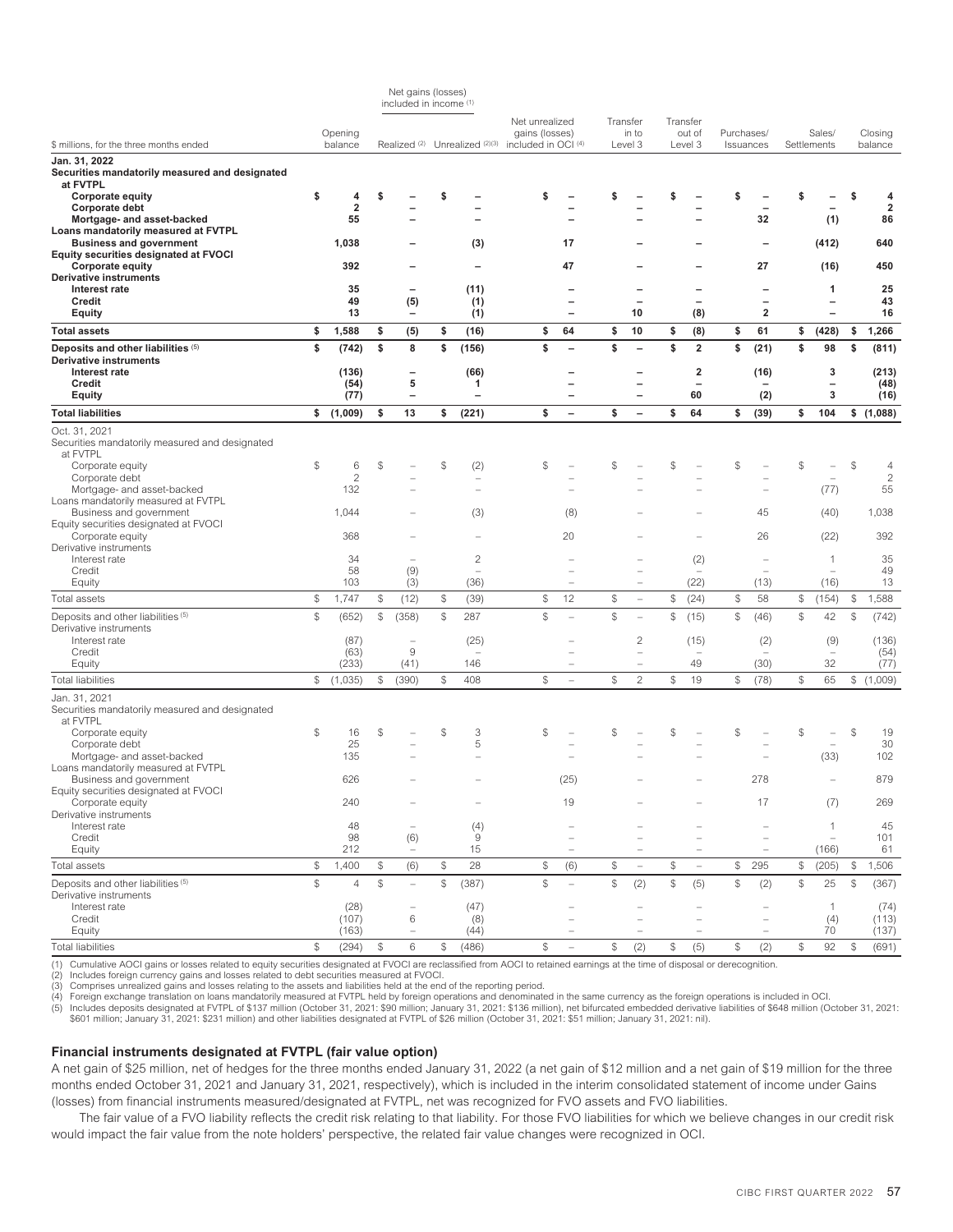# <span id="page-60-0"></span>Note 4. Significant transactions

#### **Sale of certain banking assets in the Caribbean**

On October 12, 2021, FirstCaribbean International Bank Limited (CIBC FirstCaribbean) announced that it had entered into agreements to sell its banking assets in Aruba. The proposed sale received regulatory approval in the first quarter of 2022 and is expected to close in the second quarter of 2022. The impact upon closing is not expected to be material.

## **Acquisition of Canadian Costco credit card portfolio**

On September 2, 2021, we announced that we entered into a long-term agreement to become the exclusive issuer of Costco-branded Mastercard credit cards in Canada. We will also acquire the existing Canadian Costco credit card portfolio, which has over \$3 billion in outstanding balances. This transaction is expected to be completed in the second quarter of fiscal 2022, subject to customary closing conditions.

# <span id="page-60-1"></span>Note 5. Securities

### **Securities**

| \$ millions, as at                                      | 2022<br><b>Jan. 31</b> | 2021<br>Oct. 31 |
|---------------------------------------------------------|------------------------|-----------------|
|                                                         |                        | Carrying amount |
| Debt securities measured at FVOCI                       | 51.993<br>S            | \$<br>53.161    |
| Equity securities designated at FVOCI                   | 888                    | 836             |
| Securities measured at amortized cost (1)               | 45.489                 | 35.159          |
| Securities mandatorily measured and designated at FVTPL | 80.633                 | 72,245          |
|                                                         | 179.003                | 161.401<br>\$   |

(1) There were no sales of securities measured at amortized cost during the quarter (October 31, 2021: a realized gain of less than \$1 million).

#### **Fair value of debt securities measured and equity securities designated at FVOCI**

| \$ millions, as at                                                                                                                                                                                                                     |                                                             |            |                                  |                                                |   | 2022<br><b>Jan. 31</b>                                      |                                                                   |            |                                   |            |                                                                                  |    | 2021<br>Oct. 31                                             |
|----------------------------------------------------------------------------------------------------------------------------------------------------------------------------------------------------------------------------------------|-------------------------------------------------------------|------------|----------------------------------|------------------------------------------------|---|-------------------------------------------------------------|-------------------------------------------------------------------|------------|-----------------------------------|------------|----------------------------------------------------------------------------------|----|-------------------------------------------------------------|
|                                                                                                                                                                                                                                        | <b>Amortized</b><br>cost <sup>(1)</sup>                     | unrealized | Gross<br>gains                   | <b>Gross</b><br>unrealized<br>losses           |   | Fair<br>value                                               | Amortized<br>cost <sup>(1)</sup>                                  | unrealized | Gross<br>qains                    | unrealized | Gross<br>losses                                                                  |    | Fair<br>value                                               |
| Securities issued or guaranteed by:<br>Canadian federal government<br>Other Canadian governments<br>U.S. Treasury and agencies<br>Other foreign governments<br>Mortgage-backed securities<br>Asset-backed securities<br>Corporate debt | 9.590<br>16,243<br>11,809<br>6,463<br>1,402<br>612<br>5,827 | \$         | 22<br>104<br>13<br>26<br>18<br>8 | \$<br>(2)<br>(6)<br>(122)<br>(6)<br>(2)<br>(6) | S | 9.610<br>16,341<br>11,700<br>6,483<br>1,420<br>610<br>5,829 | \$<br>8.310<br>14.007<br>14,157<br>6,750<br>1,516<br>354<br>7,820 | \$         | 31<br>182<br>23<br>30<br>29<br>15 | \$         | (1<br>$\overline{\phantom{a}}$<br>(53)<br>(5)<br>$\hspace{0.05cm}$<br>(2)<br>(2) | \$ | 8.340<br>14.189<br>14,127<br>6.775<br>1,545<br>352<br>7,833 |
|                                                                                                                                                                                                                                        | 51,946                                                      |            | 191                              | (144)                                          |   | 51,993                                                      | 52,914                                                            |            | 310                               |            | (63)                                                                             |    | 53,161                                                      |
| Corporate public equity <sup>(2)</sup><br>Corporate private equity                                                                                                                                                                     | 55<br>729                                                   |            | 25<br>112                        | (1)<br>(32)                                    |   | 79<br>809                                                   | 67<br>663                                                         |            | 60<br>84                          |            | (1)<br>(37)                                                                      |    | 126<br>710                                                  |
|                                                                                                                                                                                                                                        | 784                                                         |            | 137                              | (33)                                           |   | 888                                                         | 730                                                               |            | 144                               |            | (38)                                                                             |    | 836                                                         |
|                                                                                                                                                                                                                                        | \$<br>52,730                                                | \$         | 328                              | \$<br>(177)                                    | S | 52,881                                                      | \$<br>53,644                                                      | \$         | 454                               | \$         | '101'                                                                            | S. | 53,997                                                      |

(1) Net of allowance for credit losses for debt securities measured at FVOCI of \$23 million (October 31, 2021: \$19 million).

(2) Includes restricted stock.

The fair value of equity securities designated at FVOCI that were disposed of during the three months ended January 31, 2022 was \$38 million (\$1 million and \$7 million for the three months ended October 31, 2021 and January 31, 2021, respectively).

Net realized cumulative after-tax gains resulting from dispositions of equity securities designated at FVOCI and return on capital distributions from limited partnerships designated at FVOCI of \$22 million were reclassified from AOCI to retained earnings for the three months ended January 31, 2022 (\$9 million and \$3 million for the three months ended October 31, 2021 and January 31, 2021, respectively).

Dividend income recognized on equity securities designated at FVOCI that were still held as at January 31, 2022 was \$3 million (\$2 million and \$1 million for the three months ended October 31, 2021 and January 31, 2021, respectively). Dividend income recognized on equity securities designated at FVOCI that were disposed of as at January 31, 2022 was nil (nil and nil for the three months ended October 31, 2021 and January 31, 2021, respectively).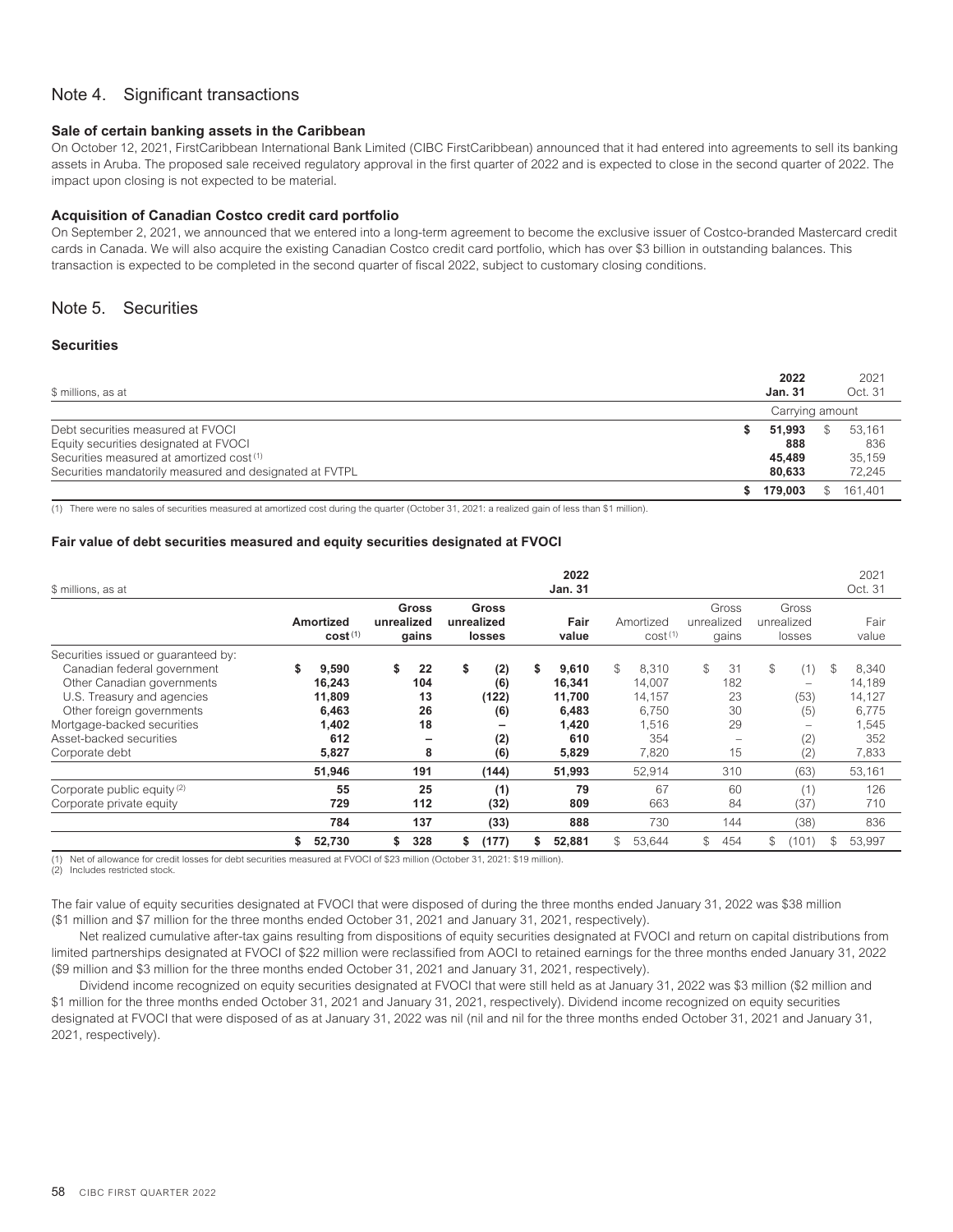# **Allowance for credit losses**

The following table provides a reconciliation of the opening balance to the closing balance of the ECL allowance for debt securities measured at FVOCI:

|                        |                                                                                                                                                                  |                                                    | Stage 1        | Stage 2                                            |    | Stage 3                                                                   |            |           |
|------------------------|------------------------------------------------------------------------------------------------------------------------------------------------------------------|----------------------------------------------------|----------------|----------------------------------------------------|----|---------------------------------------------------------------------------|------------|-----------|
|                        | \$ millions, as at or for the three months ended                                                                                                                 | Collective provision<br>12-month ECL<br>performing |                | Collective provision<br>lifetime ECL<br>performing |    | Collective and<br>individual provision<br>lifetime ECL<br>credit-impaired |            | Total     |
| 2022<br><b>Jan. 31</b> | Debt securities measured at FVOCI<br>Balance at beginning of period<br>Provision for (reversal of) credit losses (1)<br>Write-offs<br>Foreign exchange and other | \$                                                 |                | \$                                                 | 15 |                                                                           |            | 19        |
|                        | Balance at end of period                                                                                                                                         | \$                                                 | 4              | \$                                                 | 19 | \$                                                                        | \$         | 23        |
| 2021<br>Oct. 31        | Debt securities measured at FVOCI<br>Balance at beginning of period<br>Provision for (reversal of) credit losses (1)<br>Write-offs<br>Foreign exchange and other | \$                                                 | 17<br>(13)     | \$                                                 |    |                                                                           | \$         | 21<br>(2) |
|                        | Balance at end of period                                                                                                                                         | \$                                                 | $\overline{4}$ | \$                                                 | 15 | \$<br>$\overline{\phantom{a}}$                                            | $^{\circ}$ | 19        |
| 2021<br>Jan. 31        | Debt securities measured at FVOCI<br>Balance at beginning of period<br>Provision for (reversal of) credit losses (1)<br>Write-offs<br>Foreign exchange and other | \$                                                 | 18<br>(1)      | \$                                                 | .  |                                                                           |            | 22<br>(2) |
|                        | Balance at end of period                                                                                                                                         | \$                                                 | 17             | \$                                                 | 3  | \$<br>$\overline{\phantom{a}}$                                            | \$         | 20        |

(1) Included in gains (losses) from debt securities measured at FVOCI and amortized cost, net on our interim consolidated statement of income.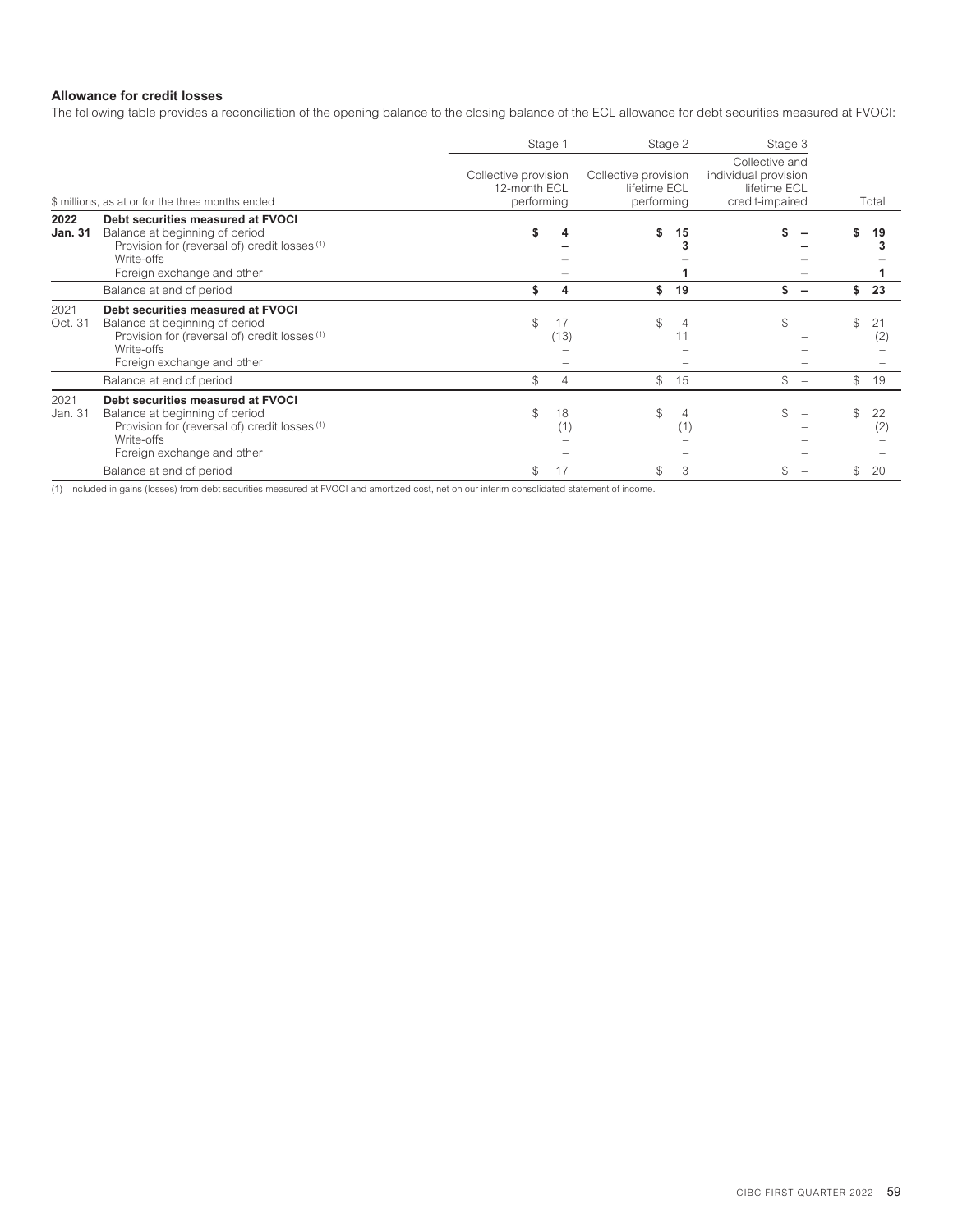# <span id="page-62-0"></span>Note 6. Loans

#### **Allowance for credit losses**

The following table provides a reconciliation of the opening balance to the closing balance of the ECL allowance:

| \$ millions, as at or for the three months ended                                              |                         |                                                      |                                                      |                                     |                          | <b>Jan. 31</b> | 2022                                                 |
|-----------------------------------------------------------------------------------------------|-------------------------|------------------------------------------------------|------------------------------------------------------|-------------------------------------|--------------------------|----------------|------------------------------------------------------|
|                                                                                               | Stage 1                 |                                                      | Stage 2                                              |                                     | Stage 3                  |                |                                                      |
|                                                                                               | Collective<br>provision |                                                      | Collective<br>provision                              | <b>Collective and</b><br>individual |                          |                |                                                      |
|                                                                                               | 12-month                |                                                      | lifetime                                             | provision                           |                          |                |                                                      |
|                                                                                               | performing              | ECL                                                  | ECL<br>performing                                    | lifetime ECL<br>credit-impaired     |                          |                | Total                                                |
| <b>Residential mortgages</b>                                                                  |                         |                                                      |                                                      |                                     |                          |                |                                                      |
| Balance at beginning of period<br>Originations net of repayments and other derecognitions     | S                       | 59<br>4                                              | \$<br>63<br>(4)                                      | \$                                  | 158<br>(5)               | \$             | 280<br>(5)                                           |
| Changes in model                                                                              |                         |                                                      |                                                      |                                     |                          |                |                                                      |
| Net remeasurement <sup>(1)</sup><br>Transfers <sup>(1)</sup>                                  |                         | (19)                                                 | 36                                                   |                                     | 15                       |                | 32                                                   |
| - to 12-month ECL                                                                             |                         | 21                                                   | (20)                                                 |                                     | (1)                      |                |                                                      |
| - to lifetime ECL performing<br>- to lifetime ECL credit-impaired                             |                         | (2)                                                  | 3<br>(2)                                             |                                     | (1)<br>$\overline{2}$    |                | -<br>-                                               |
| Provision for (reversal of) credit losses <sup>(2)</sup>                                      |                         | 4                                                    | 13                                                   |                                     | 10                       |                | 27                                                   |
| Write-offs                                                                                    |                         | $\overline{\phantom{0}}$                             | $\overline{\phantom{0}}$                             |                                     | (4)                      |                | (4)                                                  |
| Recoveries                                                                                    |                         |                                                      | $\overline{\phantom{0}}$<br>$\overline{\phantom{0}}$ |                                     | 1                        |                | -1                                                   |
| Interest income on impaired loans<br>Foreign exchange and other                               |                         | 1                                                    | $\qquad \qquad -$                                    |                                     | (4)<br>$\overline{2}$    |                | (4)<br>3                                             |
| Balance at end of period                                                                      | \$                      | 64                                                   | \$<br>76                                             |                                     | \$ 163                   | \$             | 303                                                  |
| Personal                                                                                      |                         |                                                      |                                                      |                                     |                          |                |                                                      |
| Balance at beginning of period<br>Originations net of repayments and other derecognitions     | \$                      | 150<br>8                                             | \$<br>547<br>(12)                                    | \$                                  | 106                      | \$             | 803                                                  |
| Changes in model                                                                              |                         |                                                      |                                                      |                                     | (1)                      |                | (5)                                                  |
| Net remeasurement <sup>(1)</sup><br>Transfers <sup>(1)</sup>                                  |                         | (101)                                                | 116                                                  |                                     | 43                       |                | 58                                                   |
| - to 12-month ECL                                                                             |                         | 100                                                  | (100)                                                |                                     |                          |                |                                                      |
| - to lifetime ECL performing                                                                  |                         | (10)                                                 | 13                                                   |                                     | (3)                      |                | $\overline{\phantom{0}}$                             |
| - to lifetime ECL credit-impaired                                                             |                         | $\overline{\phantom{0}}$                             | (10)<br>$\overline{7}$                               |                                     | 10<br>49                 |                | $\qquad \qquad -$<br>53                              |
| Provision for (reversal of) credit losses <sup>(2)</sup><br>Write-offs                        |                         | (3)<br>-                                             | —                                                    |                                     | (63)                     |                | (63)                                                 |
| Recoveries                                                                                    |                         |                                                      |                                                      |                                     | 20                       |                | 20                                                   |
| Interest income on impaired loans<br>Foreign exchange and other                               |                         | $\overline{\phantom{0}}$                             | $\overline{\phantom{0}}$<br>$\overline{\phantom{0}}$ |                                     | (1)<br>$\overline{2}$    |                | (1)<br>2                                             |
| Balance at end of period                                                                      | \$                      | 147                                                  | \$<br>554                                            | \$                                  | 113                      | \$             | 814                                                  |
| <b>Credit card</b>                                                                            |                         |                                                      |                                                      |                                     |                          |                |                                                      |
| Balance at beginning of period<br>Originations net of repayments and other derecognitions     | \$                      | 136                                                  | \$<br>517                                            | \$                                  |                          | \$             | 653                                                  |
| Changes in model                                                                              |                         |                                                      | (10)                                                 |                                     |                          |                | (10)                                                 |
| Net remeasurement <sup>(1)</sup><br>Transfers <sup>(1)</sup>                                  |                         | (106)                                                | 125                                                  |                                     | 26                       |                | 45                                                   |
| - to 12-month ECL                                                                             |                         | 104                                                  | (104)                                                |                                     |                          |                |                                                      |
| - to lifetime ECL performing                                                                  |                         | (7)                                                  | 7                                                    |                                     |                          |                | -                                                    |
| - to lifetime ECL credit-impaired<br>Provision for (reversal of) credit losses <sup>(2)</sup> |                         | $\overline{\phantom{0}}$                             | (25)                                                 |                                     | 25<br>51                 |                | $\qquad \qquad -$<br>35                              |
| Write-offs                                                                                    |                         | (9)                                                  | (7)<br>$\overline{\phantom{0}}$                      |                                     | (80)                     |                | (80)                                                 |
| Recoveries                                                                                    |                         |                                                      | $\overline{\phantom{0}}$                             |                                     | 29                       |                | 29                                                   |
| Interest income on impaired loans<br>Foreign exchange and other                               |                         | —                                                    | $\overline{\phantom{0}}$<br>—                        |                                     | $\overline{\phantom{0}}$ |                | $\overline{\phantom{0}}$<br>$\overline{\phantom{0}}$ |
| Balance at end of period                                                                      | \$                      | 127                                                  | \$<br>510                                            | \$                                  | $\overline{\phantom{a}}$ | \$             | 637                                                  |
| <b>Business and government</b>                                                                |                         |                                                      |                                                      |                                     |                          |                |                                                      |
| Balance at beginning of period<br>Originations net of repayments and other derecognitions     | \$                      | 277<br>20                                            | \$<br>449<br>(6)                                     | \$                                  | 508<br>(8)               | \$             | 1,234<br>6                                           |
| Changes in model                                                                              |                         |                                                      | 8                                                    |                                     |                          |                | 8                                                    |
| Net remeasurement <sup>(1)</sup><br>Transfers <sup>(1)</sup>                                  |                         | (66)                                                 | (13)                                                 |                                     | 25                       |                | (54)                                                 |
| - to 12-month ECL                                                                             |                         | 46                                                   | (44)                                                 |                                     | (2)                      |                |                                                      |
| - to lifetime ECL performing<br>- to lifetime ECL credit-impaired                             |                         | (4)                                                  | 5                                                    |                                     | (1)<br>2                 |                | -<br>$\overline{\phantom{0}}$                        |
| Provision for (reversal of) credit losses <sup>(2)</sup>                                      |                         | (4)                                                  | (2)<br>(52)                                          |                                     | 16                       |                | (40)                                                 |
| Write-offs                                                                                    |                         |                                                      | -                                                    |                                     | (10)                     |                | (10)                                                 |
| Recoveries<br>Interest income on impaired loans                                               |                         | $\overline{\phantom{0}}$<br>$\overline{\phantom{0}}$ | $\overline{\phantom{0}}$<br>$\overline{\phantom{0}}$ |                                     | 5                        |                | 5                                                    |
| Foreign exchange and other                                                                    |                         | 5                                                    | 8                                                    |                                     | (3)<br>5                 |                | (3)<br>18                                            |
| Balance at end of period                                                                      | \$                      | 278                                                  | \$<br>405                                            | \$                                  | 521                      | \$             | 1,204                                                |
| Total ECL allowance (3)                                                                       | \$                      | 616                                                  | \$ 1,545                                             | \$                                  | 797                      | \$             | 2,958                                                |
| Comprises:                                                                                    |                         |                                                      |                                                      |                                     |                          |                |                                                      |
| Loans<br>Undrawn credit facilities and other off-balance sheet exposures (4)                  | \$                      | 545<br>71                                            | \$1,497<br>48                                        |                                     | \$796<br>1               | \$2,838        | 120                                                  |
|                                                                                               |                         |                                                      |                                                      |                                     |                          |                |                                                      |

(1) Transfers represent stage movements of prior period ECL allowances to the current period stage classification. Net remeasurement represents the current period change in ECL allowances for

transfers, net write-offs, changes in forecasts of forward-looking information, parameter updates, and partial repayments in the period.<br>(2) Provision for (reversal of) credit losses for loans and undrawn credit facilities

statement of income.

3) See Note 5 for the ECL allowance on debt securities measured at FVOCI. The table above excludes the ECL allowance on debt securities classified at amortized cost of \$12 million as at<br>January 31, 2022 (October 31, 2021: (October 31, 2021: \$13 million; January 31, 2021: \$13 million). The ECL allowances for other financial assets classified at amortized cost were immaterial as at January 31, 2022 and October 31, 2021 and were excluded from the table above. Financial assets other than loans that are classified at amortized cost are presented on our consolidated balance sheet net of ECL allowances.<br>(4) Included in Other liabilities on ou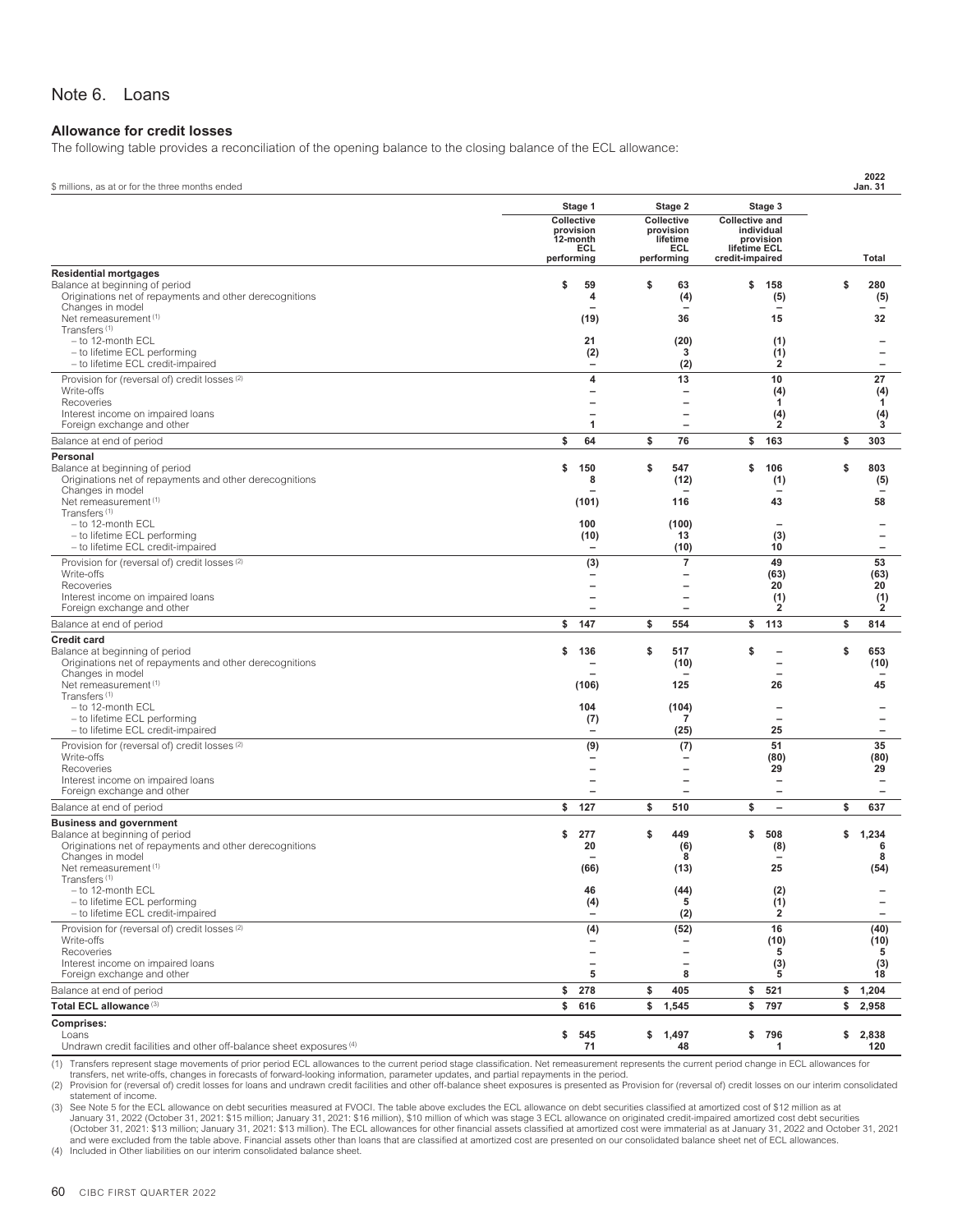| \$ millions, as at or for the three months ended                                                                                                                                         |                                                          |                                               |                                                                 |                                                   |                                              |              | 2021<br>Oct. 31                                                                  |                |                                                                        |                |                                                                 |                                                   |                                              |                | 2021<br>Jan. 31                    |
|------------------------------------------------------------------------------------------------------------------------------------------------------------------------------------------|----------------------------------------------------------|-----------------------------------------------|-----------------------------------------------------------------|---------------------------------------------------|----------------------------------------------|--------------|----------------------------------------------------------------------------------|----------------|------------------------------------------------------------------------|----------------|-----------------------------------------------------------------|---------------------------------------------------|----------------------------------------------|----------------|------------------------------------|
|                                                                                                                                                                                          | Stage 1                                                  |                                               | Stage 2                                                         |                                                   | Stage 3                                      |              |                                                                                  |                | Stage 1                                                                |                | Stage 2                                                         |                                                   | Stage 3                                      |                |                                    |
|                                                                                                                                                                                          | Collective<br>provision<br>12-month<br>ECL<br>performing |                                               | Collective<br>provision<br>lifetime<br><b>ECL</b><br>performing | Collective and<br>lifetime ECL<br>credit-impaired | individual<br>provision                      |              | Total                                                                            |                | Collective<br>provision<br>12-month<br>ECL<br>performing               |                | Collective<br>provision<br>lifetime<br><b>ECL</b><br>performing | Collective and<br>lifetime ECL<br>credit-impaired | individual<br>provision                      |                | Total                              |
| <b>Residential mortgages</b><br>Balance at beginning of period<br>Originations net of repayments and other derecognitions<br>Changes in model                                            | \$                                                       | 55<br>3<br>5                                  | \$<br>86<br>(2)<br>$\overline{c}$                               | \$                                                | 158<br>(5)<br>$\overline{c}$                 | $\mathbb{S}$ | 299<br>(4)<br>9                                                                  | $$\mathbb{S}$$ | 51<br>$\overline{4}$                                                   | $$\mathbb{S}$$ | 161<br>(6)                                                      | \$                                                | 151<br>(4)                                   | $$\mathbb{S}$$ | 363<br>(6)                         |
| Net remeasurement <sup>(1)</sup><br>Transfers <sup>(1)</sup><br>- to 12-month ECL<br>- to lifetime ECL performing<br>- to lifetime ECL credit-impaired                                   |                                                          | (18)<br>16<br>(2)<br>$\overline{\phantom{0}}$ | (9)<br>(15)<br>$\overline{4}$<br>(3)                            |                                                   | 15<br>(1)<br>(2)<br>3                        |              | (12)<br>$\overline{\phantom{0}}$<br>$\overline{\phantom{0}}$                     |                | (32)<br>33<br>(3)<br>$\overline{\phantom{a}}$                          |                | $\overline{7}$<br>(27)<br>10<br>(5)                             |                                                   | 22<br>(6)<br>(7)<br>5                        |                | (3)<br>$\overline{\phantom{m}}$    |
| Provision for (reversal of) credit losses <sup>(2)</sup><br>Write-offs<br>Recoveries<br>Interest income on impaired loans                                                                |                                                          | $\overline{4}$                                | (23)                                                            |                                                   | 12<br>(8)<br>-1<br>(4)                       |              | (7)<br>(8)<br>1<br>(4)                                                           |                | $\overline{c}$<br>$\overline{\phantom{a}}$<br>$\overline{\phantom{a}}$ |                | (21)<br>$\overline{\phantom{a}}$                                |                                                   | 10<br>(6)<br>1<br>(4)                        |                | (9)<br>(6)<br>1<br>(4)             |
| Foreign exchange and other<br>Balance at end of period                                                                                                                                   | \$                                                       | 59                                            | \$<br>$\overline{\phantom{0}}$<br>63                            | $$\mathbb{S}$$                                    | (1)<br>158                                   | $\$$         | (1)<br>280                                                                       | \$             | (1)<br>52                                                              | $\mathcal{L}$  | (4)<br>136                                                      | \$                                                | (4)<br>148                                   | $$\mathbb{S}$$ | (9)<br>336                         |
| Personal                                                                                                                                                                                 |                                                          |                                               |                                                                 |                                                   |                                              |              |                                                                                  |                |                                                                        |                |                                                                 |                                                   |                                              |                |                                    |
| Balance at beginning of period<br>Originations net of repayments and other derecognitions<br>Changes in model<br>Net remeasurement <sup>(1)</sup><br>Transfers <sup>(1)</sup>            | \$                                                       | 161<br>8<br>(12)<br>(55)                      | \$<br>566<br>(11)<br>33<br>18                                   | $\mathbb{S}$                                      | 109<br>(2)<br>(1)<br>31                      | $\mathbb{S}$ | 836<br>(5)<br>20<br>(6)                                                          | \$             | 204<br>11<br>$\mathbf{1}$<br>(110)                                     | $\mathcal{L}$  | 546<br>(15)<br>-1<br>84                                         | \$                                                | 113<br>(2)<br>61                             | $$\mathbb{S}$$ | 863<br>(6)<br>$\overline{c}$<br>35 |
| - to 12-month ECL<br>- to lifetime ECL performing<br>- to lifetime ECL credit-impaired                                                                                                   |                                                          | 64<br>(15)<br>(1)                             | (64)<br>17<br>(12)                                              |                                                   | (2)<br>13                                    |              | $\overline{\phantom{0}}$<br>$\overline{\phantom{0}}$                             |                | 87<br>(11)                                                             |                | (84)<br>16<br>(13)                                              |                                                   | (3)<br>(5)<br>13                             |                |                                    |
| Provision for (reversal of) credit losses <sup>(2)</sup><br>Write-offs<br>Recoveries<br>Interest income on impaired loans<br>Foreign exchange and other                                  |                                                          | (11)<br>$\overline{\phantom{a}}$              | (19)<br>$\overline{\phantom{0}}$                                |                                                   | 39<br>(55)<br>16<br>(1)<br>(2)               |              | 9<br>(55)<br>16<br>(1)<br>(2)                                                    |                | (22)<br>÷,<br>(1)                                                      |                | (11)<br>$\sim$                                                  |                                                   | 64<br>(74)<br>17<br>(1)<br>(1)               |                | 31<br>(74)<br>17<br>(1)<br>(2)     |
| Balance at end of period                                                                                                                                                                 | $$\mathbb{S}$$                                           | 150                                           | \$<br>547                                                       | $$\mathbb{S}$$                                    | 106                                          | $\$$         | 803                                                                              | \$             | 181                                                                    | $\mathcal{L}$  | 535                                                             | \$                                                | 118                                          | $$\mathbb{S}$$ | 834                                |
| <b>Credit card</b><br>Balance at beginning of period<br>Originations net of repayments and other derecognitions<br>Changes in model<br>Net remeasurement (1)<br>Transfers <sup>(1)</sup> | $\mathcal{S}$                                            | 163<br>-1<br>(14)<br>(49)                     | \$<br>382<br>(10)<br>123<br>89                                  | $\mathcal{S}$                                     | ÷<br>17                                      | \$           | 545<br>(9)<br>109<br>57                                                          | \$             | 136<br>(1)<br>(88)                                                     | $\mathcal{L}$  | 572<br>(26)<br>117                                              | \$                                                | $\overline{\phantom{0}}$<br>23               | \$             | 708<br>(27)<br>52                  |
| - to 12-month ECL<br>- to lifetime ECL performing<br>- to lifetime ECL credit-impaired                                                                                                   |                                                          | 45<br>(9)<br>(1)                              | (45)<br>$\hbox{9}$<br>(31)                                      |                                                   | $\overline{\phantom{a}}$<br>÷,<br>32         |              | $\overline{\phantom{0}}$<br>$\overline{\phantom{0}}$<br>$\overline{\phantom{0}}$ |                | 79<br>(10)<br>$\overline{\phantom{a}}$                                 |                | (79)<br>10<br>(20)                                              |                                                   | $\overline{\phantom{0}}$<br>20               |                |                                    |
| Provision for (reversal of) credit losses <sup>(2)</sup><br>Write-offs<br>Recoveries<br>Interest income on impaired loans<br>Foreign exchange and other                                  |                                                          | (27)                                          | 135<br>$\overline{\phantom{0}}$                                 |                                                   | 49<br>(78)<br>29<br>$\overline{\phantom{a}}$ |              | 157<br>(78)<br>29<br>$\overline{\phantom{0}}$                                    |                | (20)<br>L.                                                             |                | $\mathbf{2}$                                                    |                                                   | 43<br>(70)<br>27<br>$\overline{\phantom{0}}$ |                | 25<br>(70)<br>27<br>$\equiv$       |
| Balance at end of period                                                                                                                                                                 | \$                                                       | 136                                           | \$<br>517                                                       | $$\mathbb{S}$$                                    | ÷                                            | \$           | 653                                                                              | \$             | 116                                                                    | \$             | 574                                                             | \$                                                | $\overline{\phantom{0}}$                     | \$             | 690                                |
| <b>Business and government</b><br>Balance at beginning of period<br>Originations net of repayments and other derecognitions<br>Changes in model<br>Net remeasurement <sup>(1)</sup>      | \$                                                       | 280<br>$\overline{7}$<br>÷,<br>(34)           | \$<br>543<br>(3)<br>(66)                                        | \$                                                | 543<br>(3)<br>$\overline{\phantom{a}}$<br>18 | S            | 1.366<br>$\mathbf{1}$<br>$\overline{\phantom{0}}$<br>(82)                        | \$             | 453<br>17<br>$\overline{\phantom{a}}$<br>(62)                          | \$             | 683<br>(23)<br>55                                               | \$                                                | 652<br>(5)<br>118                            | S.             | 1.788<br>(11)<br>111               |
| Transfers <sup>(1)</sup><br>- to 12-month ECL<br>- to lifetime ECL performing<br>- to lifetime ECL credit-impaired                                                                       |                                                          | 35<br>(10)                                    | (32)<br>12<br>(2)                                               |                                                   | (3)<br>(2)<br>$\overline{c}$                 |              | $\overline{\phantom{0}}$                                                         |                | 81<br>(12)<br>(2)                                                      |                | (75)<br>14<br>(12)                                              |                                                   | (6)<br>(2)<br>14                             |                |                                    |
| Provision for (reversal of) credit losses <sup>(2)</sup><br>Write-offs<br>Recoveries<br>Interest income on impaired loans<br>Foreign exchange and other                                  |                                                          | (2)<br>÷,<br>$\overline{\phantom{a}}$<br>(1)  | (91)<br>÷<br>(3)                                                |                                                   | 12<br>(44)<br>3<br>(3)<br>(3)                |              | (81)<br>(44)<br>3<br>(3)<br>(7)                                                  |                | 22<br>(13)                                                             |                | (41)<br>(19)                                                    |                                                   | 119<br>(70)<br>3<br>(6)<br>(12)              |                | 100<br>(70)<br>3<br>(6)<br>(44)    |
| Balance at end of period                                                                                                                                                                 | \$                                                       | 277                                           | \$<br>449                                                       | \$                                                | 508                                          | \$           | 1,234                                                                            | \$             | 462                                                                    | \$             | 623                                                             | \$                                                | 686                                          | \$             | 1,771                              |
| Total ECL allowance (3)                                                                                                                                                                  | $$\mathbb{S}$$                                           | 622                                           | \$<br>1,576                                                     |                                                   | \$772                                        | $\mathbb{S}$ | 2,970                                                                            | \$             | 811                                                                    | \$             | 1,868                                                           | \$                                                | 952                                          | $$\tilde$$     | 3,631                              |
| <b>Comprises:</b><br>Loans<br>Undrawn credit facilities and other off-balance sheet exposures (4)                                                                                        | \$                                                       | 551<br>71                                     | \$<br>1,526<br>50                                               | \$                                                | 772<br>$\overline{\phantom{a}}$              | \$           | 2,849<br>121                                                                     | \$             | 724<br>87                                                              | \$             | 1,808<br>60                                                     | \$                                                | 952<br>$\overline{\phantom{0}}$              | \$             | 3,484<br>147                       |
|                                                                                                                                                                                          |                                                          |                                               |                                                                 |                                                   |                                              |              |                                                                                  |                |                                                                        |                |                                                                 |                                                   |                                              |                |                                    |

See previous page for footnote references.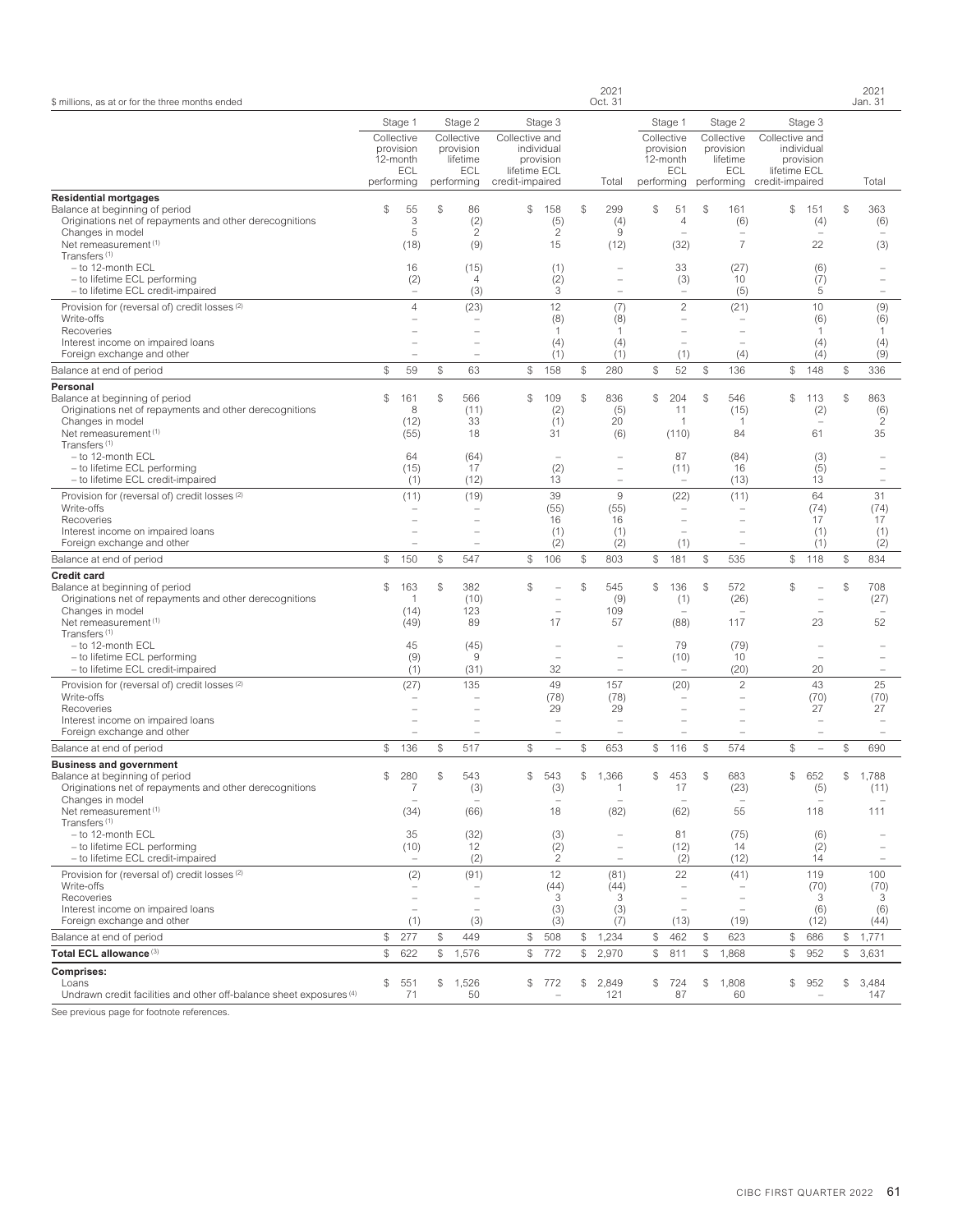#### **Inputs, assumptions and model techniques**

The uncertainties inherent in the continued recovery from the COVID-19 pandemic continued to require the application of a heightened level of judgment in estimating ECLs, including with respect to the forecasting of forward-looking information and the determination of scenario weightings. See Note 6 to our consolidated financial statements in our 2021 Annual Report for more information concerning the significant estimates and credit judgment inherent in the estimation of FCL allowances.

The following tables provide the base case, upside case and downside case scenario forecasts for select forward-looking information variables used to estimate our ECL.

|                                                         | Base case                                      |                                                               | Upside case                                    |                                                               | Downside case                                  |                                                               |  |  |
|---------------------------------------------------------|------------------------------------------------|---------------------------------------------------------------|------------------------------------------------|---------------------------------------------------------------|------------------------------------------------|---------------------------------------------------------------|--|--|
| As at January 31, 2022                                  | Average<br>value over<br>the next<br>12 months | Average<br>value over<br>the remaining<br>forecast period (1) | Average<br>value over<br>the next<br>12 months | Average<br>value over<br>the remaining<br>forecast period (1) | Average<br>value over<br>the next<br>12 months | Average<br>value over<br>the remaining<br>forecast period (1) |  |  |
| Real gross domestic product (GDP) year-over-year growth |                                                |                                                               |                                                |                                                               |                                                |                                                               |  |  |
| Canada <sup>(2)</sup>                                   | 3.5%                                           | 2.4%                                                          | 4.8 $%$                                        | 2.9%                                                          | 2.5%                                           | 1.8%                                                          |  |  |
| <b>United States</b>                                    | 3.9%                                           | 2.5%                                                          | 5.0%                                           | 3.1%                                                          | 2.1%                                           | 1.3%                                                          |  |  |
| Unemployment rate                                       |                                                |                                                               |                                                |                                                               |                                                |                                                               |  |  |
| Canada <sup>(2)</sup>                                   | 5.9%                                           | 5.9%                                                          | 5.2%                                           | 5.5%                                                          | 6.7%                                           | 6.6%                                                          |  |  |
| <b>United States</b>                                    | 3.7%                                           | 3.8%                                                          | $3.5 \%$                                       | 3.3%                                                          | 5.2%                                           | 4.7 %                                                         |  |  |
| Canadian Housing Price Index growth (2)                 | 5.1%                                           | 2.6%                                                          | 10.3%                                          | 4.7 %                                                         | 2.6%                                           | (0.3)%                                                        |  |  |
| Standard and Poor's (S&P) 500 Index growth rate         | 2.8%                                           | 4.6 %                                                         | 7.2%                                           | 6.9%                                                          | $(4.1)\%$                                      | (4.9)%                                                        |  |  |
| Canadian household debt service ratio                   | 13.8 %                                         | 14.5 %                                                        | 13.3%                                          | 14.3%                                                         | 14.3%                                          | 14.8 %                                                        |  |  |
| West Texas Intermediate Oil Price (US\$)                | 73                                             | 66<br>s.                                                      | 78<br>s.                                       | 81<br>S.                                                      | 62<br>S.                                       | 54<br>S.                                                      |  |  |

|                                          | Base case                                      |                                                               | Upside case                                    |                                                               | Downside case                                  |                                                               |  |  |
|------------------------------------------|------------------------------------------------|---------------------------------------------------------------|------------------------------------------------|---------------------------------------------------------------|------------------------------------------------|---------------------------------------------------------------|--|--|
| As at October 31, 2021                   | Average<br>value over<br>the next<br>12 months | Average<br>value over<br>the remaining<br>forecast period (1) | Average<br>value over<br>the next<br>12 months | Average<br>value over<br>the remaining<br>forecast period (1) | Average<br>value over<br>the next<br>12 months | Average<br>value over<br>the remaining<br>forecast period (1) |  |  |
| Real GDP year-over-year growth           |                                                |                                                               |                                                |                                                               |                                                |                                                               |  |  |
| Canada $(2)$                             | 4.2%                                           | 2.4%                                                          | 5.6%                                           | $2.8\%$                                                       | $3.1 \%$                                       | $1.6\%$                                                       |  |  |
| <b>United States</b>                     | $4.7\%$                                        | $2.2\%$                                                       | 5.8 %                                          | $3.3\%$                                                       | 2.8%                                           | $1.3\%$                                                       |  |  |
| Unemployment rate                        |                                                |                                                               |                                                |                                                               |                                                |                                                               |  |  |
| Canada $(2)$                             | 6.4%                                           | 5.9%                                                          | 6.0 $%$                                        | 5.5%                                                          | 7.3%                                           | 6.8%                                                          |  |  |
| <b>United States</b>                     | $4.4\%$                                        | 3.9%                                                          | 3.8%                                           | 3.4%                                                          | 6.0%                                           | 5.0%                                                          |  |  |
| Canadian Housing Price Index growth (2)  | 6.1%                                           | 2.8%                                                          | 10.7%                                          | 6.3%                                                          | $2.2\%$                                        | $(2.2)\%$                                                     |  |  |
| S&P 500 Index growth rate                | 6.1%                                           | 4.6 %                                                         | 10.3%                                          | 8.6%                                                          | $(0.6)\%$                                      | $(1.7)\%$                                                     |  |  |
| Canadian household debt service ratio    | 13.6 %                                         | 14.4%                                                         | 13.0 %                                         | 14.2 %                                                        | 14.1%                                          | 14.7 %                                                        |  |  |
| West Texas Intermediate Oil Price (US\$) | \$<br>69                                       | \$64                                                          | \$<br>74                                       | \$<br>-81                                                     | \$<br>56                                       | \$<br>54                                                      |  |  |

The remaining forecast period is generally four years.

National-level forward-looking forecasts are presented in the tables above, which represent the aggregation of the provincial-level forecasts used to estimate our ECL. Housing Price Index growth rates are also forecasted at the municipal level in some cases. As a result, the forecasts for individual provinces or municipalities reflected in our ECL will differ from the national forecasts presented above.

As required, the forward-looking information used to estimate ECLs reflects our expectations as at January 31, 2022 and October 31, 2021, respectively, and does not reflect changes in expectation as a result of economic forecasts that may have subsequently emerged. The base case, upside case and downside case amounts shown represent the average value of the forecasts over the respective projection horizons. Our economic forecasts are made in the context of the continuing recovery underway. While our underlying base case projection as at January 31, 2022 is characterized by a slightly weaker economic recovery in the very near term relative to our prior expectation, as the epidemiology of COVID-19 continues to evolve with the more contagious Omicron variant and the expectation for interest rate hikes to occur earlier than previously anticipated, the base case represents a slight improvement in our outlook over the next year and beyond. Our base case continues to assume that effective mass vaccinations will further progress over calendar 2022 and that the vaccination programs will be able to effectively respond to the new and emerging variants and that governments will respond to future infections of the virus with targeted health measures rather than broader economic closures. As a result, our base case assumes that the absolute level of Canadian GDP will return to the pre-COVID-19 levels in the first half of calendar 2022 and that the unemployment rate will sustainably reach pre-pandemic levels in the latter half of calendar 2022. While U.S. GDP has reached pre-pandemic levels, our base case assumes that the U.S. GDP growth rate for the near term is slightly slower than our previous expectations.

The downside case forecast allows for a slowdown in economic activity and a rise in the unemployment rate in the near term, if governments have to respond to rising virus cases with stricter measures than assumed under the base case. It also reflects a slower recovery thereafter to a lower level of sustained economic activity and an unemployment rate persistently above where it stood pre-pandemic. However, because the unemployment rate is starting from a lower level than in the prior quarter's forecast as a result of the strong employment growth towards the end of calendar 2021, the nearterm forecasts for unemployment rate in the downside scenario represent an improvement relative to the prior quarter. Meanwhile, the upside scenario continues to reflect a quicker recovery, with the pre-pandemic level of activity reached in early calendar 2022 and continuing at a higher trend level than the base case thereafter.

As indicated above, forecasting forward-looking information for multiple scenarios and determining the probability weighting of the scenarios involves a high degree of management judgment, particularly in light of the COVID-19 pandemic. Although the severity of the virus appears to be diminishing where vaccination rates are high, it remains a threat as hospitalization rates are still elevated and uncertainties remain regarding the pace of global vaccination efforts and the need for booster doses. Assumptions concerning the degree to which vaccinations will contain existing and potential new variants such that severe restrictions will no longer need to be imposed by governments to limit the impact of subsequent waves of infection are material to these forecasts.

If we were to only use our base case scenario for the measurement of ECL for our performing loans, our ECL allowance would be \$240 million lower than the recognized ECL as at January 31, 2022 (October 31, 2021: \$249 million). If we were to only use our downside case scenario for the measurement of ECL for our performing loans, our ECL allowance would be \$339 million higher than the recognized ECL as at January 31, 2022 (October 31, 2021: \$414 million). This sensitivity is isolated to the measurement of ECL and therefore did not consider changes in the migration of exposures between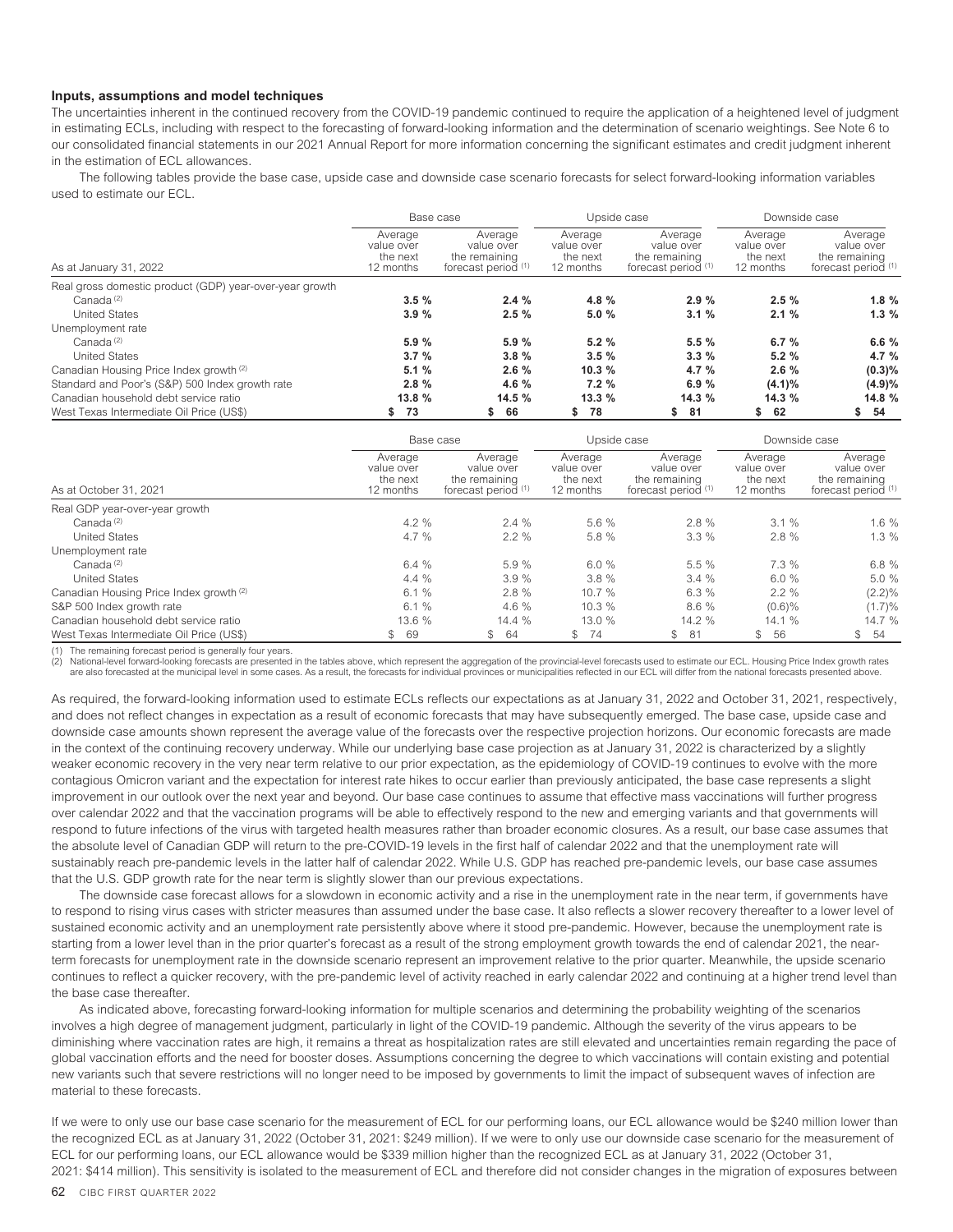stage 1 and stage 2 from the determination of the significant increase in credit risk that would have resulted in a 100% base case scenario or a 100% downside case scenario. As a result, our ECL allowance on performing loans could exceed the amount implied by the 100% downside case scenario from the migration of additional exposures from stage 1 to stage 2. Actual credit losses could differ materially from those reflected in our estimates.

The following tables provide the gross carrying amount of loans, and the contractual amounts of undrawn credit facilities and other off-balance sheet exposures based on the application of our 12-month point-in-time probability of defaults (PD) under IFRS 9 to our risk management PD bands within each respective stage for retail exposures, and based on our internal risk ratings for business and government exposures. Refer to the "Credit risk" section of our 2021 Annual Report for details on the CIBC risk categories.

### **Loans**(1)

| \$ millions, as at                   |                          |                          |                          | 2022<br>Jan. 31          |                          |                          |                        | 2021<br>Oct. 31           |
|--------------------------------------|--------------------------|--------------------------|--------------------------|--------------------------|--------------------------|--------------------------|------------------------|---------------------------|
|                                      | Stage 1                  | Stage 2                  | Stage 3 <sup>(2)</sup>   | Total                    | Stage 1                  | Stage 2                  | Stage 3 <sup>(2)</sup> | Total                     |
| <b>Residential mortgages</b>         |                          |                          |                          |                          |                          |                          |                        |                           |
| - Exceptionally low                  | \$<br>166,131            | \$<br>164                | \$<br>\$                 | 166,295                  | \$<br>162,307            | $\mathcal{L}$<br>94      | \$                     | \$<br>162,401             |
| - Very low                           | 50,271                   | 1,253                    |                          | 51,524                   | 49,958                   | 640                      |                        | 50,598                    |
| $-$ Low                              | 19,281                   | 10,906                   | $\overline{\phantom{0}}$ | 30,187                   | 22,912                   | 6,547                    |                        | 29,459                    |
| - Medium                             | 269                      | 4,749                    | —                        | 5,018                    | 364                      | 4,671                    |                        | 5,035                     |
| $-$ High                             | $\overline{\phantom{0}}$ | 824                      | $\overline{\phantom{0}}$ | 824                      | ÷                        | 840                      | ÷.                     | 840                       |
| - Default                            |                          | $\overline{\phantom{0}}$ | 432                      | 432                      | $\sim$                   | L.                       | 443                    | 443                       |
| - Not rated                          | 2,344                    | 277                      | 208                      | 2,829                    | 2,160                    | 395                      | 195                    | 2,750                     |
| Gross residential mortgages (3)(4)   | 238,296                  | 18,173                   | 640                      | 257,109                  | 237,701                  | 13,187                   | 638                    | 251,526                   |
| <b>ECL</b> allowance                 | 64                       | 76                       | 163                      | 303                      | 59                       | 63                       | 158                    | 280                       |
| Net residential mortgages            | 238,232                  | 18,097                   | 477                      | 256,806                  | 237,642                  | 13,124                   | 480                    | 251,246                   |
| Personal                             |                          |                          |                          |                          |                          |                          |                        |                           |
| - Exceptionally low                  | 18,532                   |                          |                          | 18,532                   | 18,608                   | 1                        |                        | 18,609                    |
| - Very low                           | 5,364                    | 4                        | $\overline{\phantom{0}}$ | 5,368                    | 5,179                    | $\overline{4}$           |                        | 5,183                     |
| $-$ Low                              | 8,790                    | 4,270                    | $\overline{\phantom{0}}$ | 13,060                   | 8,091                    | 4,389                    |                        | 12,480                    |
| - Medium                             | 982                      | 2,800                    | $\overline{\phantom{0}}$ | 3,782                    | 990                      | 2,773                    |                        | 3,763                     |
| – High                               | 256                      | 872                      | $\overline{\phantom{0}}$ | 1,128                    | 252                      | 803                      | ÷                      | 1,055                     |
| - Default                            | $\overline{\phantom{0}}$ | $\overline{\phantom{0}}$ | 116                      | 116                      |                          | $\overline{\phantom{0}}$ | 109                    | 109                       |
| - Not rated                          | 581                      | 54                       | 58                       | 693                      | 585                      | 60                       | 53                     | 698                       |
| Gross personal (4)                   | 34,505                   | 8,000                    | 174                      | 42,679                   | 33,705                   | 8,030                    | 162                    | 41,897                    |
| <b>ECL</b> allowance                 | 124                      | 545                      | 113                      | 782                      | 125                      | 537                      | 106                    | 768                       |
| Net personal                         | 34,381                   | 7,455                    | 61                       | 41,897                   | 33,580                   | 7,493                    | 56                     | 41,129                    |
| <b>Credit card</b>                   |                          |                          |                          |                          |                          |                          |                        |                           |
| - Exceptionally low                  | 1,983                    |                          |                          | 1,983                    | 2,065                    |                          |                        | 2.065                     |
| - Very low                           | 718                      | $\overline{\phantom{0}}$ | —                        | 718                      | 715                      |                          |                        | 715                       |
| $-$ Low                              | 4,703                    | 315                      | $\overline{a}$           | 5,018                    | 4,653                    | 347                      |                        | 5,000                     |
| - Medium                             | 628                      | 2,175                    | $\overline{\phantom{0}}$ | 2,803                    | 593                      | 2,195                    | ÷                      | 2,788                     |
| $-$ High                             | $\overline{\phantom{0}}$ | 465                      | $\overline{\phantom{0}}$ | 465                      | $\equiv$                 | 435                      |                        | 435                       |
| - Default                            | $\overline{\phantom{a}}$ |                          | $\overline{\phantom{0}}$ | $\overline{\phantom{0}}$ | $\overline{\phantom{0}}$ |                          | $\sim$                 | ۳                         |
| - Not rated                          | 128                      | $\overline{7}$           | -                        | 135                      | 123                      | 8                        | $\equiv$               | 131                       |
| Gross credit card                    | 8,160                    | 2,962                    | $\overline{\phantom{0}}$ | 11,122                   | 8,149                    | 2,985                    | $\equiv$               | 11,134                    |
| <b>ECL</b> allowance                 | 119                      | 491                      | $\overline{\phantom{0}}$ | 610                      | 127                      | 498                      | $\equiv$               | 625                       |
| Net credit card                      | 8.041                    | 2.471                    | $\overline{a}$           | 10,512                   | 8,022                    | 2.487                    | ÷                      | 10,509                    |
| <b>Business and government</b>       |                          |                          |                          |                          |                          |                          |                        |                           |
| - Investment grade                   | 72,561                   | 563                      | $\overline{\phantom{0}}$ | 73,124                   | 65,963                   | 562                      |                        | 66,525                    |
| - Non-investment grade               | 93,524                   | 4,716                    |                          | 98,240                   | 85,764                   | 4,599                    |                        | 90,363                    |
| - Watchlist                          | 81                       | 2,623                    |                          | 2,704                    | 67                       | 2,985                    |                        | 3,052                     |
| - Default                            |                          |                          | 1,086                    | 1,086                    | $\overline{\phantom{0}}$ |                          | 1,033                  | 1,033                     |
| - Not rated                          | 144                      | 17                       |                          | 161                      | 174                      | 24                       |                        | 198                       |
| Gross business and government (3)(5) | 166,310                  | 7,919                    | 1,086                    | 175,315                  | 151,968                  | 8,170                    | 1,033                  | 161,171                   |
| <b>ECL</b> allowance                 | 238                      | 385                      | 520                      | 1,143                    | 240                      | 428                      | 508                    | 1,176                     |
| Net business and government          | 166,072                  | 7,534                    | 566                      | 174,172                  | 151,728                  | 7,742                    | 525                    | 159,995                   |
| Total net amount of loans            | \$<br>446,726            | \$<br>35,557             | 1,104<br>\$<br>\$        | 483,387                  | 430,972<br>\$            | $\mathbb{S}$<br>30.846   | $\mathbb{S}$<br>1,061  | $\mathbb{S}^-$<br>462.879 |

(1) The table excludes debt securities measured at FVOCI, for which ECL allowances of \$23 million (October 31, 2021: \$19 million) were recognized in AOCI. In addition, the table excludes debt securities classified at amortized cost, for which ECL allowances of \$12 million were recognized as at January 31, 2022 (October 31, 2021: \$15 million), \$10 million of which was stage 3 ECL<br>allowance on originated credit-i

their ECL allowances were immaterial as at January 31, 2022 and October 31, 2021. Financial assets other than loans that are classified as amortized cost are presented on our consolidated balance sheet net of ECL allowances.

(2) Excludes foreclosed assets of \$16 million (October 31, 2021: \$18 million) which were included in Other assets on our interim consolidated balance sheet.<br>(3) Includes \$10 million (October 31, 2021: \$16 million) of resid

(4) The internal risk rating grades presented for residential mortgages and certain personal loans do not take into account loan guarantees or insurance issued by the Canadian government (federal or provincial), Canadian government agencies, or private insurers, as the determination of whether a significant increase in credit risk has occurred for these loans is based on relative changes in the<br>loans' lifetime PD with

(5) Includes customers' liability under acceptances of \$10,618 million (October 31, 2021: \$10,958 million).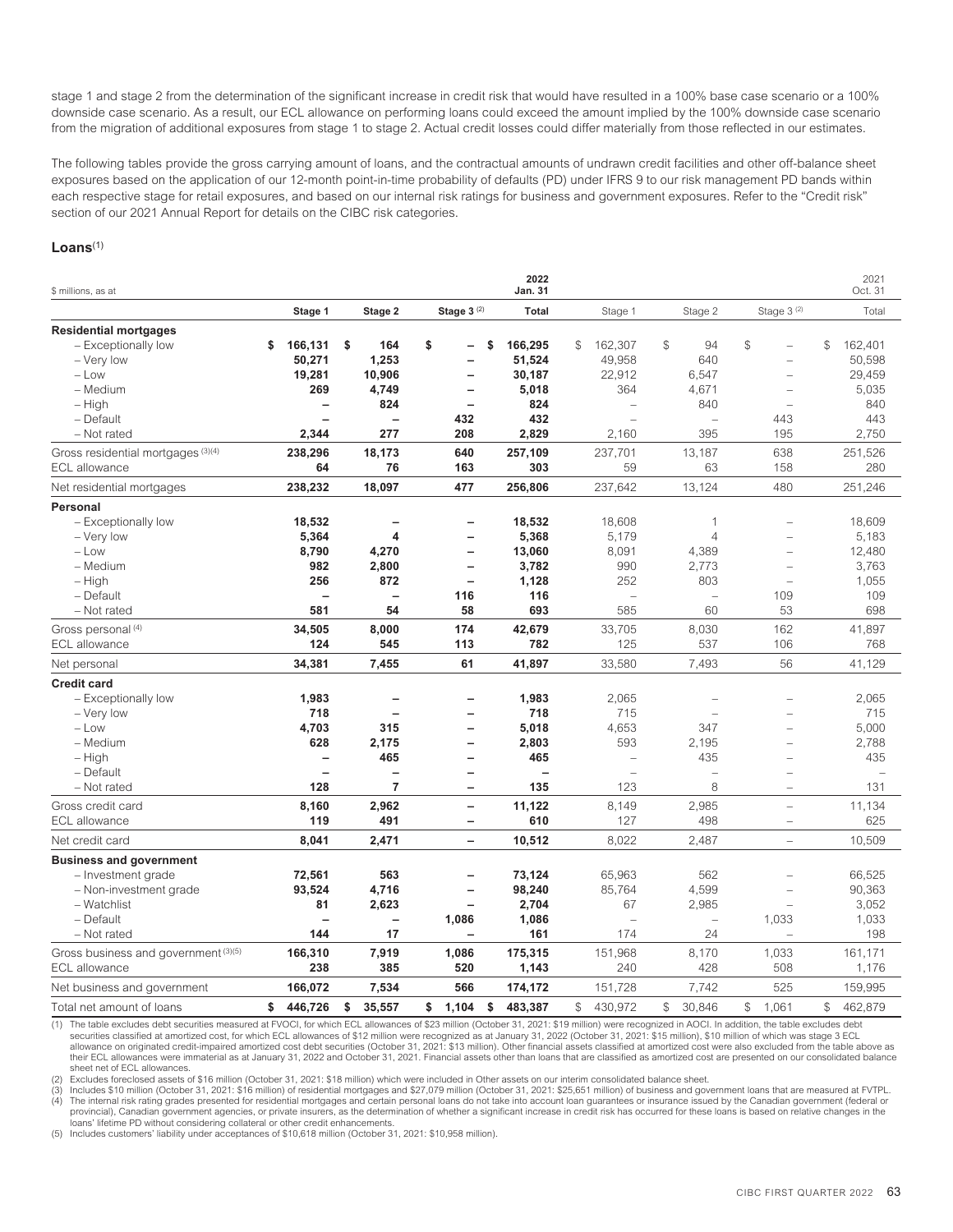#### **Undrawn credit facilities and other off-balance sheet exposures**

| \$ millions, as at                                                           |              |     |             |           | 2022<br>Jan. 31 |                         |                     |                                | 2021<br>Oct. 31 |
|------------------------------------------------------------------------------|--------------|-----|-------------|-----------|-----------------|-------------------------|---------------------|--------------------------------|-----------------|
|                                                                              | Stage 1      |     | Stage 2     | Stage 3   | <b>Total</b>    | Stage 1                 | Stage 2             | Stage 3                        | Total           |
| Retail                                                                       |              |     |             |           |                 |                         |                     |                                |                 |
| - Exceptionally low                                                          | 132,385<br>S |     | \$<br>10    | \$<br>-   | 132,395<br>S    | 130,212<br>\$           | $\mathcal{L}$<br>12 | \$<br>$\overline{\phantom{m}}$ | \$<br>130,224   |
| - Very low                                                                   | 13,117       |     | 54          |           | 13,171          | 12,868                  | 59                  |                                | 12,927          |
| $-$ Low                                                                      | 8,198        |     | 1,815       |           | 10,013          | 7,937                   | 1,811               |                                | 9,748           |
| - Medium                                                                     |              | 751 | 896         |           | 1,647           | 740                     | 896                 |                                | 1,636           |
| $-$ High                                                                     |              | 96  | 494         |           | 590             | 73                      | 495                 |                                | 568             |
| - Default                                                                    |              |     |             | 38        | 38              |                         |                     | 34                             | 34              |
| - Not rated                                                                  |              | 379 | 7           |           | 386             | 375                     | 8                   |                                | 383             |
| Gross retail                                                                 | 154,926      |     | 3,276       | 38        | 158,240         | 152,205                 | 3,281               | 34                             | 155,520         |
| ECL allowance                                                                |              | 31  | 28          | -         | 59              | 34                      | 29                  | $\qquad \qquad -$              | 63              |
| Net retail                                                                   | 154,895      |     | 3,248       | 38        | 158,181         | 152,171                 | 3,252               | 34                             | 155,457         |
| <b>Business and government</b>                                               |              |     |             |           |                 |                         |                     |                                |                 |
| - Investment grade                                                           | 108,038      |     | 633         |           | 108,671         | 111,877                 | 524                 |                                | 112,401         |
| - Non-investment grade                                                       | 62,281       |     | 1,828       |           | 64,109          | 58,652                  | 1,714               |                                | 60,366          |
| - Watch list                                                                 |              | 19  | 677         |           | 696             | 19                      | 734                 |                                | 753             |
| - Default                                                                    |              |     | ۰           | 95        | 95              |                         |                     | 91                             | 91              |
| - Not rated                                                                  |              | 440 | 18          |           | 458             | 346                     | 9                   |                                | 355             |
| Gross business and government                                                | 170,778      |     | 3,156       | 95        | 174,029         | 170,894                 | 2,981               | 91                             | 173,966         |
| <b>ECL</b> allowance                                                         |              | 40  | 20          |           | 61              | 37                      | 21                  |                                | 58              |
| Net business and government                                                  | 170,738      |     | 3,136       | 94        | 173,968         | 170,857                 | 2,960               | 91                             | 173,908         |
| Total net undrawn credit facilities and other<br>off-balance sheet exposures | 325,633<br>S |     | 6,384<br>\$ | 132<br>\$ | 332,149<br>\$   | 323,028<br>$\mathbb{S}$ | $^{\circ}$<br>6,212 | \$<br>125                      | \$<br>329,365   |

# <span id="page-66-0"></span>Note 7. Deposits<sup>(1)(2)</sup>

| \$ millions, as at                                                                      |                                   |                                        |                                            | 2022<br><b>Jan. 31</b>                       |              | 2021<br>Oct. 31                        |
|-----------------------------------------------------------------------------------------|-----------------------------------|----------------------------------------|--------------------------------------------|----------------------------------------------|--------------|----------------------------------------|
|                                                                                         | Payable on<br>demand $(3)$        | Payable<br>after notice <sup>(4)</sup> | Payable on a<br>fixed date $(5)(6)$        | Total                                        |              | Total                                  |
| Personal<br>Business and government (7)(8)<br>Bank<br>Secured borrowings <sup>(9)</sup> | \$<br>17,192<br>102,724<br>11,316 | \$<br>149,446<br>87,427<br>581         | \$<br>53,444<br>172,211<br>7,897<br>47,470 | \$<br>220,082<br>362,362<br>19,794<br>47,470 | \$           | 213,932<br>344,388<br>20,246<br>42,592 |
|                                                                                         | \$<br>131,232                     | \$<br>237,454                          | \$<br>281,022                              | \$<br>649,708                                | $\mathbb{S}$ | 621,158                                |
| Comprises:<br>Held at amortized cost<br>Designated at fair value                        |                                   |                                        |                                            | \$<br>629,449<br>20,259                      | \$           | 602,628<br>18,530                      |
|                                                                                         |                                   |                                        |                                            | \$<br>649,708                                | $\mathbb{S}$ | 621,158                                |
| Total deposits include (10):<br>Non-interest-bearing deposits<br>Canada                 |                                   |                                        |                                            | \$<br>96,366                                 | \$           | 93,850                                 |
| U.S.<br>Other international<br>Interest-bearing deposits                                |                                   |                                        |                                            | 16,183<br>5,700                              |              | 16,522<br>5,601                        |
| Canada<br>U.S.<br>Other international                                                   |                                   |                                        |                                            | 421,644<br>77,453<br>32,362                  |              | 406,642<br>70,312<br>28,231            |
|                                                                                         |                                   |                                        |                                            | \$<br>649,708                                | \$           | 621,158                                |

(1) Includes deposits of \$226.6 billion (October 31, 2021: \$215.4 billion) denominated in U.S. dollars and deposits of \$46.6 billion (October 31, 2021: \$37.1 billion) denominated in other foreign currencies.

(2) Net of purchased notes of \$2.0 billion (October 31, 2021: \$2.2 billion).

(3) Includes all deposits for which we do not have the right to require notice of withdrawal. These deposits are generally chequing accounts.

(4) Includes all deposits for which we can legally require notice of withdrawal. These deposits are generally savings accounts.<br>(5) Includes all deposits that mature on a specified date. These deposits are generally term d regulations provide certain statutory powers to the Canada Deposit Insurance Corporation (CDIC), including the ability to convert specified eligible shares and liabilities of CIBC into common shares in the event that CIBC is determined to be non-viable. (7) Includes nil (October 31, 2021: \$300 million) of Notes issued to CIBC Capital Trust. These Notes were redeemed on November 1, 2021.

(8) Includes \$9.1 billion (October 31, 2021: \$8.8 billion) of structured note liabilities that were sold upon issuance to third-party financial intermediaries, who may resell the notes to retail investors in

foreign jurisdictions. (9) Comprises liabilities issued by, or as a result of, activities associated with the securitization of residential mortgages, Covered Bond Programme, and consolidated securitization vehicles.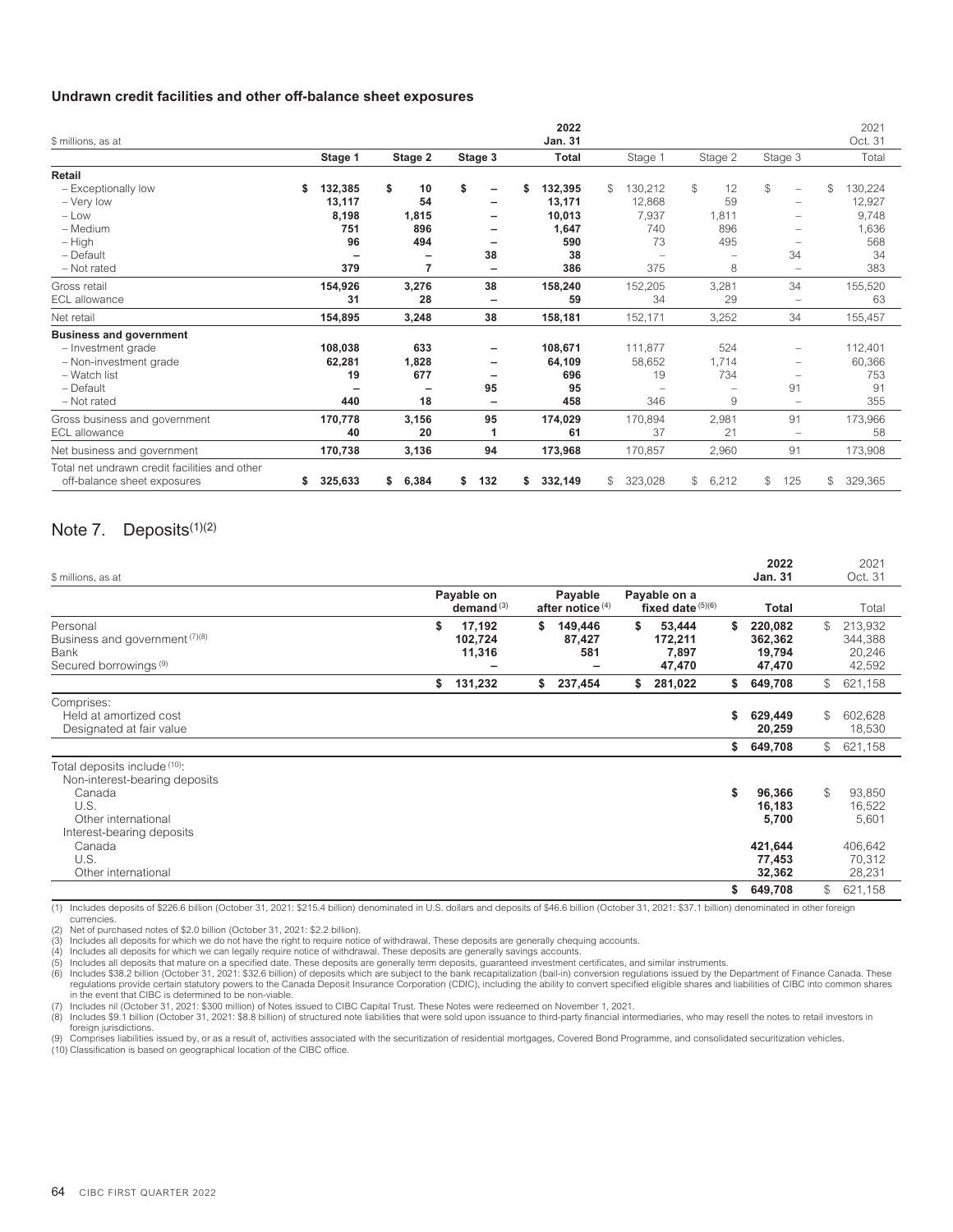# <span id="page-67-0"></span>Note 8. Share capital

#### **Common shares**

| \$ millions, except number of shares, for the three months ended                      |                                   | 2022<br><b>Jan. 31</b> |                               |    | 2021<br>Oct. 31                                                |                               | 2021<br>Jan. 31 |
|---------------------------------------------------------------------------------------|-----------------------------------|------------------------|-------------------------------|----|----------------------------------------------------------------|-------------------------------|-----------------|
|                                                                                       | <b>Number</b><br>of shares        | Amount                 | Number<br>of shares           |    | Amount                                                         | Number<br>of shares           | Amount          |
| Balance at beginning of period<br>Issuance pursuant to:<br>Equity-settled share-based | 450,827,976                       | 14.351                 | 450.081.727                   |    | 14.252                                                         | 447.085.329                   | 13,908          |
| compensation plans (1)<br>Shareholder investment plan<br>Employee share purchase plan | 538.339<br>226.515<br>266.370     | 59<br>36<br>40         | 287.793<br>229,288<br>232.103 |    | 31<br>34<br>34                                                 | 294.626<br>294.164<br>346,076 | 29<br>32<br>38  |
| Purchase of common shares for cancellation<br>Treasury shares                         | 451.859.200<br>(900.000)<br>2.115 | 14.486<br>(29)<br>-    | 450.830.911<br>-<br>(2,935)   | S. | 14.351<br>$\overline{\phantom{0}}$<br>$\overline{\phantom{a}}$ | 448.020.195<br>-<br>(170.590) | 14.007<br>(16)  |
| Balance at end of period                                                              | 450.961.315                       | 14.457                 | 450.827.976                   | \$ | 14.351                                                         | 447.849.605                   | 13.991          |

(1) Includes the settlement of contingent consideration related to prior acquisitions.

#### **Share split**

In February 2022, CIBC's Board of Directors approved a two-for-one share split (Share Split) of CIBC's issued and outstanding common shares to be effected through an amendment to CIBC's by-laws. The Share Split is subject to the approval of CIBC shareholders at the Annual and Special Meeting of Shareholders scheduled to be held on April 7, 2022 and to the requirements of the Toronto Stock Exchange and New York Stock Exchange. If approved by CIBC shareholders and the stock exchanges and implemented by CIBC's Board, each shareholder of record at the close of business on May 6, 2022 (Record Date) will receive one additional share on May 13, 2022 (Payment Date) for every one share held on the Record Date.

#### **Normal course issuer bid**

On December 9, 2021, we announced that the Toronto Stock Exchange had accepted the notice of our intention to commence a normal course issuer bid. Purchases under this bid will be completed upon the earlier of: (i) CIBC purchasing 10 million common shares; (ii) CIBC providing a notice of termination; or (iii) December 12, 2022. 900,000 common shares have been purchased and cancelled during the quarter at an average price of \$148.86 for a total amount of \$134 million.

#### **Regulatory capital, leverage and total loss absorbing capacity ratios**

Our capital, leverage and total loss absorbing capacity (TLAC) ratios are presented in the table below:

|                                                                          |     | 2022             |     | 2021             |
|--------------------------------------------------------------------------|-----|------------------|-----|------------------|
| \$ millions, as at                                                       |     | <b>Jan. 31</b>   |     | Oct. 31          |
| Common Equity Tier 1 (CET1) capital (1)<br>Tier 1 capital <sup>(1)</sup> | A   | 34,796<br>39.139 | \$  | 33.751<br>38,344 |
| Total capital <sup>(1)</sup>                                             |     | 44,568           |     | 44,202           |
| Total risk-weighted assets (RWA)                                         | B   | 284,226          |     | 272,814          |
| CET1 ratio                                                               |     | 12.2%            |     | 12.4%            |
| Tier 1 capital ratio                                                     |     | 13.8%            |     | 14.1%            |
| Total capital ratio                                                      |     | 15.7%            |     | 16.2%            |
| Leverage ratio exposure <sup>(2)</sup>                                   | С   | 906,566          | S.  | 823,343          |
| Leverage ratio                                                           | A/C | 4.3%             |     | 4.7 $%$          |
| <b>TLAC</b> available                                                    | D   | 82.510           | \$. | 76.701           |
| <b>TLAC</b> ratio                                                        | D/B | 29.0 %           |     | 28.1 %           |
| TLAC leverage ratio                                                      | D/C | 9.1%             |     | 9.3%             |

(1) Includes the impact of the ECL transitional arrangement announced by OSFI on March 27, 2020. The transitional arrangement results in a portion of ECL allowances that would otherwise be included

in Tier 2 capital qualifying for inclusion in CET1 capital. The amount is subject to certain adjustments and limitations until the end of fiscal 2022.

(2) The temporary exclusion of qualifying sovereign-issued securities from the leverage ratio exposure measure in response to the onset of the COVID-19 pandemic was no longer applicable beginning in the first quarter of 2022. Central bank reserves continue to be excluded from the measure.

Our regulatory capital ratios are determined in accordance with the Capital Adequacy Requirements Guideline issued by OSFI, which are based on the capital standards developed by the Basel Committee on Banking Supervision. CIBC has been designated by OSFI as a domestic systemically important bank (D-SIB) in Canada, and is subject to a CET1 surcharge equal to 1.0% of RWA. OSFI also expects D-SIBs to hold a Domestic Stability Buffer (DSB) of 2.5% effective October 31, 2021, reflecting the highest DSB requirement under OSFI capital requirements. This results in current targets, including all buffer requirements, for CET1, Tier 1, and Total capital ratios of 10.5%, 12.0%, and 14.0% respectively. These targets may be higher for certain institutions at OSFI's discretion.

To supplement risk-based capital requirements, OSFI expects federally regulated deposit-taking institutions to have a leverage ratio, which is a non-risk-based capital metric, that meets or exceeds 3.0%. This minimum may be higher for certain institutions at OSFI's discretion.

OSFI also requires D-SIBs to maintain a supervisory target TLAC ratio (which builds on the risk-based capital ratios) and a minimum TLAC leverage ratio (which builds on the leverage ratio). OSFI expects D-SIBs to have a minimum risk-based TLAC ratio of 21.5% plus the then applicable DSB requirement (2.5% as noted above), and a minimum TLAC leverage ratio of 6.75%, beginning in the first quarter of fiscal 2022.

During the quarter ended January 31, 2022, we have complied with OSFI's regulatory capital, leverage ratio, and TLAC requirements.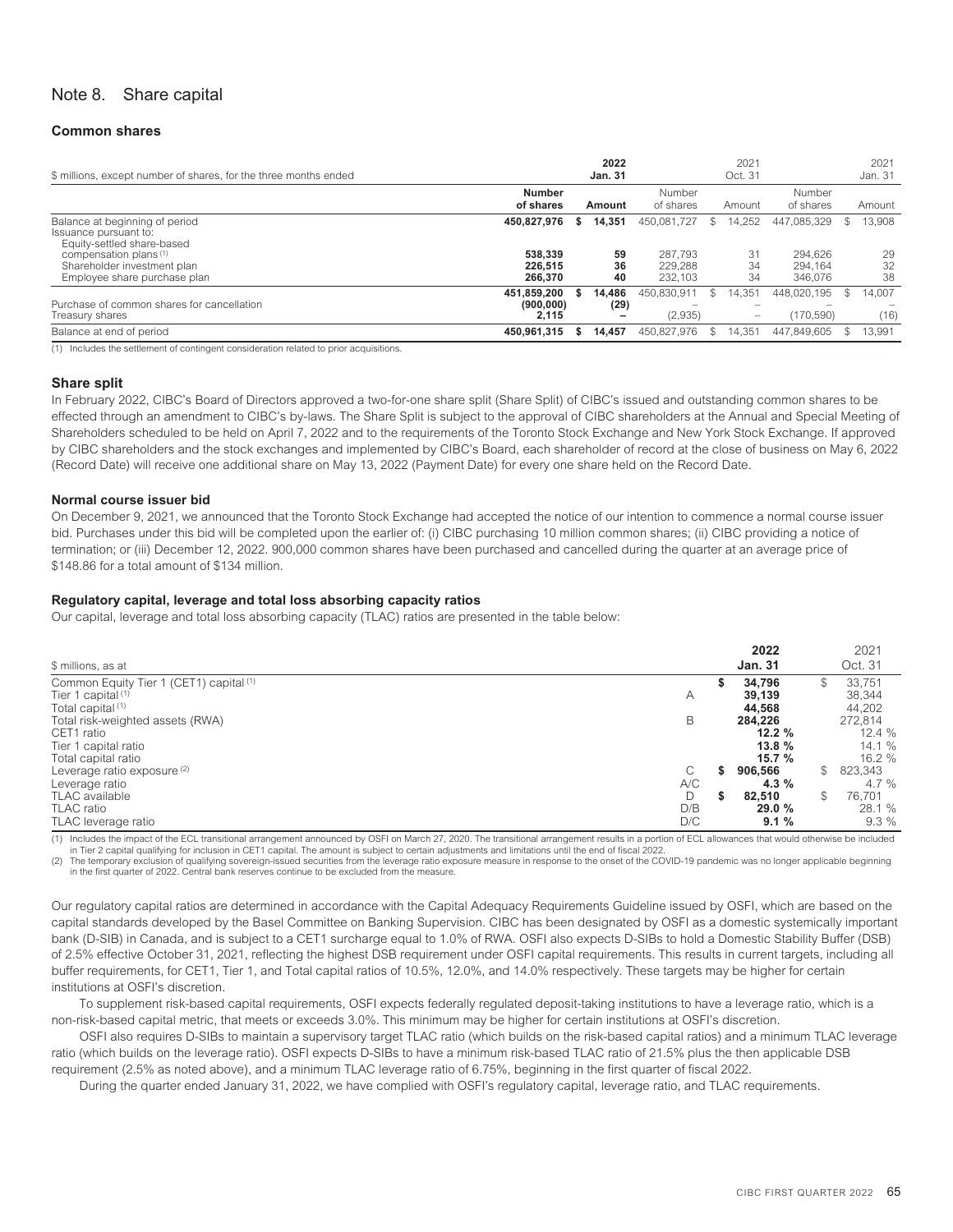# <span id="page-68-0"></span>Note 9. Post-employment benefits

The following tables provide details on the post-employment benefit expense recognized in the interim consolidated statement of income and on the remeasurements recognized in the interim consolidated statement of comprehensive income:

| Defined benefit plan expense                                       |                |    |               |   |                          |                |      |         |      |                       |
|--------------------------------------------------------------------|----------------|----|---------------|---|--------------------------|----------------|------|---------|------|-----------------------|
|                                                                    | 2022           |    | 2021          |   | 2021                     |                | 2022 |         | 2021 | 2021                  |
| \$ millions, for the three months ended                            | <b>Jan. 31</b> |    | Oct. 31       |   | Jan. 31                  | <b>Jan. 31</b> |      | Oct. 31 |      | Jan. 31               |
|                                                                    |                |    |               |   |                          |                |      |         |      | Other                 |
|                                                                    |                |    | Pension plans |   |                          |                |      |         |      | post-employment plans |
| Current service cost                                               | 66             | S. | 70            |   | 71                       |                |      |         |      | $\frac{1}{2}$         |
| Past service cost                                                  |                |    |               |   | $\overline{\phantom{a}}$ |                | (8)  |         |      |                       |
| Net interest (income) expense                                      | (14)           |    | (3)           |   | (4)                      |                |      |         |      |                       |
| Plan administration costs                                          |                |    |               |   |                          |                |      |         |      |                       |
| Net defined benefit plan expense (income) recognized in net income | 54             | S. | 68            | S | 69                       |                | (1)  | S       | 15   | \$6                   |

# **Defined contribution plan expense**

| \$ millions, for the three months ended                            | 2022<br>Jan. 31 | 2021<br>Oct. 31 | 2021<br>Jan. 31 |
|--------------------------------------------------------------------|-----------------|-----------------|-----------------|
| Defined contribution pension plans<br>Government pension plans (1) | 41              | 34              | 36              |
| Total defined contribution plan expense                            | -58             | -42             | \$47            |

(1) Includes Canada Pension Plan, Quebec Pension Plan, and U.S. Federal Insurance Contributions Act.

# **Remeasurement of employee defined benefit plans**(1)

| \$ millions, for the three months ended                    | 2022<br><b>Jan. 31</b> | 2021<br>Oct. 31 |               | 2021<br>Jan. 31          | 2022<br><b>Jan. 31</b> | 2021<br>Oct. 31 | 2021<br>Jan. 31       |
|------------------------------------------------------------|------------------------|-----------------|---------------|--------------------------|------------------------|-----------------|-----------------------|
|                                                            |                        |                 |               |                          |                        |                 | Other                 |
|                                                            |                        |                 | Pension plans |                          |                        |                 | post-employment plans |
| Net actuarial gains (losses) on defined benefit obligation | 279                    | 265             |               | -60                      | 15                     | 42              | \$3                   |
| Net actuarial gains (losses) on plan assets                | (150)                  | 20              |               | 207                      |                        | $\sim$          |                       |
| Changes in asset ceiling excluding interest income         |                        |                 |               | $\overline{\phantom{a}}$ |                        |                 |                       |
| Net remeasurement gains (losses) recognized in OCI         | 129                    | 286             |               | 267                      | 15                     | S<br>42         | $^{\circ}$            |

<span id="page-68-1"></span>(1) The Canadian post-employment defined benefit plans are remeasured on a quarterly basis for changes in the discount rate and for actual asset returns. All other Canadian plans' actuarial assumptions and foreign plans' actuarial assumptions are updated at least annually.

# Note 10. Income taxes

#### **Enron**

In prior years, the Canada Revenue Agency (CRA) issued reassessments disallowing the deduction of Enron settlement payments and related legal expenses (the Enron expenses). In January 2019, CIBC entered into a settlement agreement (the Agreement) with the CRA that provides certainty with respect to the portion of the Enron expenses deductible in Canada. The Agreement resulted in the recognition of a net \$38 million tax recovery in the first quarter of 2019. This recovery was determined after taking into account taxable refund interest in Canada and also the portion of the Enron expenses that are expected to be deductible in the United States (the U.S. deduction). The U.S. deduction has not been agreed to by the Internal Revenue Service. It is possible that adjustments may be required to the amount of tax benefits recognized in the U.S.

#### **Dividend received deduction**

The CRA has reassessed CIBC approximately \$1,420 million of additional income tax by denying the tax deductibility of certain 2011 to 2016 Canadian corporate dividends on the basis that they were part of a "dividend rental arrangement". The dividends that were subject to the reassessments are similar to those prospectively addressed by the rules in the 2015 and 2018 Canadian federal budgets. In August 2021, CIBC filed a Notice of Appeal with the Tax Court of Canada and the matter is now in litigation. It is possible that subsequent years may be reassessed for similar activities. CIBC is confident that its tax filing positions were appropriate and intends to defend itself vigorously. Accordingly, no amounts have been accrued in the interim consolidated financial statements.

#### **Foreign exchange capital loss reassessment**

In November 2021, the Tax Court of Canada ruled against CIBC on its 2007 foreign exchange capital loss reassessment (Decision). CIBC disagrees with the Decision and filed its Appeal in November 2021. CIBC remains confident that its tax filing position was appropriate. Accordingly, no amounts have been accrued in the interim consolidated financial statements. The exposure of additional tax and interest related to this and similar matters is approximately \$300 million in addition to the potential inability to utilize approximately \$500 million in unrecognized capital tax loss carryforwards.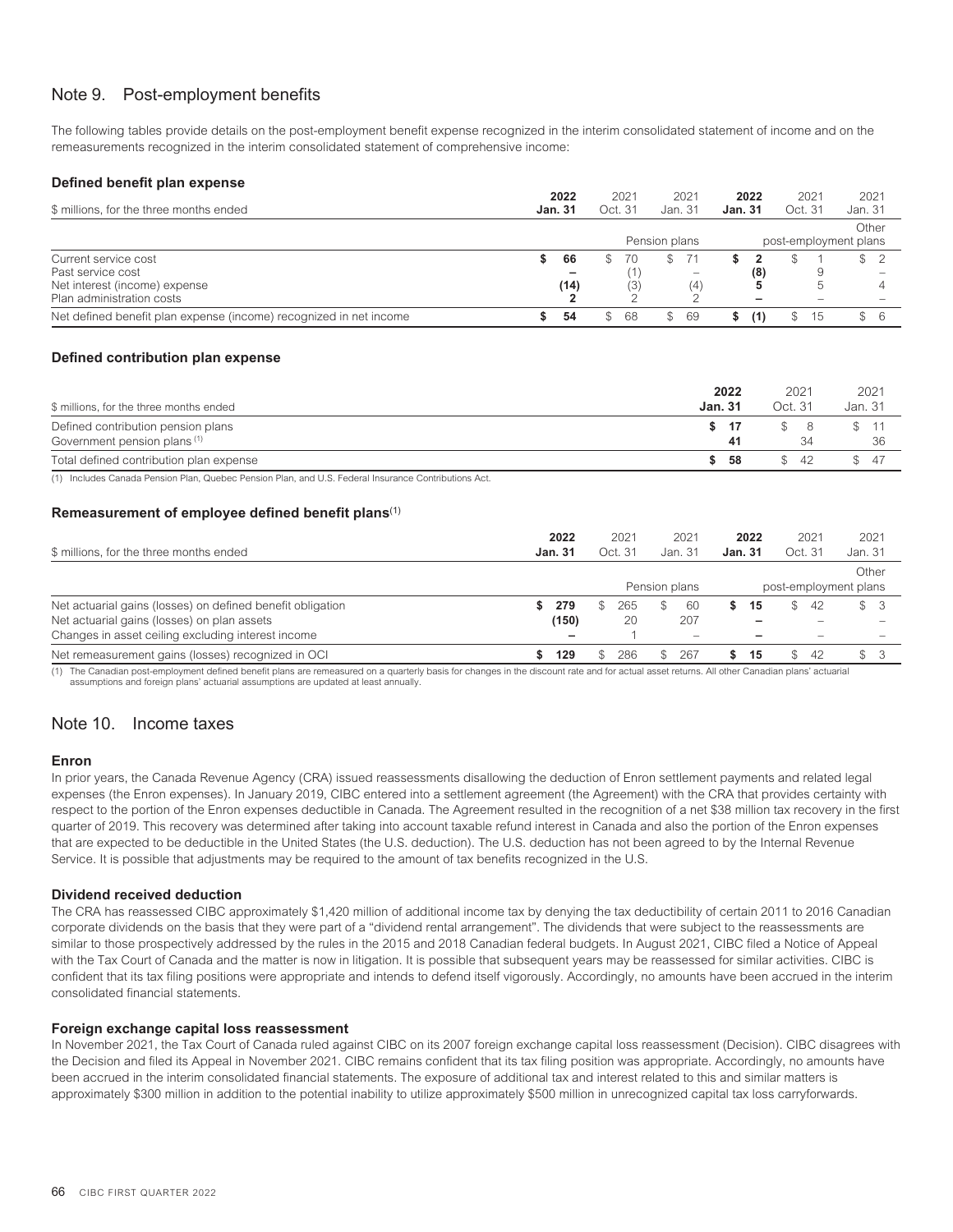# <span id="page-69-0"></span>Note 11. Earnings per share

|                                                                                        |    | 2022           |               | 2021    | 2021        |
|----------------------------------------------------------------------------------------|----|----------------|---------------|---------|-------------|
| \$ millions, except number of shares and per share amounts, for the three months ended |    | <b>Jan. 31</b> |               | Oct. 31 | Jan. 31     |
| Basic earnings per share                                                               |    |                |               |         |             |
| Net income attributable to equity shareholders                                         | S  | 1,864          | S             | 1.436   | \$<br>1.621 |
| Less: Preferred share dividends and distributions on other equity instruments          |    | 41             |               | 47      | -30         |
| Net income attributable to common shareholders                                         | S  | 1.823          | \$.           | 1.389   | \$<br>1,591 |
| Weighted-average common shares outstanding (thousands)                                 |    | 450,935        |               | 450,469 | 447,281     |
| Basic earnings per share                                                               | S  | 4.04           | $\mathcal{S}$ | 3.08    | \$<br>3.56  |
| Diluted earnings per share                                                             |    |                |               |         |             |
| Net income attributable to common shareholders                                         | \$ | 1,823          | $\mathcal{S}$ | 1.389   | \$<br>1,591 |
| Weighted-average common shares outstanding (thousands)                                 |    | 450,935        |               | 450.469 | 447.281     |
| Add: Stock options potentially exercisable (1) (thousands)                             |    | 1.420          |               | 1.389   | 502         |
| Add: Equity-settled consideration (thousands)                                          |    | 161            |               | 170     | 146         |
| Weighted-average diluted common shares outstanding (thousands)                         |    | 452.516        |               | 452.028 | 447,929     |
| Diluted earnings per share                                                             |    | 4.03           | \$.           | 3.07    | \$<br>3.55  |

<span id="page-69-1"></span>(1) Excludes average options outstanding, to the extent that the options' exercise prices were less than the average market price of CIBC's common shares, which was nil (October 31, 2021: nil;<br>January 31, 2021: 3,840,348)

# Note 12. Contingent liabilities and provisions

# **Legal proceedings and other contingencies**

In the ordinary course of its business, CIBC is a party to a number of legal proceedings, including regulatory investigations, in which claims for substantial monetary damages are asserted against CIBC and its subsidiaries. Legal provisions are established if, in the opinion of management, it is both probable that an outflow of economic benefits will be required to resolve the matter, and a reliable estimate can be made of the amount of the obligation. If the reliable estimate of probable loss involves a range of potential outcomes within which a specific amount appears to be a better estimate, that amount is accrued. If no specific amount within the range of potential outcomes appears to be a better estimate than any other amount, the mid-point in the range is accrued. In some instances, however, it is not possible either to determine whether an obligation is probable or to reliably estimate the amount of loss, in which case no accrual can be made.

While there is inherent difficulty in predicting the outcome of legal proceedings, based on current knowledge and in consultation with legal counsel, we do not expect the outcome of these matters, individually or in aggregate, to have a material adverse effect on our interim consolidated financial statements. However, the outcome of these matters, individually or in aggregate, may be material to our operating results for a particular reporting period. We regularly assess the adequacy of CIBC's litigation accruals and make the necessary adjustments to incorporate new information as it becomes available.

The provisions disclosed in Note 23 to the consolidated financial statements included in our 2021 Annual Report included all of CIBC's accruals for legal matters as at that date, including amounts related to the significant legal proceedings described in that note and to other legal matters.

CIBC considers losses to be reasonably possible when they are neither probable nor remote. It is reasonably possible that CIBC may incur losses in addition to the amounts recorded when the loss accrued is the mid-point of a range of reasonably possible losses, or the potential loss pertains to a matter in which an unfavourable outcome is reasonably possible but not probable.

CIBC believes the estimate of the aggregate range of reasonably possible losses, in excess of the amounts accrued, for its significant legal proceedings, where it is possible to make such an estimate, is from nil to approximately \$1.4 billion as at January 31, 2022. This estimated aggregate range of reasonably possible losses is based upon currently available information for those significant proceedings in which CIBC is involved, taking into account CIBC's best estimate of such losses for those cases for which an estimate can be made. CIBC's estimate involves significant judgment, given the varying stages of the proceedings and the existence of multiple defendants in many of such proceedings whose share of the liability has yet to be determined. The range does not include potential punitive damages. The matters underlying the estimated range as at January 31, 2022, consist of the significant legal matters disclosed in Note 23 to the consolidated financial statements included in our 2021 Annual Report as updated below. The matters underlying the estimated range will change from time to time, and actual losses may vary significantly from the current estimate. For certain matters, CIBC does not believe that an estimate can currently be made as many of them are in preliminary stages and certain matters have no specific amount claimed. Consequently, these matters are not included in the range.

The following developments related to our significant legal proceedings occurred since the issuance of our 2021 annual consolidated financial statements:

- *Green v. Canadian Imperial Bank of Commerce, et al.*: In January 2022, the court approved the settlement.
- *Fresco v. Canadian Imperial Bank of Commerce*: In February 2022, CIBC's appeal was dismissed. The hearing on aggregate damages will be heard in September 2022.
- *Mortgage prepayment class actions*: Court approval of the settlement in *Sherry* and *Jordan* was heard in British Columbia and Ontario in February 2022. The courts reserved their decisions.
- *Credit card class actions Interchange fees litigation*: The settlement was approved by the courts in all five jurisdictions in December 2021. These matters are now closed.
- *Cerberus Capital Management L.P. v. CIBC*: CIBC's motion for summary judgment was heard in December 2021, and denied. A non-jury trial is scheduled to commence in March 2022.
- *Order Execution Only class actions*: The motion for certification in *Frayce*, which was scheduled for February 2022, was adjourned.

Other than the items described above, there are no significant developments in the matters identified in Note 23 to the consolidated financial statements included in our 2021 Annual Report, and no new significant legal proceedings have arisen since the issuance of our 2021 annual consolidated financial statements.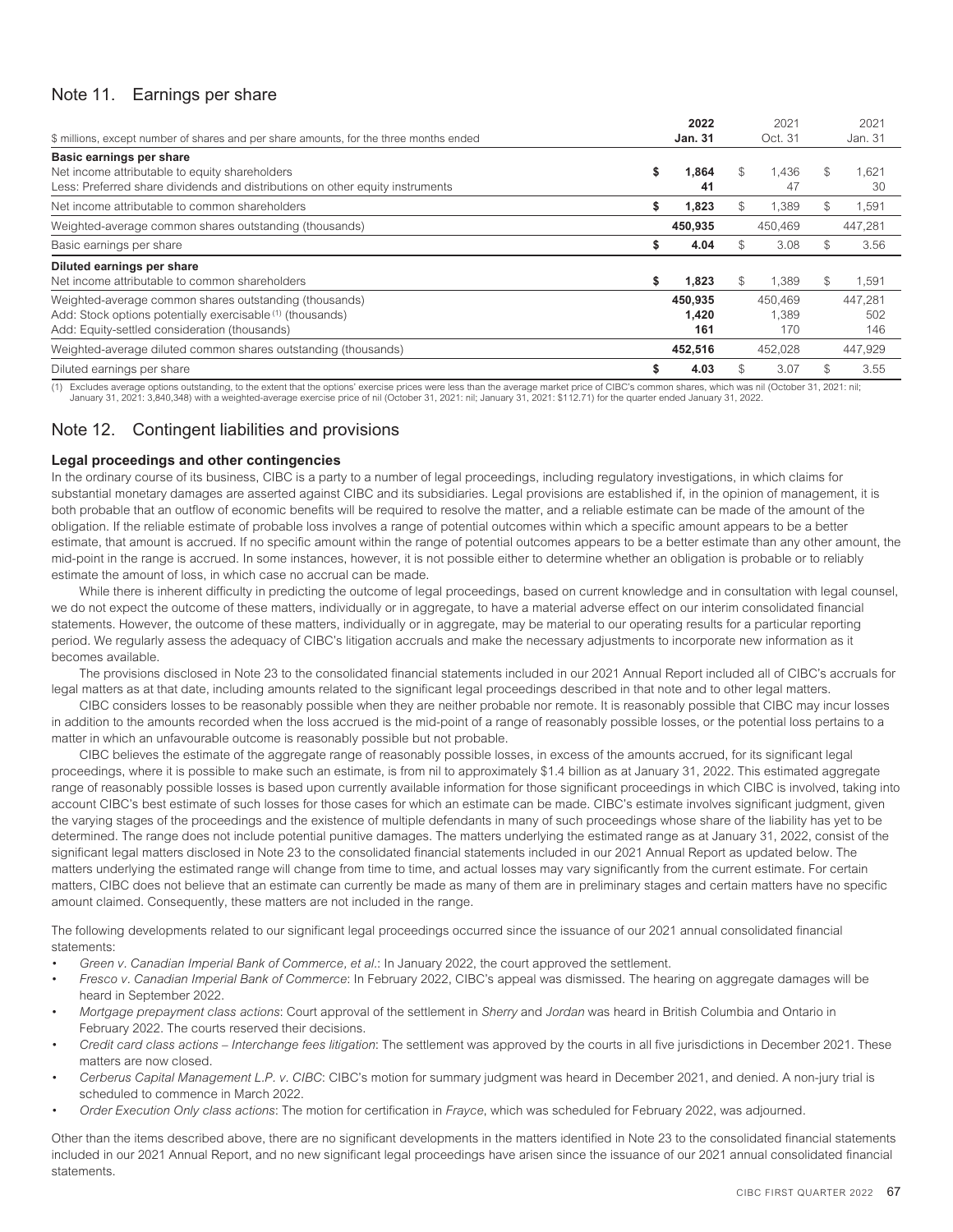# <span id="page-70-0"></span>Note 13. Interest income and expense

The table below provides the consolidated interest income and expense by accounting categories.

| \$ millions, for the three months ended                                                                      |                          | 2022<br><b>Jan. 31</b> |                          | 2021<br>Oct. 31          |                    | 2021<br>Jan. 31          |
|--------------------------------------------------------------------------------------------------------------|--------------------------|------------------------|--------------------------|--------------------------|--------------------|--------------------------|
|                                                                                                              | Interest<br>income       | Interest<br>expense    | Interest<br>income       | Interest<br>expense      | Interest<br>income | Interest<br>expense      |
| Measured at amortized cost <sup>(1)</sup><br>Debt securities measured at FVOCI <sup>(1)</sup><br>Other $(2)$ | 3,376<br>s.<br>84<br>481 | 703<br>S<br>n/a<br>106 | 3.264<br>S<br>-87<br>386 | 652<br>\$.<br>n/a<br>105 | 3.256<br>98<br>417 | 814<br>\$.<br>n/a<br>118 |
| Total                                                                                                        | 3,941                    | 809<br>S               | 3.737                    | 757                      |                    | 932                      |

(1) Interest income for financial instruments that are measured at amortized cost and debt securities that are measured at FVOCI is calculated using the effective interest rate method. (2) Includes interest income and expense and dividend income for financial instruments that are mandatorily measured and designated at FVTPL and equity securities designated at FVOCI. n/a Not applicable.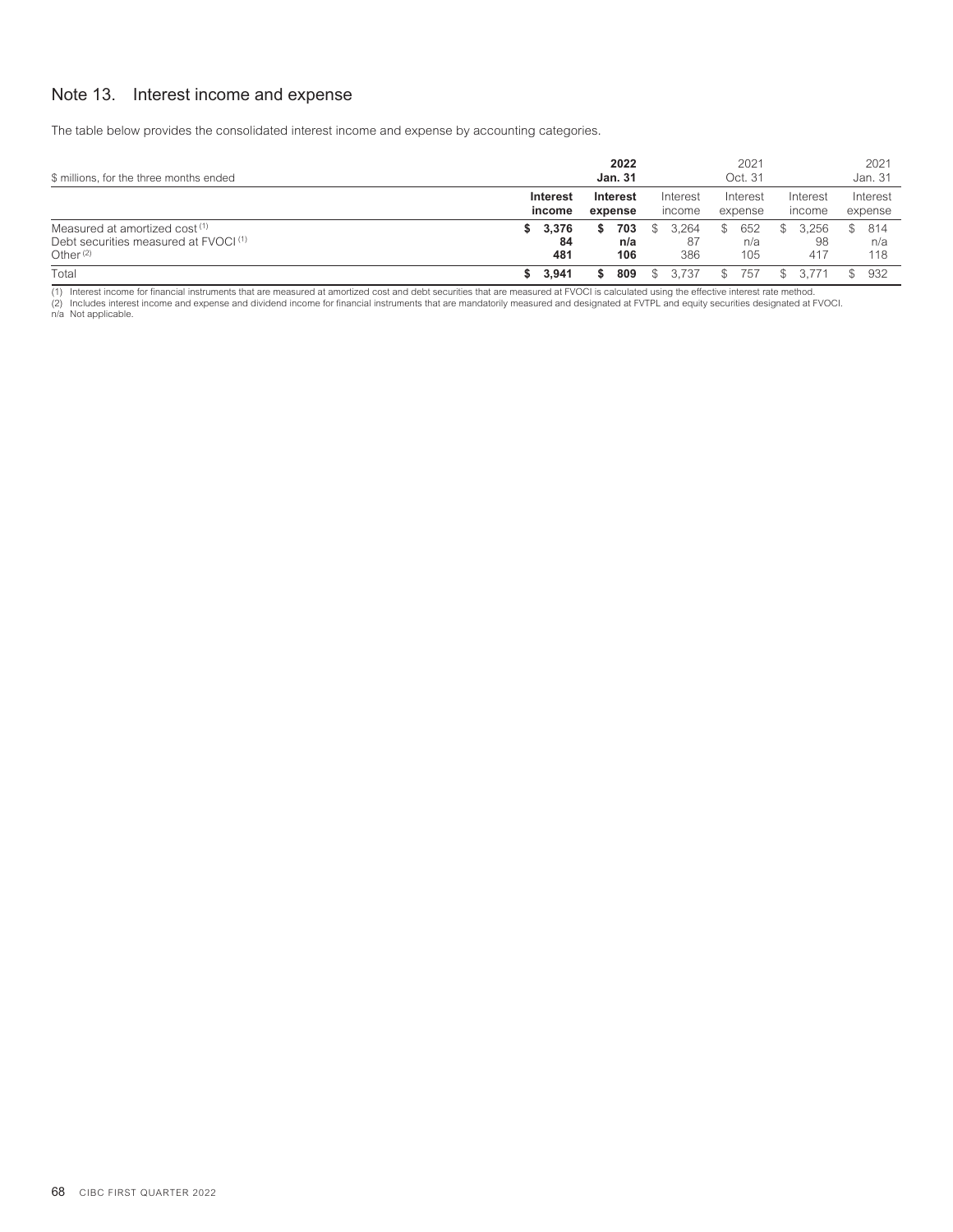# <span id="page-71-0"></span>Note 14. Segmented information

CIBC has four strategic business units (SBUs) – Canadian Personal and Business Banking, Canadian Commercial Banking and Wealth Management, U.S. Commercial Banking and Wealth Management, and Capital Markets. These SBUs are supported by Corporate and Other.

Canadian Personal and Business Banking provides personal and business clients across Canada with financial advice, services and solutions through banking centres, digital and mobile channels.

Canadian Commercial Banking and Wealth Management provides high-touch, relationship-oriented banking and wealth management services to middle-market companies, entrepreneurs, high-net-worth individuals and families across Canada, as well as asset management services to institutional investors.

U.S. Commercial Banking and Wealth Management provides commercial banking and private wealth services across the U.S., as well as personal and small business banking services in four U.S. Midwestern markets and focuses on middle-market and mid-corporate companies and high-net-worth individuals and families.

Capital Markets provides integrated global markets products and services, investment banking advisory and execution, corporate banking solutions and top-ranked research to our clients around the world. It includes Direct Financial Services which provides a cohesive set of direct banking, direct investing and innovative multi-currency payment solutions for CIBC's clients.

Corporate and Other includes the following functional groups – Technology, Infrastructure and Innovation, Risk Management, People, Culture and Brand, Finance and Enterprise Strategy, as well as other support groups. The expenses of these functional and support groups are generally allocated to the business lines within the SBUs. The majority of the functional and support costs of CIBC Bank USA are recognized directly in the U.S. Commercial Banking and Wealth Management SBU. Corporate and Other also includes the results of CIBC FirstCaribbean and other strategic investments, as well as other income statement and balance sheet items not directly attributable to the business lines.

|                        | \$ millions, for the three months ended                                                                                          |               | Canadian<br>Personal<br>and Business<br>Banking |                | Canadian<br>Commercial<br>Banking<br>and Wealth<br>Management |               | U.S.<br>Commercial<br>Banking<br>and Wealth<br>Management |                | Capital<br>Markets                  |                | Corporate<br>and Other              |               | <b>CIBC</b><br>Total         |
|------------------------|----------------------------------------------------------------------------------------------------------------------------------|---------------|-------------------------------------------------|----------------|---------------------------------------------------------------|---------------|-----------------------------------------------------------|----------------|-------------------------------------|----------------|-------------------------------------|---------------|------------------------------|
| 2022<br><b>Jan. 31</b> | Net interest income (1)<br>Non-interest income (2)                                                                               | \$            | 1,587<br>596                                    | \$             | 377<br>920                                                    | \$            | 389<br>220                                                | \$             | 793<br>511                          | \$             | (14)<br>119                         | \$            | 3,132<br>2,366               |
|                        | Total revenue (1)<br>Provision for (reversal of) credit losses<br>Amortization and impairment (3)<br>Other non-interest expenses |               | 2.183<br>98<br>52<br>1,100                      |                | 1.297<br>(4)<br>1<br>672                                      |               | 609<br>28<br>27<br>291                                    |                | 1.304<br>(38)<br>1<br>595           |                | 105<br>(9)<br>172<br>112            |               | 5.498<br>75<br>253<br>2,770  |
|                        | Income (loss) before income taxes<br>Income taxes <sup>(1)</sup>                                                                 |               | 933<br>246                                      |                | 628<br>166                                                    |               | 263<br>37                                                 |                | 746<br>203                          |                | (170)<br>(121)                      |               | 2,400<br>531                 |
|                        | Net income (loss)                                                                                                                | \$            | 687                                             | \$             | 462                                                           | \$            | 226                                                       | \$             | 543                                 | \$             | (49)                                | \$            | 1,869                        |
|                        | Net income (loss) attributable to:<br>Non-controlling interests<br><b>Equity shareholders</b>                                    | \$            | 687                                             | \$             | 462                                                           | \$            | 226                                                       | \$             | 543                                 | \$             | 5<br>(54)                           | \$            | 5<br>1.864                   |
|                        | Average assets (4)(5)                                                                                                            | \$            | 292,987                                         | \$             | 78,476                                                        | \$            | 50,274                                                    | \$             | 282,750                             | \$             | 166,066                             | \$            | 870,553                      |
| 2021<br>Oct. 31        | Net interest income (1)<br>Non-interest income (2)                                                                               | $\mathcal{L}$ | 1,542<br>586                                    | $\$$           | 352<br>888                                                    | $\mathcal{S}$ | 368<br>194                                                | $\mathbb{S}$   | 688<br>324                          | $\mathcal{S}$  | 30<br>92                            | $\mathcal{S}$ | 2,980<br>2,084               |
|                        | Total revenue (1)<br>Provision for (reversal of) credit losses<br>Amortization and impairment (3)<br>Other non-interest expenses |               | 2.128<br>164<br>54<br>1,098                     |                | 1.240<br>(5)<br>6<br>640                                      |               | 562<br>(51)<br>27<br>269                                  |                | 1.012<br>(34)<br>3<br>525           |                | 122<br>$\overline{4}$<br>197<br>316 |               | 5.064<br>78<br>287<br>2,848  |
|                        | Income (loss) before income taxes<br>Income taxes (1)                                                                            |               | 812<br>215                                      |                | 599<br>157                                                    |               | 317<br>61                                                 |                | 518<br>140                          |                | (395)<br>(162)                      |               | 1,851<br>411                 |
|                        | Net income (loss)                                                                                                                | $\mathbb{S}$  | 597                                             | $\mathbb{S}$   | 442                                                           | \$            | 256                                                       | $\mathbb{S}$   | 378                                 | $$\mathbb{S}$$ | (233)                               | S             | 1,440                        |
|                        | Net income (loss) attributable to:<br>Non-controlling interests<br>Equity shareholders                                           | $\$$          | $\overline{\phantom{a}}$<br>597                 | $\$$           | ÷,<br>442                                                     | \$            | $\equiv$<br>256                                           | $$\mathbb{S}$$ | $\overline{\phantom{a}}$<br>378     | $$\mathbb{S}$$ | $\overline{4}$<br>(237)             | ${\mathbb S}$ | 4<br>1.436                   |
|                        | Average assets (4)(5)                                                                                                            | $\mathbb{S}$  | 285,513                                         | \$             | 74,606                                                        | \$            | 47,283                                                    | \$             | 262.549                             | $\mathbb{S}$   | 165,980                             | \$            | 835,931                      |
| 2021<br>Jan. 31        | Net interest income (1)<br>Non-interest income (2)                                                                               | $\mathcal{S}$ | 1,483<br>542                                    | $\mathcal{S}$  | 298<br>790                                                    | $\mathbb{S}$  | 374<br>187                                                | $\mathcal{L}$  | 682<br>492                          | ${\mathbb S}$  | $\overline{2}$<br>113               | $\mathcal{S}$ | 2,839<br>2,124               |
|                        | Total revenue (1)<br>Provision for (reversal of) credit losses<br>Amortization and impairment (3)<br>Other non-interest expenses |               | 2,025<br>54<br>53<br>1,033                      |                | 1,088<br>33<br>$\overline{7}$<br>565                          |               | 561<br>45<br>28<br>252                                    |                | 1,174<br>5<br>$\overline{2}$<br>520 |                | 115<br>10<br>147<br>119             |               | 4,963<br>147<br>237<br>2,489 |
|                        | Income (loss) before income taxes<br>Income faxes <sup>(1)</sup>                                                                 |               | 885<br>233                                      |                | 483<br>129                                                    |               | 236<br>48                                                 |                | 647<br>154                          |                | (161)<br>(99)                       |               | 2.090<br>465                 |
|                        | Net income (loss)                                                                                                                | $\mathbb{S}$  | 652                                             | $\mathbb{S}$   | 354                                                           | \$            | 188                                                       | $\mathbb{S}$   | 493                                 | ${\mathbb S}$  | (62)                                | $\mathbb{S}$  | 1,625                        |
|                        | Net income (loss) attributable to:<br>Non-controlling interests<br>Equity shareholders                                           | $\$$          | 652                                             | $$\mathbb{S}$$ | 354                                                           | \$            | Ē.<br>188                                                 | $$\mathbb{S}$$ | 493                                 | $$\mathbb{S}$$ | $\overline{4}$<br>(66)              | $\mathbb{S}$  | 4<br>1,621                   |
|                        | Average assets (4)(5)                                                                                                            | $\mathbb{S}$  | 261.542                                         | $$\tilde{}}$   | 65,774                                                        | $\mathbb{S}$  | 47.501                                                    | \$             | 250,418                             | $\mathbb{S}$   | 174,713                             | $\mathbb{S}$  | 799,948                      |

(1) Capital Markets net interest income and income taxes includes a taxable equivalent basis (TEB) adjustment of \$59 million for the three months ended January 31, 2022 (October 31, 2021: \$48 million; January 31, 2021: \$54 million) with an equivalent offset in Corporate and Other.

Includes intersegment revenue, which represents internal sales commissions and revenue allocations under the Product Owner/Customer Segment/Distributor Channel allocation management model. (3) Comprises amortization and impairment of buildings, right-of-use assets, furniture, equipment, leasehold improvements, software and other intangible assets.

Assets are disclosed on an average basis as this measure is most relevant to a financial institution and is the measure reviewed by management

(5) Average balances are calculated as a weighted average of daily closing balances.